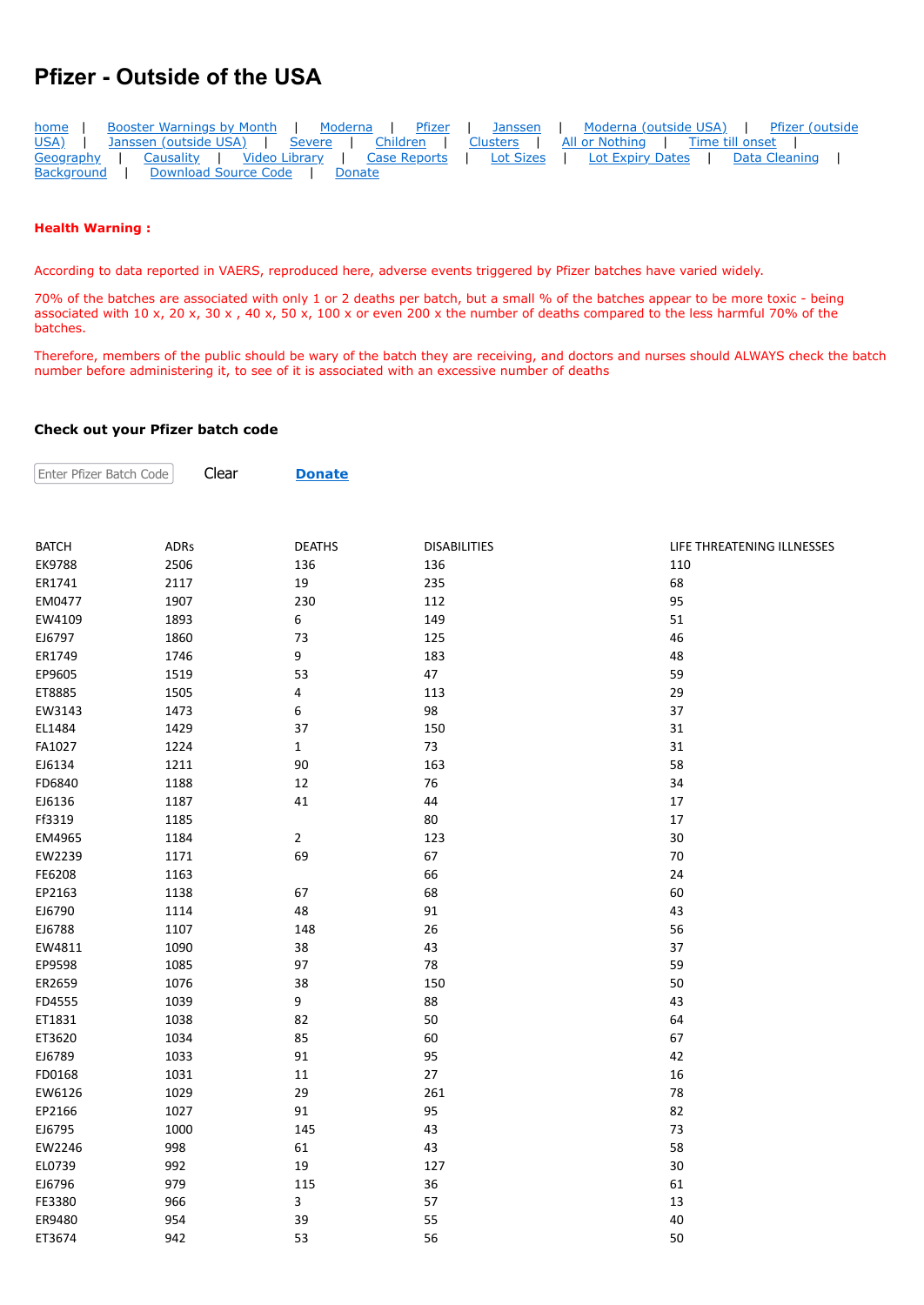| FD1921           | 890        | 6                | 31             | 29             |
|------------------|------------|------------------|----------------|----------------|
| EL0725           | 853        | 47               | 64             | $20\,$         |
| EW4815           | 853        | 50               | 85             | 63             |
| EK1768           | 852        | 14               | 125            | 22             |
| ET6956           | 848        | 43               | 47             | 67             |
| EX0893           | 844        | 38               | 53             | 43             |
| ER7449           | 841        | 20               | 54             | 15             |
| ET7205           | 841        | 65               | 61             | 56             |
| ER9470           | 838        | 47               | 32             | 48             |
| FD8813           | 811        | 4                | 72             | 14             |
| EX6537           | 784        | 30               | 77             | 47             |
| FA4598           | 750        | 18               | 34             | 38             |
| EL1491           | 739        | 51               | 34             | 30             |
| ER7934           | 723        | $\overline{2}$   | 70             | 13             |
| EY2173           | 722        | 44               | $11\,$         | 14             |
| FF0680           | 722        | 8                | 59             | 35             |
| EN1185           | 717        | 5                | $71\,$         | 14             |
| FA8016           | 710        | 28               | 54             | 43             |
| EN3924           | 707        | 9                | 73             | 21             |
| FC9001           | 691        |                  | 53             | 11             |
| FA5831           | 673        | 25               | 47             | 42             |
| EX8680           | 663        | 16               | 106            | 66             |
| EX7389           | 657        | 26               | 40             | 42             |
| EE8492           | 651        | $\overline{2}$   | 123            | 9              |
| ER7812           | 640        | 77               | 43             | 41             |
| FC2336           | 638        | 10               | 121            | 50             |
| FC0681           | 624        | $11\,$           | 67             | 32             |
| EX7823           | 619        | 13               | 23             | 40             |
| Fc3143           | 615        | 5                | 16             | 37             |
| EW9127           | 614        | 37               | 70             | 47             |
| EX8679           | 608        | 20               | $10\,$         | 49             |
| fd5613           | 607        |                  | 40             | $\overline{7}$ |
| EW8904           | 595        | 41               | 31             | 30             |
| EE8493           | 592        | $\overline{2}$   | 118            | 14             |
| EM6950           | 586        | 27<br>6          | 28             | 12             |
| FF3318           | 584        |                  | 40             | 25             |
| el8723<br>EK4244 | 579<br>576 | 40<br>3          | 64<br>61       | 18<br>13       |
| EK4243           | 571        | 13               | $70\,$         | 12             |
| FD5996           | 555        | 28               | 4              | 10             |
| EX3599           | 553        | 30               | 15             | 46             |
| FE1573           | 549        | 3                | 19             | 28             |
| FC3098           | 538        | 6                | 29             | $30\,$         |
| FE1510           | 523        | $\overline{2}$   | 30             | 3              |
| E18713           | 516        | $\mathbf 1$      | 49             | 23             |
| FA5833           | 514        | 9                | 119            | 41             |
| FC5089           | 504        | 6                | 21             | $30\,$         |
| FF8288           | 501        | 8                | 37             | 21             |
| FC1526           | 500        | 12               | 45             | 22             |
| FE8244           | 491        | 6                | $\overline{7}$ | 13             |
| EJ1688           | 490        | 31               | 67             | 16             |
| EX3510           | 483        | 13               | 15             | 20             |
| EY3014           | 482        | 13               | 23             | 40             |
| EW2245           | 476        | 5                | 33             | $\mathbf{2}$   |
| EL0141           | 473        | 13               | 67             | 12             |
| EX3617           | 472        | 66               | 9              | 23             |
| FC5435           | 471        | $\boldsymbol{7}$ | 33             | 29             |
| <b>FK0596</b>    | 468        | $\mathbf 1$      | 30             | 12             |
| FF8222           | 458        |                  | 45             | 16             |
| Fe8087           | 454        | $\overline{2}$   | 26             | 8              |
| FC2473           | 452        | $\mathbf 1$      | 6              | 17             |
| FC8889           | 452        | 8                | 50             | 32             |
| EY4834           | 448        | 51               | 32             | 27             |
| ET3045           | 446        | 19               | $\overline{7}$ | 28             |
| FF0688           | 446        | 3                | 28             | 23             |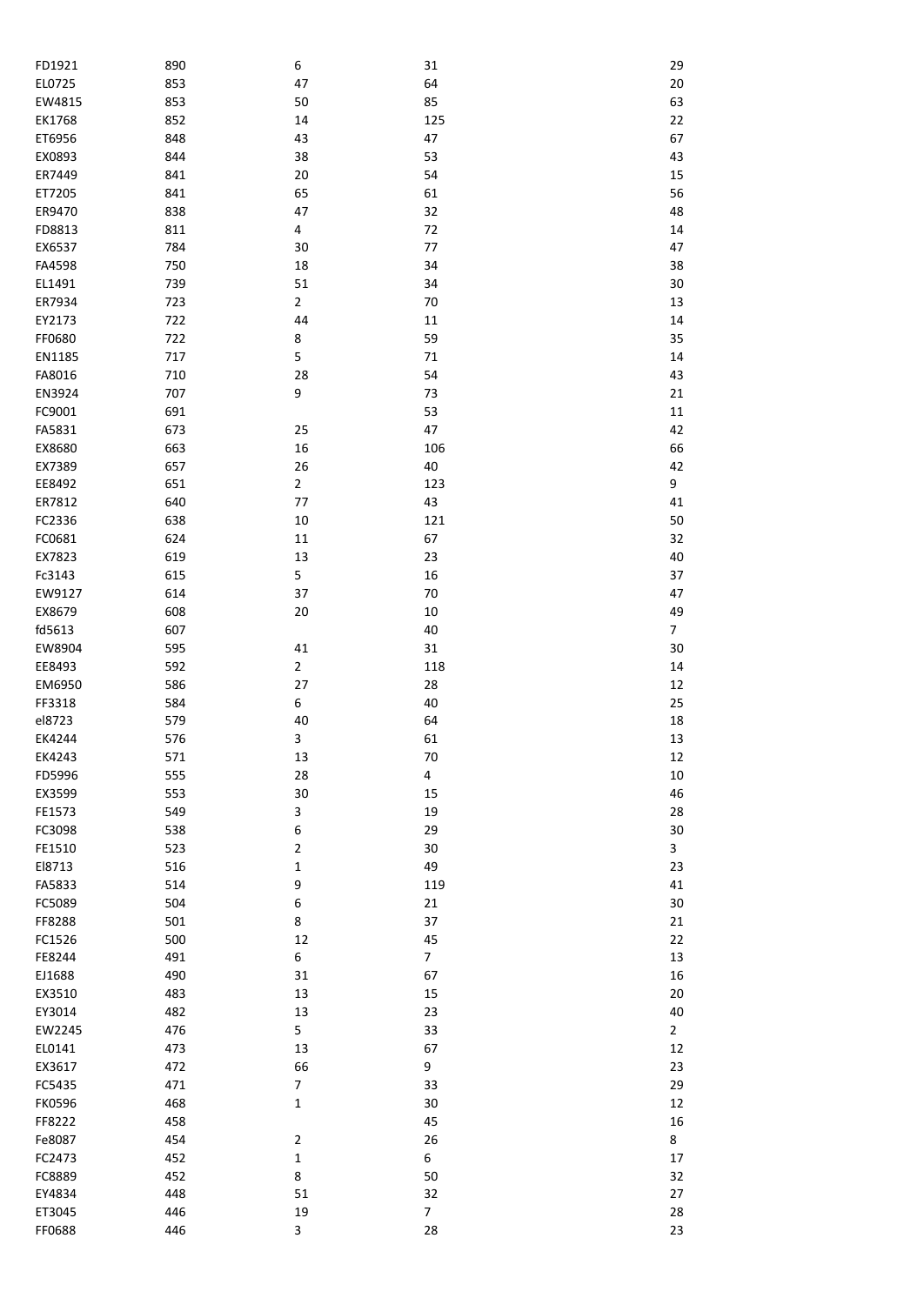| FC3095           | 444        | 13                      | 6              | 43               |
|------------------|------------|-------------------------|----------------|------------------|
| FD9234           | 444        | 9                       | 42             | 33               |
| FA4597           | 438        | 36                      | 19             | 18               |
| Fh3220           | 438        |                         | 21             | 8                |
| FD7958           | 437        | 14                      | $\overline{7}$ | 46               |
| FE2625           | 437        | 6                       | 142            | 19               |
| FD0785           | 430        | 13                      | 12             | 29               |
| EY5420           | 429        | 45                      | 13             | $11\,$           |
| FE7010           | 426        | $\pmb{4}$               | $11\,$         | 21               |
| EJ0553           | 419        | 15                      | 65             | 18               |
| FA4632           | 409        | $\mathbf 2$             | 102            | 29               |
| EY2172           | 406        | 14                      | 68             | 30               |
| FE2707           | 403        | 10                      | 22             | 20               |
| FF4213           | 400        | 9                       | 15             | 13               |
| FD7959           | 393        | $\mathbf 2$             | 27             | 12               |
| EY0779           | 386        | 33                      | 9              | 10               |
| FA7082           | 383        | 8                       | 9              | 19               |
| FE2296           | 380        | $\overline{\mathbf{4}}$ | 25             | $17\,$           |
| EY7015           | 366        | 11                      | $20\,$         | $17\,$           |
| FC3558           | 363        | 21                      | 32             | 21               |
| FA7812           | 360        | 20                      | 68             | 24               |
| EJ3002           | 357        | $\mathbf 1$             | $\overline{2}$ |                  |
| FG6273           | 348        | 3                       | 25             | 17               |
| ET9096           | 347        | 17                      | 33             | 9                |
| FE2083           | 346        | 6                       | 90             | $20\,$           |
| FE1248           | 343        | 3                       | 12             | 21               |
| 1B002A           | 336        | 4                       |                |                  |
| EL7834           | 333        | 5                       | 39             | 14               |
| FE9174           | 331        | 13                      | 87             | 12               |
| FG4493           | 329        | 6                       | 19             | 16               |
| EY5456           | 326        |                         | 22             | $\boldsymbol{7}$ |
| ELO739           | 324        | $\mathbf 1$             | 40             | 6                |
| FF2153           | 323        |                         | 39             | 8                |
| FE8235           | 321        | 5                       | 37             | 11               |
| FE6975<br>FA5829 | 312        | 14<br>29                | 6<br>21        | 31<br>35         |
| EW2243           | 309        | 26                      | 31             | 41               |
| FF0900           | 305<br>300 | $11\,$                  | 62             | 34               |
| FE2090           | 291        | $11\,$                  | 103            | 10               |
| FA5765           | 290        | 47                      | 5              | 15               |
| FG7387           | 286        | 13                      | 19             | 15               |
| FC8289           | 283        | $\overline{2}$          | 18             | 5                |
| FA2453           | 278        | 43                      | 6              | 9                |
| FF2752           | 275        | $\mathbf 2$             | $20\,$         | $20\,$           |
| FE3065           | 265        | 6                       | 22             | 20               |
| FE4728           | 265        | $\mathbf 1$             | 52             | 22               |
| FE7053           | 265        | 8                       | 76             | 27               |
| FE7051           | 263        | 8                       | 9              | 10               |
| FE8405           | 263        | 6                       | $\overline{2}$ | 18               |
| FD9309           | 259        | $\mathbf 2$             | 39             | $14\,$           |
| EX2405           | 253        | 14                      | 55             | 20               |
| FA7338           | 247        | 31                      | 5              | 10               |
| FC1131           | 238        | 8                       | 24             | 15               |
| Fg3739           | 238        | 6                       | 24             | 13               |
| FJ5782           | 238        | 5                       | 25             | 3                |
| ER9449           | 234        |                         | 14             | 4                |
| FC3661           | 230        | 48                      | 6              | 10               |
| FG4686           | 227        | $\mathbf 2$             | 12             | 13               |
| EK4176           | 224        | $\mathbf 1$             | 26             | 5                |
| EY5423           | 220        | 24                      | 4              | 6                |
| FF2834           | 220        | 3                       | 8              | 13               |
| J07BX03          | 219        | $\mathbf 2$             | 13             | 5                |
| fh8469           | 217        | $\mathbf 2$             | 24             | 4                |
| FA5843           | 215        |                         | 17             | 5                |
| FC1440           | 215        | 5                       | $10\,$         | 21               |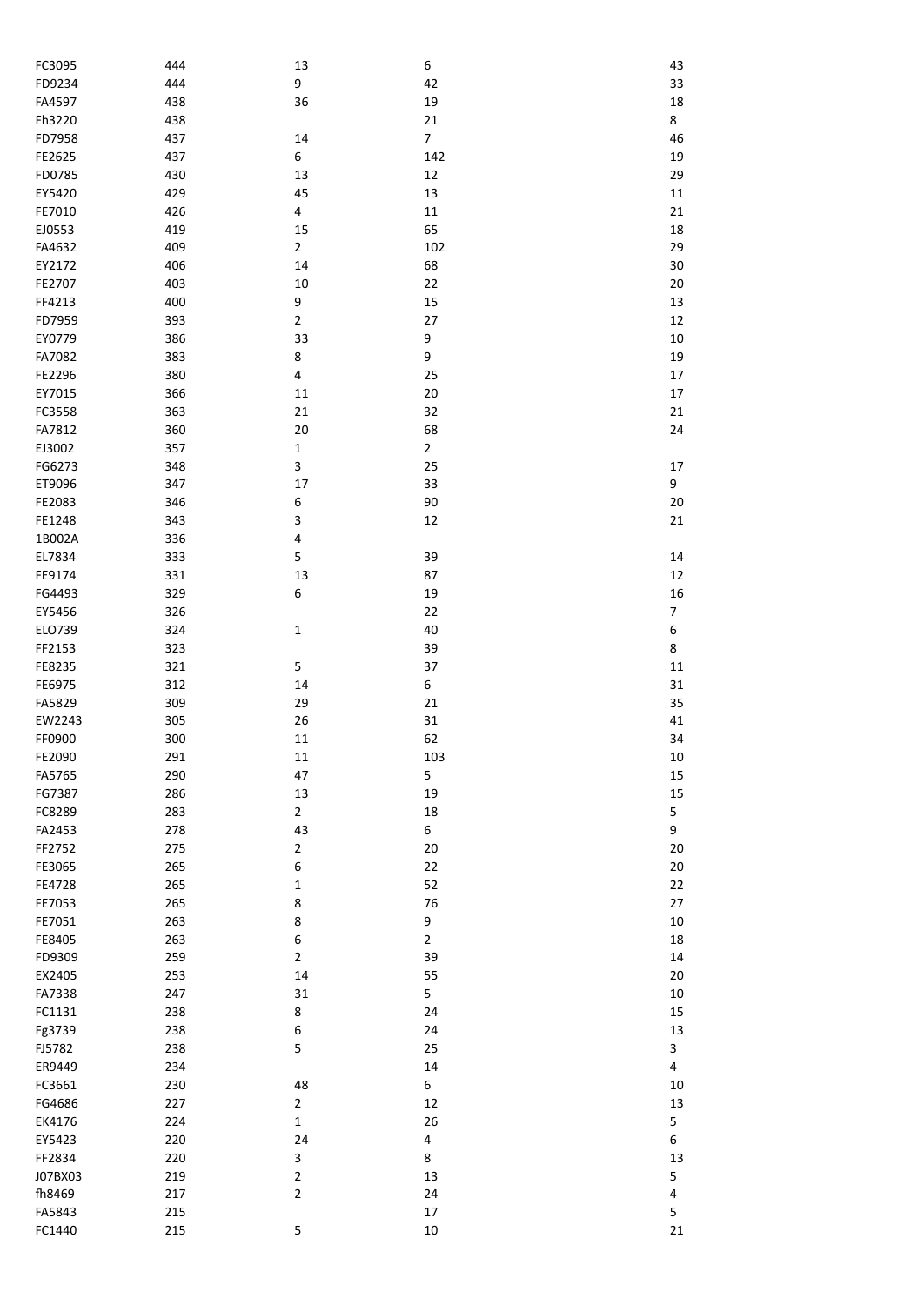| Fg3712 | 214 | $\overline{2}$          | $17\,$           | 12                       |
|--------|-----|-------------------------|------------------|--------------------------|
| FG6431 | 213 | 3                       | 13               | 3                        |
| FC5295 | 212 | 13                      | $10\,$           | $\boldsymbol{7}$         |
|        |     |                         |                  | 8                        |
| FG4442 | 211 | $\overline{\mathbf{4}}$ | 33               |                          |
| FC8736 | 209 | 10                      | 15               | $17\,$                   |
| FA5715 | 206 | 21                      | 26               | $14\,$                   |
| EW6326 | 205 | 9                       | 26               | 18                       |
|        |     |                         |                  |                          |
| EY3860 | 198 | 29                      | 5                | 13                       |
| Fk0112 | 198 |                         | 5                | $\overline{7}$           |
| FC1439 | 193 | $\overline{\mathbf{c}}$ | $\boldsymbol{6}$ | 12                       |
| FD8274 | 192 | 4                       | 25               | 9                        |
|        |     |                         |                  |                          |
| FC1433 | 191 | 1                       | 33               | 8                        |
| FC5029 | 191 | $\overline{\mathbf{c}}$ | 54               | 9                        |
| EP6775 | 189 | 5                       | $\mathbf 1$      | $\mathbf 2$              |
| FD0932 | 181 | 7                       | 16               | 11                       |
|        |     |                         |                  |                          |
| FH0114 | 179 | $\mathbf 2$             | 20               | 8                        |
| FE7011 | 178 | 6                       | $\mathbf 1$      | 13                       |
| EY5422 | 173 | 21                      | $\pmb{4}$        | 8                        |
| FF2832 |     |                         |                  |                          |
|        | 170 | 3                       | 36               | 25                       |
| ER0641 | 169 | 11                      | 3                | 8                        |
| FF7481 | 169 | $\overline{\mathbf{c}}$ | 12               | 5                        |
| EW0201 | 166 | 26                      | 6                | $\overline{\mathcal{I}}$ |
|        |     |                         |                  |                          |
| FA8142 | 163 | $\overline{2}$          | 24               | 16                       |
| FH4751 | 158 |                         | 14               | 5                        |
| EY0573 | 154 | 19                      | 3                | 3                        |
|        |     |                         | 5                | $\boldsymbol{6}$         |
| FC5947 | 152 | 22                      |                  |                          |
| FF3622 | 152 | 3                       |                  | $\boldsymbol{6}$         |
| FC6984 | 150 | 4                       | 9                | $\overline{\mathcal{I}}$ |
| FG4509 | 145 | 5                       | $\pmb{4}$        | 13                       |
|        |     |                         |                  |                          |
| FC6997 | 144 | 5                       | 4                | 9                        |
| 1C007A | 143 | 10                      | 4                | $14\,$                   |
| 1C006A | 142 | 9                       | $\overline{2}$   | 12                       |
| FA7083 | 142 | $\overline{\mathbf{4}}$ | 17               | 8                        |
|        |     |                         |                  |                          |
| EW0207 | 140 | 20                      | $\overline{2}$   | 6                        |
| FC1435 | 140 | 3                       | $\pmb{4}$        | 15                       |
| FF2382 | 140 | 10                      | 23               | 4                        |
| FF2782 |     |                         | $\overline{2}$   |                          |
|        | 140 | 4                       |                  | 3                        |
| EW5279 | 139 | 5                       | 53               | 18                       |
| FC2229 | 138 | 5                       | 3                | 13                       |
| FC1436 | 136 | 9                       | $\boldsymbol{7}$ | 8                        |
|        |     |                         |                  |                          |
| FF3620 | 136 | 7                       | 5                | $\overline{\mathbf{4}}$  |
| ER1742 | 135 | 3                       | 9                |                          |
| FD0889 | 134 | 14                      | 3                | 7                        |
| FF0843 | 134 | 8                       | $\mathbf{1}$     | $\mathbf 2$              |
|        |     |                         |                  |                          |
| EX6564 | 131 | $\overline{2}$          | 9                | 8                        |
| FE4721 | 131 | 3                       | 30               | 8                        |
| EW0221 | 130 |                         | 9                | 3                        |
| FH0161 | 128 | 5                       | 26               | 8                        |
|        |     |                         |                  |                          |
| EW0203 | 127 | 12                      | 4                | $\mathbf 1$              |
| FF4204 | 127 | 8                       | 3                | 4                        |
| EJ0724 | 126 | 5                       | 19               | 3                        |
|        |     |                         |                  |                          |
| EW6327 | 125 | $\boldsymbol{7}$        | 5                | 8                        |
| FG6270 | 125 | 3                       | $\boldsymbol{7}$ | 18                       |
| EW0193 | 122 |                         | 4                | 3                        |
| FE8162 | 122 | 5                       | 4                | 4                        |
|        |     |                         |                  |                          |
| FG3716 | 122 | $\overline{\mathbf{c}}$ | 31               | 5                        |
| 1D016A | 121 | 6                       | $\mathbf 1$      | 9                        |
| EY7065 | 121 | 7                       | 9                | $\overline{7}$           |
| EK4237 | 120 | $\overline{\mathbf{c}}$ | 17               |                          |
|        |     |                         |                  |                          |
| EN1194 | 120 | 1                       | $\mathbf 1$      |                          |
| 1D014A | 118 | 8                       | $\overline{2}$   | 11                       |
| FD0350 | 117 |                         | $\mathbf 1$      |                          |
| FE8206 | 116 | 6                       | 3                | $\mathbf{1}$             |
|        |     |                         |                  |                          |
| FD0927 | 114 | 13                      | 35               | 6                        |
| 1C008A | 113 | $\overline{2}$          | $\overline{2}$   | 6                        |
|        |     |                         |                  |                          |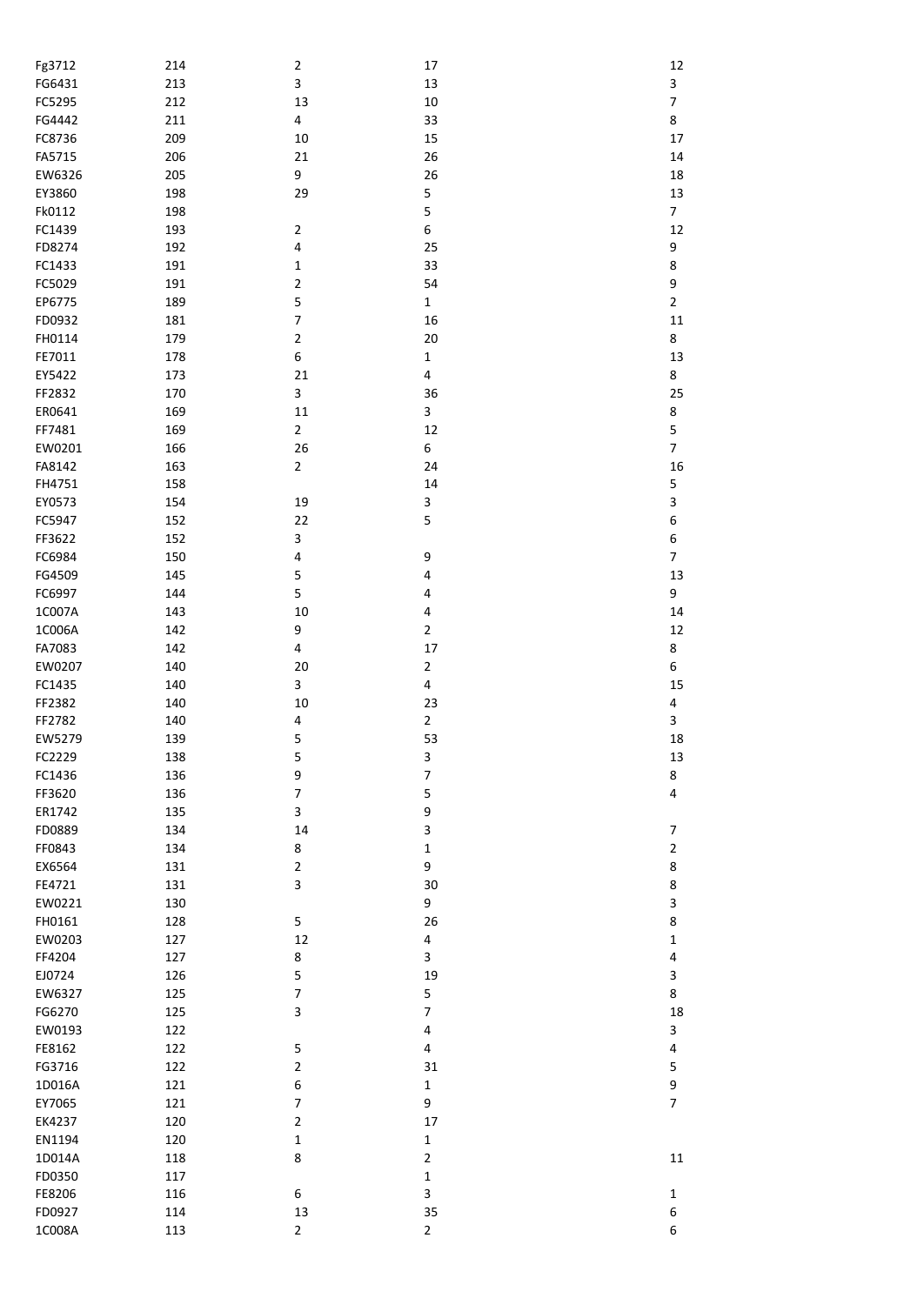| 1D020A        | 112     | 3                | 3                       | 14                      |
|---------------|---------|------------------|-------------------------|-------------------------|
| EW0199        | 111     |                  | $\overline{\mathbf{z}}$ | 6                       |
| 1D013A        | 110     | $\overline{2}$   | $\overline{\mathbf{c}}$ | 12                      |
|               |         |                  |                         |                         |
| 1D015A        | 110     | $\overline{2}$   |                         | 9                       |
| FA9091        | 110     | $\mathbf 1$      | 5                       |                         |
| 1D012A        | 109     | 10               | $\mathbf 1$             | 10                      |
| EY0572        | 108     | 13               | $\overline{\mathbf{4}}$ | $\overline{2}$          |
|               |         |                  |                         |                         |
| ELO141        | 105     | $\mathbf 1$      | 23                      | 1                       |
| Fd7206        | 105     | $\mathbf 1$      | 8                       | 1                       |
| EY0583        | 103     | $11\,$           | 3                       | $\overline{\mathbf{4}}$ |
| FH0151        | 103     | $\mathbf 1$      | $\overline{2}$          | 3                       |
|               |         |                  |                         |                         |
| FG0978        | 102     | 6                |                         | $\pmb{4}$               |
| 1C009A        | 101     | $\mathbf 1$      | $\mathbf 2$             | 5                       |
| FF9944        | 98      | $\boldsymbol{7}$ | $\overline{2}$          | $\overline{\mathbf{4}}$ |
| 1D018A        | 97      | 5                |                         | $\overline{7}$          |
|               |         |                  |                         |                         |
| 1B003A        | 96      |                  | $\mathbf 1$             |                         |
| FA9099        | 96      | $\mathbf 1$      | 6                       | $\mathbf 1$             |
| FE6029        | 94      | $\overline{2}$   | 16                      | 4                       |
| FC9880        | 93      | 6                | 3                       | $\mathbf 1$             |
|               |         |                  |                         |                         |
| EY0578        | 91      | $\mathbf 1$      | 6                       | 3                       |
| FD7204        | 90      |                  | 8                       | $\mathbf{1}$            |
| FC5436        | 89      |                  | $\pmb{4}$               | 10                      |
|               |         |                  |                         |                         |
| FF9942        | 88      | 6                |                         | 3                       |
| FJ5790        | 88      | 4                | $\mathbf 1$             | $\overline{2}$          |
| fg9019        | 87      | $\overline{2}$   | 19                      | $\mathbf 2$             |
| FA8721        | 86      |                  | 9                       | $\mathbf 2$             |
|               |         |                  |                         |                         |
| FE3064        | 85      | 4                | 12                      | 3                       |
| FF2018        | 83      | 3                | 3                       | $\pmb{4}$               |
| <b>UNK</b>    | 82      | 6                | 8                       | $\boldsymbol{7}$        |
| FJ7489        | 80      | $\mathbf 1$      |                         | $\mathbf 1$             |
|               |         |                  |                         |                         |
| Ek4241        | 79      | $\mathbf 2$      |                         | 3                       |
| EK4245        | 78      |                  | $\mathbf 2$             | $\overline{\mathbf{4}}$ |
| EL 1484       | 78      | 5                | $\overline{2}$          | $\mathbf 1$             |
|               |         |                  |                         |                         |
| Fg7898        | 78      | 4                | $11\,$                  | 8                       |
| 1G042A-CDC    | $77 \,$ | $\mathbf 2$      |                         | $\overline{2}$          |
| 1C011A        | 76      | $\mathbf 1$      | $\mathbf 1$             |                         |
| FD0348        | 75      | 4                | $\mathbf 2$             |                         |
|               |         |                  |                         |                         |
| FG7911        | 74      | 14               | $\mathbf 1$             | 4                       |
| FD1945        | 72      | 12               | $\overline{2}$          | $\mathbf 2$             |
| FA7842        | $71\,$  | 6                | 18                      | 9                       |
| FH3023        | $71\,$  |                  | $\mathbf 1$             | $\mathbf 1$             |
|               |         |                  |                         |                         |
| FF5357        | 70      | $\mathbf 1$      | 3                       | $\mathbf 1$             |
| <b>FK5475</b> | 68      |                  | 5                       | $\overline{2}$          |
| ET6924        | 67      | $\mathbf 1$      | $\mathbf 1$             |                         |
| EL1406        | 66      |                  | 3                       |                         |
|               |         |                  |                         |                         |
| FA7478        | 66      |                  | $\overline{2}$          | 3                       |
| EM0477        | 64      | 5                | 17                      | $\overline{2}$          |
| EN1198        | 64      | $\mathbf 1$      | $\mathbf 1$             |                         |
| FC2495        |         |                  |                         |                         |
|               | 64      | $\mathbf 1$      | $\overline{2}$          | $\mathbf{1}$            |
| EY0579        | 61      | $\mathbf{1}$     | $\mathbf 1$             | 3                       |
| 1E021A        | 60      | $\mathbf 1$      |                         | $\mathbf 1$             |
| 1E028A        | 60      | $\mathbf 2$      |                         | $\boldsymbol{7}$        |
|               |         |                  |                         |                         |
| 1F036A        | 60      | $\mathbf 2$      | $\overline{2}$          | $\boldsymbol{6}$        |
| EW0195        | 60      | 3                | 3                       |                         |
| EW3344        | 60      | $\mathbf 1$      | 5                       |                         |
| FC9909        | 60      | 6                |                         |                         |
|               |         |                  |                         |                         |
| FK0108        | 60      | 5                | $\mathbf 1$             |                         |
| 1E029A        | 59      | $\overline{2}$   | $\mathbf 1$             | $10\,$                  |
| FF8871        | 59      | $\mathbf 1$      | $\mathbf 1$             |                         |
| FK9413        | 59      |                  | 1                       |                         |
|               |         |                  |                         |                         |
| 1F030A        | 58      | $\overline{2}$   | $\mathbf 1$             | 4                       |
| Ew0206        | 58      |                  |                         |                         |
| EW0216        | 57      | $\mathbf 1$      | 5                       | $\overline{2}$          |
| SCRW2         | 57      | 6                | $\overline{2}$          |                         |
|               |         |                  |                         | 5                       |
| FG9428        | 56      | 3                | 3                       | 3                       |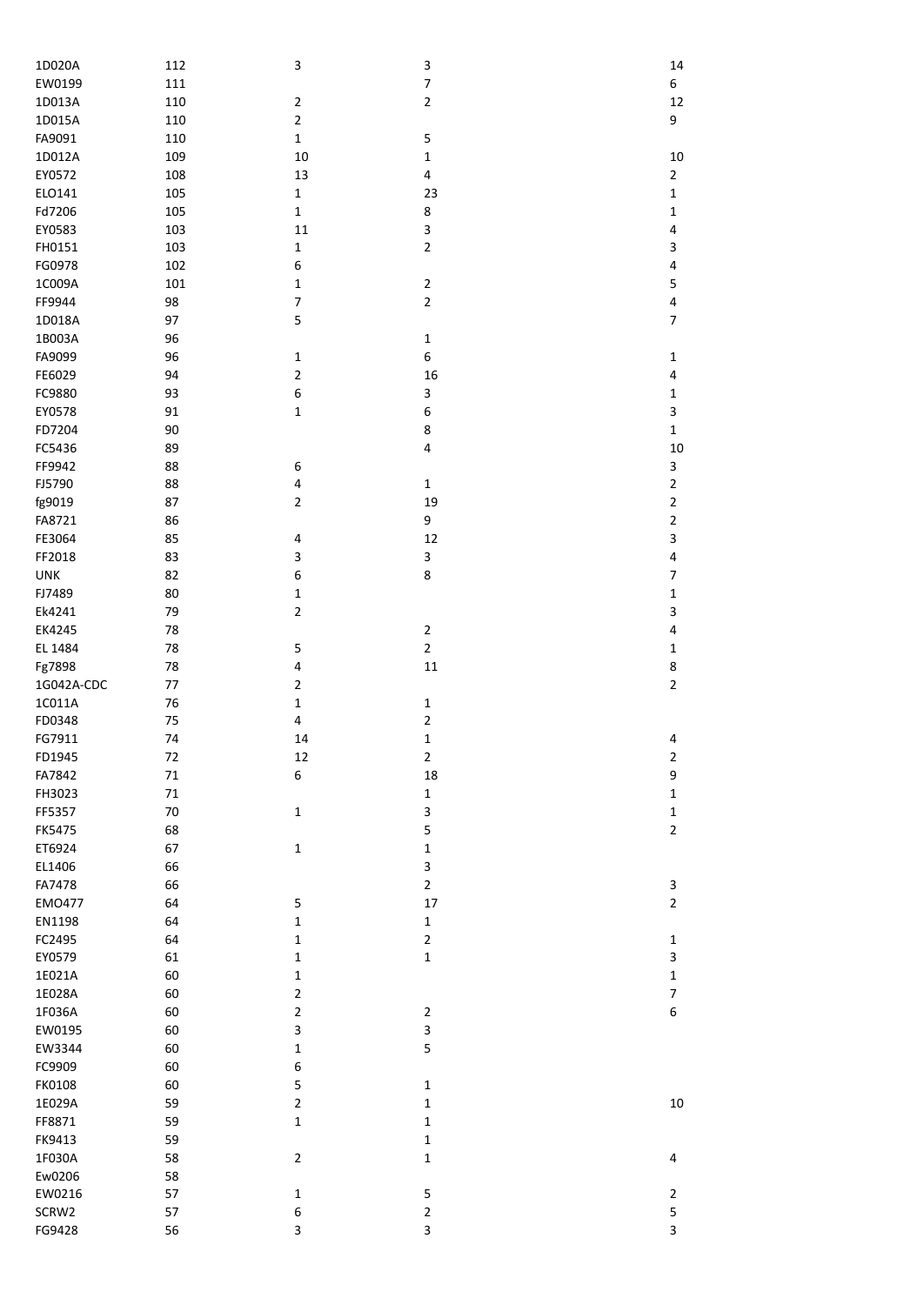| 1E026A            | 54     | 4                        |                          | 3                       |
|-------------------|--------|--------------------------|--------------------------|-------------------------|
| EP6017            | 54     | $\mathbf 1$              | $\mathbf 2$              |                         |
| SCDN1             | 52     | $\mathbf 1$              | 3                        |                         |
| 1D017A            | 51     |                          | $\mathbf 2$              | 5                       |
| 1E025A            | 51     | $\overline{2}$           |                          |                         |
| FA9090            | 50     |                          | $\mathbf 2$              |                         |
| SCKX7             | 50     | $\mathbf{1}$             | $\mathsf 3$              | 8                       |
| FJ1763            | 49     | 3                        |                          | $\mathbf 1$             |
| EL0203            | 47     | $\mathbf 1$              | 3                        | 3                       |
| EX0438            | 47     | $\mathbf 1$              | 5                        | $\mathbf 1$             |
| FD0349            | 47     | $\mathbf 1$              |                          | 3                       |
| 1F038A            | 46     | $\overline{2}$           | $\mathbf{1}$             |                         |
| FA9094            | 46     |                          | $\pmb{4}$                | $\overline{2}$          |
| 1E027A            | 45     | $\overline{2}$           |                          |                         |
| FD0810            | 45     |                          |                          |                         |
|                   |        |                          | 4                        | 3                       |
| FD4342            | 45     | 5                        | 6                        | 9                       |
| SCJU6             | 44     | $\mathbf 2$              |                          | 3                       |
| EN1196            | 43     |                          | 3                        | $\mathbf 1$             |
| <b>BNT162B2</b>   | 42     | 3                        | 6                        | 3                       |
| FF0884            | 42     |                          | $\overline{\phantom{a}}$ | $\overline{2}$          |
| SCDD <sub>2</sub> | 42     |                          | $\mathbf 1$              |                         |
| 4293254           | 41     | $\mathbf 1$              | 11                       | 4                       |
| EJ 6797           | 41     | $\mathsf 3$              | 5                        | 3                       |
| 1F1005A           | 40     | $\mathbf 1$              | 5                        | 5                       |
| SCRM8             | 40     | $\mathbf 2$              |                          | 4                       |
| EJ 6134           | 39     | $\overline{\mathbf{4}}$  | $\mathbf 1$              |                         |
| ER0866            | 39     | 3                        | $\mathbf 1$              |                         |
|                   |        |                          |                          |                         |
| EY0585            | 39     |                          | 3                        | $\overline{\mathbf{c}}$ |
| CNK 4293254       | 38     |                          | 30                       | $\overline{2}$          |
| FA9093            | 38     | $\mathbf{1}$             | 3                        |                         |
| FF2595            | 38     | $\mathbf 2$              | 3                        |                         |
| SCEL5             | 38     | $\mathbf 1$              | $\mathbf 1$              | 3                       |
| EL0725_65_008     | 37     | 3                        |                          |                         |
| EJO553            | 36     | $\mathbf 1$              | $\overline{7}$           | $\mathbf 1$             |
| EK4175            | 36     | $\overline{\phantom{a}}$ |                          |                         |
| Not know          | 36     |                          | 8                        |                         |
| ER 1741           | 35     |                          | 6                        | $\mathbf 1$             |
| EY4825            | 35     | $\mathbf 1$              | 5                        |                         |
| FA9100            | 35     |                          |                          |                         |
| 1G043A-CDC        | 34     | $\mathbf 1$              |                          | 5                       |
| EL 0725           | 34     | $\overline{2}$           | $\mathbf 2$              | $\overline{2}$          |
|                   |        |                          |                          |                         |
| EL 1491           | 34     | $\mathbf 2$              | $\mathbf 2$              |                         |
| EK 9788           | 33     | $\mathbf 2$              | $\mathbf 2$              | $\mathbf{1}$            |
| ET0384            | 32     |                          | $\pmb{4}$                | 4                       |
| EX0904            | 32     | $\overline{2}$           | $\mathbf 1$              | 3                       |
| FD4500            | 32     |                          | $\mathbf 2$              | $\overline{2}$          |
| FK8562            | 32     |                          |                          |                         |
| 1E023-1A          | 31     |                          |                          |                         |
| EK4238            | 31     | $10\,$                   | $\mathbf 1$              |                         |
| EK4242            | 31     | 9                        | $\mathbf 1$              |                         |
| FC9873            | 31     | $\mathbf 2$              | 3                        | 3                       |
| 1F1010a           | 30     | $\overline{\mathbf{4}}$  |                          | $\overline{\mathbf{c}}$ |
| 29125BA           | 30     |                          | $\mathbf 1$              | 3                       |
| EN4109            | $30\,$ |                          | 3                        |                         |
|                   |        |                          |                          |                         |
| SCPT7             | $30\,$ | $\mathbf{1}$             | $\mathbf 2$              | 3                       |
| EJ 6136           | 29     | $\mathbf 2$              | $\mathbf 1$              |                         |
| FG2975            | 29     | $\mathbf 1$              | $\mathbf 2$              | $\mathbf 1$             |
| FH2528            | 29     | $\mathbf 1$              |                          |                         |
| 1B004A            | 28     |                          |                          |                         |
| ET885             | 28     |                          | 3                        |                         |
| FH0160            | 28     | $\overline{2}$           | $\mathbf 1$              | 3                       |
| FH9951            | 28     | $\mathbf 2$              | $\mathbf 1$              | 4                       |
| ELO 739           | 27     |                          | $\mathbf 2$              |                         |
| EP 2166           | 27     | 4                        | $\overline{\mathbf{4}}$  | 3                       |
| <b>FKO596</b>     | 27     |                          | $\mathbf 2$              |                         |
|                   |        |                          |                          |                         |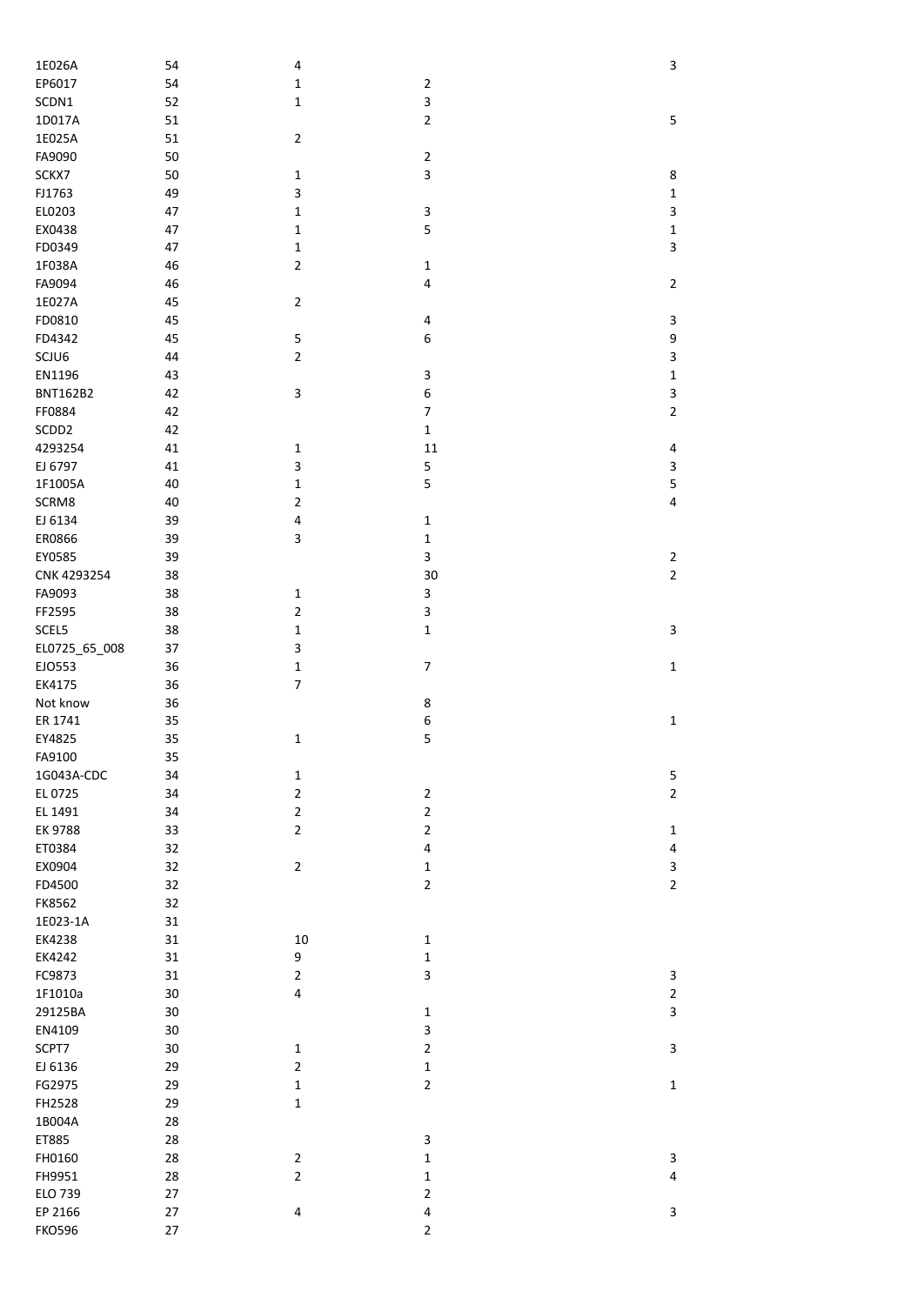| 210102             | 26       |                         |                              |                |
|--------------------|----------|-------------------------|------------------------------|----------------|
| EJ 6795            | 26       | $\overline{2}$          | $\mathbf 2$                  | 3              |
| EJ 6796            | 26       | 3                       |                              | $\mathbf 2$    |
| FE3430             | 26       | 3                       |                              |                |
| FK6302             | 26       | $\overline{2}$          |                              |                |
| FK7441             | 26       |                         |                              | $\mathbf 2$    |
|                    |          |                         |                              |                |
| SCUE1              | 26       | 4                       | $\mathbf 1$                  | $\mathbf 1$    |
| 1F1003A            | 25       | 4                       | $\overline{2}$               | $\pmb{4}$      |
| FA9095             | 25       |                         | $\pmb{4}$                    | 3              |
| FE8236             | 25       |                         |                              |                |
| FH4092             | 25       | 3                       |                              | $\mathsf S$    |
| EY0586             | 24       |                         | $\mathbf 2$                  |                |
| FG4592             | 24       |                         |                              | $\mathbf 1$    |
| 32025BD            | 23       |                         |                              |                |
| E10739             | 23       |                         | $\overline{2}$               |                |
| EK4240             | 23       | $\overline{7}$          | $\mathbf 2$                  |                |
|                    |          |                         |                              |                |
| EL1404             | 23       |                         | $\mathbf 1$                  |                |
| FF4222             | 23       | $\overline{2}$          | $\overline{\mathcal{I}}$     |                |
| Not reported       | 23       |                         | 3                            |                |
| SCVC6              | 23       | 3                       |                              | $\mathbf 2$    |
| 1F1006A            | 22       | $\mathbf 1$             |                              | $\mathbf 2$    |
| 1f1016a            | 22       | $\overline{\mathbf{c}}$ |                              | $\pmb{4}$      |
| EJ 6790            | 22       | 3                       | $\mathbf 1$                  | $\mathbf 2$    |
| EM 0477            | 22       | 3                       | $\overline{2}$               |                |
| EY0581             | 22       | 1                       |                              | $\mathbf 1$    |
| FD 6840            | 22       |                         | 5                            | $\mathbf 1$    |
| FF2154             |          | 3                       |                              |                |
|                    | 22       |                         |                              | $\mathbf 1$    |
| FG7372             | 22       |                         | $\mathbf 1$                  | $\mathbf 1$    |
| SCVY8              | 22       | 3                       | $\overline{2}$               | $\mathbf 2$    |
| $1C010A$           | 21       |                         |                              | $\mathbf 1$    |
| 1DO17A             | 21       |                         |                              |                |
| EM 4965            | 21       |                         | 4                            |                |
|                    |          |                         |                              |                |
| EN 3924            | 21       |                         |                              | $\mathbf 2$    |
|                    |          |                         |                              |                |
| ER 1749            | 21       |                         | 3                            | $\mathbf 1$    |
| ER 7812            | 21       |                         | 4                            | $\mathbf 2$    |
| EX2294             | 21       |                         | 4                            |                |
| FF8838             | 21       |                         |                              |                |
| FL1939             | 21       |                         |                              |                |
| SDCC8              | 21       | 1                       | 3                            | 11             |
| 1H048A             | $20\,$   | $\mathbf 1$             | $\mathbf 1$                  | $\mathbf 1$    |
| ER6166             | $20\,$   | 3                       | $\mathbf 1$                  | $\overline{2}$ |
| ET 7205            | $20\,$   | $\mathbf 1$             | 3                            | $\mathbf 2$    |
| EW 4815            | $20\,$   | $\overline{2}$          | $\overline{\mathbf{4}}$      | $\mathbf 1$    |
| F66431             | $20\,$   |                         | $\overline{2}$               |                |
|                    |          |                         |                              |                |
| FF3380             | $20\,$   |                         | $\mathbf 1$                  | $\mathbf 1$    |
| PCB0002            | $20\,$   | $\mathbf 1$             |                              |                |
| EP 2163            | 19       |                         | $\mathbf 2$                  | $\mathbf 1$    |
| 1F1009A            | 18       |                         | $\mathbf 1$                  | $\mathbf{2}$   |
| 1F1013A            | 18       | $\mathbf{1}$            | 5                            | 5              |
| CNK4293254         | 18       |                         | 16                           |                |
| paa156571          | 18       | 4                       | 3                            |                |
| REQUESTED          | 18       | $\overline{2}$          | 5                            | $\mathbf 1$    |
| EK1749             | 17       |                         | $\mathbf 2$                  |                |
| EP 9598            | 17       |                         | $\mathbf 2$                  |                |
| ET 8885            | 17       |                         | $\overline{2}$               |                |
|                    |          |                         |                              |                |
| FC 3095            | $17\,$   |                         |                              | $\mathbf 1$    |
| FH8773             | $17\,$   | $\mathbf 1$             |                              |                |
| SCTN4              | 17       | $\overline{2}$          |                              |                |
| SCUD8              | $17\,$   | 3                       |                              | $\mathbf 1$    |
| 1F039A             | 16       |                         |                              |                |
| 31060BD            | 16       | $\overline{2}$          |                              | $\mathbf 1$    |
| E51688             | 16       | $\mathbf 1$             | $\mathbf 1$                  | $\mathbf 1$    |
| EP2659             | 16       |                         | $\overline{2}$               | $\mathbf 1$    |
| ER 2659<br>ER 9480 | 16<br>16 |                         | $\overline{\mathbf{4}}$<br>3 |                |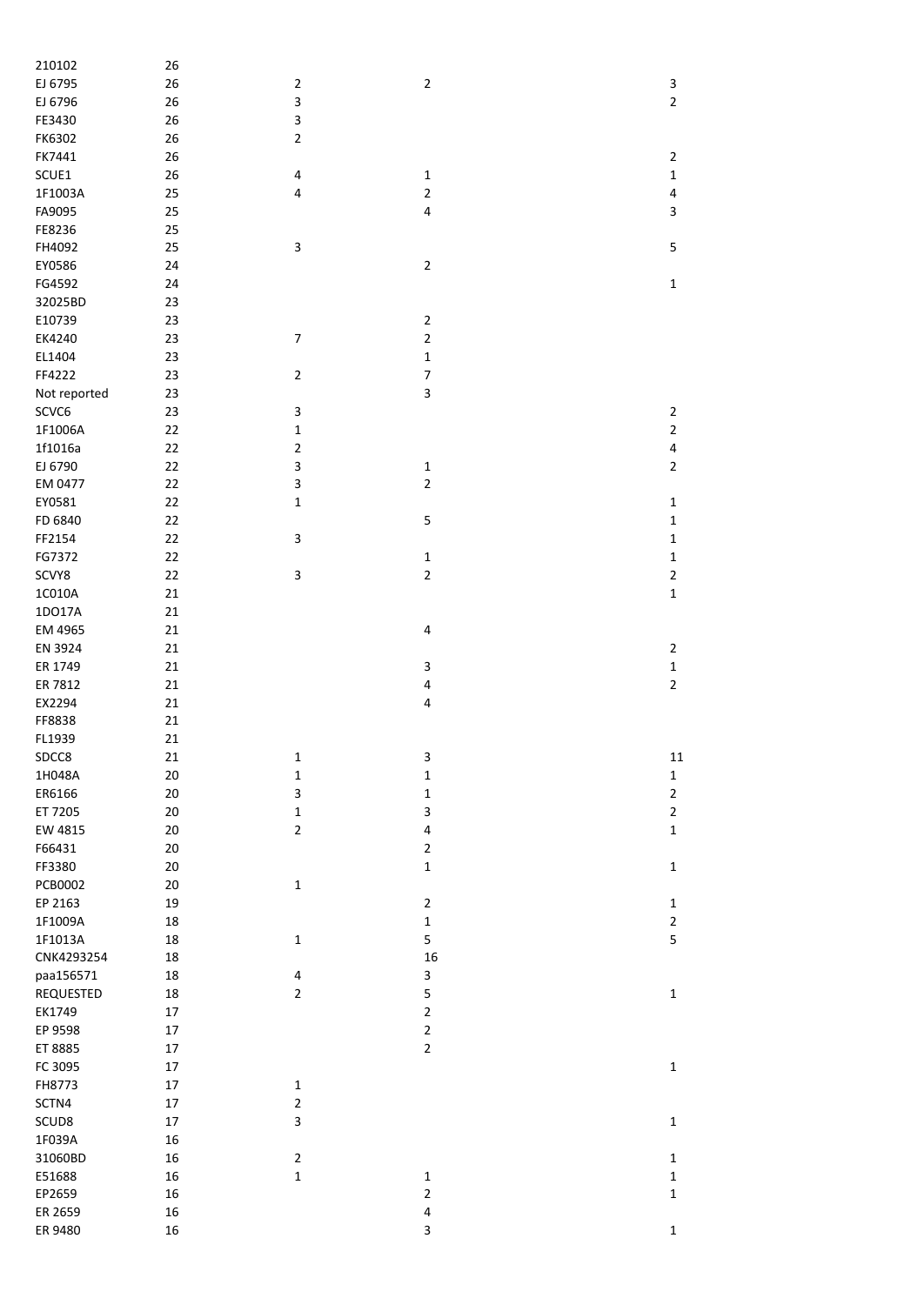| ER1471       | 16         | $\mathbf 1$    |                         |                |
|--------------|------------|----------------|-------------------------|----------------|
| ET 1831      | 16         | $\mathbf 1$    | $\mathbf 1$             | $\sqrt{2}$     |
| ET 3620      | 16         |                | $\mathbf 1$             | 5              |
| EW 2246      | 16         | $\mathbf 1$    | $\mathbf 1$             | $\overline{2}$ |
| EW 8904      | 16         | $\mathbf 1$    |                         |                |
| Fd7221       | 16         |                | 3                       | $\mathbf 1$    |
| 32021BD      | 15         |                |                         | $\mathbf 1$    |
| EN 1185      | 15         |                | $\mathbf 1$             |                |
| ER 7934      | 15         |                | $\mathbf 1$             | $\mathbf 2$    |
| ET 3045      | 15         | $\mathbf 2$    |                         | $\pmb{4}$      |
| EX 8680      | 15         |                | $\mathbf 1$             | 4              |
| FD 5996      | 15         |                |                         | $\mathbf 1$    |
| Fd7208       | 15         |                | $\mathbf 1$             | $\mathbf 1$    |
| FH8024       | 15         |                |                         |                |
| 1F1008A      | 14         | $\mathbf 1$    | $\mathbf 1$             | $\mathbf 2$    |
| 310608D      | 14         | $\mathbf 2$    |                         |                |
| E10141       |            |                | $\mathbf 1$             |                |
|              | 14         |                |                         |                |
| E78885       | 14         |                |                         |                |
| EL0200       | 14         |                |                         |                |
| ET 6956      | 14         | $\mathbf 1$    |                         | $\mathbf 2$    |
| F08813       | 14         |                | $\mathbf 2$             |                |
| FG4421       | 14         | $\mathbf 2$    | $\mathbf 1$             | $\mathbf 1$    |
| FR1741       | 14         |                |                         |                |
| JO7BX03      | 14         |                |                         | $\mathbf 1$    |
| 1DO15A       | 13         |                |                         | $\mathbf 1$    |
| 30150BA      | 13         | $\mathbf 2$    |                         |                |
| EJ 6788      | 13         |                |                         |                |
| EN1195       | 13         |                |                         | $\mathbf 1$    |
| EU/1/20/1528 | 13         |                | $\mathbf 1$             |                |
| EX 3510      | 13         |                | $\mathbf 1$             |                |
| EY0574       | 13         | $\mathbf 1$    | $\mathbf 2$             | $\mathbf 1$    |
| FA9096       | 13         |                |                         | $\mathbf 1$    |
| FD7222       | 13         |                | $\mathbf 1$             | $\mathbf 1$    |
| FH 3220      | 13         |                | $\mathbf 1$             |                |
| FJ3438       | 13         | $\mathbf 2$    | 5                       | $\mathbf 1$    |
| SCRP9        | 13         | $\overline{c}$ |                         | $\mathbf 2$    |
| 1G040A       | 12         |                |                         |                |
| EL 7834      | 12         |                | $\mathbf 1$             |                |
| EW4019       | 12         |                |                         |                |
|              |            |                | 1                       |                |
| FA 5833      | 12         | $\mathbf 1$    | $\mathbf 1$             | $\mathbf 1$    |
| FA 8016      | 12         |                | $\mathbf 2$             |                |
| fco681       | 12         |                | $\overline{2}$          |                |
| FG7369       | 12         | $\mathbf 1$    | $\overline{\mathbf{4}}$ | $\mathbf 1$    |
| FH8026       | 12         |                |                         |                |
| fko112       | 12         |                |                         | $\mathbf 1$    |
| SCKT8        | 12         | $\mathbf 1$    |                         |                |
| SCTD6        | 12         | $\mathbf 1$    |                         | $\mathbf 1$    |
| 1H050A-CDC   | 11         | $\mathbf 1$    |                         | $\mathbf 1$    |
| 31130BA      | $11\,$     |                |                         |                |
| E42172       | 11         |                | 5                       |                |
| EJ6798       | $11\,$     | $\mathbf 1$    |                         |                |
| EL 0739      | $11\,$     | $\mathbf 1$    | $\mathbf 2$             |                |
| ELO725       | $11\,$     | $\mathbf 1$    | $\overline{\mathbf{4}}$ |                |
| EN3143       | $11\,$     |                |                         |                |
| EN4965       | $11\,$     |                | $\mathbf 1$             | $\mathbf 1$    |
| ER174        | 11         |                |                         |                |
| EW 2239      | $11\,$     |                | $\mathbf 1$             |                |
| EW 4109      | $11\,$     |                |                         |                |
| Ew3134       | $11\,$     |                |                         |                |
| FA 1027      | $11\,$     |                |                         |                |
|              |            |                | $\mathbf 1$             | $\mathbf 1$    |
| FA5742       | $11\,$     |                | 5                       | $\mathbf 2$    |
| FD 1921      | 11         |                |                         | $\mathbf 1$    |
| FD 4555      | $11\,$     |                | $\mathbf 2$             |                |
| FDS613       | ${\bf 11}$ |                |                         |                |
| FE8163       | $11\,$     | $\mathbf 1$    | 3                       |                |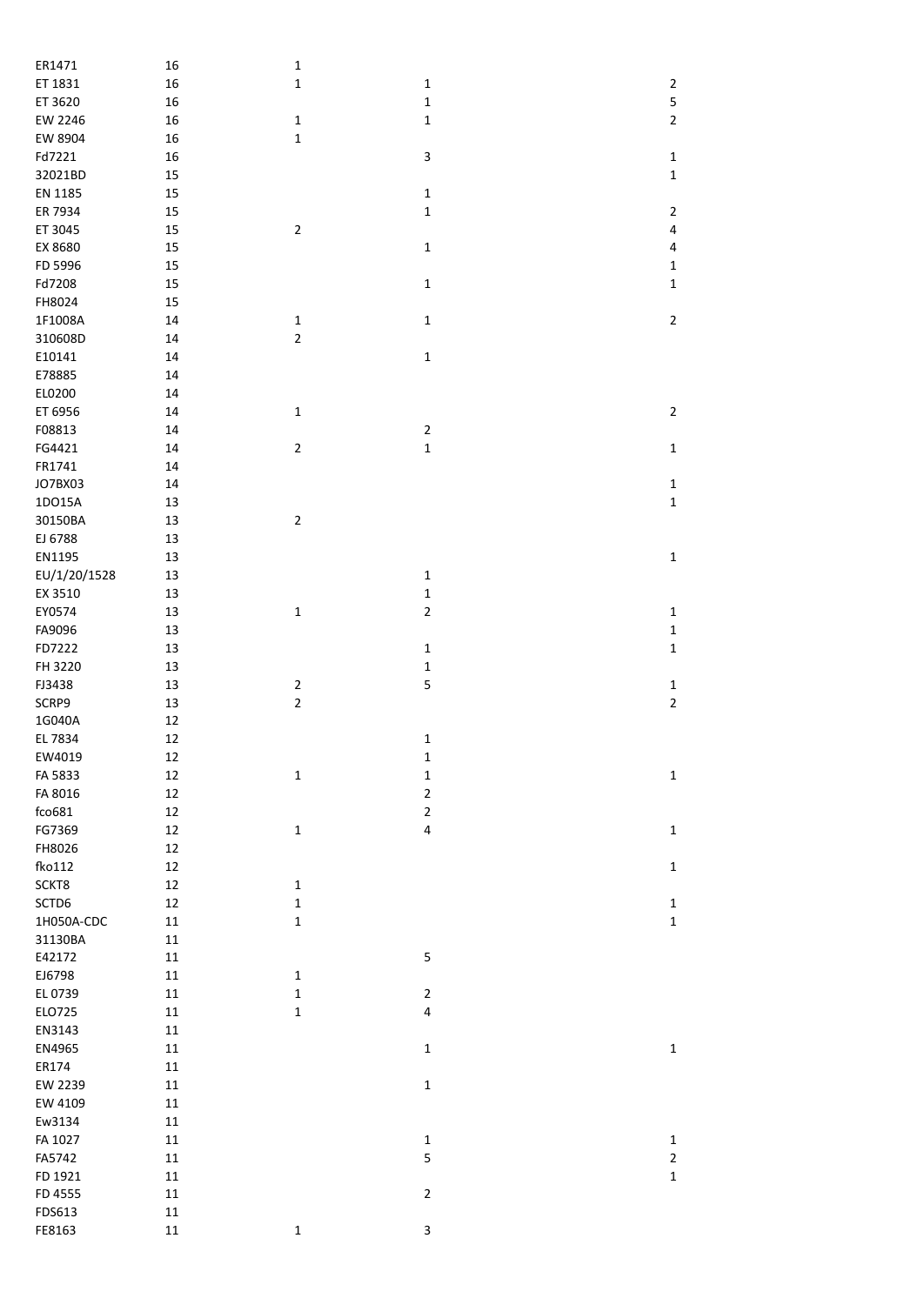| FF8111                 | ${\bf 11}$       |              | $\mathbf 1$                | $\mathbf 1$    |
|------------------------|------------------|--------------|----------------------------|----------------|
| FH3320                 | $11\,$           |              |                            |                |
| <b>FJS782</b>          | $11\,$           |              | $\mathbf 1$                |                |
| FO8813                 | $11\,$           |              |                            |                |
| PAA165994              | $11\,$           | 4            | $\mathbf 1$                |                |
| 1G042A                 | 10               |              |                            |                |
| 1G043A                 | 10               |              |                            |                |
| 49269018               | 10               |              | $\pmb{4}$                  |                |
| E45456                 | 10               |              | $\mathbf 1$                |                |
| E50553                 | 10               |              | $\overline{\mathbf{4}}$    |                |
| EJ 6789                | 10               | $\mathbf 2$  | $\mathbf 2$                | $\overline{2}$ |
| EK 1768                | 10               |              | $\mathbf 1$                |                |
| EK 4176                | 10               |              |                            |                |
| EL 0141                | 10               |              | $\mathbf 1$                |                |
| EL 8723                | 10               |              | 3                          |                |
| EM4695                 | 10               |              | $\mathbf 1$                |                |
| ERI741                 | 10               |              | $\mathbf 1$                |                |
| <b>ERI749</b>          | 10               |              | $\mathbf 1$                |                |
| EW0171                 | 10               |              | 3                          |                |
| EX 6537                | 10               |              | 3                          |                |
| ex 7389                | 10               | $\mathbf 1$  |                            |                |
|                        |                  |              |                            |                |
| EX 7823                | 10               | $\mathbf 1$  |                            |                |
| EY0575                 | 10               |              |                            |                |
| <b>FAI027</b>          | $10\,$           |              | $\mathbf 2$                | $\overline{2}$ |
| FC 0681                | $10\,$           |              |                            |                |
| FC889                  | $10\,$           | $\mathbf 1$  | $\mathbf 1$                | $\mathbf 1$    |
| FD 7958                | 10               |              |                            | $\mathbf 1$    |
| FD/5996                | 10               |              |                            |                |
| FD7209                 | 10               | $\mathbf 1$  | $\mathbf 2$                | $\mathsf 3$    |
| FE 6208                | 10               |              |                            |                |
| FE 6975                | 10               |              |                            | $\mathbf 1$    |
| FF319                  | 10               |              |                            |                |
| FO5613                 | $10\,$           |              |                            |                |
| FR1749                 | $10\,$           |              | 4                          |                |
| GR1741                 | 10               |              |                            |                |
| ${\sf nk}$             | 10               |              | 3                          |                |
| 1119349007             | 9                |              | $\mathbf 1$                | $\mathbf 1$    |
| 1DO13A                 | 9                |              |                            | $\mathbf 1$    |
| 1DO16A                 | 9                |              |                            |                |
| 1DO18A                 | $\boldsymbol{9}$ |              |                            | $\mathbf 1$    |
| 1E022A                 | 9                |              |                            |                |
| 1F1012A                | 9                | $\mathbf{1}$ |                            | 3              |
| 1F1021A                | 9                | 4            |                            | $\overline{2}$ |
| 1H051A-CDC             | 9                | $\mathbf 1$  |                            |                |
| 291258A                | 9                |              |                            |                |
| 301508A                | 9                |              |                            |                |
| AB0002                 | 9                |              | 1                          |                |
| EE 8492                | 9                |              | $\mathbf 1$                |                |
| EJ9788                 | 9                | $\sqrt{2}$   |                            |                |
| EL0379                 | 9                | $\mathbf 2$  |                            |                |
| EL1741                 | 9                |              |                            |                |
| EL1749                 | 9                |              | $\mathbf 2$                | $\mathbf 1$    |
| EM496S                 | 9                |              |                            |                |
| <b>EN118S</b>          | 9                |              | $\mathbf 1$                |                |
| er 9470                | 9                |              | $\mathbf 1$                |                |
| EW4/09                 | 9                |              |                            | $\mathbf 1$    |
| EX 3599                | 9                |              |                            |                |
| F63712                 | 9                |              |                            |                |
|                        |                  |              | 1                          |                |
|                        |                  |              |                            |                |
| FAS843                 | 9                |              | 1                          | $\mathbf 1$    |
| FD 9234                | 9                |              | $\mathbf 2$                | 3              |
| FG3530                 | 9                | $\mathbf 1$  |                            | $\mathbf 1$    |
| FH8021                 | 9                |              |                            |                |
| FL9001                 | 9                |              |                            |                |
| Fw4109<br>Not provided | 9<br>9           |              | $\mathbf 1$<br>$\mathbf 1$ |                |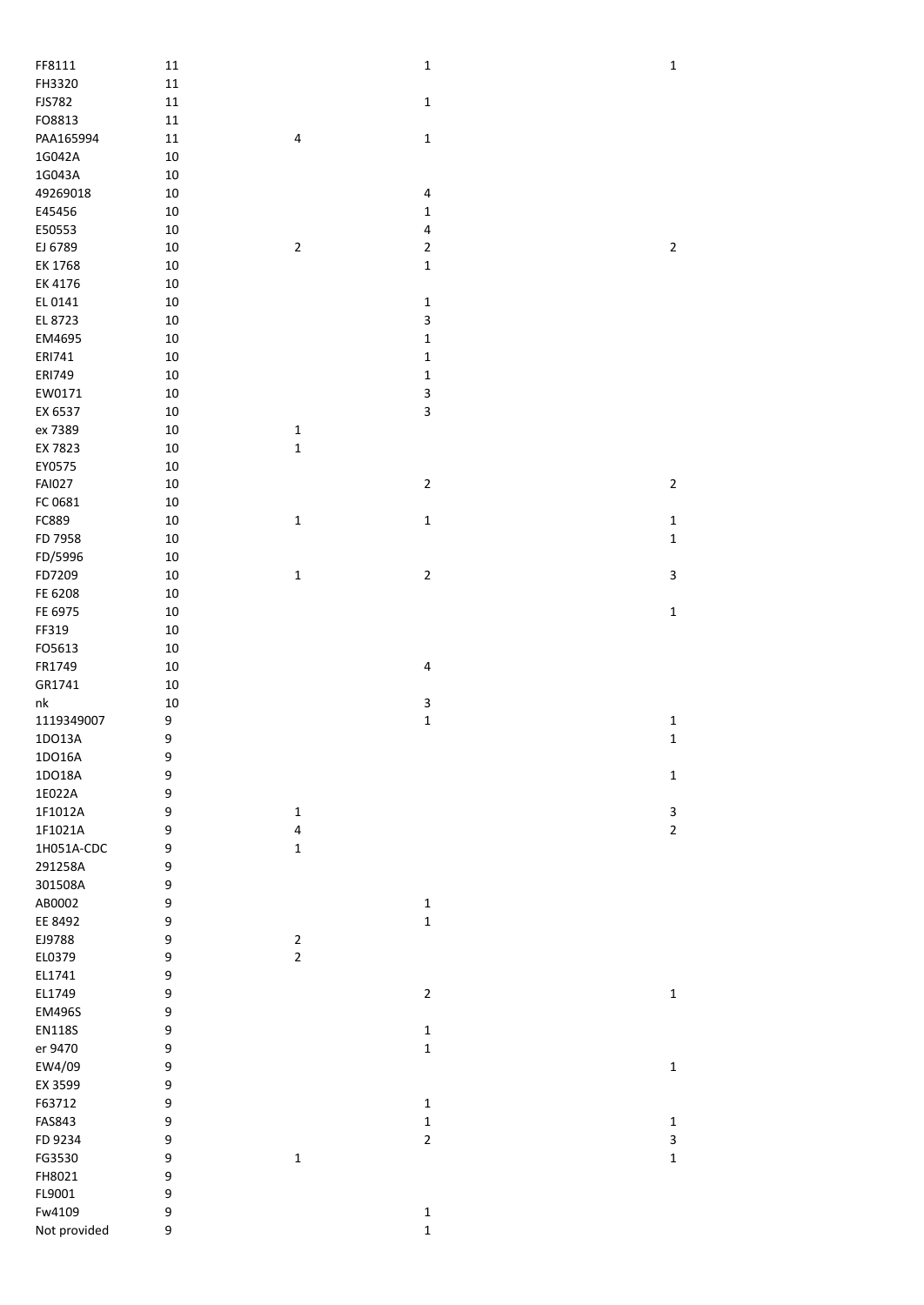| PA1027           | 9                        |             |                         |             |
|------------------|--------------------------|-------------|-------------------------|-------------|
| Pv46664          | 9                        |             | $\mathbf 1$             |             |
| PV46671          | 9                        |             | $\mathbf 1$             |             |
| T162b2           | 9                        |             | $\mathbf 1$             | $\mathbf 1$ |
| 162b2            | 8                        | $\mathbf 1$ | 3                       | $\mathbf 1$ |
| 1DO14A           | 8                        | $\mathbf 1$ |                         |             |
| Cr1741           | 8                        |             | $\overline{\mathbf{c}}$ |             |
|                  |                          |             | $\overline{2}$          |             |
| EJ 1688          | 8                        |             |                         |             |
| EN2245           | 8                        |             |                         |             |
| EN3924-L496      | 8                        |             |                         | $\mathbf 2$ |
| ER1714           | 8                        |             |                         |             |
| EW 9127          | 8                        |             | 3                       |             |
| EW0217           | 8                        |             |                         |             |
| EX 8679          | 8                        |             |                         |             |
| EY 7015          | 8                        |             |                         |             |
| F05613           | 8                        |             |                         |             |
| FA 5831          | 8                        | $\mathbf 1$ | $\mathbf 1$             | $\mathbf 1$ |
| FC 2473          | 8                        |             |                         |             |
| FD 0168          | 8                        |             |                         | $\mathbf 1$ |
| FD 5613          | 8                        |             |                         | $\mathbf 1$ |
| FD 8813          | 8                        |             | $\mathbf{2}$            |             |
|                  |                          |             |                         |             |
| FE 3380          | 8                        |             | $\overline{2}$          |             |
| fe3593           | 8                        |             |                         |             |
| Ff82222          | 8                        |             |                         |             |
| FF8844           | 8                        |             | $\mathbf 2$             | $\mathbf 1$ |
| FF8845           | 8                        |             | $\mathbf 1$             | $\mathbf 2$ |
| FJ8372           | 8                        |             | $\pmb{4}$               |             |
| FT8885           | 8                        |             | $\mathbf 1$             |             |
| fw3143           | 8                        |             | $\mathbf 1$             |             |
| no known         | 8                        |             | $\mathbf 2$             |             |
| PE3380           | 8                        |             |                         |             |
| Pw40008          | 8                        |             | $\mathbf 1$             |             |
| 1C005A           | $\overline{7}$           |             |                         |             |
| 1Do12A           |                          |             |                         |             |
|                  | $\overline{7}$           |             |                         | $\mathbf 1$ |
| 1E023A           | $\overline{7}$           |             |                         |             |
| 41202002         | 7                        |             |                         |             |
| 7.68068E+12      | 7                        |             | $\mathbf 1$             |             |
| 8885             | $\overline{7}$           |             |                         |             |
| E36790           | 7                        |             |                         |             |
| E56790           | $\boldsymbol{7}$         |             | $\mathbf 1$             |             |
| EC0739           | $\overline{\mathcal{I}}$ |             | $\mathbf 1$             |             |
| <b>EFTERSOKS</b> | $\overline{7}$           |             | $\mathsf 3$             | $\mathbf 1$ |
| EJ0553-1450      | $\boldsymbol{7}$         |             |                         |             |
| ejo724           | $\overline{7}$           |             | $\mathbf 1$             |             |
| EL1460           | $\boldsymbol{7}$         |             |                         |             |
| EL6797           | $\boldsymbol{7}$         |             |                         |             |
| ELO 141          | $\overline{7}$           |             |                         | $\mathbf 1$ |
| En1749           | $\overline{7}$           |             | $\mathbf 1$             |             |
| EP 9605          | $\boldsymbol{7}$         | $\mathbf 1$ |                         |             |
|                  |                          |             |                         |             |
| ER 7449          | $\boldsymbol{7}$         |             | $\mathbf 1$             | $\mathbf 1$ |
| ER1741-L521      | $\boldsymbol{7}$         |             | $\mathbf 1$             |             |
| ER1741-L522      | $\boldsymbol{7}$         |             |                         |             |
| Er1768           | $\overline{7}$           |             | $\mathbf 1$             |             |
| Eu4109           | $\overline{7}$           |             | $\mathbf 1$             |             |
| EW0173           | $\overline{7}$           |             |                         | $\mathbf 1$ |
| EW8680           | $\overline{7}$           | $\mathbf 1$ | $\mathbf 2$             |             |
| EY 3014          | $\overline{7}$           |             |                         |             |
| F93712           | $\overline{7}$           |             |                         |             |
| FA 4598          | $\overline{7}$           |             | $\mathbf 1$             | $\mathbf 1$ |
| FA 9090          | $\overline{7}$           |             |                         |             |
| FD0297           | $\overline{7}$           | 4           | $\mathbf 1$             |             |
| FD7207           | $\overline{7}$           |             | $\mathbf 2$             |             |
| FD7219           | $\boldsymbol{7}$         |             | $\mathbf 1$             |             |
| FG8643           | $\boldsymbol{7}$         | $\mathbf 1$ | $\mathbf 1$             |             |
| FH6387           | $\overline{7}$           |             |                         | 3           |
|                  |                          |             |                         |             |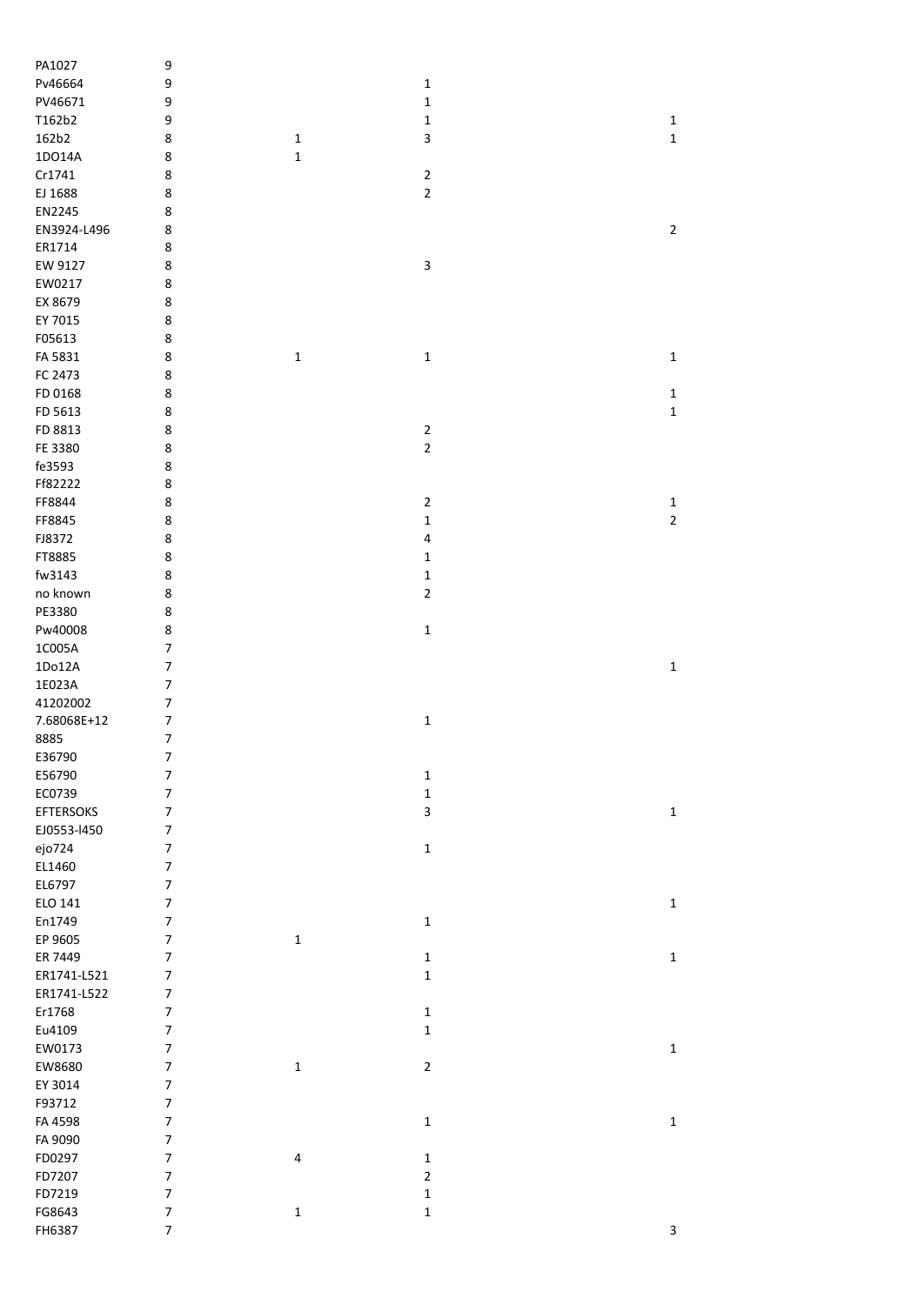| FHO114          | $\boldsymbol{7}$ |             |                | $\mathbf 1$ |
|-----------------|------------------|-------------|----------------|-------------|
| FP8813          | $\boldsymbol{7}$ |             |                |             |
| FR0596          | $\boldsymbol{7}$ |             |                |             |
| GR1749          | $\boldsymbol{7}$ |             | $\mathbf 1$    |             |
| not available   | $\boldsymbol{7}$ | $\mathbf 1$ | $\overline{2}$ |             |
| PCB0003         | $\overline{7}$   | $\mathbf 1$ | $\mathbf 1$    | 3           |
| SDDN7           | $\overline{7}$   |             |                |             |
| 1C00BA          | 6                |             |                |             |
| 1G044A          | 6                |             | $\mathbf 1$    | $\mathbf 1$ |
| 31025BD         | 6                |             | $\mathbf 1$    |             |
| AB0005          | 6                |             |                |             |
| AB0011          | 6                |             |                |             |
|                 |                  |             |                |             |
| asked but unkno | 6                |             |                |             |
| CW3143          | 6                |             |                |             |
| E18885          | 6                |             | $\mathbf 1$    |             |
| E20739          | 6                |             | $\mathbf 1$    |             |
| E43014          | 6                |             |                |             |
| EC0141          | 6                |             | 3              | $\mathbf 1$ |
| EJ6769          | 6                |             |                |             |
| EJO 553         | 6                |             |                |             |
| ek 4243         | $\boldsymbol{6}$ | $\mathbf 1$ | $\mathbf 1$    |             |
| <b>EKI768</b>   | $\boldsymbol{6}$ |             | $\mathbf 1$    |             |
| EM 6950         | $\boldsymbol{6}$ |             |                | $\mathbf 1$ |
| EM4964          | $\boldsymbol{6}$ |             |                |             |
| EN0477          | $\boldsymbol{6}$ |             | $\mathbf 1$    | $\mathbf 1$ |
| EN6203          | 6                |             |                |             |
| ER1479          | 6                |             | $\mathbf 1$    | $\mathbf 1$ |
| ERI742          | 6                |             |                |             |
| ET2838          | 6                | $\mathbf 2$ |                |             |
|                 | 6                |             |                |             |
| ET8886          |                  |             |                |             |
| EW 2243         | 6                | $\mathbf 1$ | $\mathbf 1$    |             |
| EW0151          | 6                |             |                |             |
| EW0181          | $\boldsymbol{6}$ |             | $\mathbf 1$    |             |
| EW410G          | $\boldsymbol{6}$ |             |                |             |
| EY0582          | 6                |             | $\mathbf 1$    | $\mathbf 1$ |
| F64442          | 6                |             | $\mathbf 2$    |             |
| FA1021          | $\boldsymbol{6}$ |             |                |             |
| FC 8289         | 6                |             | $\mathbf 1$    | $\mathbf 1$ |
| FD 0350         | 6                |             |                |             |
| FD-5996         | $\boldsymbol{6}$ |             |                |             |
| FD7210          | $\boldsymbol{6}$ |             |                |             |
| FE 2083         | $\boldsymbol{6}$ |             | $\overline{2}$ |             |
| FE3319          | $\boldsymbol{6}$ |             | $\mathbf 1$    |             |
| FE3591          | $\boldsymbol{6}$ |             | $\overline{2}$ | $\mathbf 1$ |
| FF 0680         | $\boldsymbol{6}$ |             |                |             |
| FF4206          | $\boldsymbol{6}$ |             | $\mathbf 1$    |             |
| FF5109          | $\boldsymbol{6}$ |             |                |             |
| FF7416          | $\boldsymbol{6}$ | $\mathbf 1$ |                | $\mathbf 1$ |
|                 | $\boldsymbol{6}$ |             |                |             |
| FF8199          |                  |             | $\mathbf 1$    | $\mathbf 1$ |
| FF8846          | 6                |             |                |             |
| FH9678          | $\boldsymbol{6}$ |             |                |             |
| FJ1613          | $\boldsymbol{6}$ |             |                |             |
| FJ5973          | $\boldsymbol{6}$ | $\mathbf 1$ |                |             |
| FK 0596         | $\boldsymbol{6}$ |             |                | $\mathbf 1$ |
| FK0115          | $\boldsymbol{6}$ |             |                |             |
| FL5324          | 6                | $\mathbf 1$ | $\mathbf 1$    | $\mathbf 1$ |
| N/A             | $\boldsymbol{6}$ |             |                |             |
| PF3319          | $\boldsymbol{6}$ |             | $\mathbf 1$    |             |
| Pv46673         | $\boldsymbol{6}$ |             |                |             |
| SCTR1           | $\boldsymbol{6}$ |             | $\mathbf 1$    |             |
| SCWF7           | $\boldsymbol{6}$ | 3           |                |             |
| SDEH4           | $\boldsymbol{6}$ | 3           |                |             |
| 0320218D        | ${\mathsf 5}$    |             |                |             |
| $\mathbf{1}$    | 5                |             | $\mathbf 1$    |             |
| 1E024A          | 5                | $\mathbf 2$ |                | $\mathbf 1$ |
|                 |                  |             |                |             |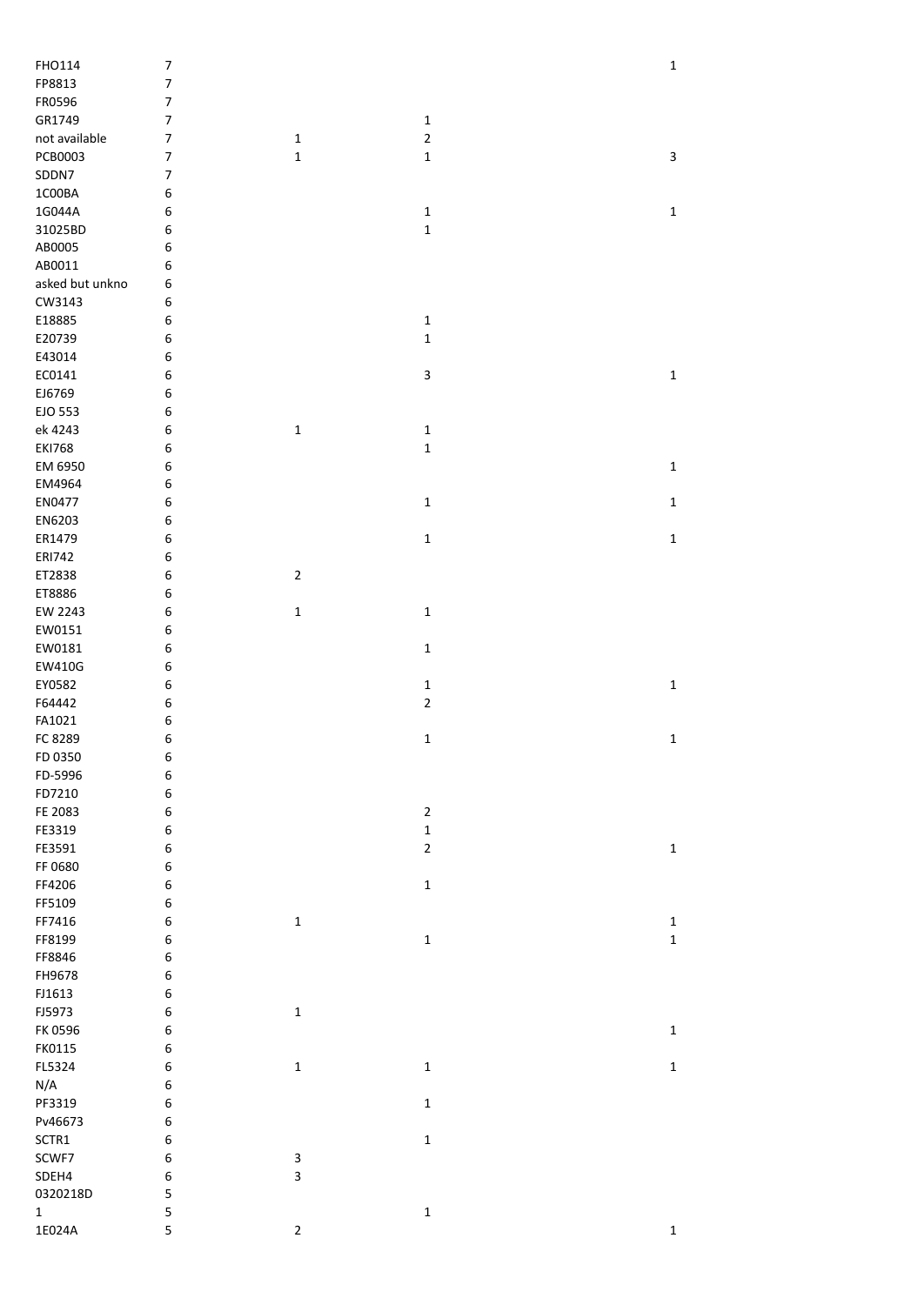| 1EO29A           | 5      |                |                |              |
|------------------|--------|----------------|----------------|--------------|
| 1H049A           | 5      | $\overline{2}$ |                |              |
| 1H055A_1101117-  | 5      |                |                | $\mathbf 2$  |
| 1H056A-CDC       | 5      |                |                |              |
| 6789             | 5      |                |                |              |
| AB0001           | 5      |                |                | $\mathbf 1$  |
| AB0003           | 5      |                | $\mathbf 1$    |              |
|                  |        |                |                |              |
| AB0004           | 5      |                | $\mathbf 1$    | $\mathbf{1}$ |
| Ab0006           | 5      |                |                |              |
| AB0012           | 5      |                | $\mathbf 1$    |              |
| ABV3025          | 5      |                |                |              |
| ABV8149          | 5      |                |                |              |
| BW4109           | 5      |                |                |              |
| E47015           | 5      |                |                |              |
| EE8494           | 5      |                | $\mathbf 1$    |              |
| EH4965           | 5      |                | $\mathbf 1$    |              |
|                  |        |                | $\mathbf 1$    |              |
| EJ0553/V0002     | 5      |                |                |              |
| EJ0553-L449      | 5      | $\mathbf 1$    |                |              |
| EJ168            | 5      |                | $\mathbf 1$    | $\mathbf 1$  |
| EJ1686           | 5      |                |                |              |
| EJ1688           | 5      |                |                |              |
| EJOSS3           | 5      |                | $\mathbf 1$    |              |
| EK 4244          | 5      |                |                |              |
| EK1741           | 5      |                | $\mathbf 1$    |              |
| EK9798           | 5      |                |                |              |
|                  |        |                |                |              |
| El0142           | 5      |                | $\mathbf 2$    |              |
| EL1768           | 5      |                |                |              |
| EM4969           | 5      |                |                |              |
| <b>EMY965</b>    | 5      |                | $\mathbf 1$    |              |
| EN118            | 5      |                | $\mathbf 2$    |              |
| EN6198           | 5      | $\mathbf 1$    | $\mathbf 2$    | $\mathbf 1$  |
| EP6955           | 5      |                |                |              |
|                  |        |                |                |              |
|                  |        |                |                |              |
| ER1741/V1057     | 5      |                |                |              |
| ER1741/V1058     | 5      |                | 3              |              |
| ER1741-L532      | 5      |                |                |              |
| ER1749-L584      | 5      |                | $\mathbf 1$    |              |
| ER3674           | 5      |                |                |              |
| ER4243           | 5      |                |                |              |
| ER8734           | 5      |                |                |              |
| ES1688           |        |                | $\mathbf 1$    |              |
|                  | 5      |                |                |              |
| ES6797           | 5      |                |                |              |
| ET 3674          | 5      |                |                |              |
| ET3647           | 5      | $\mathbf 1$    |                |              |
| ET8883           | 5      |                |                |              |
| ET8885-L674      | 5      |                |                |              |
| ET88885          | 5      |                | $\mathbf 2$    |              |
| ET888S           | 5      |                |                |              |
| ETO384           | 5      | $\mathbf 1$    |                |              |
| Ew 3143          | 5      |                |                |              |
| EW0164           |        |                |                |              |
|                  | 5      |                | $\mathbf 1$    |              |
| EW1185           | 5      |                |                |              |
| ew224            | 5      |                |                | $\mathbf 1$  |
| EW2248           | 5      |                |                |              |
| EW3413           | 5      |                |                |              |
| EW3924           | 5      |                |                |              |
| EW4108           | 5      |                |                |              |
| EW6128           | 5      |                | $\overline{c}$ |              |
| ex 2405          | 5      |                | $\overline{2}$ |              |
| EX4243           | 5      |                |                |              |
| EX4244           | 5      |                | $\overline{2}$ |              |
|                  |        |                |                |              |
| EX7398           | 5      |                |                |              |
| EXO893           | 5      |                | $\mathbf 2$    |              |
| FA/027           | 5      |                |                |              |
| FA6780<br>FA7483 | 5<br>5 |                |                |              |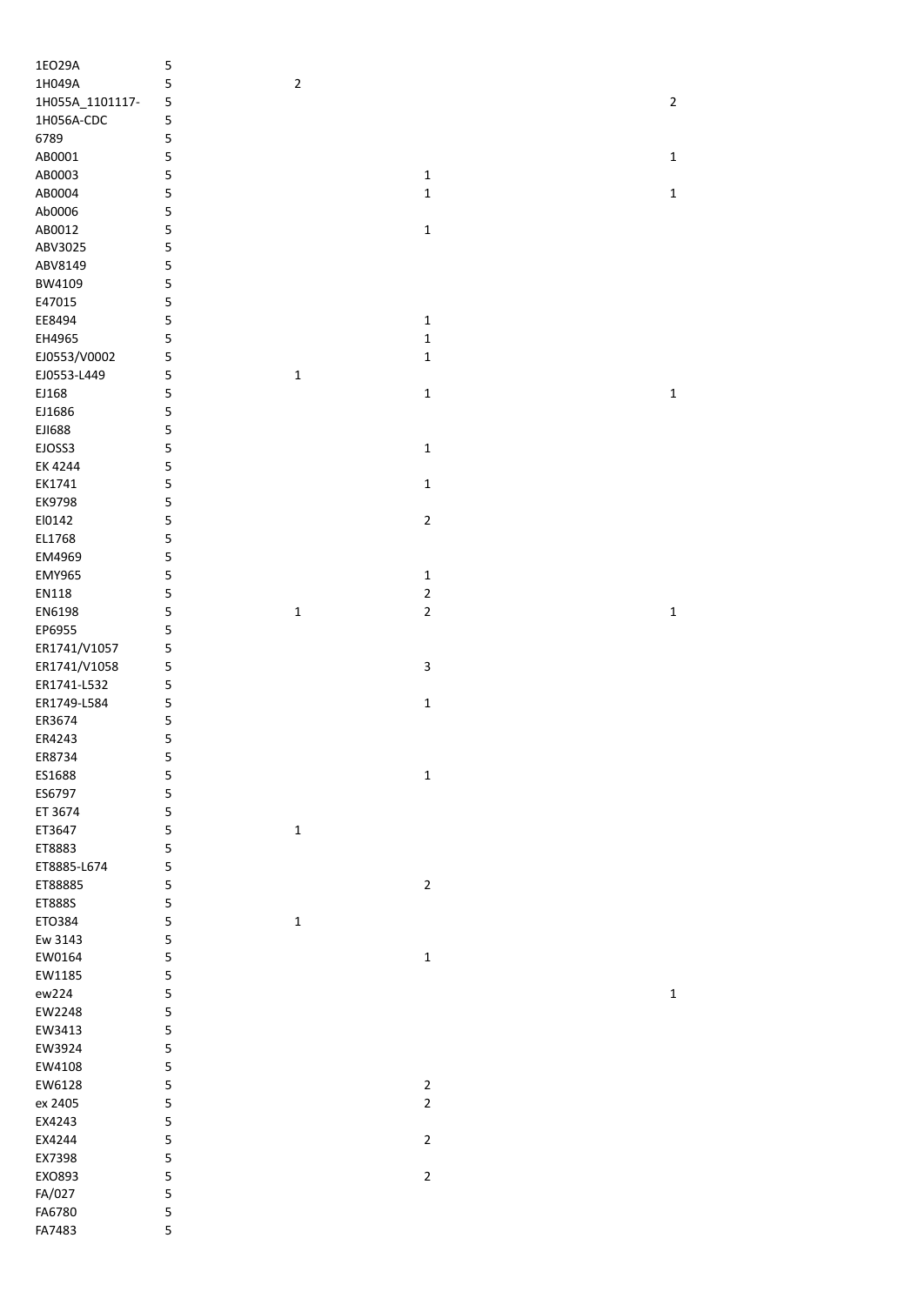| FC 1526       | 5         |             | $\overline{2}$ |             |
|---------------|-----------|-------------|----------------|-------------|
| FC 8889       | 5         |             | $\overline{2}$ |             |
| FC2090        | 5         |             | 3              |             |
| FC90001       | 5         |             |                |             |
| FC9001-L737   | 5         |             |                |             |
| FD 4342       | 5         |             |                |             |
|               | 5         |             |                |             |
| FE 2296       |           | $\mathbf 1$ |                |             |
| FE 3064       | 5         |             | $\mathbf 1$    | $\mathbf 1$ |
| FE 7011       | 5         |             |                |             |
| FE 8244       | 5         |             |                | $\mathbf 1$ |
| FE3318        | 5         |             |                |             |
| <b>FE338D</b> | 5         |             | $\mathbf 1$    |             |
| FF2591        | 5         |             |                |             |
| FG3531        | 5         |             |                |             |
| <b>FK0546</b> | 5         |             |                |             |
| FK0956        |           |             | $\mathbf 2$    |             |
|               | 5         |             |                |             |
| PC9001        | 5         |             |                |             |
| PCB0004       | 5         |             |                |             |
| PV46663       | 5         |             | $\overline{2}$ | $\mathbf 1$ |
| Pv46688       | 5         |             |                |             |
| SCUL2         | 5         |             |                |             |
| SDCN1         | 5         | $\mathbf 1$ |                | $\mathbf 1$ |
| 1749          | 4         |             |                |             |
| 1CO11A        | 4         |             |                | $\mathbf 1$ |
|               |           |             |                |             |
| 1H050A        | 4         | $\mathbf 1$ |                |             |
| 1H051-1A-CDC  | 4         |             |                | $\mathbf 1$ |
| 28231BD       | 4         |             |                | $\mathbf 1$ |
| 3143          | 4         |             | $\mathbf 1$    |             |
| 320258D       | 4         |             |                |             |
| 32155BA       | 4         |             |                |             |
| 4120Z001      | 4         | $\mathbf 1$ |                |             |
| 4120Z003      | 4         |             |                |             |
| 52R808        | 4         |             |                | $\mathbf 1$ |
|               |           |             |                |             |
| 6126          | 4         |             |                |             |
| 840539006     | 4         |             | $\mathbf 1$    |             |
| AB0007        | 4         |             |                |             |
| AB0008        | 4         |             | $\mathbf 1$    |             |
| AB0013        | 4         |             |                |             |
| ABW0003       | 4         |             |                |             |
| ABW7197       | $\pmb{4}$ |             |                |             |
| BER7812       | 4         |             |                |             |
| BNT03         | 4         | $\mathbf 2$ |                |             |
|               |           |             |                |             |
| Bt8885        | 4         |             |                |             |
| CL0739        | 4         |             | $\mathbf 1$    |             |
| CR1749        | 4         |             |                |             |
| Cr7934        | 4         |             |                |             |
| E121749       | 4         |             |                |             |
| e1749         | 4         |             |                | $\mathbf 1$ |
| E17834        | 4         |             |                |             |
| e21741        | 4         |             | $\mathbf 1$    |             |
| EC7834        | 4         |             |                |             |
|               |           |             |                |             |
| ECO739        | 4         |             |                |             |
| Ed8813        | $\pmb{4}$ |             |                |             |
| EE 8493       | 4         |             | $\mathbf 1$    |             |
| EE4109        | 4         |             |                |             |
| EF8493        | 4         |             |                |             |
| Ej 0553       | $\pmb{4}$ |             |                |             |
| EJ0136        | 4         | $\mathbf 1$ |                |             |
| EJ0533        | 4         |             |                |             |
| EJ0553/V0001  | 4         | $\mathbf 1$ |                |             |
|               |           |             |                |             |
| EJ0553/V0004  | 4         |             |                |             |
| EJ0725        | 4         | $\mathbf 1$ |                |             |
| EJ1685        | $\pmb{4}$ |             |                |             |
| EJ-3002       | 4         |             |                |             |
| EJ6097        | $\pmb{4}$ |             |                |             |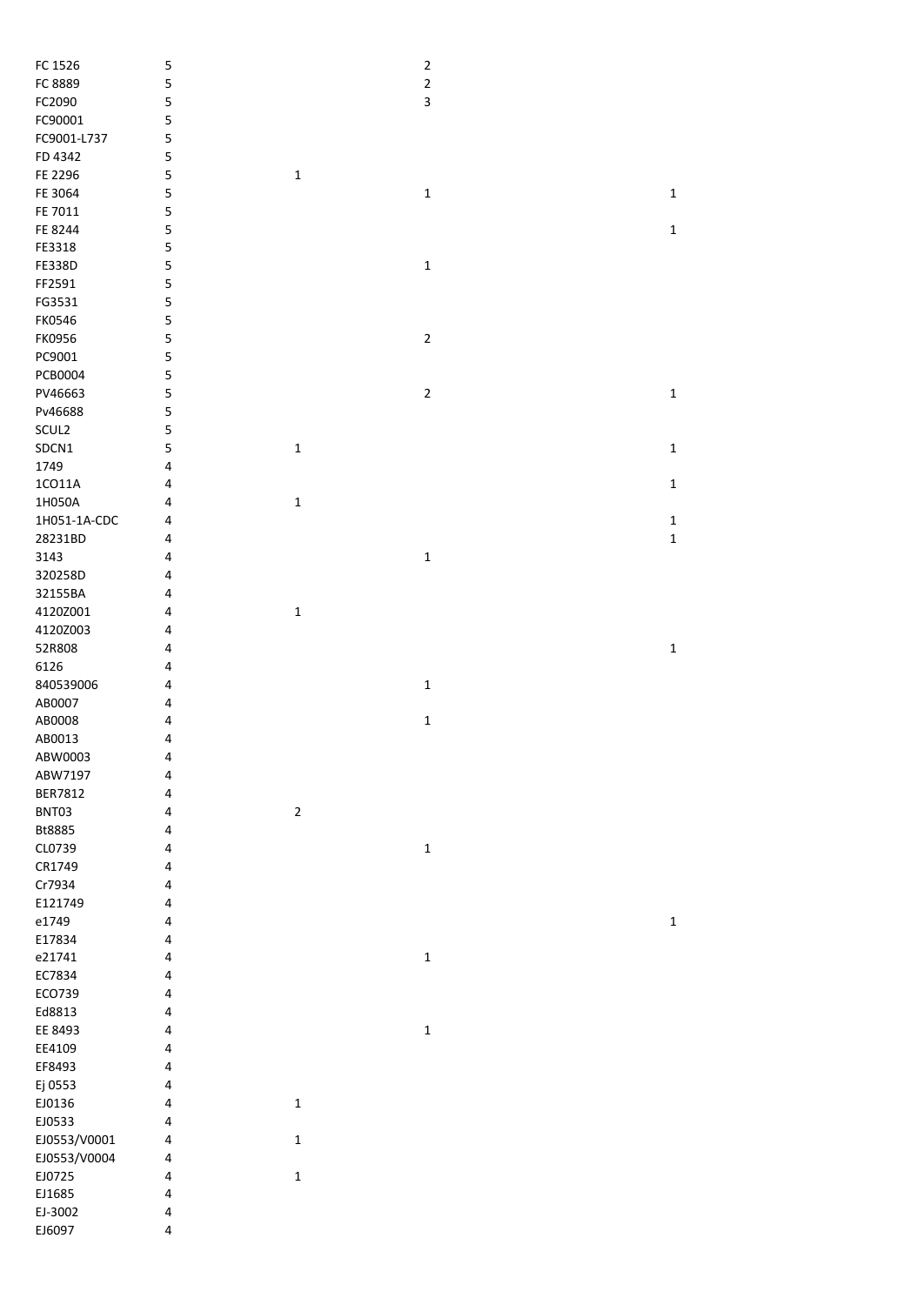| EJ6136-63-007  | 4         |             |                         |             |
|----------------|-----------|-------------|-------------------------|-------------|
| EJ6790/V1051   | 4         |             | $\mathbf 1$             |             |
| EJ6790-14-006  | 4         | 3           |                         | $\mathbf 1$ |
| EJ6956         | 4         |             |                         |             |
| EJ6970         | 4         |             | $\mathbf 2$             |             |
| EK1768/V1015   | 4         |             |                         |             |
|                |           |             |                         |             |
| EK5730         | 4         |             |                         |             |
| <b>EK5788</b>  | 4         |             |                         |             |
| EK9788-002     | 4         |             |                         |             |
| EL0141/V1010   | 4         | $\mathbf 1$ |                         |             |
| EL0725-12-18   | 4         |             |                         |             |
| EL0738         | 4         |             |                         |             |
| EL0739-L494    | 4         |             | $\overline{\mathbf{c}}$ |             |
| EL1283         | 4         |             | $\mathbf 1$             |             |
| EL1284         | 4         |             |                         |             |
| EL1419         | 4         | $\mathbf 1$ |                         | $\mathbf 1$ |
| EL1484-63-001  | 4         |             |                         |             |
| EL1494         | 4         |             |                         |             |
| EL6790         | 4         |             |                         |             |
| Elc1768        | 4         |             | $\overline{\mathbf{c}}$ |             |
| EM4077         | 4         |             |                         |             |
| EM4963         | 4         |             |                         | $\mathbf 1$ |
|                |           |             |                         |             |
| <b>EM496J</b>  | 4         |             |                         |             |
| EM9809         | 4         |             |                         |             |
| <b>EMO 477</b> | 4         | $\mathbf 1$ |                         |             |
| EM00477        | 4         |             |                         |             |
| EN2246         | 4         |             |                         | $\mathbf 1$ |
| EN3294         | 4         |             |                         |             |
| EN6201         | 4         |             |                         |             |
| EP9480         | 4         |             |                         |             |
| ER1 741        | 4         |             | $\mathbf 1$             |             |
| ER1241         | 4         |             | $\mathbf 1$             |             |
| ER7943         | 4         |             |                         |             |
| ER8730         | 4         |             |                         | $\mathbf 1$ |
| ER9446         | 4         |             |                         |             |
| ERO641         | 4         |             | $\mathbf 1$             |             |
| ES0553         | 4         |             |                         |             |
| ET2163         | 4         |             |                         |             |
|                |           |             |                         |             |
| ET8885-L670    | 4         |             |                         |             |
| EW 3344        | 4         |             |                         |             |
| EW0126         | 4         |             | 3                       |             |
| EW0172         | 4         |             | $\mathbf 1$             | $\mathbf 2$ |
| EW0177         | 4         |             |                         |             |
| EW0182         | 4         |             |                         |             |
| EW3/43         | 4         |             |                         |             |
| EW4109-L650    | 4         |             |                         |             |
| EX8879         | 4         |             |                         |             |
| EXO438         | 4         |             | $\mathbf 1$             |             |
| EY 2172        | 4         |             | $\mathbf 1$             |             |
| EY0580         | 4         |             |                         |             |
| Ey4838         | 4         |             | $\mathbf 1$             |             |
| EYO579         | 4         |             | $\mathbf 1$             | $\mathbf 1$ |
| Ez0739         | 4         |             |                         |             |
| F55782         | 4         |             |                         |             |
| FA 7812        | 4         |             | $\mathbf 2$             |             |
| FA 7842        | 4         |             |                         |             |
| FB8813         | 4         |             |                         |             |
| FC 1131        | 4         |             |                         |             |
| FC 1436        | 4         |             | $\mathbf 1$             |             |
| FC 1440        | 4         |             |                         | $\mathbf 1$ |
|                |           |             |                         |             |
| FC 3098        | 4         |             |                         |             |
| FC 3558        | 4         |             |                         |             |
| FC 5089        | 4         |             | $\mathbf 1$             |             |
| FC 8736        | 4         | $\mathbf 2$ |                         |             |
| Fc 9001        | $\pmb{4}$ |             |                         |             |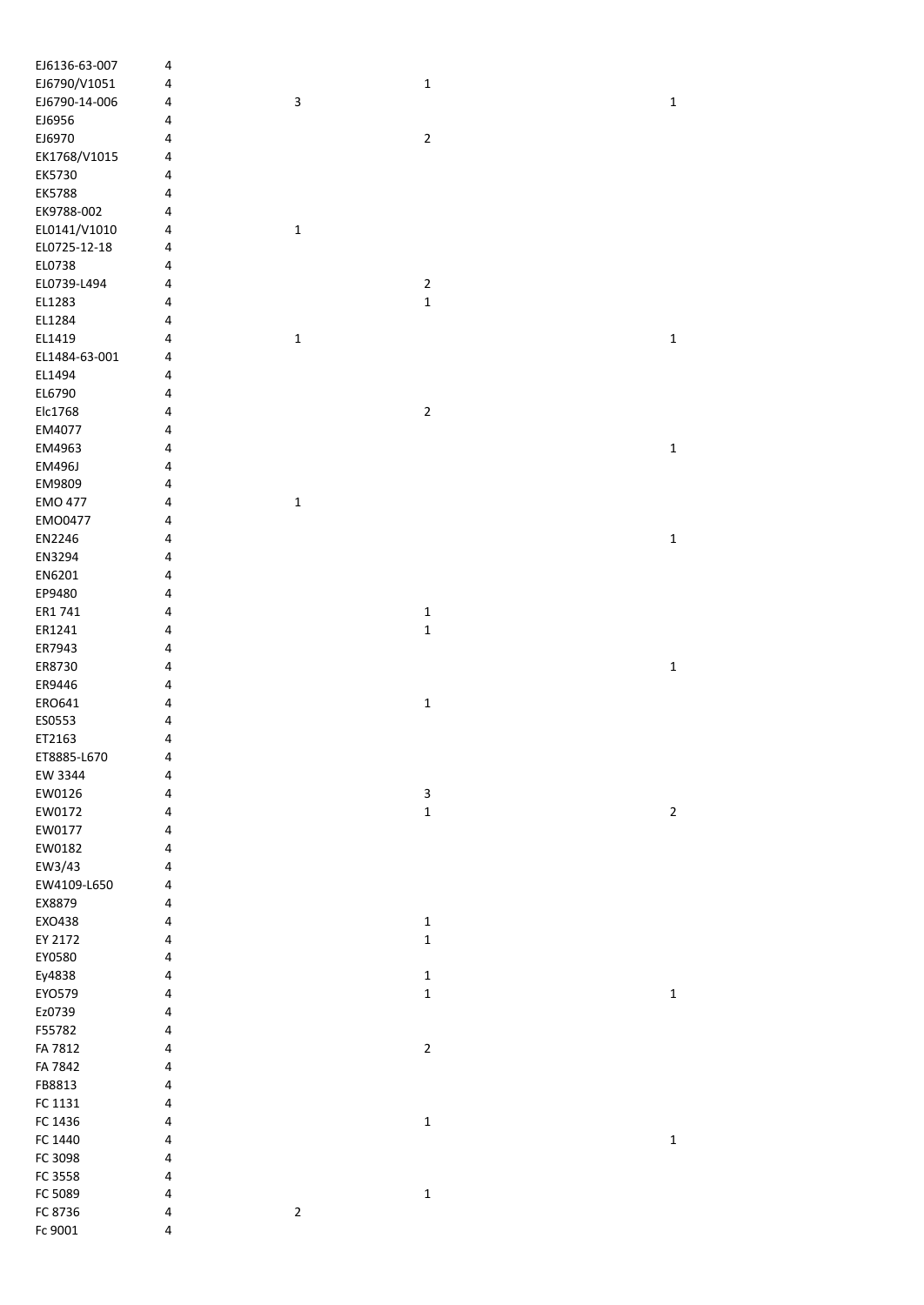| FC143           | 4                       |             |                           |  |             |
|-----------------|-------------------------|-------------|---------------------------|--|-------------|
| fcg001          | 4                       |             |                           |  |             |
| FD 7959         | 4                       |             |                           |  |             |
| FD6208          | 4                       |             |                           |  |             |
| FD7220          | 4                       |             |                           |  | $\mathbf 1$ |
| FD7985          | 4                       |             |                           |  | $\mathbf 1$ |
| <b>FD88B</b>    | 4                       |             | $\mathbf 1$               |  |             |
| FDO785          | 4                       |             |                           |  |             |
|                 |                         |             |                           |  |             |
| FE 1510         | 4                       |             |                           |  |             |
| FE 2625         | 4                       |             | $\mathbf 2$               |  |             |
| FE 2707         | 4                       |             |                           |  |             |
| FE 4728         | 4                       |             | $\mathbf 1$               |  |             |
| FE 7010         | 4                       |             | $\mathbf 1$               |  |             |
| FE 8405         | 4                       |             |                           |  |             |
| FE 9174         | 4                       |             |                           |  |             |
| FE8081          | 4                       |             |                           |  |             |
| <b>FEISIO</b>   | 4                       |             |                           |  |             |
| FF 0900         | 4                       |             |                           |  | $\mathbf 1$ |
|                 |                         |             |                           |  |             |
| FF 3319         | 4                       |             |                           |  |             |
| ff 8222         | 4                       |             |                           |  |             |
| FF5110          | 4                       |             |                           |  | $\mathbf 1$ |
| FF8847          | 4                       |             |                           |  |             |
| FF8848          | 4                       |             |                           |  |             |
| FG1248          | 4                       |             |                           |  |             |
| FG371Z          | 4                       |             |                           |  |             |
| FG7900          | 4                       |             | $\mathbf 1$               |  | $\mathbf 1$ |
| FG9984          | 4                       |             |                           |  |             |
| FH 8469         |                         |             |                           |  |             |
|                 | 4                       |             | $\mathbf 1$               |  |             |
| fJ 5782         | 4                       |             |                           |  |             |
| Fk0569          | 4                       |             | $\mathbf 1$               |  |             |
| FK4243          | 4                       |             |                           |  |             |
| FL0681          | 4                       |             | $\ensuremath{\mathsf{3}}$ |  | $\mathbf 1$ |
| FL0739          | 4                       |             |                           |  |             |
| FL1839          | 4                       |             |                           |  |             |
| FM0114          | 4                       |             | $\mathbf 1$               |  |             |
| FM3220          | 4                       |             | $\mathbf 1$               |  |             |
| FR7934          | 4                       |             |                           |  |             |
|                 |                         |             |                           |  |             |
| Fu0596          | 4                       |             |                           |  |             |
| GW3143          | 4                       |             |                           |  |             |
| IC007A          | 4                       | $\mathbf 1$ |                           |  |             |
| <b>ID016A</b>   | $\overline{\mathbf{4}}$ |             |                           |  |             |
| J3002           | 4                       |             |                           |  |             |
| P;EW6126        | 4                       |             | $\mathbf 1$               |  | $\mathbf 1$ |
| PAA164811       | 4                       | $\mathbf 1$ | $\mathbf 2$               |  |             |
| PC1526          | 4                       |             |                           |  |             |
| PD8813          | 4                       |             |                           |  |             |
| P-FE2625        | 4                       |             | 4                         |  |             |
|                 |                         |             |                           |  |             |
| Pfizer          | 4                       |             |                           |  |             |
| PV46684         | 4                       |             | $\mathbf 1$               |  |             |
| PW40009         | 4                       |             | $\mathbf 1$               |  |             |
| SDEJ8           | $\overline{4}$          | $\mathbf 1$ |                           |  |             |
| TR1741          | 4                       |             | $\mathbf 1$               |  |             |
| unavailable     | $\overline{\mathbf{4}}$ |             |                           |  | $\mathbf 1$ |
| UNK/UNK         | 4                       |             |                           |  |             |
| unkown          | 4                       |             | $\mathbf 1$               |  | $\mathbf 1$ |
| $\pmb{0}$       | 3                       |             |                           |  |             |
|                 |                         |             |                           |  |             |
| 1484            | 3                       |             |                           |  | $\mathbf 1$ |
| 1COO9A          | 3                       |             |                           |  |             |
| 1DO20A          | 3                       |             |                           |  | $\mathbf 1$ |
| 1EO21A          | 3                       |             |                           |  |             |
| 1EO28A          | 3                       |             |                           |  |             |
| 1F101A          | 3                       |             |                           |  |             |
| 1F1020A         | 3                       | $\mathbf 1$ |                           |  |             |
| 1H051A          | 3                       |             |                           |  |             |
| 1H055A_1101118- | 3                       |             |                           |  |             |
|                 |                         |             |                           |  |             |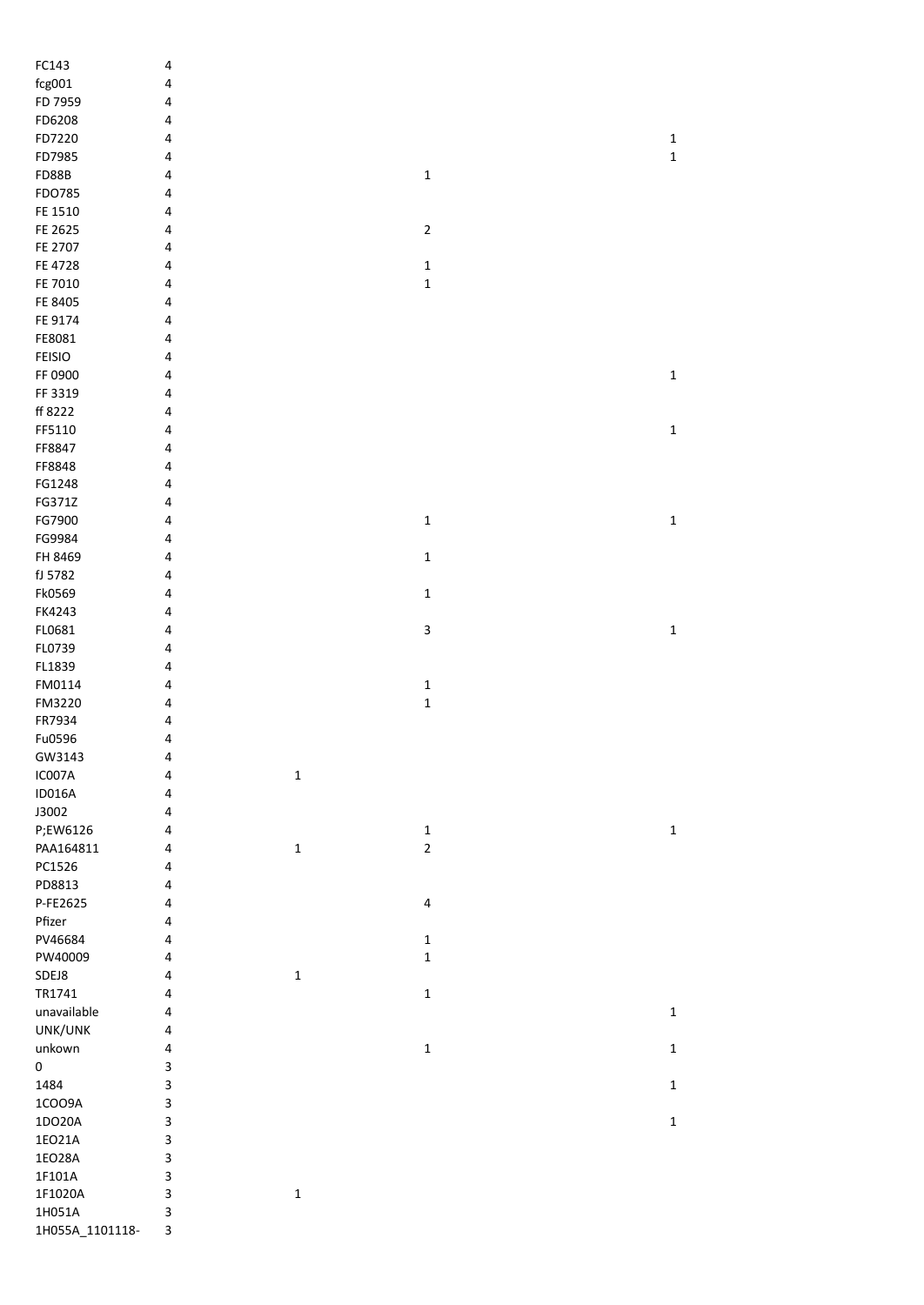| 20PEB013        | $\ensuremath{\mathsf{3}}$ |                           |                |              |
|-----------------|---------------------------|---------------------------|----------------|--------------|
| 2298877         | 3                         |                           |                |              |
|                 |                           |                           |                |              |
| 28230BD         | 3                         |                           |                |              |
| 3001653         | 3                         |                           |                |              |
| 3002            | 3                         |                           |                |              |
| 31045BD         | 3                         |                           |                |              |
| 31100TB         | 3                         |                           |                |              |
| 321558A         | 3                         |                           |                |              |
| 4120Z002        | 3                         |                           |                |              |
| 488024          | 3                         |                           | $\overline{2}$ | $\mathbf 1$  |
| 6134            | 3                         |                           |                | $\mathbf 1$  |
| 6537            | 3                         |                           | $\mathbf 1$    |              |
|                 |                           |                           |                |              |
| AB0009          | 3                         |                           |                |              |
| ABV5300         | 3                         |                           | $\overline{2}$ |              |
| AK4244          | 3                         |                           | $\mathbf 1$    |              |
| BATCH NUMBER HA | 3                         | $\mathbf 1$               |                |              |
| BNT16262        | 3                         |                           |                |              |
| C20739          | 3                         |                           | $\mathbf{1}$   |              |
| Ch.-B.:FD7958   | 3                         |                           |                |              |
| Ch.-b.:Fe6975   | 3                         |                           |                |              |
| Clo739          | 3                         |                           | $\mathbf 1$    |              |
|                 |                           |                           |                |              |
| CN3924          | 3                         |                           |                |              |
| COCO138186NEMIS | 3                         | 1                         | 1              |              |
| COV2020311      | 3                         |                           |                |              |
| CT8885          | 3                         |                           |                |              |
| E1041           | 3                         |                           | 1              |              |
| E121741         | 3                         |                           |                | $\mathbf 1$  |
| E16790          | 3                         |                           |                |              |
| E36136          | 3                         |                           |                |              |
| E44243          | 3                         |                           |                |              |
| E56789          | 3                         |                           |                |              |
|                 |                           |                           |                |              |
| E56796          | 3                         |                           |                |              |
| E76796          | 3                         |                           | $\mathbf 1$    |              |
| E81741          | 3                         |                           |                |              |
| EC1436          | 3                         |                           |                |              |
| EC4244          | 3                         |                           |                |              |
| ED5613          | 3                         |                           | $\mathbf 1$    | $\mathbf 1$  |
| EE3380          | 3                         |                           |                |              |
| EE8942          | 3                         |                           |                |              |
| EE8943          | 3                         |                           |                |              |
| EF6795          | 3                         | $\ensuremath{\mathsf{3}}$ |                |              |
|                 |                           |                           |                |              |
| EH1185          | 3                         |                           |                |              |
| Eh4109          | 3                         |                           | $\mathbf 1$    |              |
| Eh4244          | 3                         |                           |                |              |
| E18713          | 3                         |                           |                |              |
| EIC1768         | 3                         |                           | $\overline{2}$ |              |
| EJ/688          | 3                         |                           | $\mathbf 1$    | $\mathbf{1}$ |
| EJ0274          | 3                         | $\overline{2}$            |                | $\mathbf 1$  |
| EJ0553/V0003    | 3                         | $\mathbf 1$               | $\mathbf{1}$   |              |
| ej0553-L452     | 3                         |                           |                | $\mathbf 1$  |
| EJ0553-L453     |                           |                           | $\mathbf 1$    |              |
|                 | 3                         |                           |                |              |
| EJ0724-L456     | 3                         | $\overline{2}$            | $\mathbf 1$    |              |
| EJ1484          | 3                         |                           |                |              |
| EJ1634          | 3                         |                           | 1              |              |
| EJ1668          | 3                         |                           |                |              |
| EJ1688-L472     | 3                         |                           |                |              |
| EJ2163          | 3                         |                           |                |              |
| EJ302           | 3                         |                           |                |              |
| EJ6163          | 3                         | $\mathbf 1$               |                |              |
| EJ6785          | 3                         |                           | $\mathbf 1$    |              |
|                 |                           |                           |                |              |
| EJ6790-14-007   | 3                         |                           |                |              |
| E-J6796         | 3                         |                           |                |              |
| EJ6797_65_003   | 3                         |                           |                |              |
| EJ6799          | 3                         |                           |                |              |
| Ej688           | 3                         | $\mathbf 1$               | $\mathbf 1$    |              |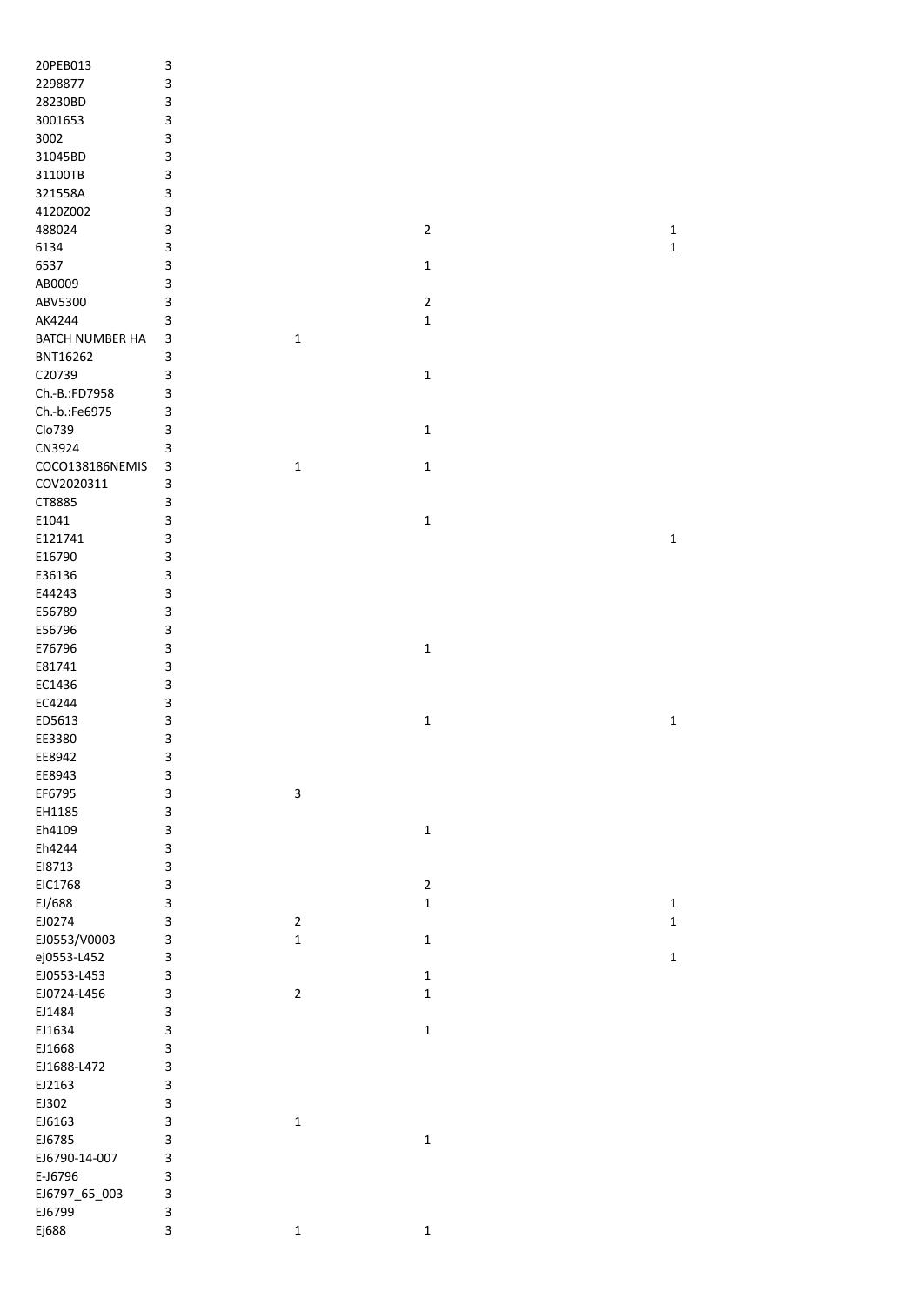| EJ6976          | 3 |             |             |             |
|-----------------|---|-------------|-------------|-------------|
| EJ9598          | 3 |             |             |             |
| EK4176/PF/IM/LU | 3 |             |             |             |
| EK42412         | 3 |             |             |             |
|                 |   |             |             |             |
| EK4243-L490     | 3 |             |             |             |
| EK4244/V1050    | 3 |             |             |             |
| <b>EK4Z44</b>   | 3 |             |             |             |
| EK6788          | 3 |             |             |             |
| EK7934          | 3 |             |             |             |
|                 |   |             |             |             |
| EK9231          | 3 |             |             |             |
| Ek9449          | 3 |             | $\mathbf 1$ |             |
| <b>EKY243</b>   | 3 |             |             |             |
| EL 1484- 63-002 | 3 |             |             |             |
| EL 8713         | 3 |             |             |             |
|                 |   |             |             |             |
| EL0141-L474     | 3 |             | $\mathbf 1$ |             |
| EL0734          | 3 |             |             |             |
| EL07739         | 3 |             | $\mathbf 1$ |             |
| EL1041          | 3 |             |             |             |
| EL1424          | 3 |             |             |             |
|                 |   |             |             |             |
| EL1484_65_001   | 3 |             |             |             |
| EL1484-05-001   | 3 |             |             |             |
| EL1484-054-001  | 3 |             |             |             |
| EL1484-66-002   | 3 |             |             |             |
|                 |   |             |             |             |
| EL7834-L506     | 3 |             |             |             |
| EL8713/V1056    | 3 |             |             |             |
| EL9788          | 3 |             |             | $\mathbf 2$ |
| <b>ELC739</b>   | 3 |             |             |             |
| ELI406          | 3 |             |             |             |
| ELI491          | 3 | $\mathbf 1$ |             |             |
| ELOT39          | 3 |             |             |             |
|                 |   |             |             |             |
| EM3924          | 3 |             |             |             |
| EM4905          | 3 |             | $\mathbf 1$ |             |
| EM4985          | 3 |             | $\mathbf 1$ |             |
| EN1183          | 3 |             |             |             |
| <b>EN118J</b>   | 3 |             |             |             |
| EN3924/V1029    | 3 |             |             |             |
|                 |   |             |             |             |
| EN3924/V1036    | 3 |             | $\mathbf 1$ |             |
| EN3924-L500     | 3 |             |             |             |
| En6202          | 3 |             |             |             |
| EN6205          | 3 |             |             |             |
| EN6206          | 3 |             |             |             |
| EP1831          | 3 |             |             |             |
|                 |   |             |             |             |
| EP3620          | 3 |             | $\mathbf 1$ |             |
| EP7533          | 3 |             |             |             |
| EP7812          | 3 |             |             |             |
| EP8598          | 3 |             |             |             |
| EP9065          | 3 |             |             |             |
| EP9599          | 3 | $\mathbf 1$ |             |             |
|                 |   |             |             |             |
| ER17141         | 3 |             | $\mathbf 1$ |             |
| ER-1741         | 3 |             |             |             |
| ER1741-L531     | 3 |             |             |             |
| ER1744          | 3 |             |             |             |
| ER179           | 3 |             | $\mathbf 1$ |             |
| ER17H           | 3 |             |             |             |
|                 |   |             |             |             |
| ER17UI          | 3 |             | $\mathbf 1$ | $\mathbf 1$ |
| ER2163          | 3 |             |             |             |
| ER4244          | 3 |             |             |             |
| ER7823          | 3 |             |             |             |
| ER7954          | 3 |             |             | $\mathbf 1$ |
|                 | 3 |             |             |             |
| ER8727          |   |             |             |             |
| ER8731          | 3 |             |             |             |
| ER9598          | 3 |             |             |             |
| ER9788          | 3 |             |             | $\mathbf 1$ |
| <b>ERI 749</b>  | 3 |             |             |             |
| ES3002          | 3 |             |             |             |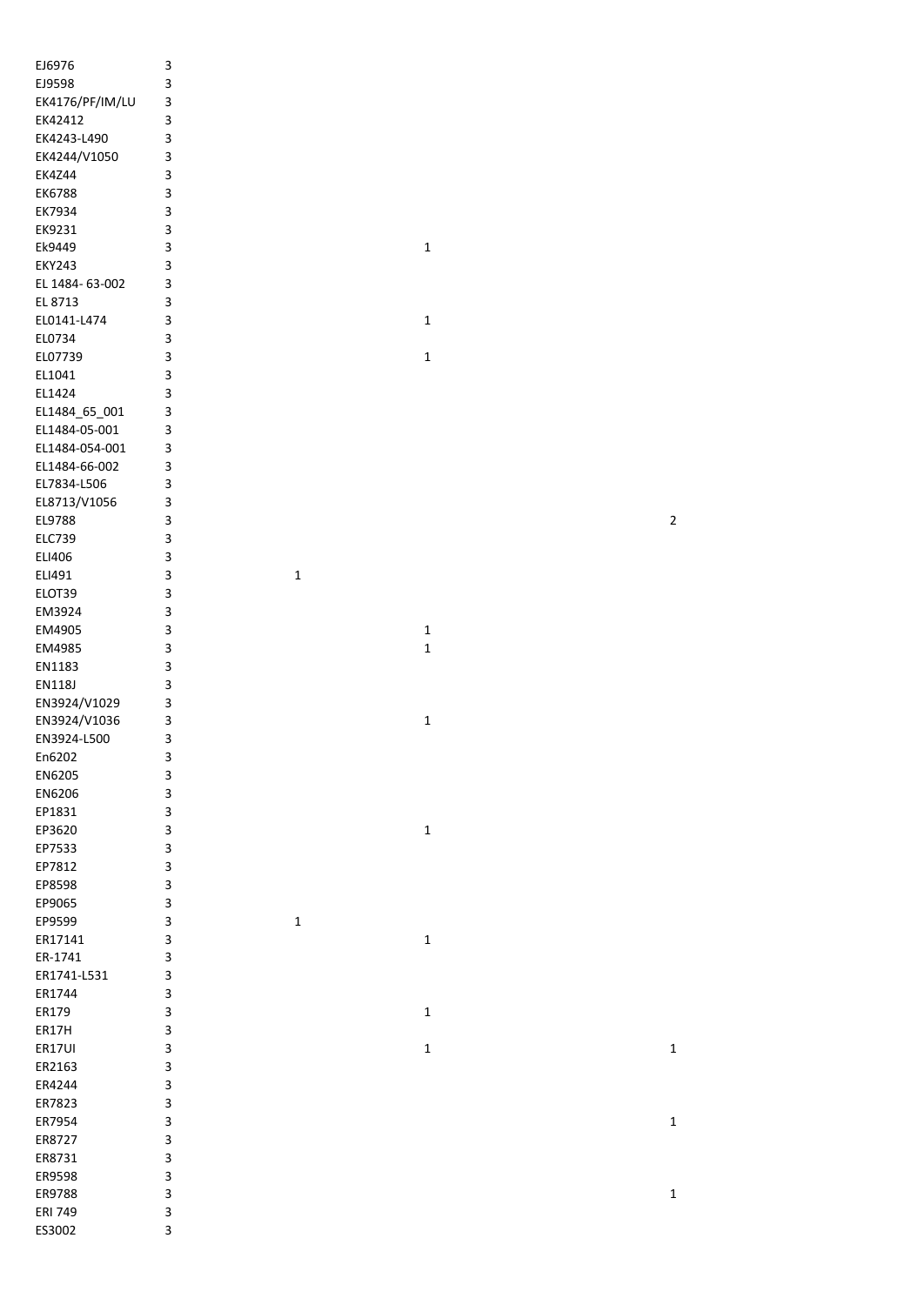| ES6789        | $\ensuremath{\mathsf{3}}$ |                |                         |              |
|---------------|---------------------------|----------------|-------------------------|--------------|
| ET 9096       | 3                         |                | 3                       |              |
| ET1688        | 3                         |                |                         |              |
| ET2705        | 3                         |                |                         | $\mathbf 1$  |
| ET6790        | 3                         |                | $\overline{2}$          |              |
| ET6795        | 3                         |                |                         |              |
| ET7205-12-057 | 3                         |                | $\mathbf{1}$            |              |
| ET8885/V1193  | 3                         |                |                         |              |
| ET9470        | 3                         |                |                         |              |
| Eu1768        | 3                         |                | 1                       |              |
| Eu4243        | 3                         |                | $\overline{2}$          |              |
| Ev5456        | 3                         |                | 1                       |              |
| EVV8904       | 3                         |                |                         |              |
| EW 6126       | 3                         |                |                         |              |
| EW 6326       | 3                         |                |                         | $\mathbf{1}$ |
| EW0161        | 3                         |                |                         |              |
| Ew0170        | 3                         |                |                         |              |
|               |                           |                |                         |              |
| EW0179        | 3                         |                |                         |              |
| EW0180        | 3                         |                |                         |              |
| EW0186        | 3                         |                |                         |              |
| EW0196        | 3                         |                |                         |              |
| EW0198        | 3                         |                |                         |              |
| EW02021       | 3                         |                | $\mathbf{1}$            |              |
| EW2143        | 3                         |                |                         |              |
| EW-2245       | 3                         |                |                         |              |
| EW3143-L687   | 3                         |                |                         |              |
| EW4100        | 3                         |                | $\mathbf{1}$            |              |
| EW4104        | 3                         |                |                         |              |
| EW4109-L646   | 3                         |                |                         |              |
| EW4109-L661   | 3                         |                |                         |              |
| EWH109        | 3                         |                |                         |              |
| EW0195        | 3                         |                |                         |              |
| ewo199        | 3                         |                |                         |              |
| EX0893-01-117 | 3                         | $\mathbf 1$    |                         |              |
| EX093         | 3                         |                |                         |              |
| EX2246        | 3                         | $\mathbf 1$    |                         |              |
| EX2510        | 3                         | $\mathbf 1$    |                         | $\mathbf 1$  |
| EX3014        | 3                         |                |                         |              |
| EX6535        | 3                         |                |                         |              |
| EX6679        | 3                         |                |                         |              |
| EX738         | 3                         |                |                         |              |
| EXO0893       | 3                         |                |                         |              |
| EY0584        | 3                         |                |                         | $\mathbf 1$  |
| EY4835        | 3                         | $\mathbf 1$    |                         |              |
|               |                           |                |                         |              |
| EY6789        | 3                         | $\mathbf 1$    | $\mathbf 1$             |              |
| EYS456        | 3                         |                | $\overline{2}$          |              |
| EZ0141        | 3                         |                |                         |              |
| F3319         | 3                         |                | $\overline{2}$          |              |
| F40114        | 3                         |                |                         |              |
| F41027        | 3                         |                | 1                       |              |
| F67898        | 3                         |                |                         |              |
| F68643        | 3                         | $\overline{2}$ | $\mathbf 1$             |              |
| F96431        | 3                         |                |                         |              |
| FA0127        | 3                         |                |                         |              |
| FA1027-L720   | 3                         |                |                         |              |
| FA1027-L724   | 3                         |                |                         |              |
| FA1027-L726   | 3                         |                |                         |              |
| FA1097        | 3                         |                |                         |              |
| FA2027        | 3                         |                |                         |              |
| FA5839        | 3                         |                |                         |              |
| FA5842        | 3                         |                |                         |              |
| <b>FAIO27</b> | 3                         |                |                         |              |
| <b>FAS833</b> | 3                         |                | $\overline{\mathbf{c}}$ |              |
|               |                           |                |                         |              |
| FC 2229       | 3                         |                |                         | $\mathbf 1$  |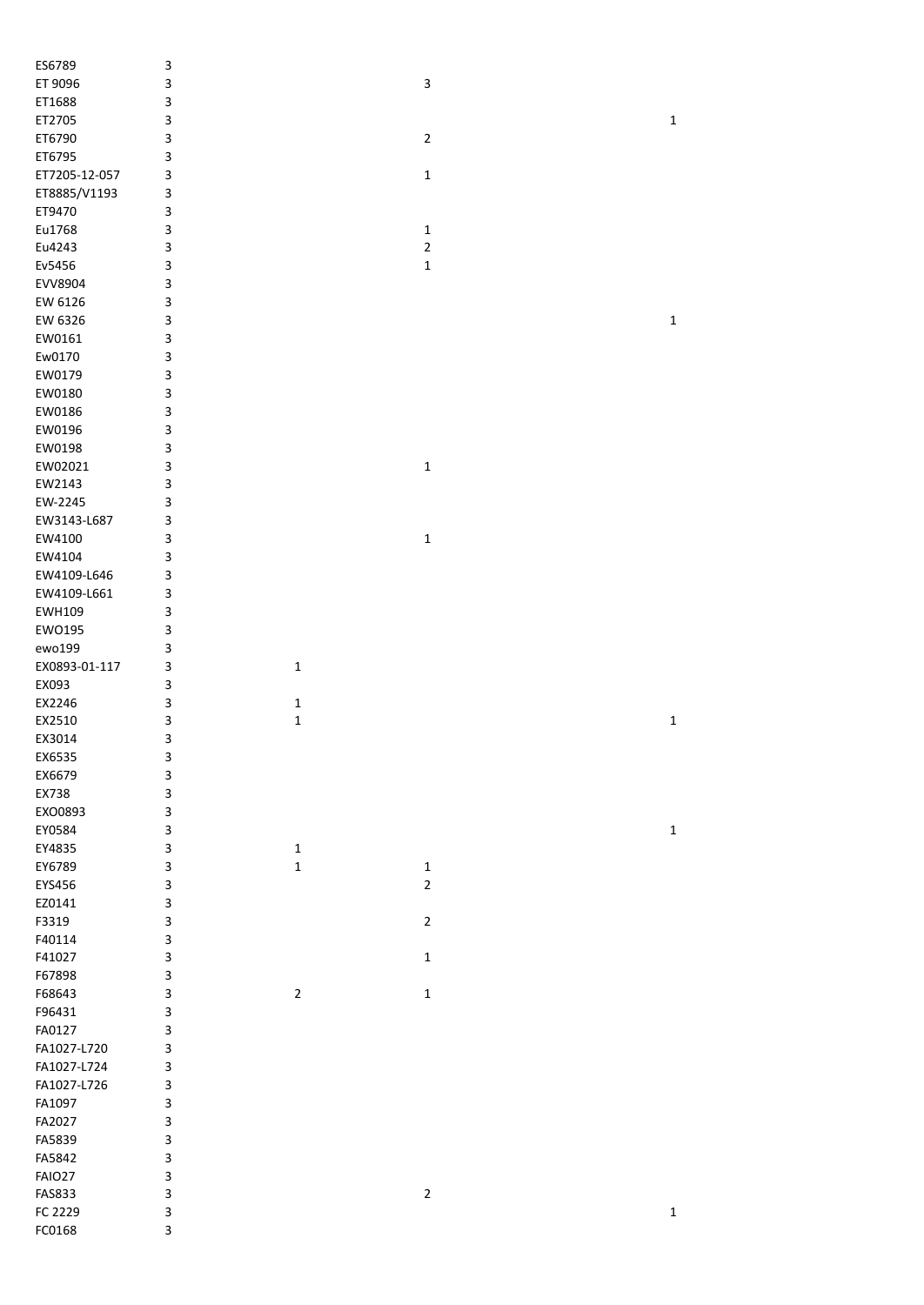| FC2236          | 3      | $\mathbf 1$ | $\mathbf 1$    |                            |
|-----------------|--------|-------------|----------------|----------------------------|
| FC2338          | 3      |             | $\mathbf 2$    |                            |
| FC3089          | 3      |             |                |                            |
|                 |        |             |                |                            |
| FC3180          | 3      |             |                |                            |
| FC9007          | 3      |             |                |                            |
| FD 5990         | 3      |             |                |                            |
|                 |        |             |                |                            |
| FD0900          | 3      |             | $\mathbf 2$    |                            |
| FD1821          | 3      |             |                |                            |
| FD2934          | 3      |             |                | $\mathbf 1$                |
|                 | 3      |             |                |                            |
| FD3319          |        |             |                |                            |
| FD5614          | 3      |             |                |                            |
| FD5979          | 3      |             |                | $\mathbf 1$                |
| FD8831          | 3      | $\mathbf 1$ |                |                            |
|                 |        |             |                |                            |
| fdj613          | 3      |             |                |                            |
| FDO168          | 3      |             |                |                            |
| FE 2090         | 3      | $\mathbf 1$ | $\mathbf 1$    |                            |
| FE 4721         | 3      |             |                |                            |
|                 |        |             |                | $\mathbf 1$                |
| FE 7053         | 3      |             |                | $\mathbf 1$                |
| FE 8087         | 3      |             |                |                            |
| FE3880          | 3      |             |                |                            |
|                 |        |             |                |                            |
| FE4222          | 3      |             |                |                            |
| FE8208          | 3      |             | $\mathbf 1$    |                            |
| FE8492          | 3      |             | $\mathbf 1$    |                            |
|                 |        |             |                |                            |
| FE8889          | 3      |             | $\overline{2}$ |                            |
| FEI510          | 3      |             |                |                            |
| FF 2153         | 3      |             |                |                            |
|                 |        |             |                |                            |
| FF 2382         | 3      |             |                |                            |
| FF3220          | 3      |             | $\mathbf{2}$   |                            |
| FF3316          | 3      |             | $\mathbf 1$    |                            |
| FF4202          | 3      |             |                |                            |
|                 |        |             |                |                            |
| FF5106          | 3      |             |                |                            |
| FF7053          | 3      |             |                |                            |
| FF8 288         | 3      |             |                |                            |
|                 |        |             |                |                            |
| ff8235          | 3      | $\mathbf 1$ |                |                            |
| Ff828           | 3      |             |                |                            |
| FF8813          | 3      |             |                |                            |
|                 |        |             |                |                            |
| <b>FFO688</b>   | 3      |             |                |                            |
| FFZ153          | 3      |             |                |                            |
| FG 4442         | 3      |             |                |                            |
|                 |        |             |                |                            |
| FG 4509         | 3      | $\mathbf 1$ |                |                            |
| FG 6431         | 3      |             | $\mathbf 1$    |                            |
| FG1657          | 3      |             |                |                            |
| FG3524          |        |             |                |                            |
|                 | 3      |             |                |                            |
| FG3529          | 3      |             |                |                            |
| FG3533          | 3      |             | $\mathbf 1$    |                            |
| FH 0114         | 3      |             |                |                            |
|                 |        |             |                |                            |
| FH0014          | 3      |             |                |                            |
| FH8023          | 3      |             |                |                            |
| <b>FHU751</b>   | 3      |             |                |                            |
|                 |        |             |                |                            |
| <b>FK0586</b>   | 3      |             |                |                            |
| FL8289          | 3      |             |                |                            |
| FO4555          | 3      |             | $\mathbf 1$    |                            |
| FO6840          | 3      |             | $\mathbf 2$    |                            |
|                 |        |             |                |                            |
| FO8274          | 3      |             |                |                            |
| FP2163          | 3      |             | $\mathbf 1$    |                            |
| Fr0112          | 3      |             | $\mathbf 1$    |                            |
|                 |        |             |                |                            |
| FT3380          | 3      |             | $\mathbf 1$    |                            |
| FT5613          | 3      |             |                |                            |
| FY5456          | 3      |             |                |                            |
|                 |        |             |                |                            |
| GL0739          | 3      |             | $\mathbf 1$    |                            |
| GM4965          | 3      |             | $\mathbf 1$    |                            |
|                 |        |             |                |                            |
|                 |        |             |                |                            |
| GR7934          | 3      |             |                |                            |
| HAS BEEN REQUES | 3      | $\mathbf 1$ | $\mathbf 1$    |                            |
| IC008A          | 3<br>3 |             |                | $\mathbf 1$<br>$\mathbf 1$ |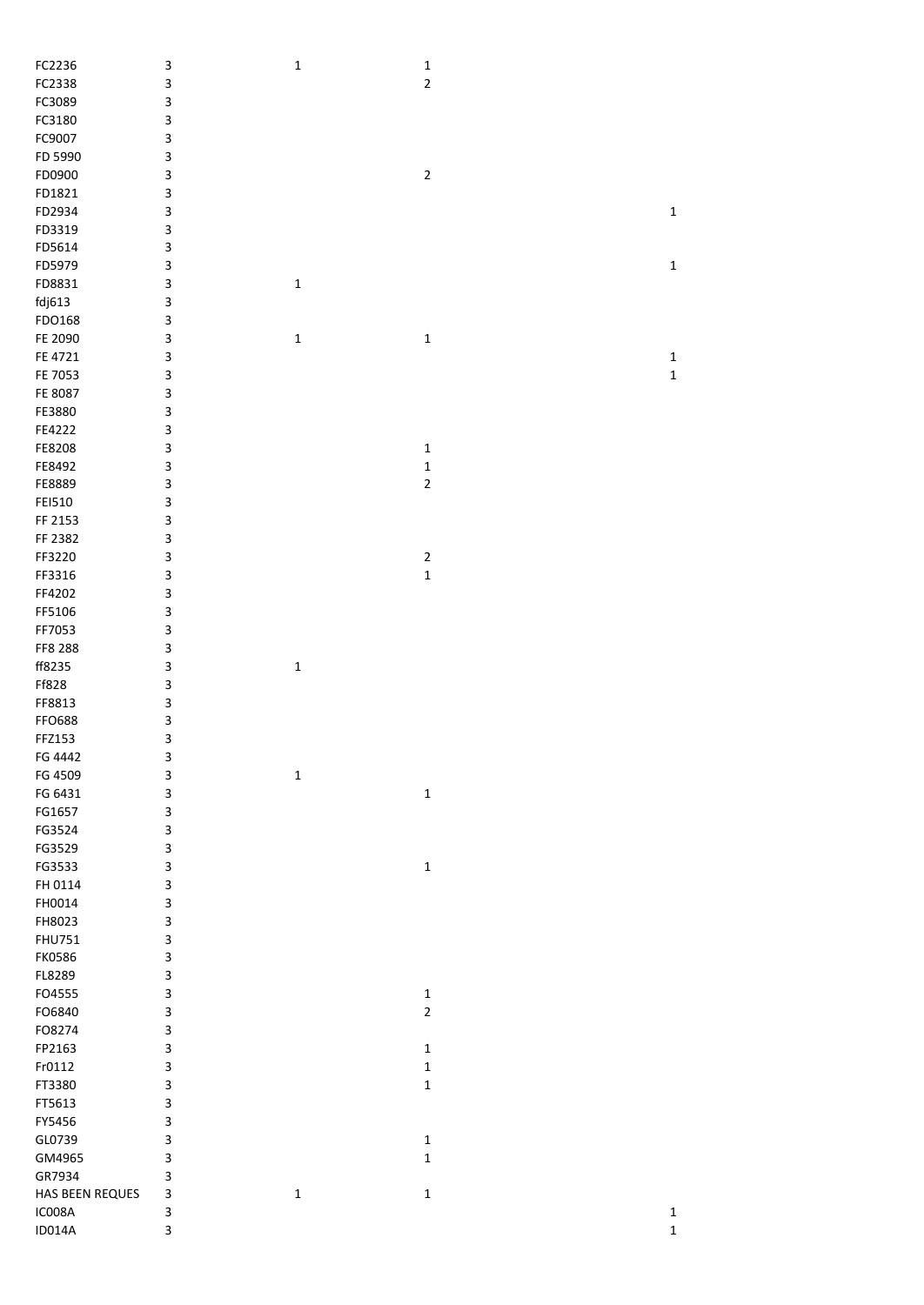| <b>ID015A</b>      | 3                             |             | $\mathbf 1$    |             |
|--------------------|-------------------------------|-------------|----------------|-------------|
| INCONNU            | 3                             |             |                |             |
| J6796              | 3                             | $\mathbf 2$ |                |             |
| No batch number    | 3                             |             |                |             |
| Not known          | 3                             |             | $\mathbf 1$    |             |
| not specified      | 3                             |             |                |             |
| PA5843             | 3                             |             |                |             |
| PD5613             | 3                             |             |                |             |
| PF12ER             | 3                             |             |                |             |
| PF8222             | 3                             |             |                |             |
| P-FG7900           | 3                             |             | $\mathbf 2$    |             |
| <b>PFZ FF8222</b>  | 3                             |             |                |             |
| Pw40040            | 3                             |             |                | $\mathbf 1$ |
| SAQ100             | 3                             |             |                |             |
| SDCH8              | 3                             | $\mathbf 1$ |                |             |
| unknwon            | 3                             |             |                |             |
| $\bullet$          | $\overline{2}$                |             |                | $\mathbf 1$ |
| ?                  | $\overline{2}$                |             |                |             |
| 01de               | $\mathbf 2$                   |             |                |             |
| 1.03593E+13        | $\mathbf 2$                   | $\mathbf 2$ |                |             |
| 1.10359E+13        | $\mathbf 2$                   | $\mathbf 1$ | $\mathbf 1$    | $\mathbf 1$ |
| 10012A             | $\overline{2}$                |             |                |             |
| 10018A             | $\mathbf 2$                   |             |                |             |
| 10020A             | $\overline{2}$                | $\mathbf 1$ |                | $\mathbf 1$ |
| 1027               | $\overline{2}$                |             |                |             |
| 1831               | $\overline{2}$                |             |                | $\mathbf 1$ |
| 1B018A             | $\overline{2}$                |             |                |             |
| 1C0061             | $\overline{2}$                |             |                |             |
| 1C008              | $\overline{2}$                |             |                |             |
| 1COO7A             | $\overline{2}$                |             |                |             |
| 1D01AA             | $\overline{2}$                |             |                |             |
| 1EO26A             | $\overline{2}$                |             |                |             |
| 1F034A             | $\mathbf 2$                   | $\mathbf 2$ |                |             |
| 1F1015A            | $\overline{2}$                |             |                |             |
| 1G009A             | $\overline{2}$                |             |                |             |
| 1H054A_1101125-    | $\overline{2}$                |             |                |             |
| 1H055A-CDC         | $\mathbf 2$                   | $\mathbf 1$ |                |             |
| 20251015           | $\mathbf 2$                   |             |                |             |
| 2163               | $\overline{\mathbf{c}}$       |             |                |             |
| 2166               | $\mathbf 2$                   |             |                |             |
| 2321918            | $\overline{2}$                |             |                |             |
| 2493 6077          | $\overline{2}$                |             |                |             |
| 2659               | $\overline{2}$                |             | $\mathbf{1}$   |             |
| 29684P3            | $\overline{2}$                |             | $\mathbf 2$    |             |
| 3.59267E+11        | $\mathbf 2$                   |             |                |             |
| 3.91156E+14        | $\mathbf 2$                   |             |                |             |
| 3.91157E+14        | $\mathbf 2$<br>$\overline{2}$ |             |                |             |
| 3001650            | $\overline{2}$                |             | $\mathbf 1$    |             |
| 3001655            | $\overline{2}$                |             |                | $\mathbf 1$ |
| 3001946<br>3002543 | $\overline{2}$                |             |                |             |
| 30891TB            | $\overline{2}$                |             |                |             |
| 31043TB            | $\overline{2}$                |             |                |             |
| 32010BD            | $\overline{2}$                |             |                |             |
| 32125BA            | $\overline{2}$                |             |                |             |
| 3220               | $\overline{2}$                |             |                |             |
| 3319               | $\overline{2}$                |             | $\mathbf{1}$   |             |
| 35577P1            | $\overline{2}$                |             | $\overline{2}$ |             |
| 3620               | $\overline{2}$                |             |                |             |
| 3924               | $\overline{2}$                |             |                |             |
| 41202003           | $\overline{2}$                |             |                |             |
| 4243               | $\overline{2}$                |             |                |             |
| 4293254/-          | $\overline{2}$                |             | $\mathbf 1$    |             |
| 650553             | $\overline{2}$                |             |                |             |
| 6795               | $\overline{2}$                | $\mathbf 1$ |                |             |
|                    |                               |             |                |             |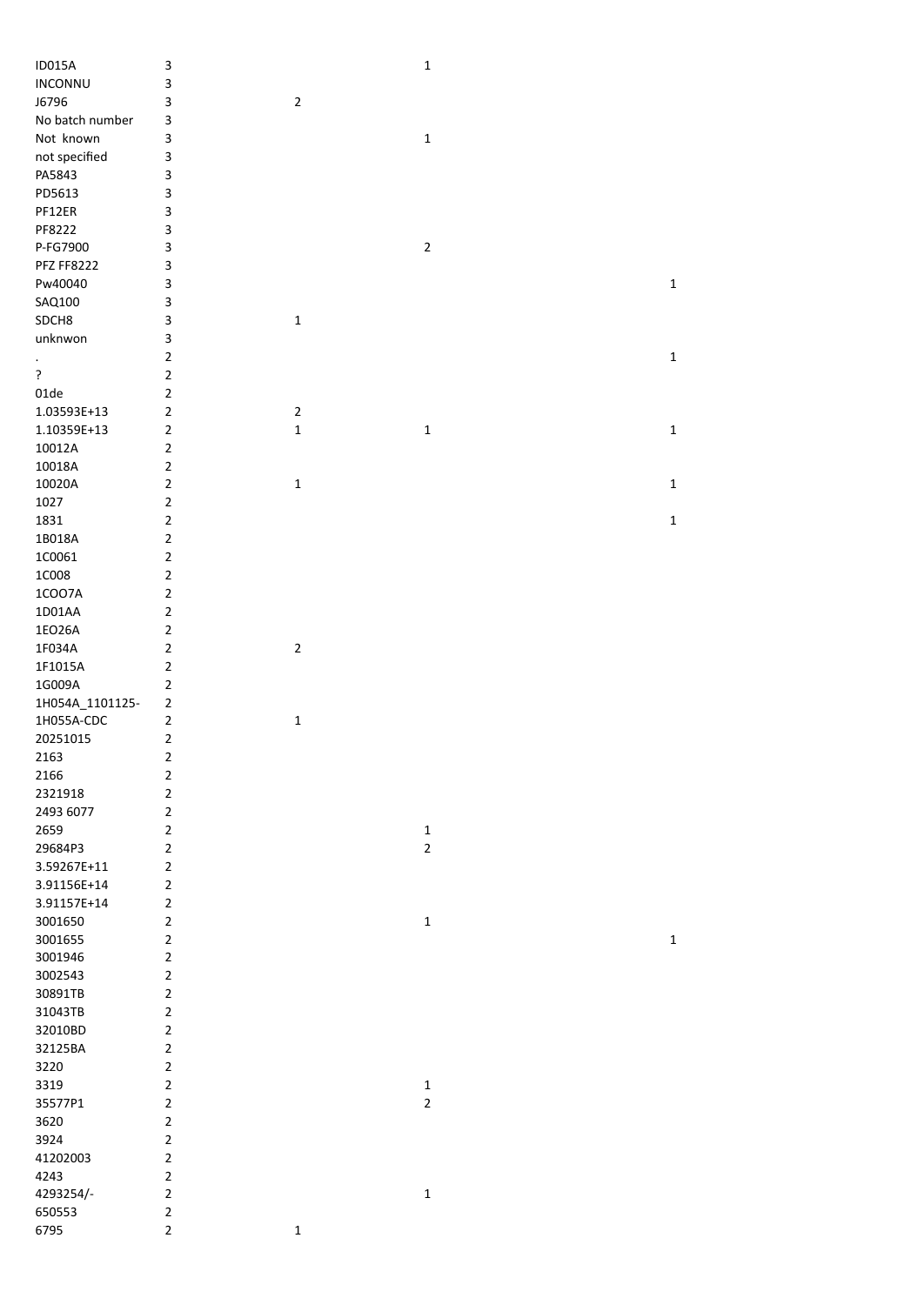| 6M4965            | $\mathbf 2$                   |                |              |  |                |
|-------------------|-------------------------------|----------------|--------------|--|----------------|
| 6R1741            | $\mathbf 2$                   |                |              |  |                |
| 7812              | $\mathbf 2$                   |                |              |  |                |
| 7C8289            | $\mathbf 2$                   |                |              |  |                |
| 7J5782            | $\overline{2}$                |                |              |  |                |
| 8492              | $\overline{2}$                |                |              |  |                |
| 8679              | $\overline{2}$                |                |              |  |                |
| 8680              | $\mathbf 2$                   |                | $\mathbf 1$  |  |                |
| 9174              | $\mathbf 2$                   |                |              |  |                |
| 9480              | $\mathbf 2$                   | $\mathbf 1$    |              |  |                |
| 9788              | $\overline{2}$                | $\mathbf 1$    |              |  |                |
| 9t8885            | $\mathbf 2$                   |                |              |  |                |
| A1027             | $\mathbf 2$                   |                |              |  |                |
| A14751            | $\mathbf 2$                   |                |              |  |                |
| A4DEY4834 / EY4   | $\overline{2}$                | $\overline{2}$ |              |  |                |
| AB0010            | $\overline{2}$                |                |              |  |                |
| abv3374           | $\mathbf 2$                   |                |              |  |                |
| ABV5045           | $\mathbf 2$                   |                |              |  |                |
| ABV9317           | $\mathbf 2$                   |                |              |  | $\overline{2}$ |
| ABW1277           | $\mathbf 2$                   |                |              |  |                |
| ABW2187           | $\mathbf 2$                   |                |              |  |                |
| ABW4740           | $\mathbf 2$                   |                | 1            |  | $\mathbf 1$    |
| ABX1506           | $\mathbf 2$                   |                |              |  |                |
| AJ6788            | $\overline{2}$                |                |              |  |                |
| AM0477<br>B1D012A | $\overline{2}$<br>$\mathbf 2$ | $\mathbf 2$    |              |  | $\mathbf 1$    |
| B1D014A           | $\overline{2}$                |                |              |  |                |
| BD8813            | $\overline{2}$                |                |              |  |                |
| BEL8723           | $\mathbf 2$                   | $\mathbf 1$    | 1            |  | $\mathbf 1$    |
| <b>BEW8904</b>    | $\mathbf 2$                   |                |              |  |                |
| <b>BIEJ6796</b>   | $\mathbf 2$                   |                |              |  |                |
| BJ1688            | $\mathbf 2$                   | $\mathbf 1$    |              |  |                |
| BJ6789            | $\overline{2}$                |                |              |  | $\mathbf 1$    |
| <b>BK1768</b>     | $\overline{2}$                |                |              |  |                |
| BI0141            | $\mathbf 2$                   |                | $\mathbf 1$  |  |                |
| BM4965            | $\mathbf 2$                   |                |              |  |                |
| <b>BN EN3924</b>  | $\mathbf 2$                   |                |              |  | $\mathbf 1$    |
| <b>BN:EK1768</b>  | $\mathbf 2$                   |                | $\mathbf 1$  |  | $\mathbf 1$    |
| bnt 162b2         | 2                             |                |              |  |                |
| <b>BNT162b</b>    | $\mathbf 2$                   |                | $\mathbf 1$  |  |                |
| CA1009            | $\mathbf 2$                   |                |              |  |                |
| CH.-B.: EW8904    | $\overline{2}$                |                |              |  |                |
| CH .- B: EX3510   | $\overline{2}$                |                |              |  |                |
| CJ6789            | $\overline{2}$                |                |              |  |                |
| ck4243            | $\mathbf 2$                   |                |              |  |                |
| CL7834            | $\mathbf 2$                   |                |              |  |                |
| CL8713            | $\mathbf 2$                   |                |              |  |                |
| Comirnaty EU/1/   | $\overline{2}$                |                |              |  |                |
| C-T8885           | $\overline{2}$                |                | $\mathbf{1}$ |  |                |
| CW4109            | $\mathbf 2$                   |                | $\mathbf 1$  |  |                |
| DA1017            | $\overline{2}$                |                |              |  |                |
| <b>DO14A</b>      | $\overline{2}$                |                |              |  |                |
| E104109           | $\overline{2}$                |                |              |  |                |
| E1185             | $\overline{2}$                |                |              |  |                |
| E124176           | $\overline{2}$                |                |              |  |                |
| E16788            | $\mathbf 2$                   |                |              |  | $\mathbf 1$    |
| E1C008A           | $\overline{2}$                |                |              |  |                |
| E1C4243           | $\mathbf 2$                   |                |              |  |                |
| E1c4244           | $\overline{2}$                |                |              |  |                |
| E28713            | $\overline{2}$                |                |              |  |                |
| E30553            | $\overline{2}$                |                | $\mathbf{1}$ |  |                |
| E30724            | $\mathbf 2$                   |                | $\mathbf 1$  |  |                |
| E3143             | $\mathbf 2$                   |                |              |  |                |
| E36796            | $\mathbf 2$                   |                |              |  |                |
| E40585            | $\mathbf 2$                   | $\mathbf 1$    |              |  |                |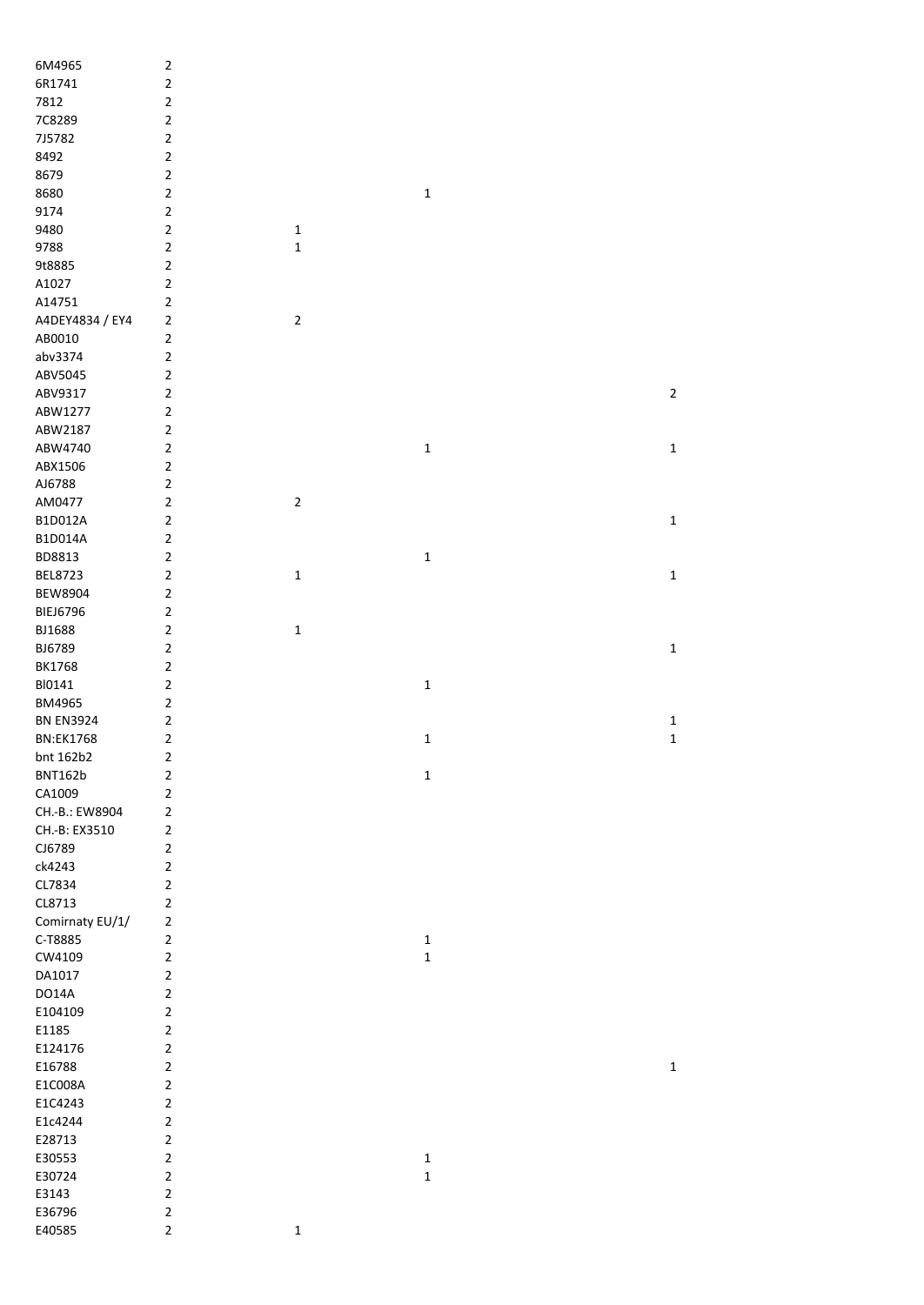| E4244          | $\overline{2}$ |             |             |             |
|----------------|----------------|-------------|-------------|-------------|
| E44244         | $\overline{2}$ |             |             |             |
| E44825         | $\overline{2}$ |             |             |             |
| E44834         | $\overline{2}$ |             |             |             |
| E50553-L453    | $\overline{2}$ |             | $\mathbf 1$ |             |
| E56134         | $\overline{2}$ |             | $\mathbf 1$ |             |
| E56788         | $\overline{2}$ |             |             |             |
|                | $\overline{2}$ | $\mathbf 1$ |             |             |
| E56797         |                |             |             |             |
| E71688         | $\overline{2}$ |             |             |             |
| E71741         | $\overline{2}$ |             |             |             |
| E76136         | $\overline{2}$ | $\mathbf 1$ |             |             |
| E7885          | $\overline{2}$ |             |             |             |
| E88492         | $\overline{2}$ |             | $\mathbf 1$ |             |
| E8885          | $\overline{2}$ |             |             |             |
| E8943          | $\overline{2}$ |             | $\mathbf 1$ |             |
| EA1027         | $\overline{2}$ |             |             |             |
| EA2172         | $\overline{2}$ |             | $\sqrt{2}$  |             |
| EC1768         | $\overline{2}$ |             | $\mathbf 1$ | $\mathbf 1$ |
| EC3095         | $\overline{2}$ |             |             | $\mathbf 1$ |
| EC5435         | $\overline{2}$ | $\mathbf 2$ |             |             |
| Ec8713         | $\overline{2}$ |             |             |             |
| ECO141         | $\overline{2}$ |             |             |             |
| ED1921         | $\overline{2}$ |             |             |             |
| ED5996         | $\overline{2}$ |             |             |             |
| EE1741         | $\overline{2}$ |             |             |             |
| EE4892         | $\overline{2}$ |             | $\mathbf 1$ |             |
| EE6126         | $\overline{2}$ |             |             |             |
| EE8087         | $\overline{2}$ |             |             |             |
| EE8288         | $\overline{2}$ |             |             |             |
|                | $\overline{2}$ |             |             |             |
| ee8495         |                |             |             |             |
| EE849Z         | $\overline{2}$ |             |             |             |
| EE8993         | $\overline{2}$ |             |             |             |
| EE8Y93         | $\overline{2}$ |             | $\mathbf 1$ |             |
| EEW4109        | $\overline{2}$ |             |             |             |
| EF1741         | $\overline{2}$ |             | $\mathbf 1$ |             |
| EF8087         | $\overline{2}$ |             | $\mathbf 1$ | $\mathbf 1$ |
| EG8493         | $\overline{2}$ |             |             |             |
| EH0477         | $\overline{2}$ |             | $\mathbf 1$ |             |
| EH1768         | $\mathbf 2$    |             | $\mathbf 1$ |             |
| EI0725         | $\overline{2}$ |             |             |             |
| E16136         | $\overline{2}$ |             |             |             |
| E18885         | $\overline{2}$ |             |             |             |
| EIC4237        | $\overline{2}$ |             | $\mathbf 1$ |             |
| EIC4244        | $\overline{2}$ |             |             |             |
| EIL1768        | $\overline{2}$ |             | $\mathbf 1$ |             |
| EJ 0724        | $\overline{2}$ | $\mathbf 1$ |             |             |
| EJ 6136-63-007 | $\overline{2}$ |             |             |             |
| EJ0134         | $\overline{2}$ |             |             |             |
| EJ0553/V0005   | $\mathbf 2$    |             | $\mathbf 1$ |             |
| EJOss3         | $\overline{2}$ |             |             |             |
| EJ1688/V0007   | $\overline{2}$ | $\mathbf 1$ |             |             |
| EJ1688-L464    | $\overline{2}$ |             | $\mathbf 1$ |             |
| EJ1688-L468    | $\overline{2}$ |             |             |             |
| EJ1688L471     | $\overline{2}$ |             |             |             |
|                |                |             |             |             |
| EJ1741         | $\overline{2}$ |             |             |             |
| EJ3003         | $\overline{2}$ |             |             |             |
| EJ3045         | $\overline{2}$ |             |             | $\mathbf 1$ |
| EJ3164         | $\overline{2}$ |             |             |             |
| EJ3795         | $\overline{2}$ | $\mathbf 1$ |             |             |
| EJ5002         | $\overline{2}$ |             |             |             |
| Ej5503         | $\overline{2}$ | $\mathbf 1$ |             |             |
| EJ6 790        | $\overline{2}$ |             |             |             |
| EJ6131         | $\mathbf 2$    |             |             |             |
| EJ6135         | $\overline{2}$ |             |             |             |
| EJ6136-01-012  | $\overline{2}$ |             | $\mathbf 1$ |             |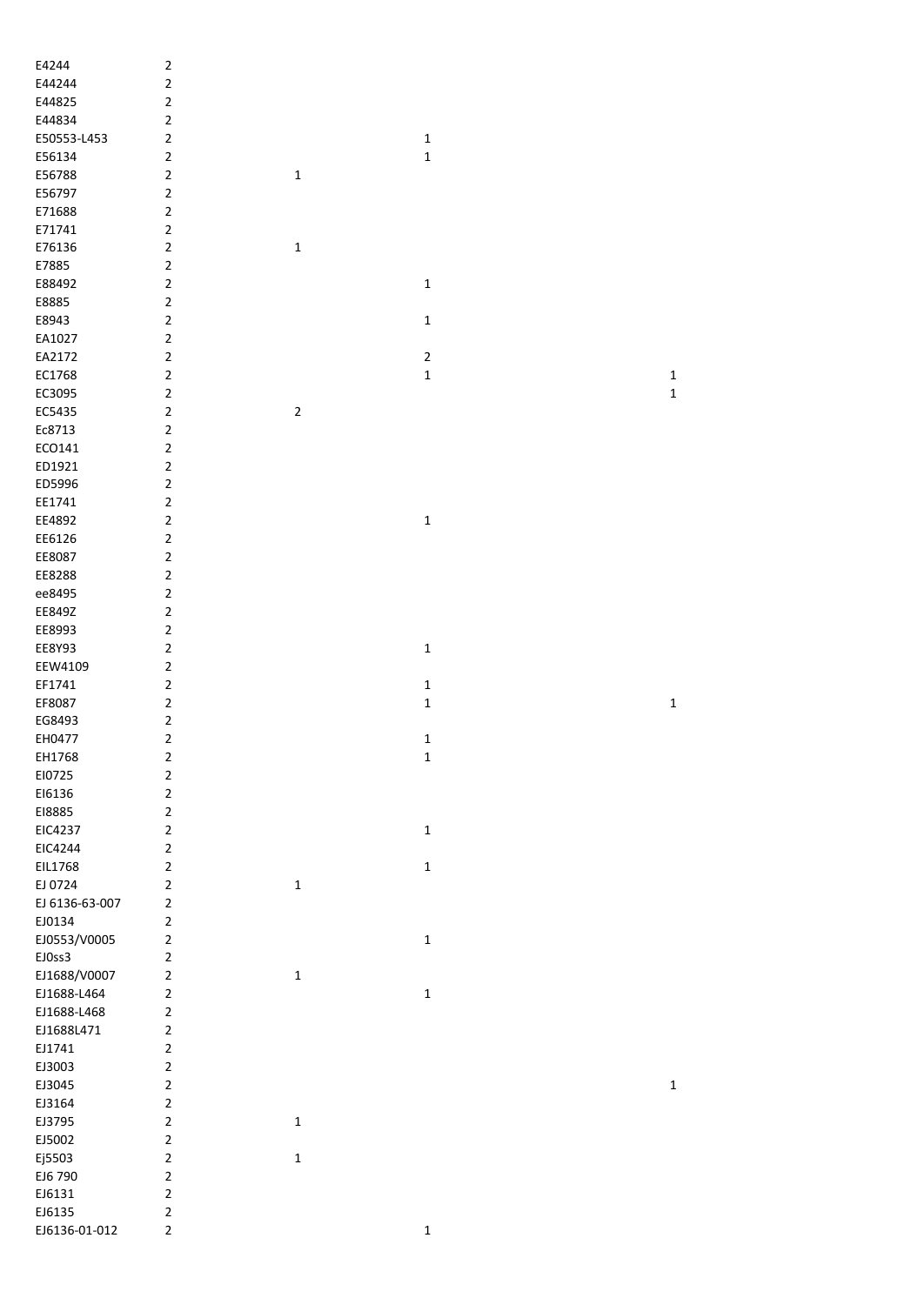| EJ6184           | $\overline{2}$                   |             |             |             |
|------------------|----------------------------------|-------------|-------------|-------------|
| EJ6316           | $\overline{c}$                   |             |             |             |
| EJ6700           | $\overline{c}$                   |             | $\mathbf 2$ |             |
| EJ6768           | $\mathbf 2$                      |             |             |             |
| EJ6780           | $\mathbf 2$                      |             |             |             |
| EJ6784           | $\mathbf 2$                      | $\mathbf 1$ |             |             |
| EJ6786           | $\overline{\mathbf{c}}$          |             |             |             |
| EJ679            | $\mathbf 2$                      |             |             |             |
| EJ6794           | $\overline{\mathbf{c}}$          |             |             |             |
| EJ6797-01-009    | $\overline{\mathbf{c}}$          |             |             |             |
| EJ6797-16-011    | $\overline{\mathbf{c}}$          |             |             |             |
| EJ6797-66-003    | $\overline{2}$                   |             |             |             |
| EJ7696           | $\mathbf 2$                      |             |             |             |
| EJ796            | $\mathbf 2$                      |             |             |             |
| EJ8723           | $\mathbf 2$                      | $\mathbf 1$ |             |             |
| EJ9767           | $\mathbf 2$                      |             |             |             |
| Ejc553           | $\mathbf 2$                      |             |             |             |
| EJG134           | $\overline{2}$                   |             | $\mathbf 1$ |             |
| EK 4241          | $\mathbf 2$                      |             |             |             |
| Ek1758           | $\overline{c}$                   |             |             |             |
| EK1768-L485      | $\overline{2}$                   |             |             |             |
|                  | $\overline{2}$                   |             |             |             |
| EK1769           | $\overline{2}$                   |             |             |             |
| <b>EK178</b>     | $\overline{2}$                   |             |             |             |
| EK1786           |                                  |             | $\mathbf 1$ | $\mathbf 1$ |
| ek1788           | $\overline{2}$                   |             |             |             |
| EK1868           | $\overline{2}$                   |             |             |             |
| EK243            | $\mathbf 2$                      |             | $\mathbf 1$ |             |
| EK42243          | $\overline{2}$                   |             |             |             |
| EK4234           | $\mathbf 2$                      |             |             |             |
| EK424            | $\overline{\mathbf{c}}$          |             |             |             |
| EK4243/V1024     | $\mathbf 2$                      |             | $\mathbf 2$ |             |
| EK4244/PF/IM     | $\overline{\mathbf{c}}$          | $\mathbf 1$ |             | $\mathbf 1$ |
|                  |                                  |             |             |             |
| EK4244-L510      | $\overline{\mathbf{c}}$          |             |             |             |
| <b>EK424B</b>    | $\mathbf 2$                      |             | $\mathbf 1$ |             |
| <b>EK4Z43</b>    | $\overline{2}$                   |             |             |             |
| EK6789           | $\mathbf 2$                      | $\mathbf 1$ |             |             |
| EK7988           | $\overline{\mathbf{c}}$          |             |             |             |
| EK8788           | $\mathbf 2$                      |             |             |             |
| EK9480           | $\overline{2}$                   |             |             |             |
| EK9778           | $\overline{2}$                   |             |             |             |
| EK97788          | $\overline{2}$                   |             |             |             |
| <b>EK978</b>     | $\overline{2}$                   |             |             |             |
|                  |                                  |             |             |             |
| EK9780           | $\mathbf 2$                      |             |             |             |
| EK9786           | $\overline{c}$                   |             |             |             |
| EK9788_65_004    | $\overline{2}$                   |             |             |             |
| ekl4243          | $\overline{2}$                   |             |             |             |
| <b>EKU244</b>    | $\overline{2}$                   |             |             |             |
| Eky237           | $\overline{c}$                   |             | $\mathbf 1$ |             |
| EL 1406          | $\overline{c}$                   |             |             |             |
| EL 739           | $\overline{c}$                   |             |             | $\mathbf 1$ |
| EL0141/V1014     | $\overline{\mathbf{c}}$          |             |             |             |
| EL0141-L476      | $\overline{\mathbf{c}}$          |             |             |             |
| EL03143          | $\overline{2}$                   |             |             |             |
| EL041            | $\mathbf 2$                      |             |             | $\mathbf 1$ |
| EL0725-26-014    | $\overline{\mathbf{c}}$          |             |             |             |
| EL0725-44-001    | $\overline{\mathbf{c}}$          |             | $\mathbf 1$ |             |
| EL0735           | $\overline{2}$                   |             |             |             |
| El0737           | $\overline{2}$                   |             |             |             |
| EL0739/v1017     | $\overline{\mathbf{c}}$          |             |             |             |
| EL0739/V1023     | $\overline{\mathbf{c}}$          |             |             | $\mathbf 1$ |
| EL0739-L483      | $\mathbf 2$                      |             |             |             |
| EL075            | $\overline{2}$                   |             | $\mathbf 1$ |             |
| EL0793           | $\mathbf 2$                      |             | $\mathbf 1$ |             |
| EL1401<br>EL1448 | $\overline{2}$<br>$\overline{2}$ |             |             |             |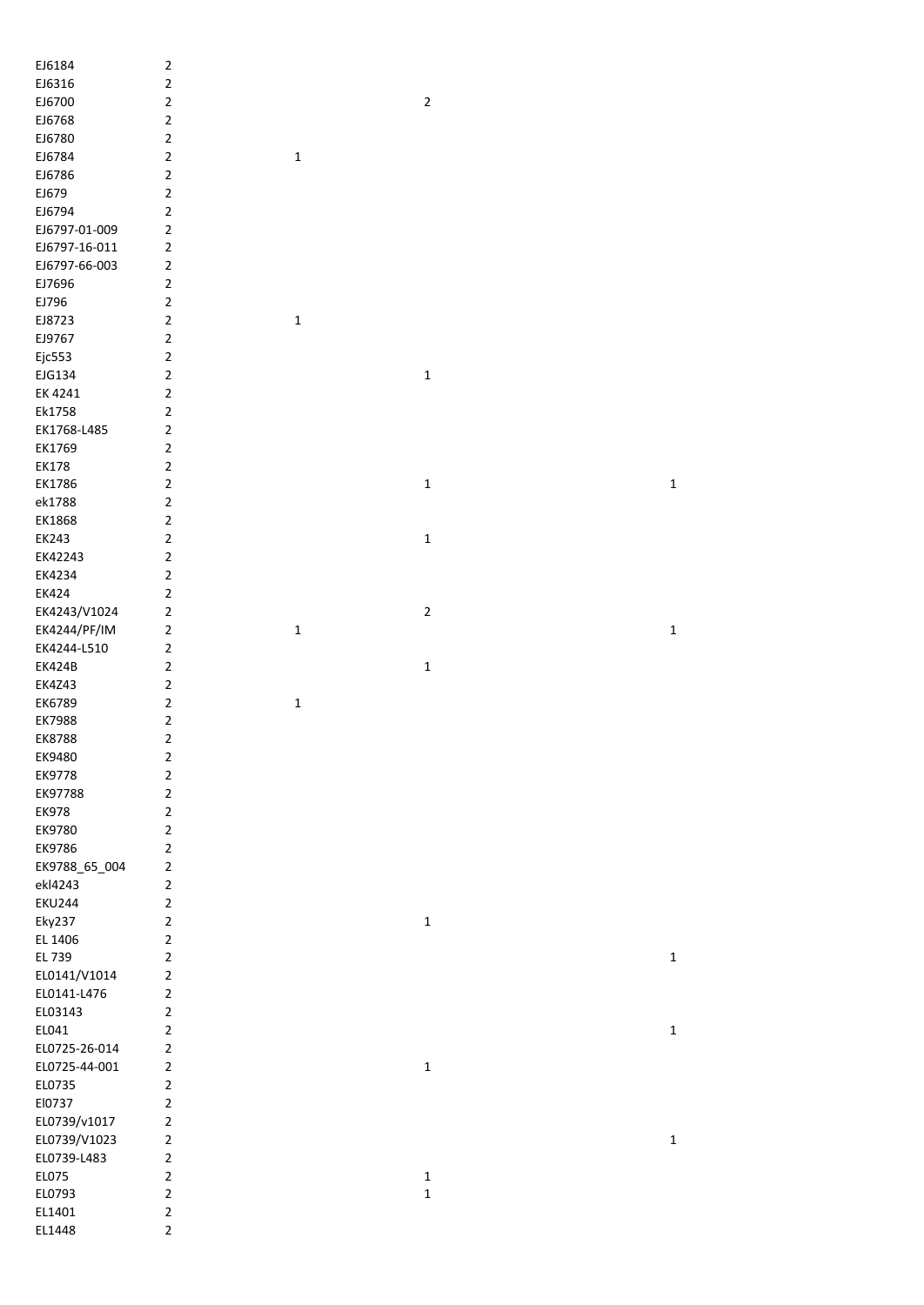| EL1484(scad.4/2 | $\mathbf 2$    |              | $\mathbf 1$  |             |
|-----------------|----------------|--------------|--------------|-------------|
| EL1484057003    | $\mathbf 2$    |              |              |             |
| EL1484-30-003   | $\mathbf 2$    |              |              |             |
| EL1591          | $\overline{2}$ |              |              |             |
| EL1848          | $\overline{2}$ |              |              |             |
| EL1941          | $\overline{2}$ |              |              |             |
| EL4101          | $\mathbf 2$    |              |              |             |
| EL4243          | $\overline{2}$ |              |              |             |
| EL4244          | $\overline{2}$ |              |              |             |
|                 | $\overline{2}$ |              |              |             |
| EL6136          |                |              |              |             |
| EL6723          | $\mathbf 2$    |              |              |             |
| EL6789          | $\overline{2}$ |              |              | $\mathbf 1$ |
| EL6796          | $\mathbf 2$    |              | $\mathbf 1$  | $\mathbf 1$ |
| EL7039          | $\overline{2}$ |              |              |             |
| EL7834/V1042    | $\overline{2}$ |              | $\mathbf 1$  |             |
| EL7835          | $\mathbf 2$    |              |              |             |
| EL7839          | $\mathbf 2$    |              |              |             |
| EL8223          | $\mathbf 2$    |              |              |             |
| EL87 13         | $\mathbf 2$    |              |              |             |
| El8713-I520     | $\mathbf 2$    |              |              |             |
| EL8731          | $\overline{2}$ |              |              |             |
| EL8732          | $\mathbf 2$    |              |              |             |
|                 | $\overline{2}$ |              |              |             |
| EL8982          |                |              |              | $\mathbf 1$ |
| EL9261          | $\mathbf 2$    |              |              |             |
| EL9264          | $\overline{2}$ |              | $\mathbf 1$  |             |
| EL9265          | $\overline{2}$ |              |              |             |
| ELB723          | $\overline{2}$ |              |              | $\mathbf 1$ |
| ELD141          | $\mathbf 2$    |              |              |             |
| ELO/41          | $\overline{2}$ |              |              |             |
| ELO139          | $\overline{2}$ |              |              |             |
| ELO14/          | $\overline{2}$ |              |              |             |
| ELO141/V1009    | $\mathbf 2$    | $\mathbf 1$  |              |             |
| elo141-l474     | $\mathbf 2$    |              |              |             |
| ELO734          | $\overline{2}$ |              | $\mathbf 1$  |             |
| ELT08904        | $\overline{2}$ |              |              |             |
|                 | $\overline{2}$ |              |              |             |
| ELU2243         |                | $\mathbf 2$  |              |             |
| ELU3143         | $\mathbf 2$    |              |              |             |
| EM0447          | $\overline{2}$ | $\mathbf{1}$ |              |             |
| EM047           | $\mathbf 2$    |              |              |             |
| EM0472          | $\mathbf 2$    |              |              |             |
| EM185           | $\mathbf 2$    |              |              |             |
| EM4065          | $\overline{2}$ |              | $\mathbf 1$  |             |
| Em4569          | $\overline{2}$ |              |              |             |
| EM4865          | $\overline{2}$ |              |              |             |
| EM4962          | $\mathbf 2$    |              | $\mathbf{2}$ |             |
| EM4965 or EN496 | $\overline{2}$ |              |              |             |
| em4966          | $\mathbf 2$    |              | $\mathbf 1$  |             |
| EM4968          | $\overline{2}$ |              |              |             |
|                 |                |              |              |             |
| EM965           | $\mathbf 2$    |              |              |             |
| <b>EMA965</b>   | $\overline{2}$ |              |              |             |
| <b>EMH965</b>   | $\overline{2}$ |              |              |             |
| Emu965          | $\overline{2}$ |              |              |             |
| EN 1749         | $\overline{2}$ |              |              | $\mathbf 1$ |
| EN 6200         | $\overline{2}$ |              |              |             |
| EN/185          | $\overline{2}$ |              | $\mathbf 1$  |             |
| EN1185          | $\overline{2}$ |              |              |             |
| EN1165          | $\overline{2}$ |              |              |             |
| EN1185-L513     | $\mathbf 2$    |              |              |             |
| EN1201          | $\mathbf 2$    |              |              |             |
| EN1285          | $\mathbf 2$    |              |              |             |
| En1741          | $\overline{2}$ |              |              |             |
|                 |                |              |              |             |
| EN1768          | $\mathbf 2$    |              | $\mathbf 1$  |             |
| EN185           | $\mathbf 2$    |              | $\mathbf 1$  |             |
| <b>EN392Y</b>   | $\mathbf 2$    |              |              |             |
| EN3942          | $\overline{2}$ |              | $\mathbf 1$  |             |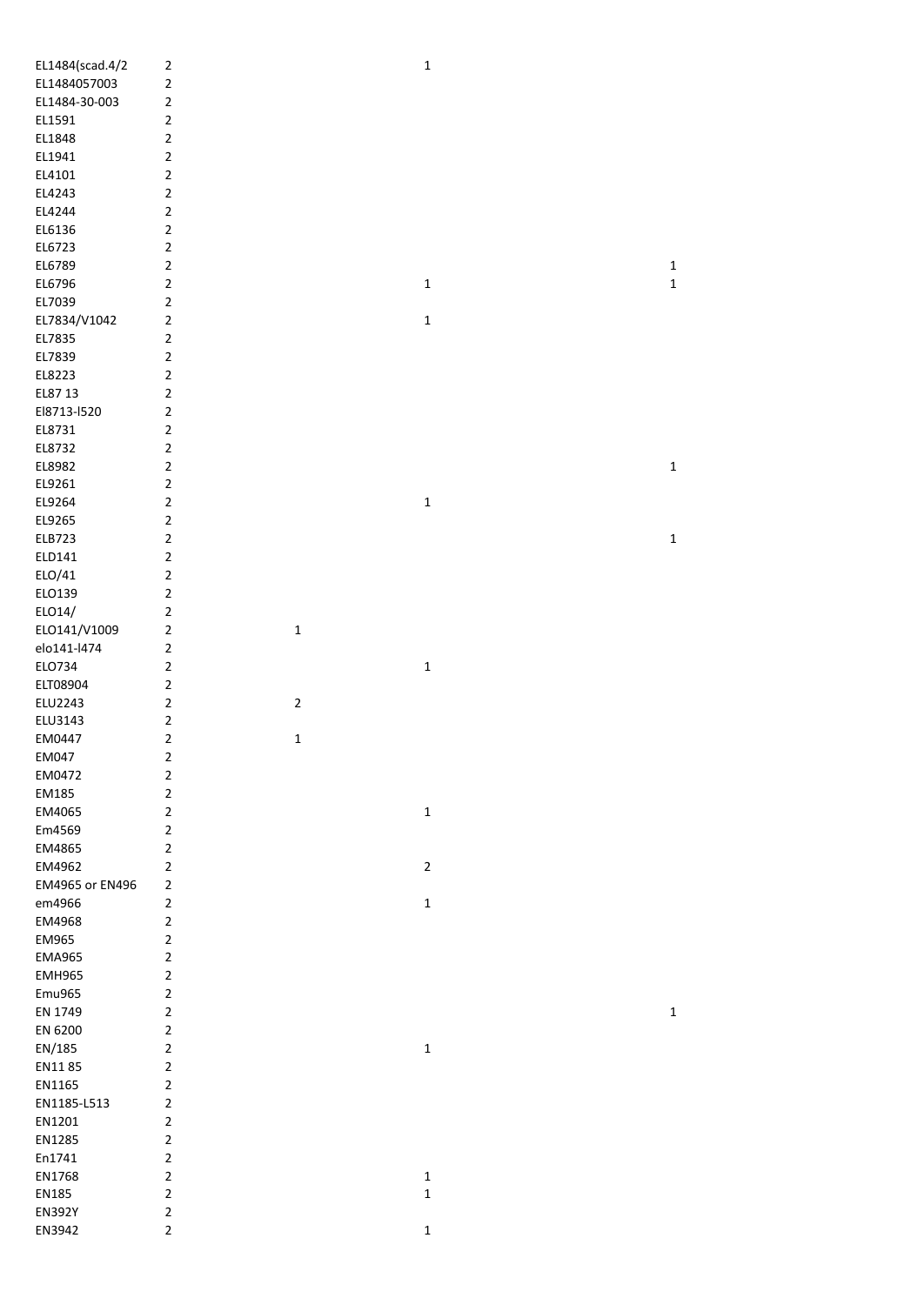| EN39Z4          | $\mathbf 2$    |                |              |             |
|-----------------|----------------|----------------|--------------|-------------|
| EN6126          | $\overline{2}$ |                |              |             |
| EN6204          | $\overline{2}$ |                |              |             |
| EN6207          | $\overline{2}$ |                |              |             |
| EN6208          | $\overline{2}$ |                |              |             |
| EN6950          | $\overline{2}$ |                |              |             |
| EN8713          | $\overline{2}$ |                |              |             |
| EN8904          | $\overline{2}$ | $\mathbf 1$    |              |             |
| EN9127          | $\overline{2}$ |                |              |             |
| <b>ENG204</b>   | $\overline{2}$ | $\overline{2}$ |              |             |
| EP1749          | $\overline{2}$ |                | $\mathbf 1$  |             |
| EP2136          | $\overline{2}$ |                |              | $\mathbf 1$ |
| EP2166-12-028   | $\overline{2}$ |                |              |             |
|                 |                |                |              |             |
| EP3598          | $\overline{2}$ |                |              |             |
| EP3674          | $\overline{2}$ | $\mathbf 1$    | $\mathbf 1$  | $\mathbf 1$ |
| EP598           | $\overline{2}$ |                |              |             |
| EP6789          | $\overline{2}$ |                |              | $\mathbf 1$ |
| EP7449          | $\overline{2}$ |                | $\mathbf 1$  |             |
| EP9508          | $\overline{2}$ |                | $\mathbf 1$  |             |
| EP9588          | $\overline{2}$ |                |              |             |
| EP9595          | $\overline{2}$ |                | $\mathbf 1$  |             |
| EP9596          | $\overline{2}$ |                |              |             |
| ER 0641         | $\overline{2}$ |                |              |             |
| ER 1742         | $\overline{2}$ |                |              |             |
| ER 9449         | $\overline{2}$ |                |              |             |
| ER/1741         | $\overline{2}$ |                |              |             |
| ER:1749         | $\overline{2}$ |                |              |             |
| ER1688          | $\overline{2}$ |                |              |             |
| Er1741 or br174 | $\overline{2}$ |                |              |             |
| ER1741/PF/IM/RU | $\overline{2}$ |                | $\mathbf 1$  |             |
| ER1741/V1090    | $\overline{2}$ |                |              |             |
| ER1741-L570     | $\overline{2}$ |                |              |             |
| ER1741-L572     | $\overline{2}$ |                |              |             |
| ER1745          | $\overline{2}$ |                |              |             |
| ER1747          | $\overline{2}$ |                |              |             |
| ER1748          | $\overline{2}$ |                |              |             |
| ER1749-L585     | $\overline{2}$ |                |              |             |
| ER1749-L590     | $\overline{2}$ |                |              |             |
| ER1749-L598     | $\overline{2}$ |                | $\mathbf{1}$ |             |
| ER1749-L602     | $\overline{2}$ |                |              |             |
| ER174G          | $\overline{2}$ |                | $\mathbf 1$  |             |
| ER1741          | $\overline{2}$ |                |              |             |
| ER1769          | $\overline{2}$ |                | $\mathbf 1$  |             |
| ER17U1          | $\overline{2}$ |                |              |             |
| ER2613          | $\overline{2}$ |                |              |             |
| ER2689          | $\overline{2}$ |                |              |             |
| ER2695          | $\overline{2}$ |                | $\mathbf 1$  |             |
| ER2741          | $\overline{2}$ |                |              |             |
| ER2749          | $\overline{2}$ |                |              |             |
| ER2859          | $\overline{2}$ |                | $\mathbf 1$  |             |
| ER3449          | $\overline{2}$ |                |              |             |
| er4449          | $\overline{2}$ |                |              |             |
| ER7205          | $\overline{2}$ |                |              |             |
| ER7499          | $\overline{2}$ |                |              |             |
| ER781           | $\overline{2}$ |                |              |             |
| ER7821          | $\overline{2}$ |                |              |             |
| ER79321         | $\overline{2}$ |                |              |             |
| ER7935          | $\overline{2}$ |                |              |             |
| ER793Y          | $\overline{2}$ |                |              |             |
| ER8732          | $\overline{2}$ |                |              |             |
|                 |                |                |              |             |
| ER8733          | $\overline{2}$ |                |              |             |
| Er8735          | $\overline{2}$ |                |              |             |
| ER8736          | $\overline{2}$ |                |              |             |
| ER9489          | $\overline{2}$ |                |              |             |
| ER9605          | $\overline{2}$ |                |              |             |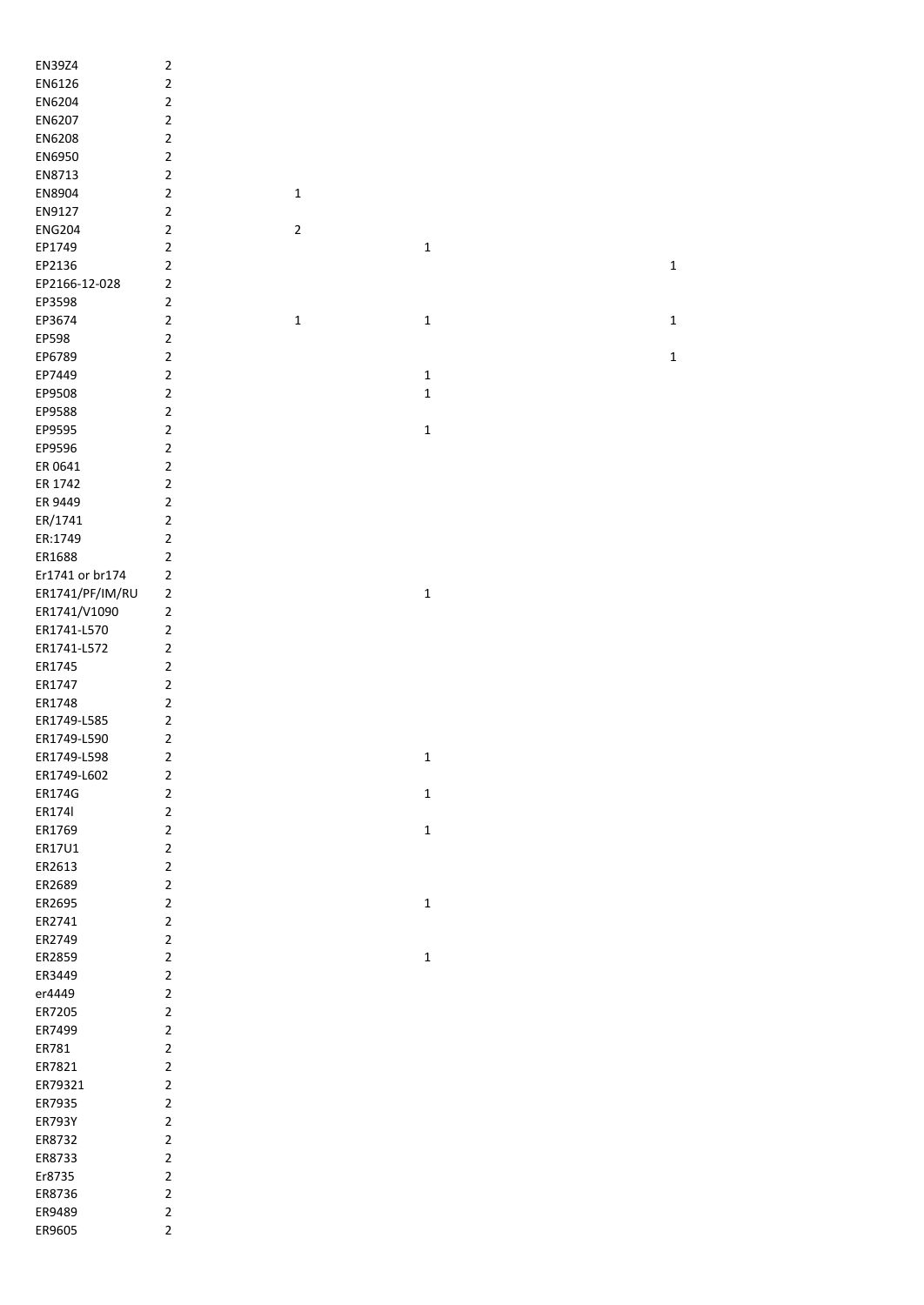| ERn41         | 2                       |   |                |
|---------------|-------------------------|---|----------------|
| ES 6789       | $\overline{2}$          |   |                |
| ES6790        | $\overline{2}$          |   |                |
| ES6796        | $\overline{2}$          |   |                |
|               | $\overline{2}$          |   |                |
| ET1831-12-034 |                         |   |                |
| ET1831-65-023 | $\overline{2}$          |   |                |
| ET1839        | 2                       |   |                |
| ET2166        | $\overline{2}$          | 1 |                |
| ET2172        | 2                       |   | $\mathbf{1}$   |
|               | $\overline{2}$          |   |                |
| ET28885       |                         |   |                |
| Et4815        | $\overline{2}$          |   |                |
| ET5966        | $\overline{2}$          |   |                |
| ET6320        | $\overline{2}$          |   |                |
| ET6556        | $\overline{2}$          |   |                |
| ET6788        | $\overline{2}$          |   |                |
|               |                         |   |                |
| ET6965        | $\overline{2}$          |   |                |
| ET7250        | $\overline{2}$          |   | 1              |
| ET7934        | 2                       |   |                |
| ET831         | 2                       |   |                |
| Et885/v1184   | $\overline{2}$          |   |                |
| ET8885-L659   | $\overline{2}$          |   |                |
|               |                         |   |                |
| ET8885-L664   | $\overline{2}$          |   |                |
| ET8885-L678   | $\overline{2}$          |   |                |
| ET8888        | $\overline{2}$          |   |                |
| ET888J        | $\overline{2}$          |   |                |
| EU3143        | $\overline{2}$          |   |                |
| EU9788        | $\overline{2}$          |   |                |
|               |                         |   |                |
| EV1185        | $\overline{2}$          |   | 1              |
| EV1768        | $\overline{2}$          |   |                |
| EV2172        | $\overline{2}$          |   |                |
| Ev4109        | 2                       |   |                |
| EV8904        | $\overline{2}$          |   |                |
| EV9127        | $\overline{2}$          |   |                |
| EW 2245       | $\overline{2}$          |   |                |
|               |                         |   |                |
| EW 4811       | $\overline{2}$          |   | 1              |
| EW 5279       | $\overline{2}$          |   | $\overline{2}$ |
| EW0153        | $\overline{\mathbf{c}}$ |   |                |
| EW0168        | $\overline{\mathbf{c}}$ |   |                |
| Ew0176        | 2                       |   |                |
| EW0185        | $\overline{\mathbf{c}}$ |   |                |
|               |                         |   |                |
| EW0191        | $\overline{2}$          |   |                |
| EW-0206       | 2                       |   |                |
| EW0221-CC09   | 2                       |   |                |
| EW0893        | 2                       |   | 1              |
| EW1343        | 2                       |   |                |
| EW1409        | 2                       |   |                |
| EW2235        |                         |   |                |
|               | $\overline{2}$          |   |                |
| EW2244        | 2                       |   |                |
| Ew2245/v1159  | 2                       |   |                |
| Ew2245/v1173  | $\overline{2}$          |   |                |
| EW2246-65-037 | $\overline{2}$          |   | 1              |
| EW2295        | $\overline{2}$          |   |                |
| EW2346        | $\overline{2}$          |   |                |
|               |                         |   |                |
| EW2445        | 2                       |   |                |
| EW2Z45        | 2                       |   |                |
| EW3143-L690   | 2                       |   |                |
| Ew-3143-L690  | 2                       |   |                |
| EW3144        | 2                       |   |                |
| EW3193        | 2                       |   |                |
|               | $\overline{2}$          |   |                |
| Ew31y3        |                         |   |                |
| EW3243        | 2                       |   |                |
| EW3743        | $\overline{2}$          |   |                |
| EW4 109       | 2                       |   |                |
| Ew4109/v1163  | $\overline{2}$          |   |                |
| EW4109/V1175  | $\overline{2}$          |   |                |
|               |                         |   |                |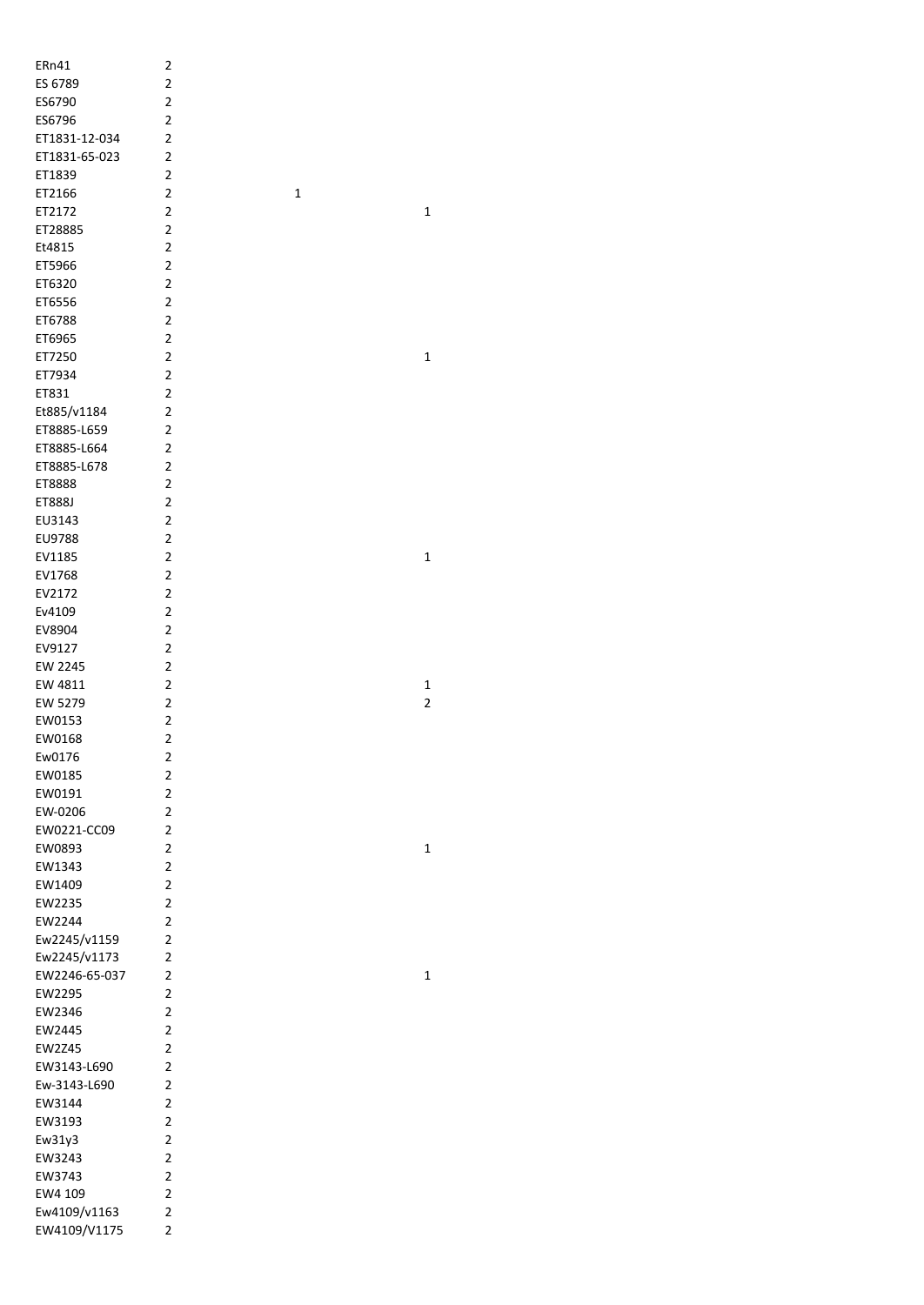| EW4109-L640   | 2                       |             |                         |
|---------------|-------------------------|-------------|-------------------------|
| EW4109-L652   | $\overline{2}$          |             | $\mathbf 1$             |
| EW4143        | $\overline{2}$          |             |                         |
| EW4189        | $\overline{2}$          |             |                         |
| EW4190        | $\overline{2}$          |             |                         |
| EW4813        | $\overline{2}$          | $\mathbf 1$ | $\mathbf 1$             |
| EW48m         | $\overline{2}$          |             | $\mathbf 1$             |
|               | $\overline{2}$          |             |                         |
| EW4901        |                         |             |                         |
| EW6 126       | $\overline{2}$          |             | $\mathbf 1$             |
| EW61126       | $\overline{2}$          |             | $\mathbf 1$             |
| EW6121        | $\overline{2}$          |             |                         |
| EW6162        | $\overline{2}$          |             | $\mathbf 1$             |
| ew6327-28-002 | $\overline{2}$          |             |                         |
| EW6537        | $\overline{2}$          |             |                         |
| EW6904        | $\overline{2}$          |             | $\mathbf 1$             |
| EW7109        | $\overline{2}$          |             | $\overline{\mathbf{c}}$ |
| EW739         | $\overline{2}$          |             |                         |
| EW8964        | $\mathbf 2$             |             |                         |
| EW9126        | $\overline{2}$          |             | $\mathbf 1$             |
| EWO193        | $\mathbf 2$             |             |                         |
| EW0216        | $\mathbf 2$             |             | $\mathbf 1$             |
| <b>EWS279</b> | $\mathbf 2$             |             | $\mathbf 1$             |
| EWU109        | $\mathbf 2$             |             |                         |
| <b>EWU815</b> | $\overline{2}$          |             | $\overline{2}$          |
|               |                         |             |                         |
| EWY109        | $\mathbf 2$             |             |                         |
| Ewzz45        | $\overline{2}$          |             | $\mathbf 1$             |
| EX 0438       | $\overline{2}$          |             |                         |
| EX 0893       | $\overline{2}$          |             |                         |
| ex1768        | $\mathbf 2$             |             | $\mathbf 1$             |
| EX2239        | $\overline{2}$          |             |                         |
| EX3674        | $\overline{2}$          |             |                         |
| Ex4109        | $\overline{2}$          |             |                         |
| EX4237        | $\overline{2}$          |             |                         |
| EX5456        | $\overline{2}$          |             |                         |
| EX6573        | $\mathbf 2$             |             | $\mathbf 2$             |
| EX6597        | $\mathbf 2$             |             |                         |
| <b>EX6T37</b> | $\mathbf 2$             |             |                         |
| EX7537        | $\overline{2}$          |             |                         |
| EX7824        | $\overline{\mathbf{c}}$ |             |                         |
| EX7832        | $\overline{\mathbf{c}}$ |             |                         |
| EX8670        | $\overline{2}$          | $\mathbf 1$ |                         |
| EX8686        | $\overline{2}$          |             | $\mathbf 1$             |
| EX8689        | $\overline{2}$          |             |                         |
| EX8690        | $\overline{2}$          |             |                         |
| EX8880        | $\mathbf 2$             |             |                         |
| EX9789        | $\mathbf 2$             | $\mathbf 1$ |                         |
| EY0553        | $\overline{2}$          |             |                         |
| EY217Z        | $\mathbf 2$             |             | $\mathbf 1$             |
|               | $\mathbf 2$             |             |                         |
| EY2712        |                         |             |                         |
| Ey5456/v1199  | $\overline{2}$          |             |                         |
| EY5654        | $\overline{2}$          |             | $\mathbf 1$             |
| EY6134        | $\overline{2}$          |             | $\overline{2}$          |
| EY6737        | $\mathbf 2$             |             |                         |
| EY6797        | $\overline{2}$          |             | $\mathbf 1$             |
| EY7389        | $\overline{2}$          |             | $\mathbf 1$             |
| EY7449        | $\overline{2}$          |             |                         |
| EYO578        | $\overline{2}$          |             |                         |
| EZ1768        | $\mathbf 2$             |             |                         |
| EZ7834        | $\overline{2}$          |             |                         |
| EZO739        | $\overline{2}$          |             | $\mathbf 1$             |
| F00350        | $\overline{2}$          |             | $\mathbf 1$             |
| F00785        | $\overline{2}$          |             |                         |
| F00927        | $\overline{2}$          | $\mathbf 1$ | $\mathbf 1$             |
| F07209        | $\overline{2}$          |             |                         |
| F08274        | $\overline{2}$          |             | $\mathbf 1$             |
|               |                         |             |                         |

1

1

1

1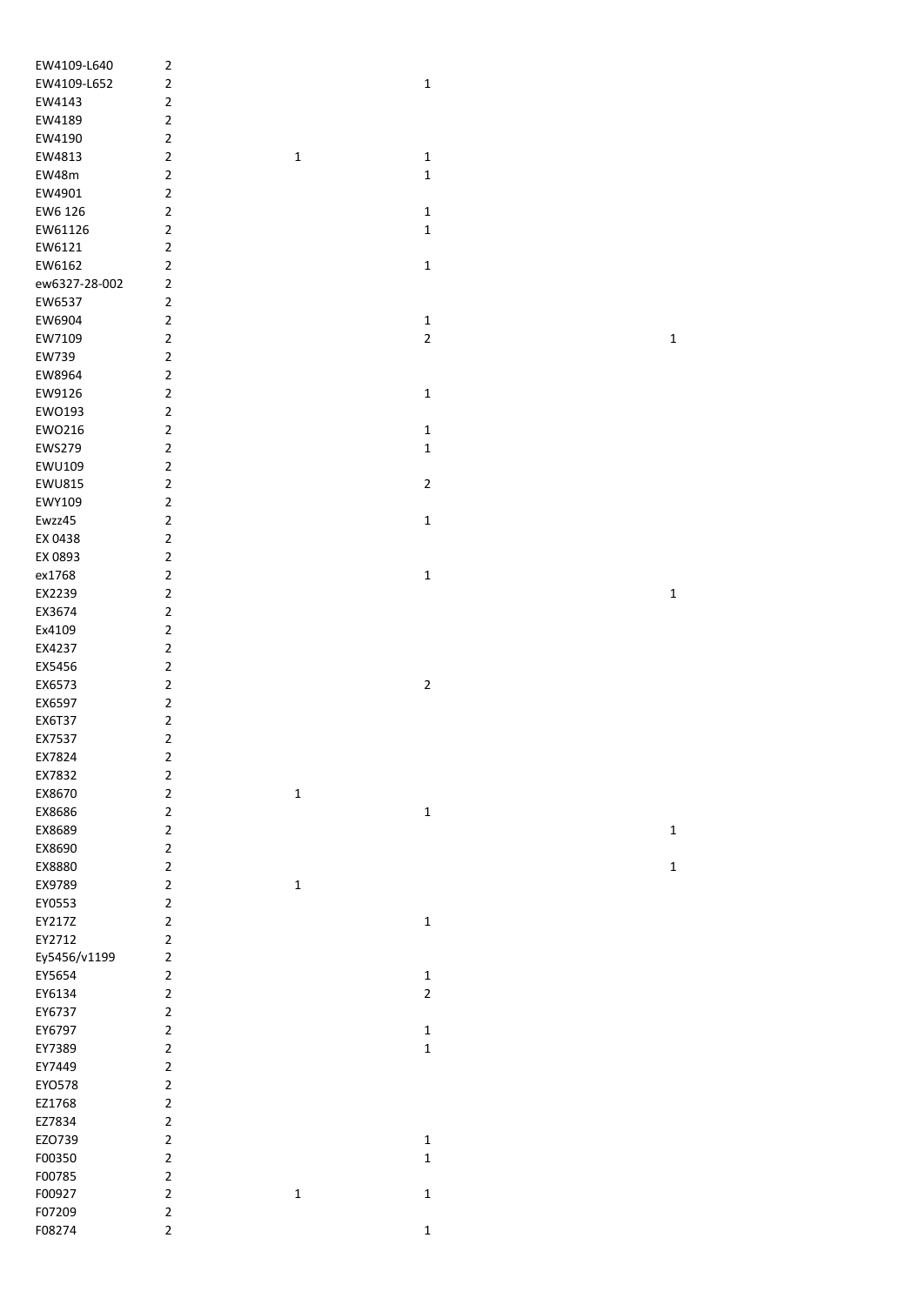| F09309             | $\mathbf 2$                   |                |                |             |
|--------------------|-------------------------------|----------------|----------------|-------------|
| f118469            | 2                             |                |                |             |
| F1510              | $\mathbf 2$                   |                |                |             |
| F43220             | $\mathbf 2$                   |                |                |             |
| F63380             | $\mathbf 2$                   |                | $\overline{2}$ |             |
| F63716             | $\mathbf 2$                   |                | $\mathbf 1$    | $\mathbf 1$ |
| F66273             | $\mathbf 2$                   |                | $\mathbf 1$    |             |
| F69019             | $\overline{2}$                |                | 1              |             |
| F91027             | $\overline{2}$                |                |                |             |
| FA 4632            | $\overline{2}$                |                | $\mathbf 1$    |             |
| FA 5843            | $\overline{2}$                |                |                |             |
| FA 7082            | $\overline{2}$                |                |                |             |
| FA 7083            | $\overline{2}$                |                |                | $\mathbf 1$ |
| Fa 9096            | $\overline{2}$                |                |                |             |
| FA0161             | $\overline{2}$                |                |                | $\mathbf 1$ |
|                    |                               |                |                |             |
| FA027              | $\overline{2}$                |                |                |             |
| Fa1017             | $\mathbf 2$                   |                | $\mathbf 1$    |             |
| FA10207            | $\mathbf 2$                   |                |                |             |
| FA1027-L728        | $\overline{2}$                |                |                |             |
| FA1027NPT          | $\mathbf 2$                   |                |                |             |
| FA1037             | $\mathbf 2$                   |                |                |             |
| FA1207             | $\overline{2}$                |                |                |             |
| FA3430             | $\mathbf 2$                   |                |                |             |
| FA44598            | $\mathbf 2$                   |                |                |             |
| FA4555             | $\mathbf 2$                   |                |                |             |
| FA4590             | $\mathbf 2$                   |                |                |             |
| FA4832             | $\mathbf 2$                   |                |                | $\mathbf 1$ |
| FA5436             | $\mathbf 2$                   |                |                | $\mathbf 1$ |
| FA5821             | $\mathbf 2$                   |                |                | $\mathbf 1$ |
| FA5823             | $\mathbf 2$                   |                |                |             |
| FA5834             | $\mathbf 2$                   |                |                |             |
| FA5835             | $\mathbf 2$                   |                | $\mathbf 1$    |             |
| FA6840             | $\overline{2}$                |                |                |             |
| FA7388             | $\overline{2}$                | $\overline{2}$ |                | $\mathbf 1$ |
| FA-7478            | $\mathbf 2$                   |                |                |             |
| FA7484             | $\overline{2}$                |                | $\mathbf 1$    |             |
| FA7485             | $\overline{2}$                |                |                |             |
| FA8016-28-001      | 2                             |                |                |             |
| fa8274             | 2                             |                |                |             |
| Fal027             | $\mathbf 2$                   |                |                |             |
| <b>FAS715</b>      | $\mathbf 2$                   |                |                | $\mathbf 1$ |
| Fb5613             | $\mathbf 2$                   |                |                |             |
|                    |                               |                |                |             |
| Fb6840             | $\overline{2}$                |                | $\mathbf 1$    |             |
| FC 1433            | $\mathbf 2$                   | $\mathbf 1$    |                |             |
| FC 2336            | $\overline{2}$                |                |                |             |
| FC 2495            | $\overline{2}$                |                |                |             |
| FC 3143            | $\overline{2}$                |                |                |             |
| FC0618             | $\overline{2}$                |                | $\mathbf 1$    |             |
| FC1027             | $\mathbf 2$                   |                |                |             |
| FC1171             |                               |                |                |             |
| FC14333            | $\mathbf 2$                   |                |                |             |
|                    | $\mathbf 2$                   |                | $\mathbf 1$    |             |
| FC2625             | $\mathbf 2$                   |                | $\mathbf 1$    |             |
| FC3059             | $\mathbf 2$                   |                |                |             |
| fc3181             | $\mathbf 2$                   |                |                |             |
| FC3380             | $\mathbf 2$                   |                |                |             |
| FC3588/495/5       | $\mathbf 2$                   | $\mathbf 2$    |                |             |
| FC4442             | $\mathbf 2$                   |                |                |             |
| FC5833             | $\overline{2}$                |                |                |             |
|                    | $\overline{2}$                |                | $\mathbf 1$    |             |
| FC7053             |                               |                |                | $\mathbf 1$ |
| FC8289-L716        | $\mathbf 2$                   |                | $\mathbf 1$    |             |
| FC8289-L719        | $\mathbf 2$                   |                |                |             |
| FC90019/21         | $\mathbf 2$                   |                |                |             |
| FC9174             | $\mathbf 2$                   |                |                |             |
| FD/5996<br>FD08813 | $\mathbf 2$<br>$\overline{2}$ |                |                |             |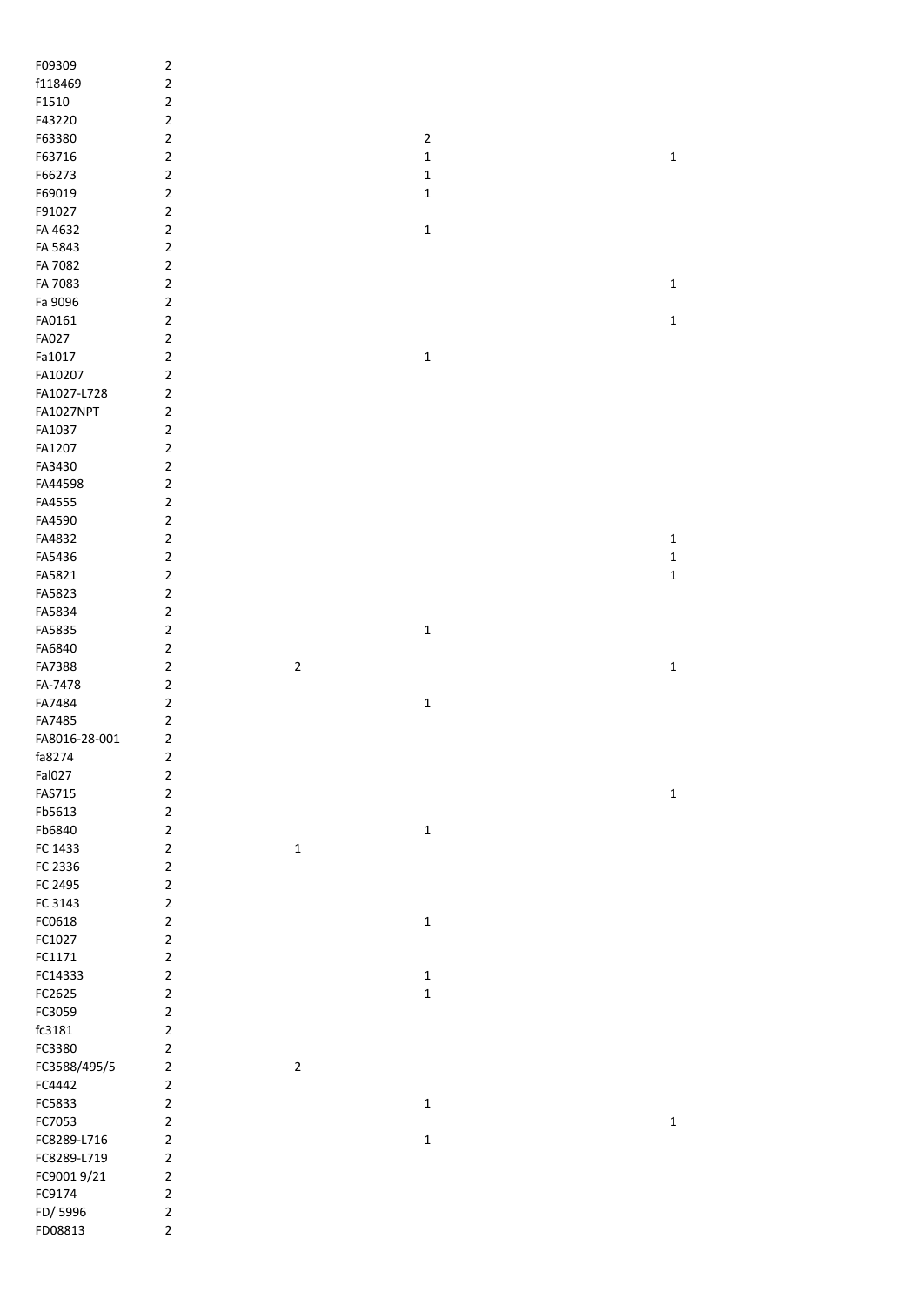| FD0921        | $\sqrt{2}$  | $\mathbf 1$ | $\mathbf 1$  |                         |
|---------------|-------------|-------------|--------------|-------------------------|
| Fd0929        | $\mathbf 2$ |             | $\mathbf 1$  |                         |
| FD3613        | $\sqrt{2}$  |             |              |                         |
| FD5089        | $\mathbf 2$ |             |              |                         |
| FD5613-L743   | $\sqrt{2}$  |             | $\mathbf 1$  |                         |
|               |             |             |              |                         |
| FD5613-L747   | $\mathbf 2$ |             |              |                         |
| FD5619        | $\mathbf 2$ |             |              |                         |
| FD5966        | $\mathbf 2$ |             |              |                         |
| FD7271        | $\mathbf 2$ |             |              | $\mathbf 1$             |
| FD810         | $\mathbf 2$ |             |              |                         |
|               |             |             |              |                         |
| FD8234        | $\mathbf 2$ |             |              |                         |
| FD881         | $\mathbf 2$ |             |              |                         |
| FD8815        | $\mathbf 2$ |             |              |                         |
| FD8819        | $\mathbf 2$ |             |              |                         |
| FD9303        | $\mathbf 2$ |             |              |                         |
|               |             |             |              |                         |
| <b>FDG840</b> | $\mathbf 2$ |             |              |                         |
| FDS996        | $\mathbf 2$ | $\mathbf 2$ |              |                         |
| FE 1573       | $\mathbf 2$ |             |              |                         |
| FE 3065       | $\mathbf 2$ |             |              | $\overline{\mathbf{c}}$ |
| FE 8235       | $\mathbf 2$ |             | $\mathbf 1$  |                         |
|               |             |             |              |                         |
| FE 8236       | $\mathbf 2$ |             |              |                         |
| FE0680        | $\mathbf 2$ |             |              |                         |
| FE0900        | $\mathbf 2$ |             |              |                         |
| FE1510-L758   | $\mathbf 2$ |             |              |                         |
| FE1510-L761   | $\sqrt{2}$  |             |              |                         |
| FE1516        | $\mathbf 2$ |             |              |                         |
|               |             |             |              |                         |
| FE1520        | $\mathbf 2$ |             |              |                         |
| fe1526        | $\mathbf 2$ |             |              |                         |
| FE1S10        | $\mathbf 2$ |             |              |                         |
| FE2153        | $\sqrt{2}$  |             |              |                         |
| FE3083        | $\mathbf 2$ |             | $\mathbf{1}$ | $\mathbf 1$             |
| FE3143        | $\mathbf 2$ |             |              |                         |
| FE3308        | $\mathbf 2$ |             |              |                         |
|               |             |             |              |                         |
| FE3360        | $\mathbf 2$ |             |              |                         |
| FE338         | $\mathbf 2$ |             |              |                         |
| FE3380-L838   | $\mathbf 2$ |             |              |                         |
| FE33880       | $\mathbf 2$ |             |              |                         |
| Fe3389        | $\mathbf 2$ |             |              |                         |
| FE3420        | $\mathbf 2$ | $\mathbf 1$ |              |                         |
|               |             |             |              |                         |
| FE3712        | $\mathbf 2$ |             |              |                         |
| FE4598        | $\mathbf 2$ |             |              |                         |
| FE5435        | $\mathbf 2$ |             |              |                         |
| FE5975        | $\mathbf 2$ |             |              |                         |
| FE6207        | $\mathbf 2$ |             |              |                         |
| FE6840        | $\mathbf 2$ |             | $\mathbf 1$  |                         |
|               |             |             |              |                         |
| FE7478        | $\mathbf 2$ |             |              |                         |
| Fe8222        | $\mathbf 2$ |             |              |                         |
| Fe8288        | $\mathbf 2$ |             |              |                         |
| FE8493        | $\mathbf 2$ |             | $\mathbf 1$  |                         |
| fe8o87        | $\sqrt{2}$  |             |              |                         |
| FE9001        | $\mathbf 2$ |             |              |                         |
|               |             |             |              |                         |
| FE9170        | $\mathbf 2$ |             |              | $\mathbf 2$             |
| FF 0884       | $\mathbf 2$ |             | $\mathbf 1$  |                         |
| FF 8288       | $\mathbf 2$ |             |              |                         |
| FF0608        | $\mathbf 2$ |             | $\mathbf 1$  |                         |
| FF2493        | $\mathbf 2$ |             |              |                         |
| FF2587        | $\mathbf 2$ |             |              |                         |
|               | $\mathbf 2$ |             |              |                         |
| FF2888        |             |             |              |                         |
| Ff3314        | $\mathbf 2$ |             | $\mathbf 1$  |                         |
| FF3317        | $\mathbf 2$ |             | $\mathbf 1$  |                         |
| FF3319-L795   | $\mathbf 2$ |             |              |                         |
| FF3319-L797   | $\mathbf 2$ |             |              |                         |
| FF3319L820    | $\mathbf 2$ |             |              |                         |
| FF3319-L820   | $\sqrt{2}$  |             |              |                         |
| FF6208        | $\mathbf 2$ |             | $\mathbf 1$  |                         |
|               |             |             |              |                         |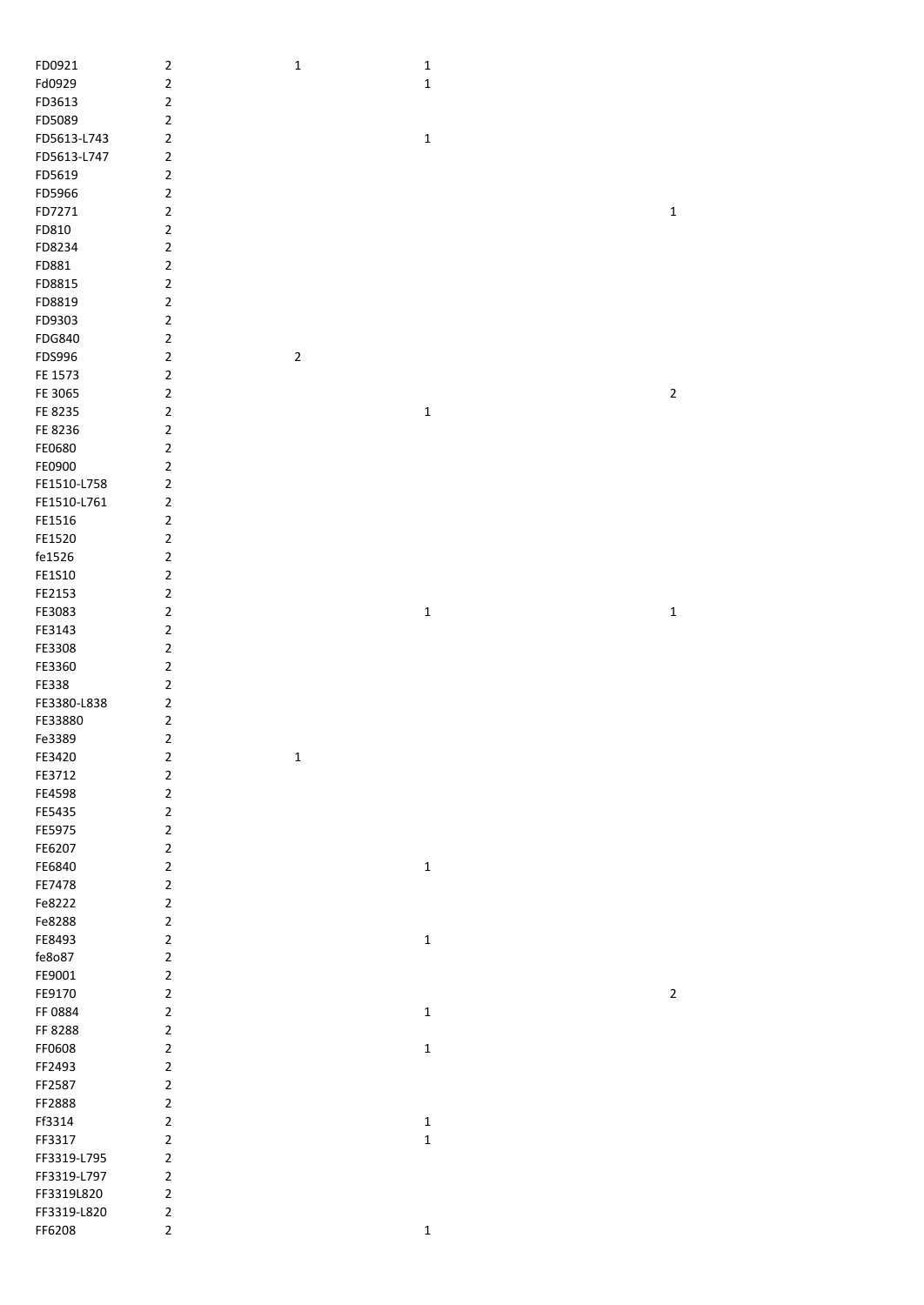| FF6273        | $\mathbf 2$    |             |             |             |
|---------------|----------------|-------------|-------------|-------------|
| FF822         | $\mathbf 2$    |             | $\mathbf 1$ |             |
| FF871         | $\mathbf 2$    |             |             |             |
| FF8822        | $\overline{2}$ |             |             |             |
| FF88222       | $\overline{2}$ |             | $\mathbf 1$ |             |
| FF8828        | $\overline{2}$ |             |             |             |
| FF8840        | $\overline{2}$ |             |             |             |
| FF8842        | $\overline{2}$ |             |             |             |
| FFB222        | $\overline{2}$ |             |             |             |
| FFC1433       | $\overline{2}$ |             |             |             |
| FG 9428       | $\overline{2}$ |             |             |             |
| FG0688        | $\mathbf 2$    |             |             |             |
| FG3461        | $\mathbf 2$    |             |             |             |
| FG3535        | $\mathbf 2$    |             |             |             |
| FG3712/v1404  | $\mathbf 2$    |             |             |             |
| FG3721        | $\mathbf 2$    |             |             |             |
| FG442         | $\overline{2}$ |             |             | $\mathbf 1$ |
| FG4631        | $\overline{2}$ |             | $\mathbf 1$ |             |
| FG6421        | $\overline{2}$ |             |             |             |
| FG643         | $\overline{2}$ |             |             |             |
| FG7378        | $\overline{2}$ |             |             |             |
| FG7389        | $\overline{2}$ |             |             |             |
| FGG273        | $\mathbf 2$    |             |             |             |
| FH00114       | $\mathbf 2$    |             |             |             |
| FH0112        | $\mathbf 2$    |             |             |             |
| FH0115        | $\overline{2}$ |             |             |             |
| Fh014         | $\overline{2}$ |             |             |             |
| FH0714        | $\overline{2}$ |             |             |             |
| FH1104        | $\overline{2}$ |             |             |             |
| FH2596A06     | $\overline{2}$ |             |             |             |
| FH3219        | $\overline{2}$ |             |             |             |
| FH3226        | $\overline{2}$ | $\mathbf 1$ |             |             |
| FH4750        | $\mathbf 2$    | $\mathbf 1$ |             |             |
| FH4751/V1487  | $\mathbf 2$    |             |             |             |
| FH4752        | $\mathbf 2$    |             |             |             |
| FH5833        | $\mathbf 2$    |             |             |             |
| FH8469/V1449  | $\overline{2}$ |             |             |             |
| FHD0114       | 2              |             |             |             |
| FHO160        | $\mathbf 2$    |             |             |             |
| FHO161        | $\mathbf 2$    |             |             |             |
| FJ1618        | $\overline{2}$ |             |             |             |
| FJ1688        | $\overline{2}$ |             | $\mathbf 1$ |             |
| FJ1966        | $\overline{2}$ |             |             |             |
| FJ4187        | $\overline{2}$ |             |             |             |
| FJ5783        | $\overline{2}$ |             |             |             |
| FJ5872        | $\overline{2}$ |             |             |             |
| Fk0122        | $\overline{2}$ |             |             |             |
| <b>FK059G</b> | $\overline{2}$ |             |             |             |
| FK1768        | $\overline{2}$ |             |             |             |
| FK4244        | $\overline{2}$ |             |             |             |
| <b>FKS475</b> | $\overline{2}$ |             | $\mathbf 1$ |             |
| FL1526        | $\overline{2}$ |             | $\mathbf 1$ |             |
| FL3095        | $\overline{2}$ |             |             |             |
| FL8713        | $\overline{2}$ |             |             |             |
| FM3802        | $\overline{2}$ |             |             |             |
| Fm4965        | $\overline{2}$ |             |             |             |
| fN1185        | $\overline{2}$ |             |             |             |
| FN3220        | $\overline{2}$ |             |             |             |
| FO1921        | $\overline{2}$ |             |             |             |
| FO30A         | $\mathbf 2$    | $\mathbf 2$ |             | $\mathbf 1$ |
| FO9234        | $\mathbf 2$    |             |             | $\mathbf 2$ |
| Foreign       | $\overline{2}$ | $\mathbf 1$ |             |             |
| FP 5996       | $\overline{2}$ |             |             |             |
| FP5613        | $\overline{2}$ |             | $\mathbf 1$ |             |
| FR7812        | $\overline{2}$ |             |             |             |
|               |                |             |             |             |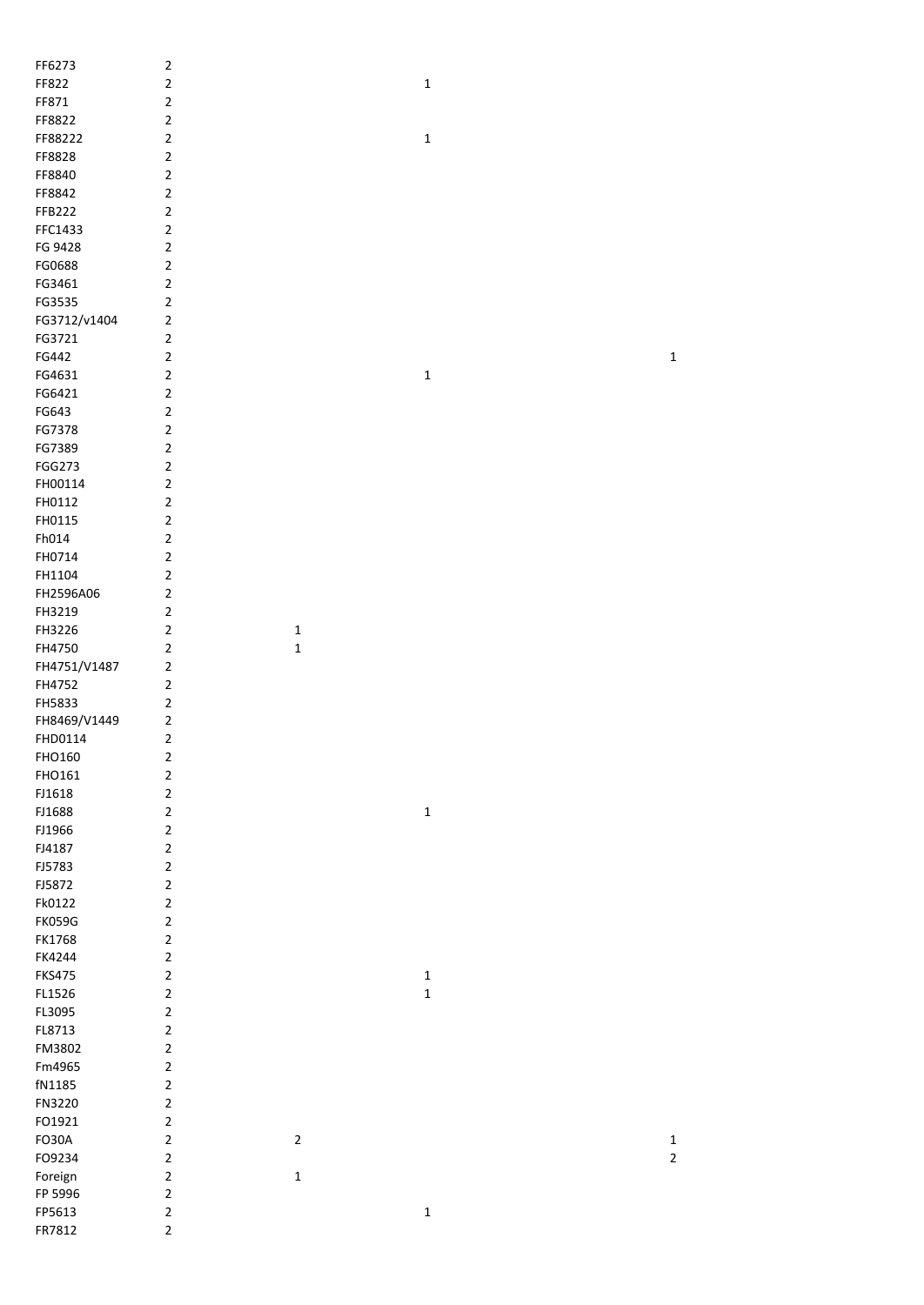| FR8087            | $\mathbf 2$             |              | $\mathbf 1$    |             |
|-------------------|-------------------------|--------------|----------------|-------------|
| FR9470            | $\mathbf 2$             |              |                |             |
| <b>FRO596</b>     | $\mathbf 2$             |              |                |             |
| FT8838            | $\mathbf 2$             |              |                |             |
| FW5279            | $\overline{\mathbf{c}}$ |              |                |             |
| FY2172            | $\overline{\mathbf{c}}$ |              | $\mathbf 1$    |             |
| FZ9001            | $\overline{\mathbf{c}}$ |              |                |             |
| GJ0553            | $\overline{\mathbf{c}}$ |              | $\mathbf 1$    |             |
| GK4243            | $\overline{\mathbf{c}}$ |              | $\mathbf 1$    | $\mathbf 1$ |
| GK9788            | $\overline{2}$          |              | $\mathbf 1$    |             |
| GL8713            | $\overline{2}$          |              |                |             |
|                   |                         |              |                |             |
| Gn1185            | $\mathbf 2$             |              |                |             |
| Gn3924            | $\mathbf 2$             |              |                |             |
| GR9449            | $\mathbf 2$             |              |                |             |
| GW6126            | $\mathbf 2$             |              | $\overline{2}$ |             |
| GY4834            | $\overline{2}$          |              | $\mathbf 1$    |             |
| IC009A            | $\mathbf 2$             |              |                |             |
| <b>ID012A</b>     | $\overline{\mathbf{c}}$ |              |                |             |
| <b>ID013A</b>     | $\overline{\mathbf{c}}$ |              |                | $\mathbf 2$ |
| <b>ID020A</b>     | $\mathbf 2$             |              |                | $\mathbf 1$ |
| IDO13A            | $\mathbf 2$             |              |                |             |
| IF1014A           | $\mathbf 2$             | $\mathbf{1}$ |                |             |
| K4176             | $\overline{\mathbf{c}}$ |              |                |             |
| KN                | $\mathbf 2$             |              |                |             |
| KV1234            | $\mathbf 2$             |              |                |             |
| L479              | $\mathbf 2$             |              |                |             |
| M0477             | $\mathbf 2$             | $\mathbf 1$  |                |             |
| $Mar-21$          | $\mathbf 2$             | $\mathbf 1$  |                |             |
| N/K               | $\mathbf 2$             |              |                |             |
| Na                | $\mathbf 2$             |              |                |             |
| nd                | $\mathbf 2$             |              |                |             |
| 'Not Known'       | $\overline{\mathbf{c}}$ |              |                |             |
| Not known.        | $\mathbf 2$             |              |                |             |
| Notknown          | $\mathbf 2$             |              |                |             |
| OR1749            | $\mathbf 2$             |              |                |             |
| ORG-100030215     | 2                       |              | $\mathbf 1$    |             |
|                   |                         |              |                |             |
| PAA156571-EJ679   | $\overline{\mathbf{c}}$ | $\mathbf{2}$ |                |             |
| PAA165969         | $\mathbf 2$             |              |                | $\mathbf 1$ |
| PAA165994/EX65    | 2                       |              |                |             |
| PAA165994/EX653   | 2                       |              |                |             |
| PAA166221         | $\overline{\mathbf{c}}$ |              |                |             |
| PAA174601         | $\overline{\mathbf{c}}$ | $\mathbf{1}$ |                |             |
| PC1436            | $\mathbf 2$             | $\mathbf 1$  |                |             |
| PCA0008           | $\mathbf 2$             |              |                |             |
| <b>PCB002</b>     | $\overline{2}$          |              |                |             |
| PER9480           | $\overline{2}$          |              |                |             |
| P-ET3674          | $\overline{2}$          |              | $\mathbf 1$    |             |
| Pew6126           | $\overline{2}$          |              | $\overline{2}$ |             |
| PF8288            | $\overline{2}$          |              | $\mathbf 1$    |             |
| pfe2083           | $\mathbf 2$             |              | $\overline{2}$ |             |
| P-FG7369          | $\mathbf 2$             |              | $\overline{2}$ |             |
| PFIZER FF3319     | $\overline{\mathbf{c}}$ |              |                |             |
| <b>PFZ FK0112</b> | $\overline{\mathbf{c}}$ |              | $\mathbf{1}$   |             |
| PH0114            | $\mathbf 2$             |              | $\mathbf 1$    |             |
| PH3220            | $\mathbf 2$             |              |                |             |
| PH8469            | $\mathbf 2$             |              |                |             |
| Pk0112            | $\overline{2}$          |              |                | $\mathbf 1$ |
| PK0596            | $\overline{2}$          |              |                |             |
| Pv46672           | $\overline{2}$          |              |                |             |
| PV46685           | $\mathbf 2$             |              |                | $\mathbf 1$ |
| PV46697           | $\overline{2}$          |              | $\mathbf 1$    |             |
| PV46701           | $\overline{2}$          |              |                |             |
| PW3143            | $\overline{2}$          |              |                |             |
| PW40010           | $\overline{2}$          |              |                |             |
| R9449             | $\mathbf 2$             | $\mathbf{1}$ |                |             |
|                   |                         |              |                |             |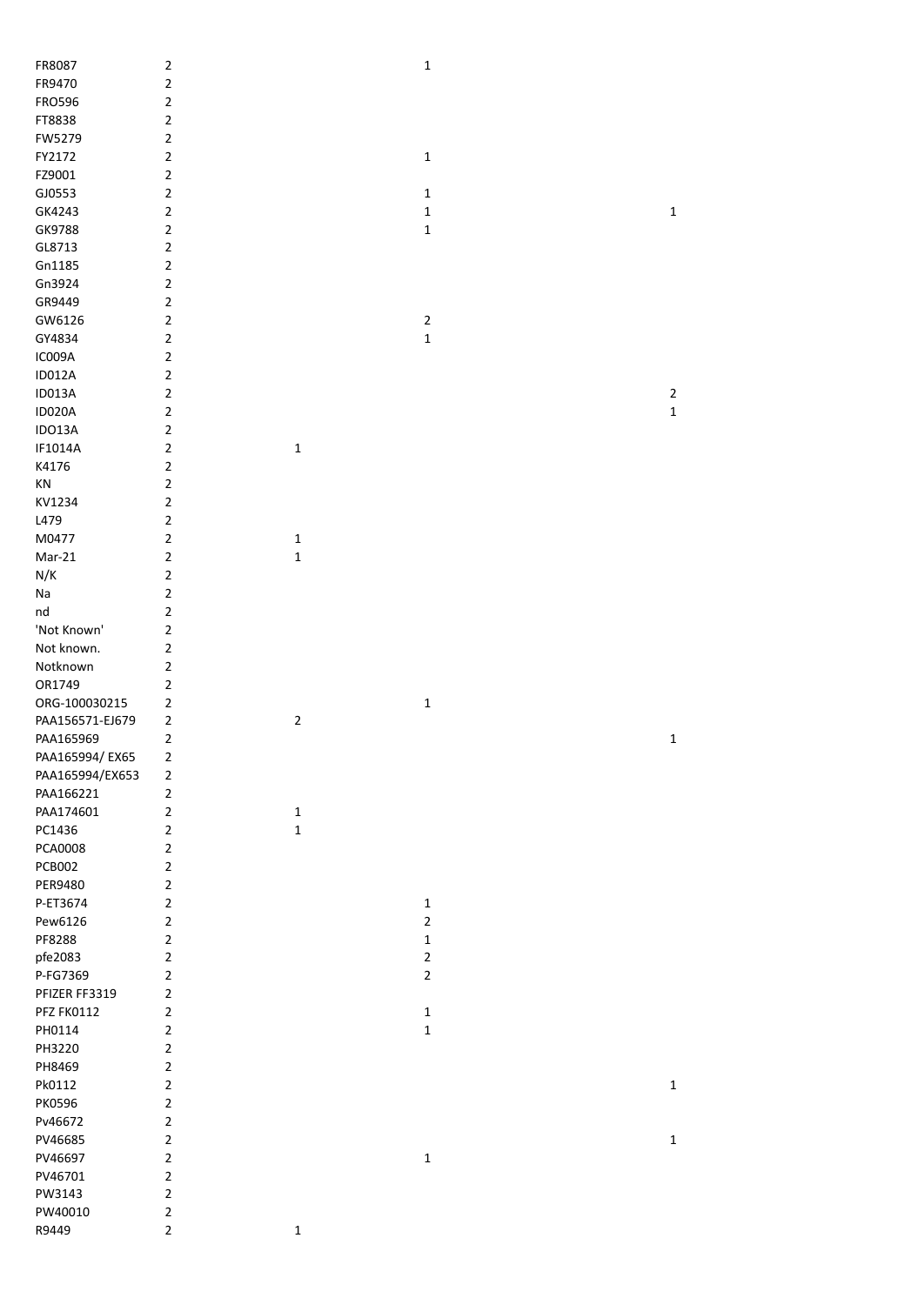| R9470             | $\mathbf 2$    |             |              |                |
|-------------------|----------------|-------------|--------------|----------------|
| RA7478            | $\overline{2}$ |             |              |                |
| RE2659            | $\mathbf 2$    |             |              | $\mathbf 1$    |
| Re8087            | $\overline{2}$ |             |              |                |
| RX8680            | $\overline{2}$ |             | $\mathbf 2$  |                |
| SA1027            | $\overline{2}$ |             |              |                |
| SC3095            | $\overline{2}$ |             |              |                |
| SC3558            | $\overline{2}$ |             |              | $\mathbf 1$    |
| SCKE1             | $\overline{2}$ | $\mathbf 1$ |              | $\overline{2}$ |
| SCTJ2             | $\overline{2}$ |             |              | 1              |
| SCVD1             | $\overline{2}$ |             |              |                |
| SCVW7             | $\overline{2}$ |             |              | $\overline{2}$ |
| SCYX7             | $\overline{2}$ |             |              |                |
| SD0785            | $\overline{2}$ |             |              |                |
| SD5996            | $\overline{2}$ |             |              |                |
| SD7958            | $\overline{2}$ |             |              |                |
| SE3065            | $\mathbf 2$    |             |              |                |
|                   |                |             |              |                |
| SE7011            | $\overline{2}$ |             |              | $\mathbf 1$    |
| SE9174            | $\overline{2}$ |             |              |                |
| SR1749            | $\overline{2}$ |             |              |                |
| ST8885            | $\mathbf 2$    |             |              |                |
| T8885             | $\mathbf 2$    |             |              |                |
| TH3220            | $\mathbf 2$    |             |              |                |
| <b>TH-BCH8889</b> | $\mathbf 2$    |             |              |                |
| TT8492            | $\mathbf 2$    |             |              |                |
| tw3143            | $\overline{2}$ |             |              |                |
| <b>UKN</b>        | $\mathbf 2$    |             |              |                |
| Uknown            | $\mathbf 2$    |             |              |                |
| Unsure            | $\mathbf 2$    |             |              |                |
| V1001             | $\overline{2}$ |             | $\mathbf 1$  |                |
| V-F51208-PF-1v    | $\overline{2}$ |             |              |                |
| XK1768            | $\overline{2}$ |             |              |                |
| #53036-1041       | 1              |             |              |                |
| (?R) SH1472E      | 1              |             |              |                |
| (00)35926710002   | 1              |             |              |                |
| (1) ew4109 and    | 1              |             | $\mathbf 1$  |                |
| (7) CR6431        | $\mathbf 1$    |             |              |                |
| (R)K4176 or (F)   | $\mathbf{1}$   |             |              |                |
| **8288            | 1              |             |              |                |
| ?? 2163 unknown   | 1              |             | $\mathbf{1}$ |                |
| ???               | $\mathbf{1}$   |             |              |                |
| ???449            | $\mathbf{1}$   |             |              |                |
| ?CCVY8            | $\mathbf{1}$   |             |              | $\mathbf 1$    |
| ?ER1749           | $\mathbf{1}$   |             | $\mathbf 1$  |                |
|                   | 1              |             |              |                |
| 0000000?          |                |             |              |                |
| 00000000-0563-1   | 1              |             |              |                |
| 00000000-0577-4   | $\mathbf{1}$   |             |              |                |
| 0000000005A79D6   | $\mathbf 1$    |             |              |                |
| 001C009A          | $\mathbf{1}$   |             |              | $\mathbf 1$    |
| 010&3             | $\mathbf{1}$   |             |              |                |
| 010041A           | 1              |             |              |                |
| 01037H            | 1              |             |              |                |
| 0169W038          | 1              |             |              |                |
| 01BEVLEBPD3GS1R   | 1              |             | $\mathbf 1$  |                |
| 01C009A           | $\mathbf 1$    |             |              |                |
| 01DE/968537600/   | $\mathbf 1$    |             |              |                |
| 01DE/A14000258/   | $\mathbf{1}$   |             |              |                |
| 01DE/A29009317/   | $\mathbf{1}$   |             |              |                |
| 01DE/a70014418/   | $\mathbf{1}$   |             |              |                |
| 01DE/A73003617/   | $\mathbf{1}$   |             |              |                |
| 01DE/A90001668/   | $\mathbf 1$    |             |              |                |
| 01DE/DAVPU        | $\mathbf 1$    |             | $\mathbf 1$  |                |
| 01DE/IZ10407A/1   | $\mathbf{1}$   |             |              |                |
| 01DE/IZ23881A/4   | $\mathbf{1}$   |             |              |                |
| 01DE/IZ30521A/3   | $\mathbf{1}$   |             |              |                |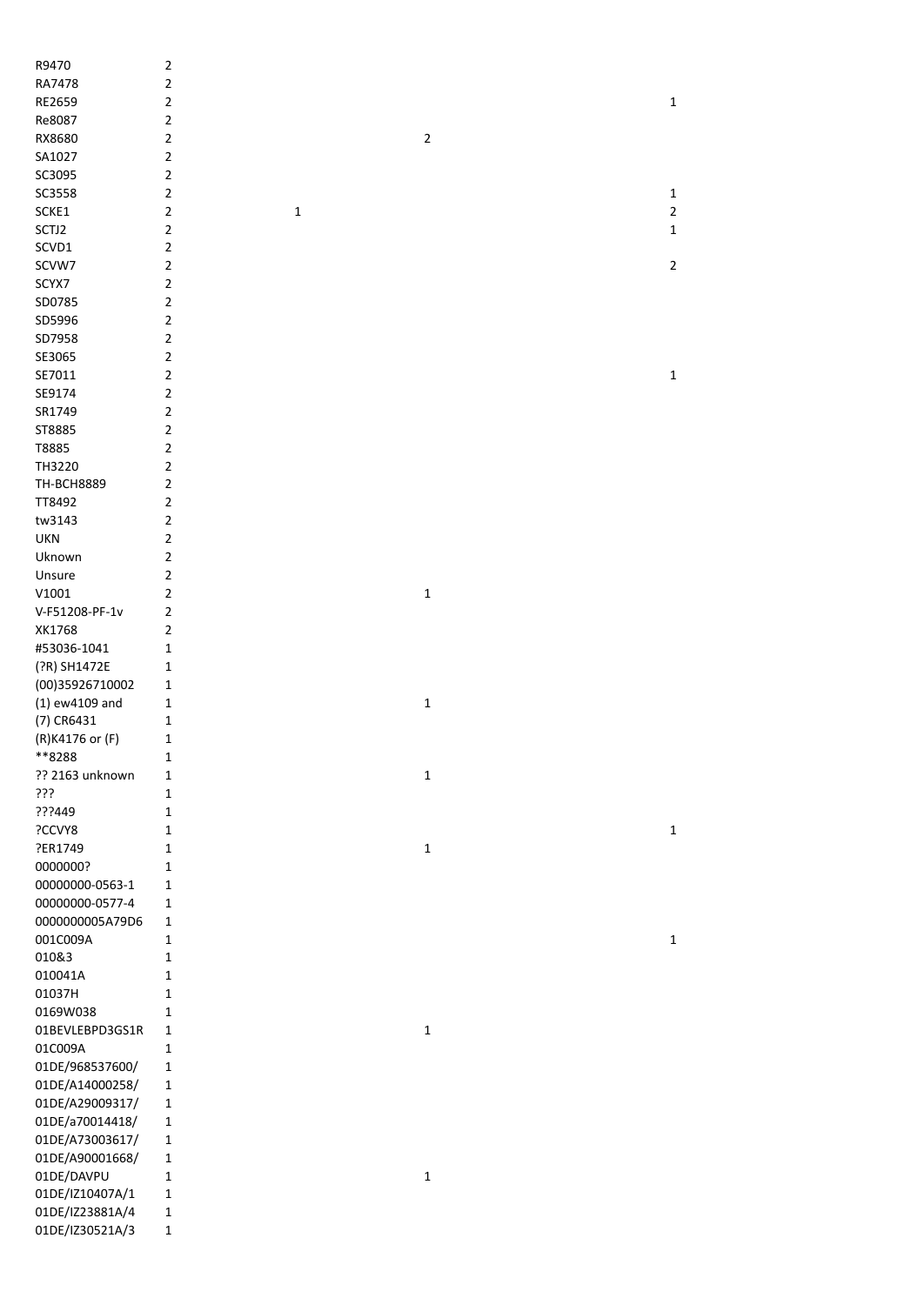| 01DE/IZ53757A/  | $\mathbf 1$  |             |              |  |  |
|-----------------|--------------|-------------|--------------|--|--|
| 01DE/IZ67663A/B | $\mathbf 1$  |             |              |  |  |
|                 |              |             |              |  |  |
| 01DE/IZ72469A/3 | $\mathbf 1$  |             |              |  |  |
| 01DE/IZ84307A/2 | $\mathbf 1$  |             |              |  |  |
| 01ES12V3F93694B | $\mathbf 1$  |             |              |  |  |
| 01IT7F863D9EDC6 | $\mathbf{1}$ |             | $\mathbf{1}$ |  |  |
| 020318798/1LHZO | $\mathbf 1$  |             |              |  |  |
| 02c70j869da021  | $\mathbf 1$  |             |              |  |  |
|                 |              |             |              |  |  |
| 049269018 FE069 | $\mathbf 1$  |             |              |  |  |
| 049269018 FF748 | $\mathbf{1}$ |             |              |  |  |
| 049269018FG4686 | $\mathbf{1}$ |             |              |  |  |
| 04F703FD43B75CD | $\mathbf 1$  |             |              |  |  |
| 06B02875        | $\mathbf 1$  |             |              |  |  |
| 07BX03          | $\mathbf{1}$ |             |              |  |  |
| 07-Dec          | $\mathbf{1}$ |             |              |  |  |
|                 |              |             |              |  |  |
| 0981634500/1161 | $\mathbf{1}$ |             | $\mathbf{1}$ |  |  |
| 0EW6126         | $\mathbf{1}$ |             |              |  |  |
| 0R17h9          | $\mathbf 1$  |             |              |  |  |
| 0v46687         | $\mathbf 1$  |             |              |  |  |
| 1 D012A         | $\mathbf{1}$ |             |              |  |  |
| 1 E028A         | $\mathbf{1}$ |             |              |  |  |
| 1.00E+264       | $\mathbf{1}$ |             |              |  |  |
|                 | $\mathbf{1}$ |             |              |  |  |
| 1.00E+284       |              |             |              |  |  |
| 1.00E+291       | $\mathbf 1$  | $\mathbf 1$ |              |  |  |
| 1.32468E+14     | $\mathbf 1$  |             |              |  |  |
| 1.32469E+14     | $\mathbf 1$  |             |              |  |  |
| 1/20/1528       | 1            |             |              |  |  |
| 100030215       | $\mathbf{1}$ |             |              |  |  |
| 10004028        | $\mathbf{1}$ |             |              |  |  |
| 10007A          | $\mathbf 1$  |             |              |  |  |
| 10013A          | $\mathbf 1$  |             |              |  |  |
|                 |              |             |              |  |  |
| 10014A          | $\mathbf 1$  |             |              |  |  |
| 10015A          | $\mathbf{1}$ |             |              |  |  |
| 10017A          | $\mathbf{1}$ |             |              |  |  |
| 100434PPF       | $\mathbf 1$  |             | $\mathbf{1}$ |  |  |
| 101838P1-8      | $\mathbf 1$  |             | $\mathbf 1$  |  |  |
| 10374P3         | $\mathbf 1$  |             |              |  |  |
| 103849P         | $\mathbf 1$  |             | $\mathbf 1$  |  |  |
| 1052818         | 1            |             |              |  |  |
| 1063269         | 1            |             | 1            |  |  |
| 1063487         | $\mathbf{1}$ |             |              |  |  |
|                 |              |             |              |  |  |
| 107931          | $\mathbf{1}$ |             |              |  |  |
| 109             | $\mathbf{1}$ |             |              |  |  |
| 10926           | $\mathbf{1}$ |             |              |  |  |
| 109541          | $\mathbf{1}$ |             |              |  |  |
| 110006A         | $\mathbf{1}$ |             |              |  |  |
| 11052021        |              |             |              |  |  |
|                 | $\mathbf{1}$ |             | $\mathbf{1}$ |  |  |
|                 |              |             |              |  |  |
| 11111           | $\mathbf{1}$ |             |              |  |  |
| 1111892083      | $\mathbf{1}$ |             |              |  |  |
| 111851P3        | 1            |             | 1            |  |  |
| 1119349007 sars | 1            |             |              |  |  |
| 117158PPF       | 1            |             | $\mathbf{1}$ |  |  |
| 117298PFF       | $\mathbf{1}$ |             |              |  |  |
| 118222          | $\mathbf{1}$ |             |              |  |  |
| 1185            | $\mathbf{1}$ |             |              |  |  |
| 11935933        | $\mathbf{1}$ |             |              |  |  |
|                 | 1            |             |              |  |  |
| 1198            |              |             |              |  |  |
| 11H21           | 1            |             |              |  |  |
| 1-201430        | $\mathbf{1}$ |             |              |  |  |
| 1-202581        | $\mathbf{1}$ |             |              |  |  |
| 1-205255        | $\mathbf{1}$ |             |              |  |  |
| 1-205827        | $\mathbf{1}$ |             |              |  |  |
| 121741          | 1            |             |              |  |  |
| 1219            | $\mathbf 1$  |             |              |  |  |

 $\mathbf{1}$ 

 $\mathbf{1}$ 

 $1$ 

 $\mathbf{1}$ 

 $\mathbf{1}$ 

 $\mathbf{1}$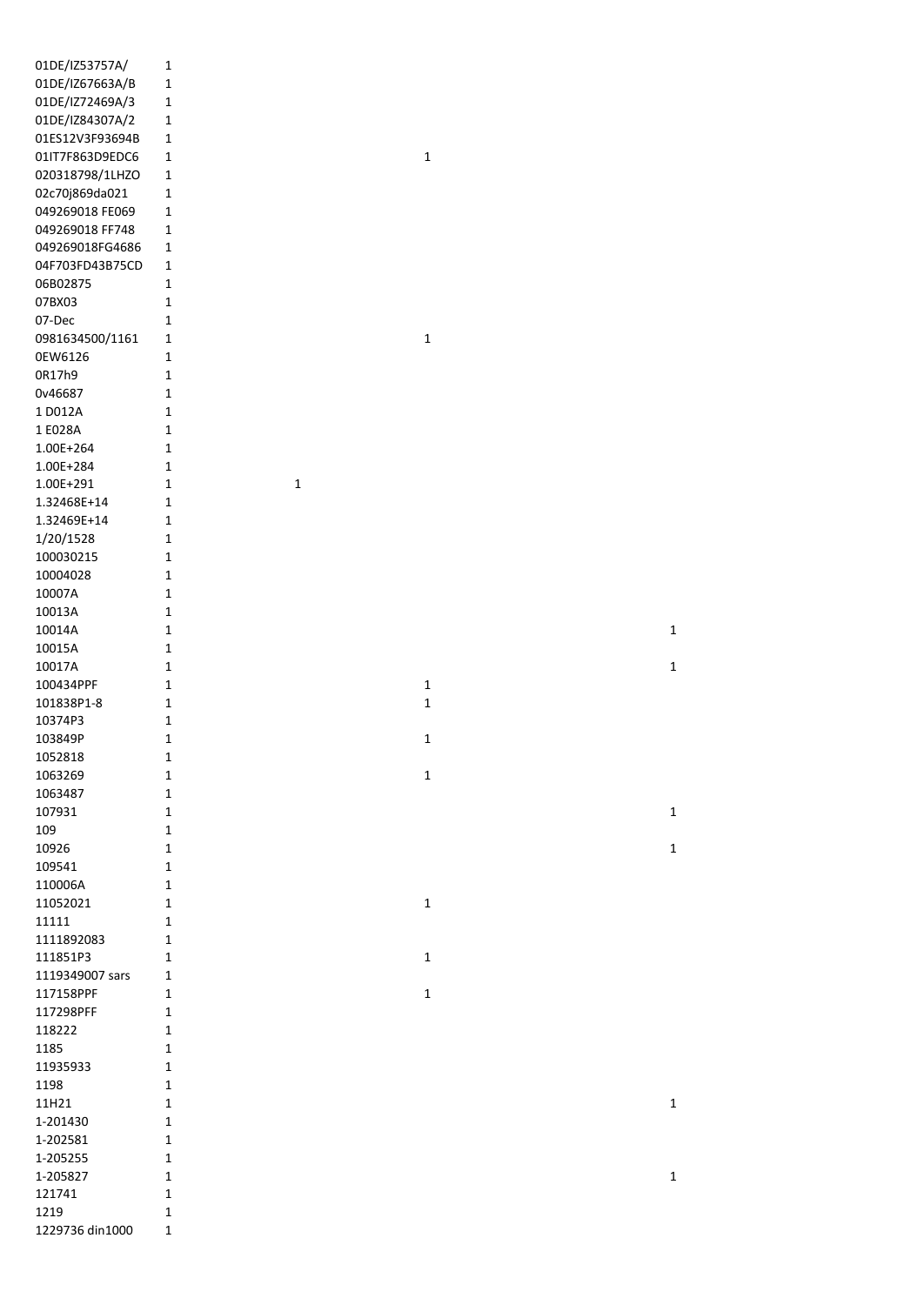| 123                | $\mathbf 1$                 | $\mathbf 1$ |             |  |              |
|--------------------|-----------------------------|-------------|-------------|--|--------------|
| 1231               | $\mathbf 1$                 | $\mathbf 1$ |             |  |              |
| 12345              | $\mathbf 1$                 |             |             |  |              |
| 12439              | $\mathbf 1$                 |             |             |  |              |
| 12563              | $\mathbf 1$                 |             |             |  |              |
| 1278532A           | $\mathbf 1$                 |             |             |  |              |
| 13052021           | $\mathbf 1$                 |             | $\mathbf 1$ |  |              |
| 131033763          | $\mathbf 1$                 |             |             |  |              |
| 13440              | $\mathbf 1$                 |             |             |  |              |
| 14312P2            | $\mathbf{1}$                |             | $\mathbf 1$ |  |              |
| 1467               | $\mathbf 1$                 |             |             |  |              |
| 1471               | $\mathbf 1$                 |             |             |  |              |
| 14863P3            | $\mathbf 1$                 |             | $\mathbf 1$ |  |              |
| 1491               | $\mathbf 1$                 |             |             |  |              |
| 14965              | $\mathbf 1$                 |             | $\mathbf 1$ |  |              |
| 1523               | $\mathbf 1$                 |             |             |  |              |
| 1526               | $\mathbf 1$                 |             |             |  |              |
| 1528               | $\mathbf 1$                 |             |             |  |              |
| 16044A             | $\mathbf 1$                 |             |             |  |              |
| 1626               | $\mathbf 1$                 |             |             |  |              |
| 16262              | $\mathbf{1}$                |             |             |  |              |
| 16864932           | $\mathbf 1$                 |             |             |  |              |
| 171010A            | $\mathbf 1$                 |             |             |  | $\mathbf 1$  |
| 17291PPF           | $\mathbf{1}$                |             | $\mathbf 1$ |  |              |
| 174                | $\mathbf 1$                 |             |             |  |              |
| 1741               | $\mathbf 1$                 |             |             |  |              |
| 1742               | $\mathbf 1$                 |             |             |  |              |
| 1768               | $\mathbf 1$                 |             |             |  |              |
| 18028A             | $\mathbf 1$                 |             |             |  |              |
| 1803               | $\mathbf 1$                 |             |             |  |              |
| 1820096<br>1821282 | $\mathbf{1}$                |             |             |  |              |
| 1830               | $\mathbf{1}$<br>$\mathbf 1$ |             |             |  |              |
| 184031A            | $\mathbf{1}$                |             |             |  |              |
| 1928012364         | $\mathbf{1}$                |             |             |  |              |
| 195                | $\mathbf{1}$                |             |             |  |              |
| 195 FL MULTIDOS    | $\mathbf{1}$                |             |             |  |              |
| 195518-06399       | $\mathbf{1}$                |             |             |  |              |
| 1978469            | $\mathbf 1$                 |             |             |  |              |
| 1990001916         | $\mathbf 1$                 |             | $\mathbf 1$ |  |              |
| -1990001916        | $\mathbf 1$                 |             | $\mathbf 1$ |  |              |
| 1AB779xC67V        | $\mathbf{1}$                |             |             |  |              |
| 1B012A             | $\mathbf{1}$                |             |             |  |              |
| 1B014A             | $\mathbf{1}$                |             |             |  |              |
| 1B016A             | $\mathbf{1}$                |             |             |  |              |
| 1B02A              | $\mathbf 1$                 |             |             |  |              |
| 1C0064             | $\mathbf 1$                 |             |             |  |              |
| 1c006A 09/2021     | $\mathbf{1}$                |             |             |  |              |
| 1C007              | $\mathbf{1}$                |             |             |  |              |
| 1C0081             | $\mathbf 1$                 |             |             |  |              |
| $1C00ZA$           | $\mathbf 1$                 |             |             |  |              |
| 1C010              | $\mathbf 1$                 |             |             |  |              |
| 1C0111             | $\mathbf 1$                 |             |             |  |              |
| $1C11A$            | $\mathbf 1$                 |             |             |  |              |
| 1ccc9a             | $\mathbf 1$                 |             |             |  |              |
| 1CD11A             | $\mathbf 1$                 |             |             |  | $\mathbf{1}$ |
| 1CO008A            | $\mathbf 1$                 |             |             |  |              |
| $1CO10A$           | $\mathbf 1$                 |             |             |  |              |
| 1CO08A             | $\mathbf 1$                 |             |             |  |              |
| 1D0015A            | $\mathbf 1$                 |             |             |  |              |
| 1D010A             | $\mathbf 1$                 |             |             |  |              |
| 1D01217            | $\mathbf 1$                 |             |             |  |              |
| 1D012A; FD7958     | $\mathbf 1$                 |             |             |  |              |
| 1D012I9            | $\mathbf 1$                 |             |             |  |              |
| 1D015              | $\mathbf 1$                 |             |             |  |              |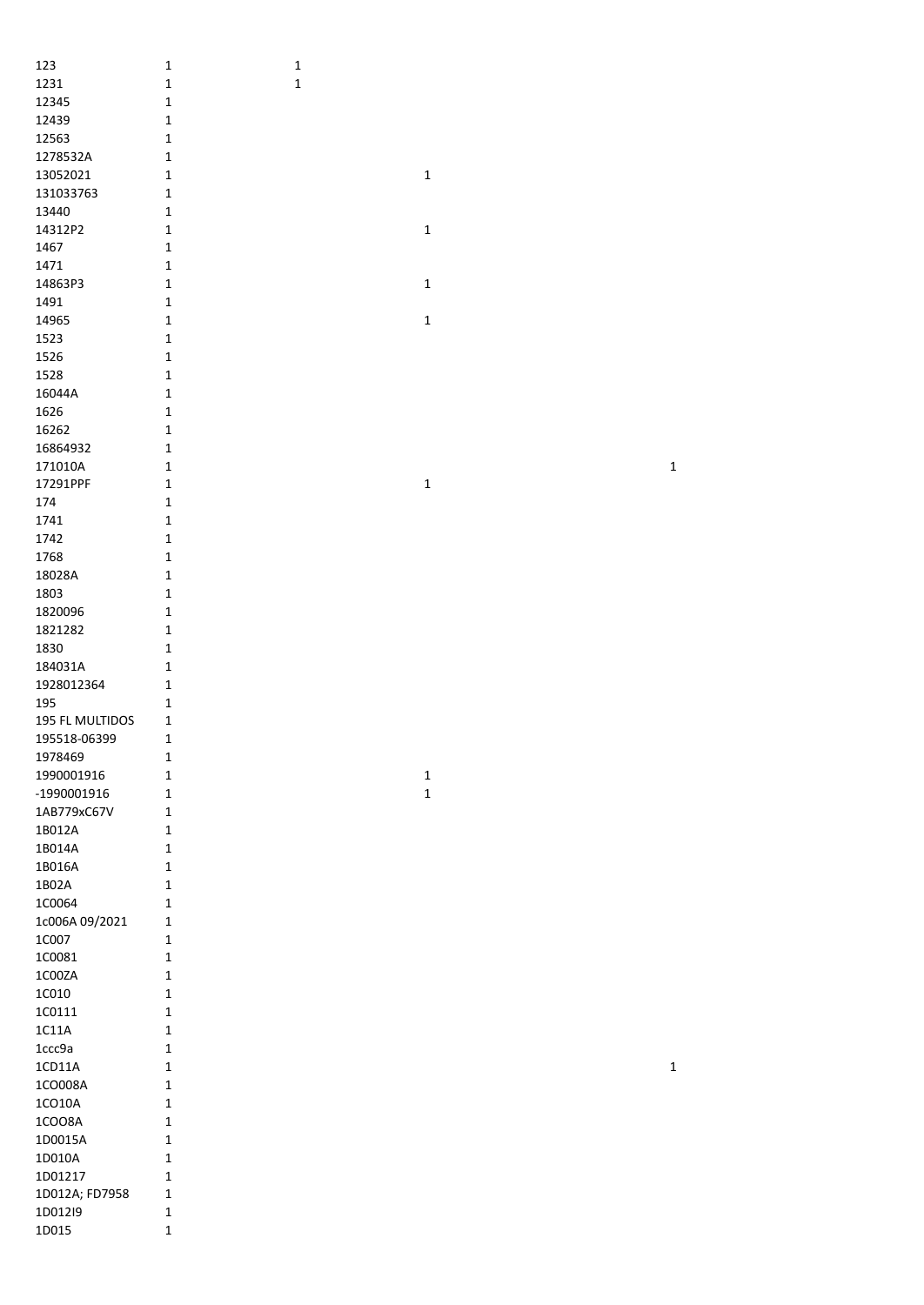| 1D015Aa          | $\mathbf 1$                |             |             |             |
|------------------|----------------------------|-------------|-------------|-------------|
| 1D015Aqwa        | $\mathbf 1$                |             |             |             |
| 1D016As          | $\mathbf 1$                |             |             |             |
| 1D017A, FE6975   | $\mathbf{1}$               |             |             |             |
| 1D019A           | $\mathbf 1$                |             |             |             |
| 1D01SA           | $\mathbf 1$                |             |             |             |
| 1D020            |                            |             |             |             |
|                  | $\mathbf 1$                |             |             |             |
| 1D0202A          | $\mathbf{1}$               |             |             |             |
| 1D020B           | $\mathbf 1$                |             |             |             |
| 1D02OA           | $\mathbf 1$                |             |             | $\mathbf 1$ |
| 1D04A            | $\mathbf 1$                |             |             |             |
| $1D20A$          | 1                          |             |             |             |
| 1D214A           | $\mathbf 1$                |             |             | $\mathbf 1$ |
| 1D <sub>O</sub>  | $\mathbf{1}$               |             | $\mathbf 1$ |             |
| 1Do 16A          | $\mathbf{1}$               |             |             | $\mathbf 1$ |
| 1DO1417          | $\mathbf{1}$               |             |             | $\mathbf 1$ |
| 1DO2OA           | $\mathbf 1$                |             |             |             |
| 1DOI7A           | $\mathbf 1$                |             |             |             |
| 1E008A           | $\mathbf 1$                |             |             |             |
|                  |                            |             |             |             |
| 1E014A           | $\mathbf 1$                |             |             |             |
| 1E020A           | $\mathbf 1$                |             |             |             |
| 1E0231A          | $\mathbf 1$                |             |             |             |
| 1E0261A          | $\mathbf 1$                |             |             |             |
| 1E02817          | 1                          |             |             |             |
| 1E028A + FE8236  | 1                          |             |             |             |
| 1E029 A          | 1                          |             |             |             |
| 1E029H           | $\mathbf 1$                |             | $\mathbf 1$ |             |
| 1E02A            | $\mathbf{1}$               |             |             |             |
| 1E036A           | $\mathbf 1$                |             |             |             |
| 1E078A           | $\mathbf 1$                |             |             | $\mathbf 1$ |
| 1E0L6A           | 1                          |             |             |             |
|                  |                            |             |             |             |
| 1ED26A           | $\mathbf 1$                |             |             |             |
| 1EO24A           | $\mathbf 1$                | $\mathbf 1$ |             |             |
| 1EQ21A           | $\mathbf 1$                |             | $\mathbf 1$ |             |
| 1EW3143          | $\mathbf 1$                |             |             |             |
| 1F003A           | $\mathbf 1$                |             |             |             |
| 1F010A           |                            |             |             |             |
|                  | $\mathbf 1$                |             |             |             |
| 1F020A           | $\mathbf 1$                |             |             |             |
|                  | 1                          |             |             |             |
| 1F021A           |                            |             |             |             |
| 1F029A           | $\mathbf 1$                |             |             | $\mathbf 1$ |
| 1F0301           | $\mathbf 1$                |             |             |             |
| 1F098A           | $\mathbf 1$                |             |             |             |
| 1F0BGA           | $\mathbf 1$                |             |             |             |
| 1F10014A         | $\mathbf 1$                |             |             |             |
| 1F1001A          | $\mathbf 1$                |             |             |             |
| 1F1004A          | $\mathbf 1$                |             |             |             |
| 1F1014A          | $\mathbf 1$                |             |             |             |
| 1F1016B          | $\mathbf{1}$               |             |             | $\mathbf 1$ |
| 1F1017A          | $\mathbf 1$                |             |             |             |
| 1F106A           | $\mathbf 1$                |             |             |             |
| 1F36A            | $\mathbf{1}$               |             | $\mathbf 1$ |             |
| 1F630A           | $\mathbf{1}$               |             |             |             |
|                  | $\mathbf{1}$               |             |             |             |
| 1FC030A          |                            |             |             |             |
| 1FC3143          | 1                          |             |             |             |
| 1FE8405          | 1                          |             |             |             |
| 1FO30A           | $\mathbf 1$                |             |             |             |
| 1FO36A           | $\mathbf{1}$               |             |             |             |
| 1FO38A           | $\mathbf{1}$               |             |             |             |
| 1G006A           | $\mathbf 1$                |             |             |             |
| 1G007A           | 1                          |             |             |             |
| 1G011A           | $\mathbf{1}$               |             |             |             |
| 1G043A/C1G043A/  | 1                          |             |             |             |
| 1G04PA           | $\mathbf 1$                |             |             |             |
| 1H0118A<br>1H048 | $\mathbf 1$<br>$\mathbf 1$ |             |             |             |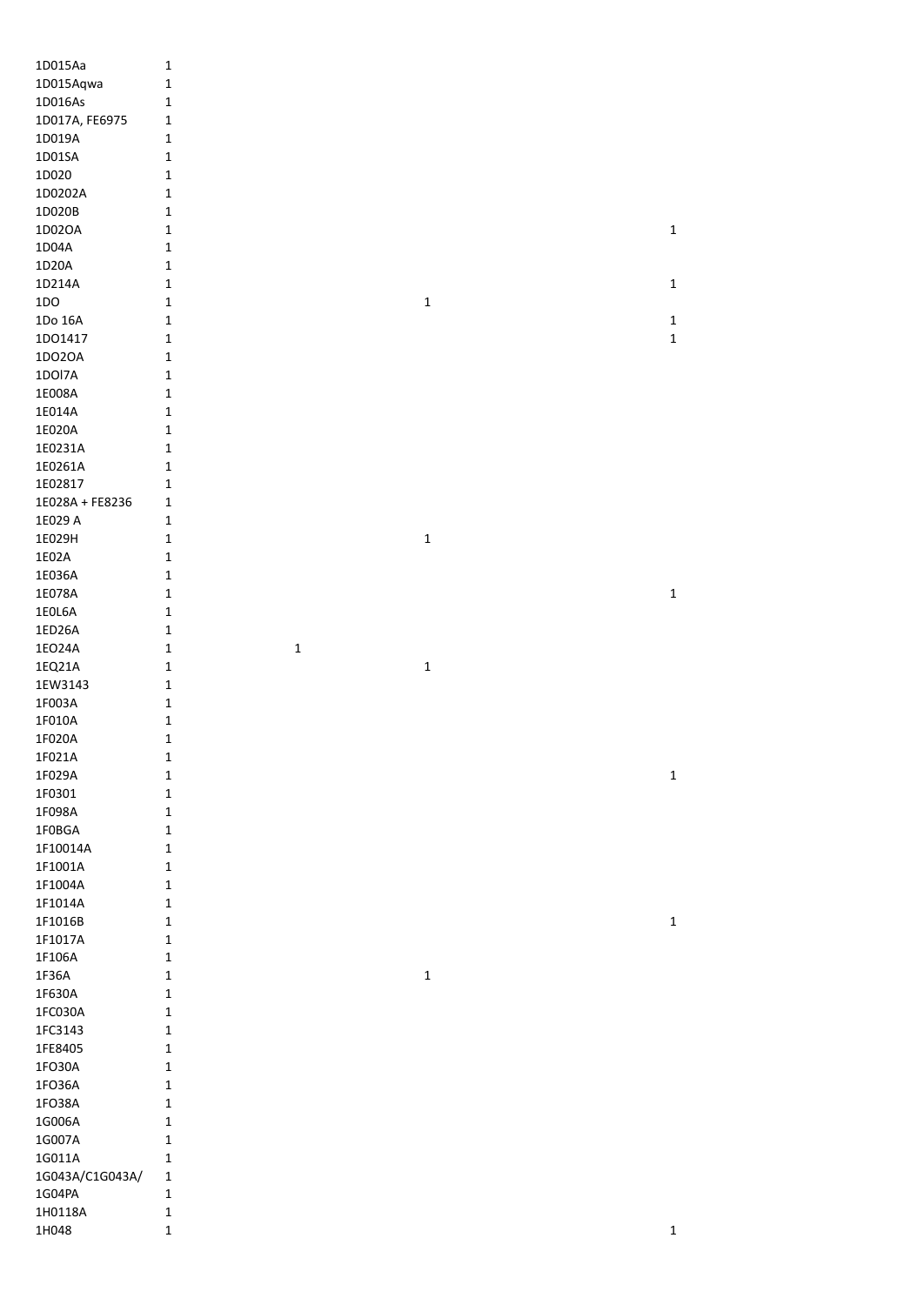| 1H05-1A-CDC      | $\mathbf 1$  |             |             |             |
|------------------|--------------|-------------|-------------|-------------|
| 1H054A-1101125-  | 1            |             |             |             |
| 1H054A-CDC       | 1            |             |             | 1           |
| 1H055A           | 1            |             |             |             |
|                  |              |             |             |             |
| 1H055A_1101118   | 1            |             |             |             |
| 1H056A           | 1            | $\mathbf 1$ |             |             |
| 1H0A8A           | $\mathbf 1$  | $\mathbf 1$ |             |             |
| 1J014A           | 1            |             |             |             |
| 1L0071           | 1            |             |             | 1           |
| 10008A           | 1            |             |             |             |
| 1PO15A           | $\mathbf 1$  |             |             |             |
| 1Z011A           | $\mathbf 1$  |             |             |             |
|                  |              |             |             |             |
| 1Z9541A          | $\mathbf 1$  |             |             |             |
| 2.02104E+14      | 1            |             |             |             |
| 2.11661E+13      | $\mathbf{1}$ |             |             |             |
| 200421MJ1        | $\mathbf{1}$ |             |             |             |
| 20098            | $\mathbf 1$  |             |             |             |
| 201111968        | $\mathbf 1$  |             |             |             |
| 2021             | $\mathbf 1$  |             |             |             |
| 202104014        | 1            |             |             |             |
|                  |              |             |             |             |
| 20210428         | $\mathbf{1}$ |             |             |             |
| 20210727         | 1            |             |             |             |
| 20334014         | 1            |             |             |             |
| 2045707          | $\mathbf{1}$ |             |             |             |
| 2083             | $\mathbf 1$  |             | $\mathbf 1$ |             |
| 20847PA          | $\mathbf 1$  |             |             |             |
| 21               | 1            |             |             |             |
| 210003           | 1            |             |             |             |
|                  |              |             |             |             |
| 210073           | $\mathbf 1$  |             |             | 1           |
| 210074           | $\mathbf 1$  |             |             |             |
| 210075           | $\mathbf 1$  |             |             | 1           |
| 210093           | $\mathbf 1$  |             |             | 1           |
| 210126A / Fe151  | 1            |             |             | 1           |
| 210163           | 1            |             |             |             |
| 2101809745       | $\mathbf{1}$ |             |             |             |
| 210197           | $\mathbf 1$  |             |             |             |
| 210526 FC0681    | 1            |             | $\mathbf 1$ |             |
| 21119P7          | 1            |             |             |             |
|                  |              |             |             |             |
| 214012           | 1            |             |             |             |
| 214018           | 1            |             |             |             |
| 21569546         | 1            |             |             |             |
| 216905           | $\mathbf 1$  |             |             | $\mathbf 1$ |
| 2-1926 PCA 0003  | 1            |             |             |             |
| 22-077-DK        | 1            |             |             |             |
| 22125BA          | 1            |             |             |             |
|                  |              |             |             |             |
| 22238DK          | $\mathbf 1$  |             |             |             |
| 222756 / PCB0002 | $\mathbf{1}$ |             |             |             |
| 222756/PCB0002   | $\mathbf{1}$ |             |             |             |
| 2241357          | $\mathbf{1}$ |             |             |             |
| 22661G           | 1            |             |             |             |
| 2275             | 1            |             |             |             |
| 2275575          | 1            | $\mathbf 1$ |             |             |
| 22767            | 1            |             |             |             |
| 229125BA         | 1            |             |             |             |
|                  |              |             |             |             |
| 232947           | $\mathbf 1$  |             |             |             |
| 2-332 EP2166     | 1            |             | $\mathbf 1$ |             |
| 23689            | 1            |             |             |             |
| 2405             | $\mathbf 1$  |             |             |             |
| 241974200        | 1            |             |             |             |
| 2475             | $\mathbf 1$  |             | $\mathbf 1$ |             |
| 250421           | $\mathbf 1$  |             |             |             |
| 2509210          | $\mathbf 1$  |             |             |             |
| 25400246         | $\mathbf{1}$ |             |             |             |
|                  |              |             |             |             |
| 25763P3          | $\mathbf{1}$ |             |             |             |
| 2612             | 1            | $\mathbf 1$ |             |             |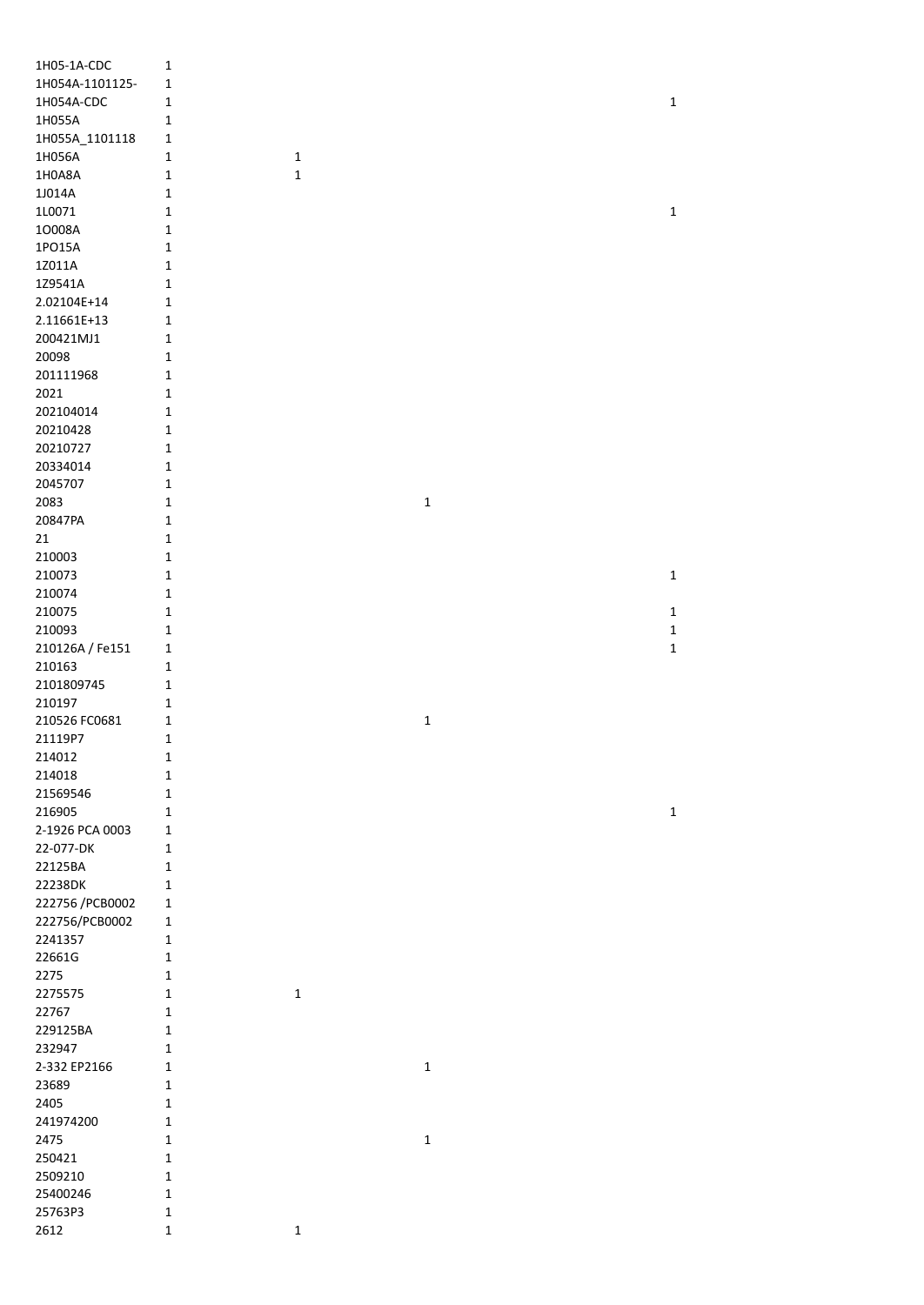| 27-007-dk          | $\mathbf 1$                |              |             |
|--------------------|----------------------------|--------------|-------------|
| 2701995            | $\mathbf 1$                |              |             |
| 2712               | $\mathbf 1$                |              |             |
| 27129              | $\mathbf 1$                | $\mathbf 1$  |             |
| 2752336            | $\mathbf 1$                |              | $\mathbf 1$ |
|                    |                            |              |             |
| 2785315            | $\mathbf{1}$               |              |             |
| 280921             | $\mathbf 1$                |              |             |
| 282318d            | $\mathbf 1$                |              |             |
| 2823513D           | $\mathbf 1$                |              |             |
| 282358D            | $\mathbf 1$                |              |             |
| 28235BD            | $\mathbf 1$                |              |             |
| 2896P3             | $\mathbf 1$                | $\mathbf 1$  |             |
| 29/25 BA           |                            |              |             |
|                    | $\mathbf 1$                |              |             |
| 291225BA           | $\mathbf 1$                |              |             |
| 29125 BA           | $\mathbf{1}$               |              |             |
| 291258-A           | $\mathbf{1}$               |              |             |
| 291258CI           | $\mathbf 1$                |              |             |
| 2912BA             | $\mathbf 1$                |              |             |
| 291558A            | $\mathbf 1$                |              |             |
| 2915ba             | $\mathbf 1$                |              |             |
| 29185BA            | $\mathbf 1$                |              |             |
|                    |                            |              |             |
| 29235BD            | $\mathbf 1$                |              |             |
| 2DPDSNJS-BA8K      | $\mathbf 1$<br>$\mathbf 1$ |              | $\mathbf 1$ |
| 2J6790             | $\mathbf 1$                |              |             |
| 2T 888R            | $\mathbf 1$                | $\mathbf 1$  |             |
| 2Y2173             | $\mathbf 1$                |              |             |
| 3-? 197            | $\mathbf 1$                |              |             |
| 30.6               | $\mathbf 1$                | $\mathbf 1$  |             |
| 300042721          |                            |              |             |
|                    | $\mathbf 1$                |              |             |
| 300042723          | $\mathbf{1}$               |              |             |
| 3000494            | $\mathbf{1}$               |              |             |
| 30007449           | $\mathbf 1$                |              | $\mathbf 1$ |
| 3001413            | $\mathbf{1}$               |              |             |
| 3001442            | $\mathbf{1}$               |              |             |
| 3001657            | $\mathbf 1$                |              |             |
| 3001938            | $\mathbf{1}$               | $\mathbf{1}$ |             |
|                    |                            |              |             |
| 3001940            | $\mathbf 1$                | $\mathbf{1}$ |             |
| 3002184            | $\mathbf 1$                |              |             |
| 3002186            |                            |              |             |
|                    | $\mathbf{1}$               |              |             |
| 3002334            | $\mathbf{1}$               |              |             |
| 3002623            | $\mathbf 1$                |              |             |
|                    | $\mathbf 1$                |              |             |
| 3003608            |                            |              |             |
| 3003609            | $\mathbf 1$                |              |             |
| 3004235            | $\mathbf 1$                |              |             |
| 3004492            | $\mathbf 1$                |              |             |
| 3004499            | $\mathbf 1$                | $\mathbf 1$  |             |
| 3004959            | $\mathbf 1$                |              |             |
| 3004960            | $\mathbf 1$                |              |             |
| 3005506355         | $\mathbf 1$                |              |             |
|                    |                            |              |             |
| 3005687-30         | $\mathbf 1$                |              |             |
| 3005885            | $\mathbf 1$                |              |             |
| 30125BA            | $\mathbf 1$                |              |             |
| 30145BA            | $\mathbf 1$                |              |             |
| 30150817           | $\mathbf 1$                |              |             |
| 30150BR            | $\mathbf 1$                |              |             |
| 3020               | $\mathbf 1$                |              |             |
| 3045               | $\mathbf 1$                |              |             |
|                    | $\mathbf 1$                |              |             |
| 3045/8             | $\mathbf 1$                |              |             |
| 3098               |                            |              |             |
| 310258D            | $\mathbf 1$                | $\mathbf 1$  |             |
| 31045 BF           | $\mathbf{1}$               |              |             |
| 310608B            | $\mathbf 1$                |              |             |
| 31060PD            | $\mathbf 1$                |              |             |
| 3106SBD<br>311308A | $\mathbf{1}$               |              |             |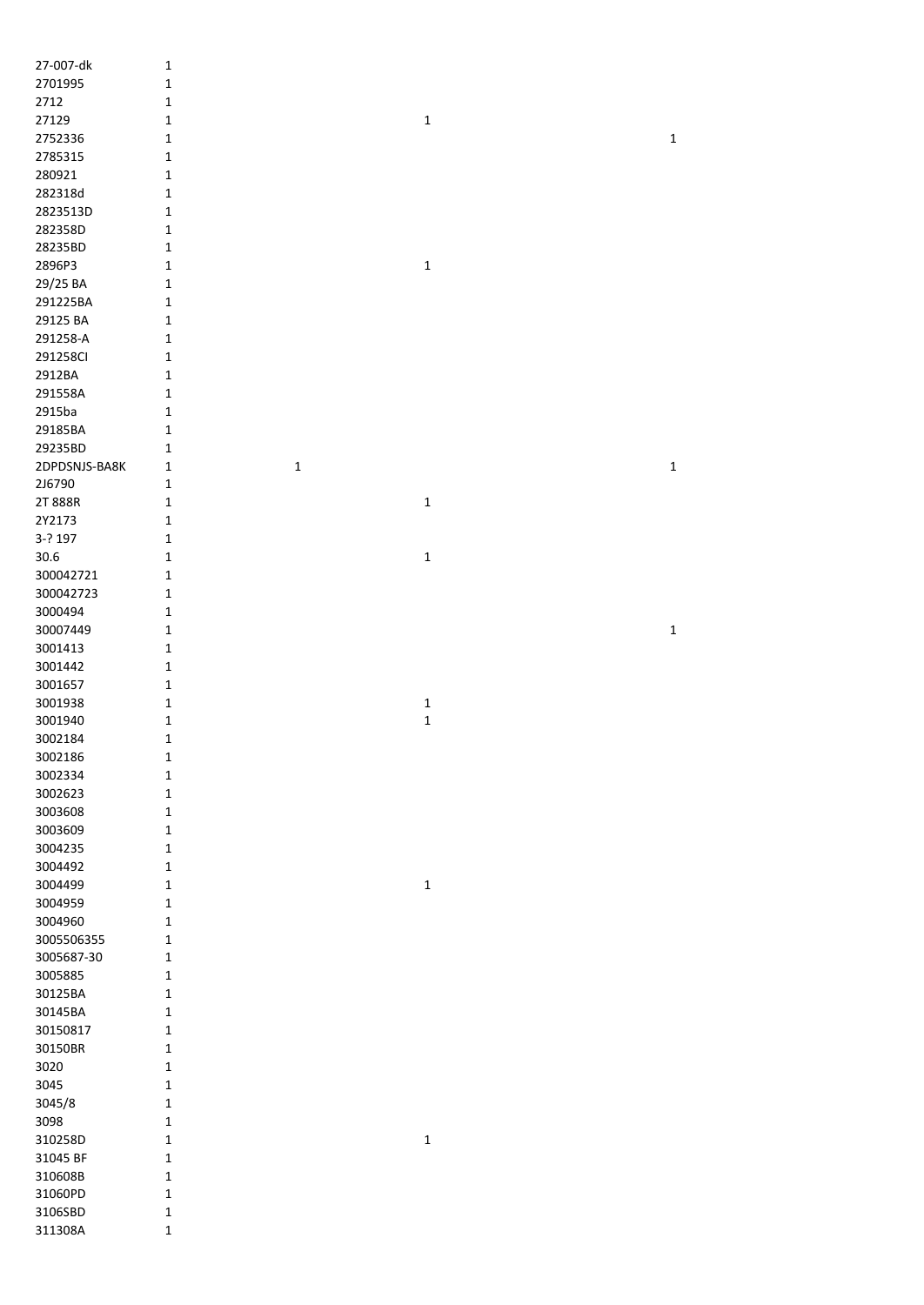| 31130VA         | 1              |
|-----------------|----------------|
| 31180           | 1              |
| 3134            | 1              |
| 3145            | 1              |
| 3-2021BD        | 1              |
| 32023BD         | 1              |
|                 |                |
| 3202580         | $\mathbf 1$    |
| 3203580         | $\mathbf 1$    |
| 32125PA         | 1              |
| 3293194         | 1              |
| 3380            | 1              |
| 3450804         | $\mathbf 1$    |
| 3456z68         | 1              |
| 34681p7-8       | 1              |
| 352298F         | 1              |
| 3548701         | $\mathbf 1$    |
| 35889817        | $\mathbf 1$    |
| 3599            | $\mathbf 1$    |
|                 | $\mathbf 1$    |
| 36128P          |                |
| 36209pa         | 1              |
| 36214193        | 1              |
| 3628            | 1              |
| 3674            | 1              |
| 38060212771     | $\mathbf{1}$   |
| 3871            | 1              |
| 38843PPF        | 1              |
| 39039P1 4       | $\mathbf 1$    |
| 39057           | 1              |
| 3K4176          | 1              |
| 3W2246          | $\mathbf{1}$   |
| 3-Y71/EJ6796    | $\mathbf 1$    |
|                 | 1              |
| 40211           |                |
| 4065593271      | 1              |
| 40675P29-5C exp | 1              |
| 40878107        | 1              |
| 4102023         | 1              |
| 41030           | 1              |
| 4109414075      | 1              |
| 412015          | 1              |
| 412020001       | 1              |
| 41202001        | 1              |
| 41202007        | 1              |
| 41202063        | 1              |
| 41207003        | 1              |
|                 | 1              |
| 41621           |                |
| 4169370589      | 1              |
| 42043PPF        | 1              |
| 4241824455      | $\overline{1}$ |
| 4244            | $\overline{1}$ |
| 42490p3         | 1              |
| 42653           | 1              |
| 42835p1         | 1              |
| 429325          | 1              |
| 4348825807      | 1              |
| 4366540053      | 1              |
| 4387689064      | 1              |
| 442 637 2143    | 1              |
| 4432226         | 1              |
|                 |                |
| 44639           | 1              |
| 44717P2         | 1              |
| 44791           | 1              |
| 4480ER          | 1              |
| 448288          | 1              |
| 44869           | 1              |
| 45              | 1              |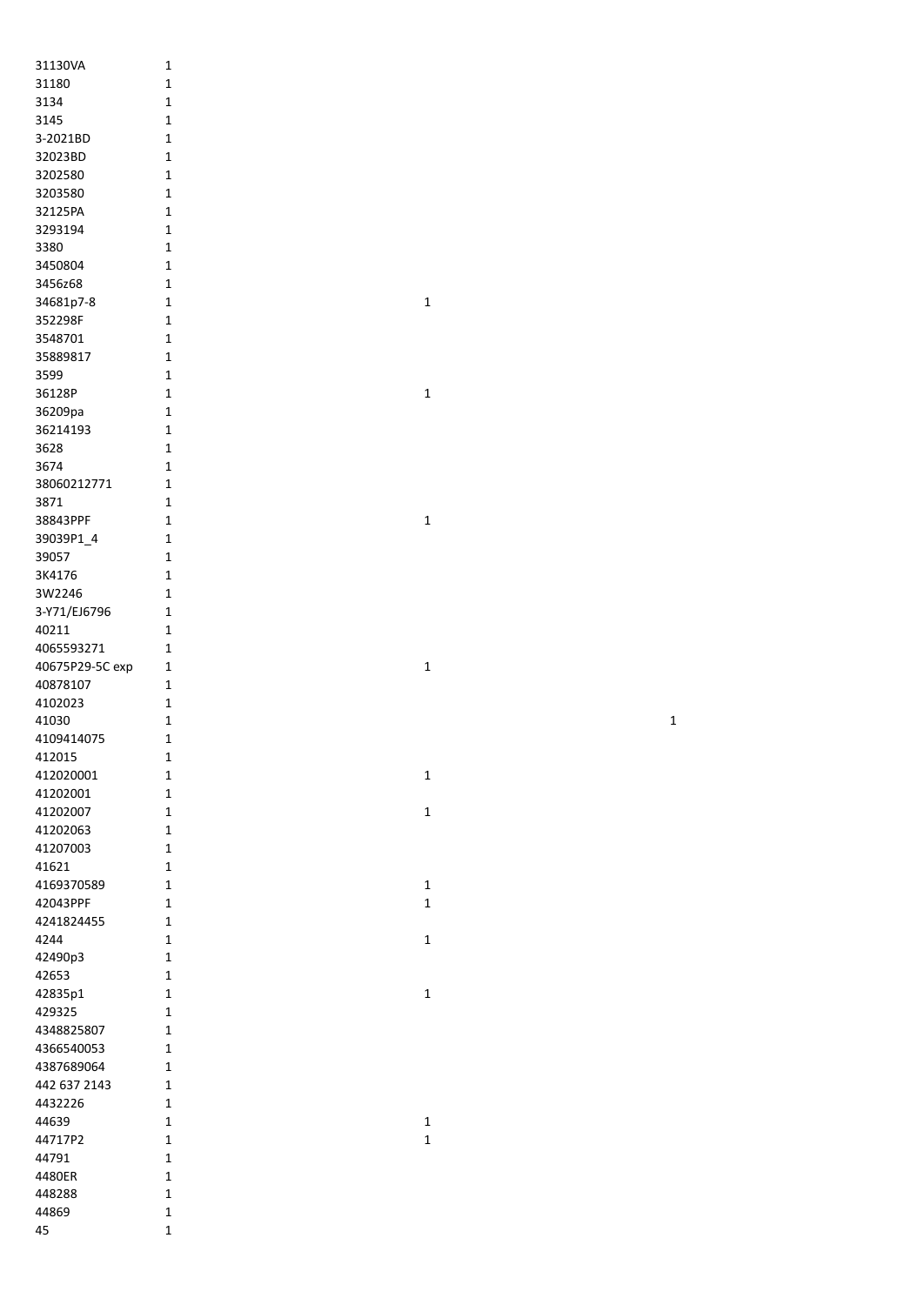| 4540136933    | $\mathbf 1$  |             |             |             |
|---------------|--------------|-------------|-------------|-------------|
| 4555          | $\mathbf 1$  |             |             |             |
| 456567        | $\mathbf{1}$ |             |             |             |
| 47133P 812588 | $\mathbf 1$  |             |             |             |
| 47438xx312    | $\mathbf 1$  |             |             |             |
| 47799         | $\mathbf 1$  |             |             |             |
| 47834         | $\mathbf 1$  |             | $\mathbf 1$ |             |
| 4787852       | $\mathbf{1}$ |             |             |             |
| 480 5164719   | $\mathbf{1}$ |             |             |             |
| 4815          | $\mathbf 1$  |             |             |             |
| 4841380337    | $\mathbf 1$  |             |             |             |
| 4843093904    | $\mathbf 1$  |             |             |             |
| 48488         | $\mathbf 1$  |             |             |             |
| 4861596742    | $\mathbf 1$  |             |             |             |
| 49269         | $\mathbf 1$  |             |             |             |
| 4965          | $\mathbf 1$  |             | $\mathbf 1$ |             |
| 4970972907    | $\mathbf 1$  |             |             |             |
| 4980151124    | $\mathbf 1$  |             |             |             |
| 4989539       | $\mathbf 1$  |             |             |             |
| 4GLVxM#B?     | $\mathbf{1}$ |             |             | $\mathbf 1$ |
| 4S24797114    | $\mathbf 1$  |             |             |             |
| 5             | $\mathbf 1$  |             |             | $\mathbf 1$ |
| 5120z001      | $\mathbf 1$  |             |             |             |
| 5173514       | $\mathbf 1$  |             |             |             |
| 53658PPF      | $\mathbf 1$  |             | $\mathbf 1$ |             |
| 53913PA       | $\mathbf{1}$ |             | $\mathbf 1$ |             |
|               | $\mathbf 1$  |             |             |             |
| 5424472       |              |             |             |             |
| 5435          | $\mathbf 1$  |             | $\mathbf 1$ |             |
| 54996         | $\mathbf 1$  |             |             | $\mathbf 1$ |
| 55665P        | $\mathbf 1$  |             | $\mathbf 1$ |             |
| 5585          | $\mathbf 1$  |             |             | $\mathbf 1$ |
| 56501P1       | $\mathbf 1$  |             | $\mathbf 1$ |             |
| 578hhffg      | $\mathbf 1$  |             |             |             |
| 58099         | $\mathbf 1$  |             |             |             |
| 5833          | $\mathbf 1$  |             |             |             |
| 585           | $\mathbf 1$  |             |             |             |
| 59267100001   | $\mathbf 1$  |             |             |             |
| 59402         | $\mathbf 1$  |             |             |             |
| 59608p4       | $\mathbf 1$  |             | $\mathbf 1$ |             |
| 59950P1       | $\mathbf 1$  |             | $\mathbf 1$ |             |
| 5996          | $\mathbf 1$  | $\mathbf 1$ |             |             |
| 5C5089        | $\mathbf 1$  |             |             |             |
| 5CKX          | $\mathbf 1$  |             |             | $\mathbf 1$ |
| 5CRW2         | $\mathbf 1$  |             |             |             |
| 5CVY8         | $\mathbf 1$  |             |             |             |
| 5D5617        | $\mathbf 1$  |             |             |             |
| 5k4243        | $\mathbf 1$  |             |             |             |
| 6-000010      | $\mathbf 1$  |             |             |             |
| 60304         | $\mathbf{1}$ |             |             |             |
| 6068332101    | $\mathbf 1$  |             |             |             |
| 60913p2       | $\mathbf 1$  |             | $\mathbf 1$ |             |
| 60957P18/6-   | $\mathbf 1$  |             | $\mathbf 1$ |             |
| 6097891-4     | $\mathbf 1$  |             |             |             |
| 60978P1-4     | $\mathbf 1$  |             | $\mathbf 1$ |             |
| 60ET3674      | $\mathbf 1$  |             |             |             |
| 6109875414    | $\mathbf 1$  |             |             |             |
| 61103P        | $\mathbf 1$  |             | $\mathbf 1$ |             |
| 61118         | $\mathbf 1$  |             |             |             |
| 611987600     | $\mathbf 1$  |             |             |             |
| 61273         | $\mathbf 1$  |             | $\mathbf 1$ |             |
| 61298P1-4     | $\mathbf 1$  |             | $\mathbf 1$ |             |
| 613143        | $\mathbf 1$  |             |             |             |
| 6167743061    | $\mathbf 1$  |             |             |             |
| 62006P4       | $\mathbf 1$  |             | $\mathbf 1$ |             |
| 6206          | $\mathbf 1$  |             |             |             |
|               |              |             |             |             |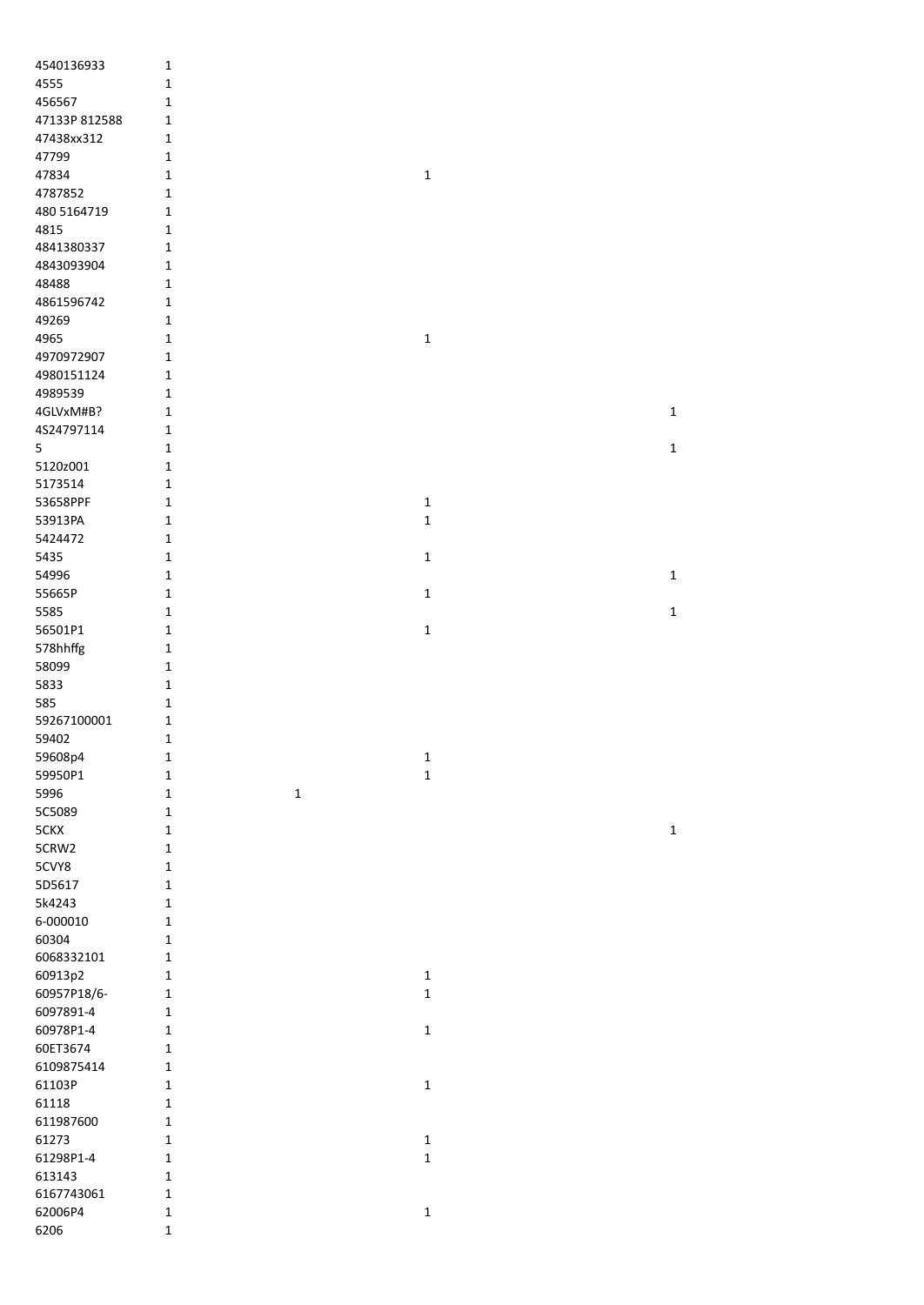| 6208            | 1            |              |
|-----------------|--------------|--------------|
| 6243025063      | $\mathbf 1$  |              |
| 62454P          | $\mathbf 1$  | 1            |
| 63782           | 1            | $\mathbf{1}$ |
| 63945P          | 1            | 1            |
| 64170PPF        | 1            | 1            |
| 642172          | 1            | $\mathbf{1}$ |
| 64784PP         | 1            | 1            |
| 6484675910      | $\mathbf 1$  |              |
| 64929PP         | 1            |              |
| 65170P4         | 1            | 1            |
| 65628c3ac       | 1            |              |
| 65887P1234      | 1            | 1            |
| 660681          | $\mathbf 1$  |              |
| 66422P1-4       | $\mathbf{1}$ | 1            |
| 66756PP         | $\mathbf{1}$ | 1            |
| 66759P1234 (P;F | $\mathbf 1$  |              |
| 66978P          | 1            | 1            |
| 6742981-8       | $\mathbf{1}$ |              |
| 67741PPF        | $\mathbf 1$  | 1            |
| 6775            | 1            | 1            |
| 6789EJ          | $\mathbf{1}$ |              |
| 6790            | $\mathbf{1}$ |              |
| 68101P1         | $\mathbf 1$  | 1            |
| 68110P          | $\mathbf{1}$ | 1            |
| 68225           | $\mathbf{1}$ |              |
| 6840            | $\mathbf{1}$ |              |
| 68753PPF        | 1            | $\mathbf 1$  |
| 69860PPF        | 1            | $\mathbf{1}$ |
| 6987393458/6479 | 1            |              |
| 6E1749          | 1            |              |
| 6-EM00348/EP166 | 1            |              |
| 6-EM00504/ER947 | 1            |              |
| 6-EM00720       | 1            |              |
| 6J 3924         | 1            |              |
| 6J0553          | $\mathbf 1$  |              |
| 6J6790          | $\mathbf 1$  |              |
| 6J6797          | 1            |              |
| 6JO553          | 1            |              |
| 6N1185          | 1            |              |
| 6N3143          | $\mathbf{1}$ | 1            |
| 6N3924L455      | $\mathbf{1}$ |              |
| 6N3924L495      | $\mathbf 1$  |              |
| 6R1749          | $\mathbf{1}$ | 1            |
| 6R4176          | 1            |              |
| 6R741L532       | $\mathbf 1$  | 1            |
| 6R7934          | $\mathbf{1}$ |              |
| 6R9449          | $\mathbf{1}$ |              |
| 6T8880          | $\mathbf{1}$ | 1            |
| 6V3924          | $\mathbf{1}$ |              |
| 6W4109          | $\mathbf{1}$ |              |
| 6X7389          | 1            |              |
| 7.68068E+13     | 1            |              |
| 7011            | 1            |              |
| 70286P4         | 1            | $\mathbf 1$  |
| 70491ppf        | $\mathbf{1}$ | 1            |
| 70516           | 1            |              |
| 710731          | 1            |              |
| 7131159         | 1            |              |
| 72076           | $\mathbf{1}$ |              |
| 7209            | $\mathbf{1}$ |              |
| 729999          | $\mathbf{1}$ |              |
| 73160P          | $\mathbf{1}$ | $\mathbf{1}$ |
| 7449608         | $\mathbf 1$  | $\mathbf 1$  |
| 74684P          | $\mathbf 1$  | 1            |
|                 |              |              |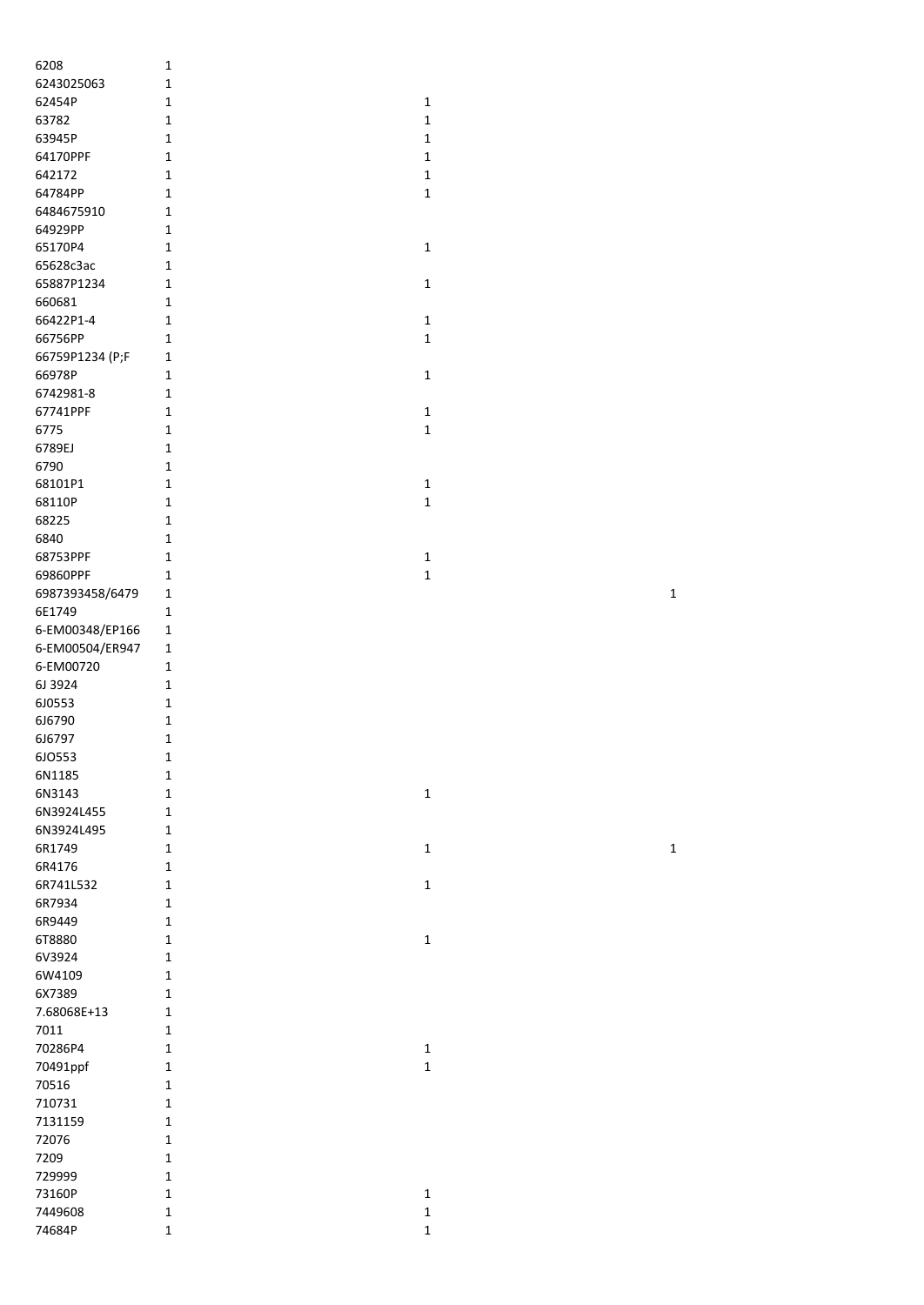| 75456           | $\mathbf 1$                |             |             |
|-----------------|----------------------------|-------------|-------------|
| 758             | $\mathbf 1$                |             |             |
|                 |                            |             |             |
| 76773P2         | $\mathbf 1$                | $\mathbf 1$ |             |
| 77475P1         | $\mathbf{1}$               |             |             |
| 774818          | $\mathbf 1$                |             |             |
| 77607P5         | $\mathbf{1}$               | $\mathbf 1$ |             |
| 77672           | $\mathbf 1$                |             |             |
| 778288          | $\mathbf 1$                |             |             |
| 781220          | $\mathbf 1$                |             |             |
| 7823            | $\mathbf 1$                |             |             |
| 7834            | $\mathbf 1$                |             |             |
| 78496P3         | $\mathbf 1$                | $\mathbf 1$ |             |
|                 |                            |             |             |
| 78H1189E        | $\mathbf 1$                |             | $\mathbf 1$ |
| 7920            | $\mathbf 1$                | $\mathbf 1$ |             |
| 79238ppf        | $\mathbf 1$                | $\mathbf 1$ |             |
| 7934            | $\mathbf 1$                |             |             |
| 79410PPF        | $\mathbf 1$                |             |             |
| 799019          | $\mathbf 1$                |             |             |
| 7A1027          | $\mathbf 1$                | $\mathbf 1$ |             |
| 7A7812          | $\mathbf 1$                |             | $\mathbf 1$ |
| 7D4555          | $\mathbf 1$                | $\mathbf 1$ |             |
| 7E2090          | $\mathbf 1$                | $\mathbf 1$ |             |
|                 |                            |             |             |
| 7E3064          | $\mathbf 1$                |             |             |
| 7E3380          | $\mathbf 1$                |             |             |
| 7E4728/FE4728   | $\mathbf{1}$               |             |             |
| 7E6975          | $\mathbf 1$                |             | $\mathbf 1$ |
| 7G2428          | $\mathbf 1$                |             |             |
| 7G7387          | $\mathbf 1$                |             |             |
| 7H/3220         | $\mathbf 1$                |             |             |
| 80807P1         | $\mathbf 1$                | $\mathbf 1$ |             |
| 8243916         | $\mathbf 1$                |             |             |
|                 |                            |             |             |
| 82883pa         | $\mathbf 1$                |             |             |
| 8289            | $\mathbf 1$                |             |             |
| 8405            | $\mathbf 1$                |             |             |
| 846631          | $\mathbf 1$                |             |             |
| 8493            | $\mathbf 1$                |             |             |
| 8522E           | $\mathbf 1$                |             |             |
| 85919P4         | $\mathbf 1$                | $\mathbf 1$ |             |
| 85-year-old     | $\mathbf 1$<br>$\mathbf 1$ |             |             |
| 8622p1          | $\mathbf 1$                | $\mathbf 1$ |             |
| 8643            | $\mathbf 1$                |             |             |
|                 |                            |             |             |
| 8723            | $\mathbf 1$                |             |             |
| 8743856         | $\mathbf 1$                |             |             |
| 87941PPF        | $\mathbf 1$                | $\mathbf 1$ |             |
| 87KWRZNX        | $\mathbf 1$                |             |             |
| 88 EE8492       | $\mathbf 1$                |             |             |
| 88331B          | $\mathbf 1$                |             | $\mathbf 1$ |
| 88331B(cn=1C007 | $\mathbf 1$                |             |             |
| 88746PPF        | $\mathbf 1$                | $\mathbf 1$ |             |
| 8904            | $\mathbf 1$                |             |             |
| 8A9Z2L          | $\mathbf 1$                |             |             |
|                 |                            |             |             |
| 8Ac378176bj     | $\mathbf 1$                |             |             |
| 8F8222          | $\mathbf{1}$               |             |             |
| 8f8288          | $\mathbf 1$                |             |             |
| 8X8680          | $\mathbf 1$                |             |             |
| 90251p4         | $\mathbf 1$                | $\mathbf 1$ |             |
| 90394p2         | $\mathbf 1$                | $\mathbf 1$ |             |
| 9094            | $\mathbf 1$                | $\mathbf 1$ |             |
| 92021-FD5996    | $\mathbf 1$                |             | $\mathbf 1$ |
| 92268P23/7-F    | $\mathbf 1$                | $\mathbf 1$ |             |
| 92359PPF        | $\mathbf 1$                | $\mathbf 1$ |             |
|                 |                            | $\mathbf 1$ |             |
| 93010p_         | $\mathbf 1$                |             |             |
| 93245PPF        | $\mathbf 1$                | $\mathbf 1$ |             |
| 93309           | $\mathbf 1$                |             |             |
| 9364            | $\mathbf 1$                |             | $\mathbf 1$ |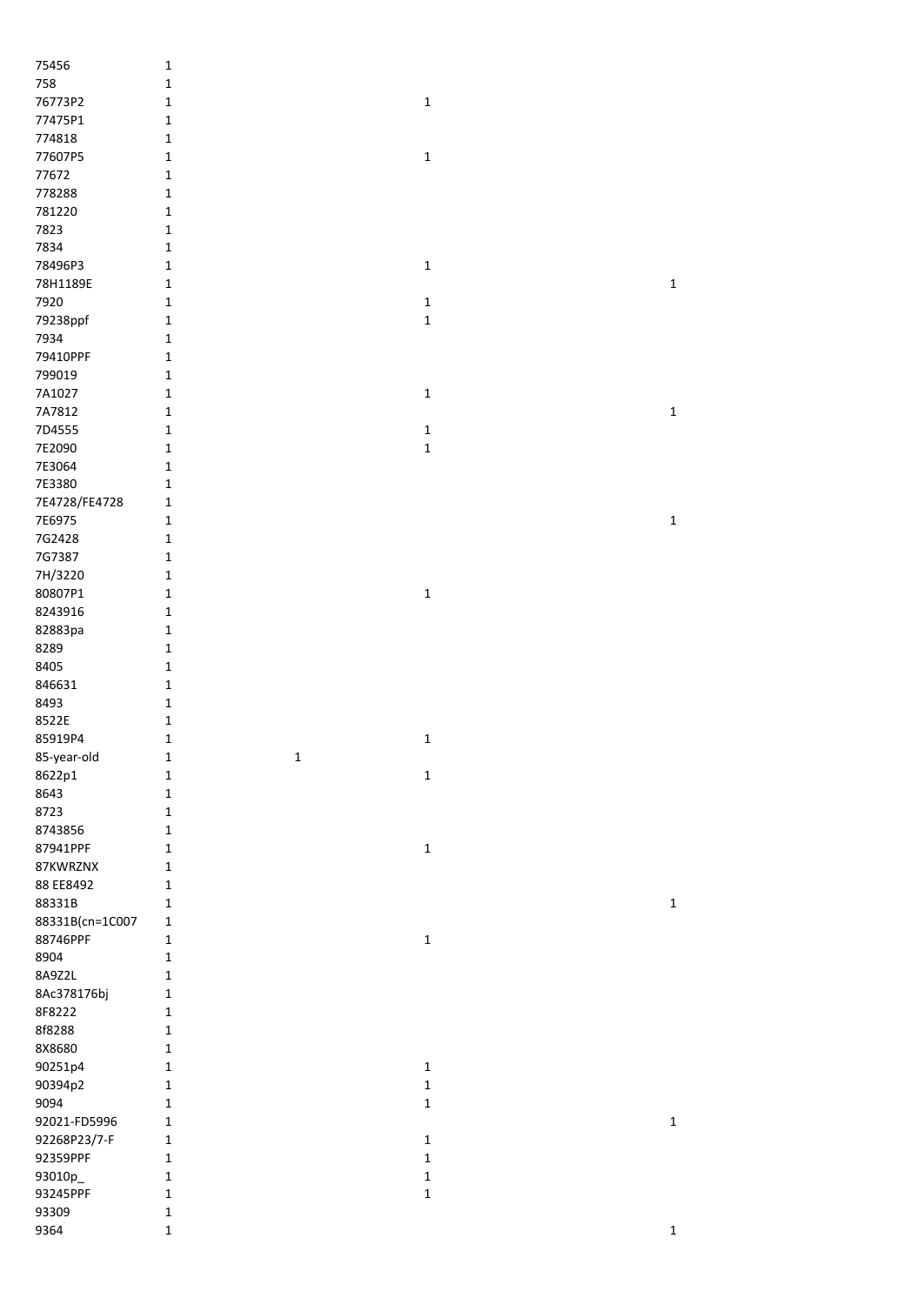| 94248P1            | 1                |             | $\mathbf 1$ |             |
|--------------------|------------------|-------------|-------------|-------------|
| 9449               | $\mathbf 1$      |             |             |             |
| 9470394            | 1                |             | $\mathbf 1$ |             |
|                    |                  |             |             |             |
| 9609               | $\mathbf 1$      |             |             |             |
| 96362P3-8          | 1                |             | $\mathbf 1$ |             |
| 96676P1234         | 1                |             | $\mathbf 1$ |             |
| 971638             | $\mathbf 1$      |             |             |             |
| 9753141            | $\mathbf{1}$     |             |             |             |
|                    |                  |             |             |             |
| 99.108             | $\mathbf{1}$     | $\mathbf 1$ |             |             |
| 9917PPF            | $\mathbf 1$      |             | $\mathbf 1$ |             |
| 9919               | $\mathbf 1$      |             |             |             |
| 99257P2            | 1                |             | $\mathbf 1$ |             |
|                    |                  |             |             |             |
| 99843P3            | 1                |             |             |             |
| <b>9LOT FA7842</b> | $\mathbf 1$      |             |             | $\mathbf 1$ |
| 9TFJ-5JQM-4ABU     | 1                |             |             |             |
| A0013A             | $\mathbf 1$      |             |             |             |
| A0375-3            | $\mathbf{1}$     |             |             |             |
|                    |                  |             |             |             |
| A-13220            | $\mathbf 1$      |             |             |             |
| A2611070           | $\mathbf 1$      |             |             |             |
| A30011             | $\mathbf 1$      |             |             |             |
| A3086274057        | $\mathbf 1$      |             |             |             |
|                    |                  |             |             |             |
| A5 0012            | $\mathbf 1$      |             |             |             |
| A5782              | $\mathbf 1$      |             |             |             |
| A5833              | $\mathbf 1$      |             | $\mathbf 1$ |             |
| a7p4a              | $\mathbf{1}$     |             |             |             |
| A80008             | $\mathbf 1$      |             |             |             |
|                    |                  |             |             |             |
| A81                | $\mathbf 1$      |             |             |             |
| A81CA126A          | $\mathbf 1$      |             |             | $\mathbf 1$ |
| A8475              | $\mathbf 1$      |             |             |             |
| AA1234             | $\mathbf 1$      |             |             |             |
| AA5BA7C4D9A2EDB    | $\mathbf 1$      |             |             |             |
| AAH12768019        | $\mathbf 1$      |             |             |             |
| AAJ48629290        | $\mathbf 1$      |             |             |             |
|                    |                  |             |             |             |
| AB 0006            | $\mathbf 1$      |             |             |             |
| AB001              | $\mathbf 1$      |             |             |             |
| Ab002              | $\mathbf 1$      | $\mathbf 1$ |             |             |
| AB004              | 1                |             |             |             |
| ABC12345           | $\mathbf 1$      |             | $\mathbf 1$ |             |
| ABV4048            | 1                |             |             |             |
| abv441             |                  |             |             |             |
|                    | $\mathbf 1$      |             |             |             |
| ABV5297            | 1                |             |             |             |
| ABV5441            | 1                |             |             |             |
| ABV5652            | 1                |             |             |             |
| ABV5839            | $\mathbf 1$      |             |             |             |
| ABV6096            | $\mathbf 1$      |             |             |             |
|                    |                  |             |             |             |
| ABV7764            |                  |             |             |             |
|                    | $\mathbf 1$      |             | $\mathbf 1$ |             |
| ABV8139            | $\mathbf 1$      |             |             | $\mathbf 1$ |
| ABW 4731           | $\mathbf 1$      |             |             |             |
| ABW0018            | $\mathbf 1$      |             |             |             |
|                    |                  |             |             |             |
| ABW0411            | $\mathbf 1$      |             |             |             |
| ABW3256            | $\mathbf 1$      |             |             |             |
| ABW4054            | $\mathbf 1$      |             |             |             |
| ABW4330            | 1                |             |             |             |
| ABW4805            | 1                |             |             |             |
| ABW4810            | $\mathbf 1$      |             |             |             |
|                    |                  |             |             |             |
| ABW514             | $\mathbf 1$      |             |             |             |
| ABW7189            | $\mathbf 1$      |             |             |             |
| ABW9941            | $\mathbf 1$      |             | $\mathbf 1$ |             |
| ABX3519            | $\mathbf 1$      | $\mathbf 1$ |             |             |
| AC006A             | 1                |             |             |             |
| AC007A             | 1                |             |             |             |
|                    | 1                |             |             |             |
| AC0087             |                  |             |             |             |
| AC008A             | $\mathbf 1$      |             |             |             |
| AC009A<br>AC0112   | 1<br>$\mathbf 1$ |             |             |             |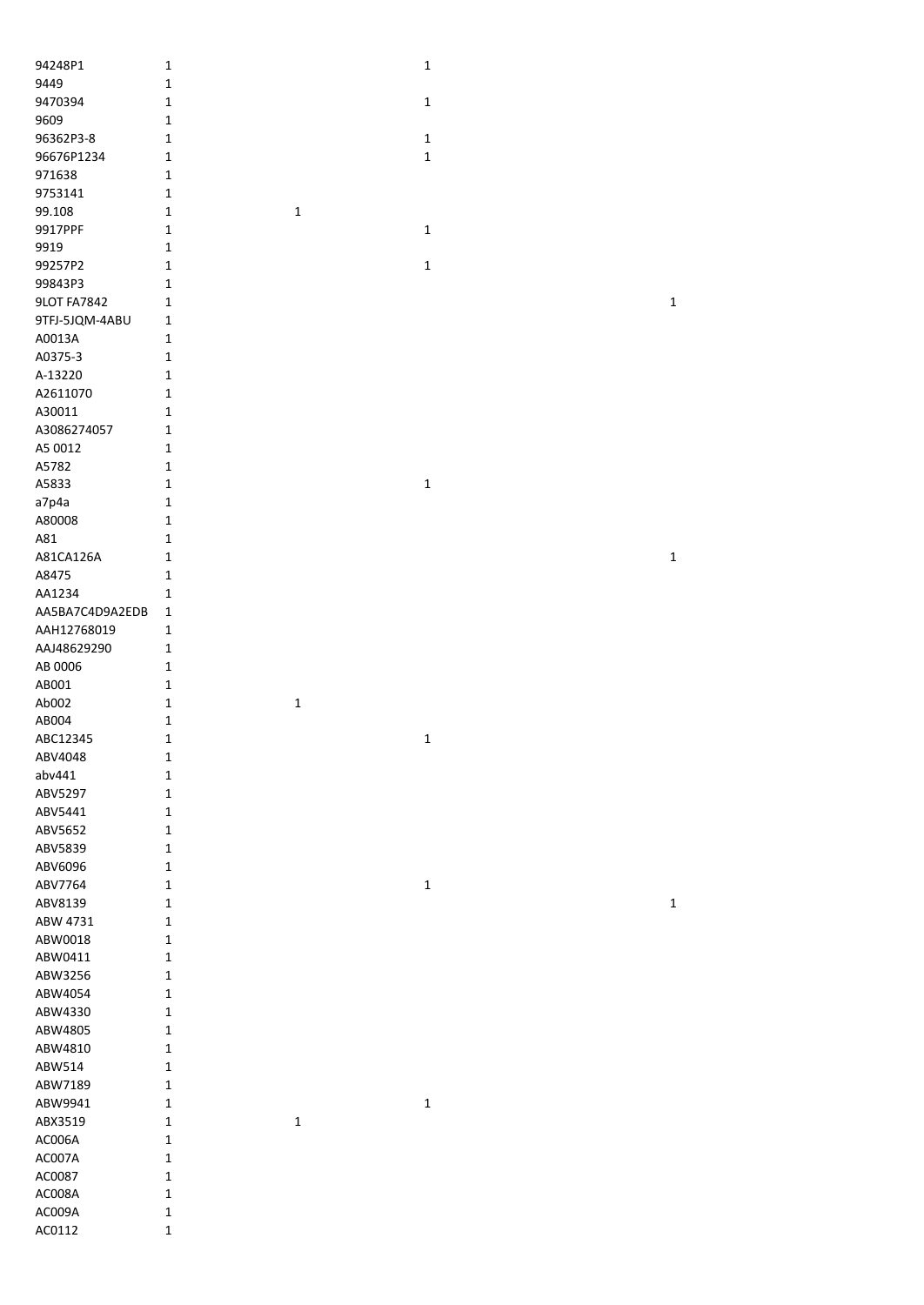| AC3143            | 1           |             |             |             |
|-------------------|-------------|-------------|-------------|-------------|
| AC37B214AE        | $\mathbf 1$ |             |             |             |
| AC37B235AA        | $\mathbf 1$ |             | $\mathbf 1$ |             |
| AC37B307AC        | $\mathbf 1$ |             |             |             |
|                   |             |             |             |             |
| AC399068          | $\mathbf 1$ |             |             |             |
| ACO596            | $\mathbf 1$ |             |             |             |
| AD013A            | $\mathbf 1$ |             |             |             |
| AD014A            | $\mathbf 1$ |             |             |             |
|                   |             |             |             |             |
| AD017A            | $\mathbf 1$ |             |             |             |
| AD018A            | $\mathbf 1$ |             |             |             |
| AD1921            | $\mathbf 1$ |             |             |             |
| AEA12A1A          | $\mathbf 1$ |             |             |             |
|                   |             |             |             |             |
| AEA13A10          | $\mathbf 1$ |             |             |             |
| AEA30A1A          | $\mathbf 1$ |             | $\mathbf 1$ |             |
| AF030A            | $\mathbf 1$ |             |             |             |
| AF1004A           | $\mathbf 1$ | $\mathbf 1$ |             |             |
|                   |             |             |             |             |
| AF1027            | $\mathbf 1$ |             |             |             |
| AF4598            | $\mathbf 1$ |             |             |             |
| AF5715            | $\mathbf 1$ |             |             |             |
| AF8288            | $\mathbf 1$ |             |             |             |
|                   |             |             |             |             |
| AFLBA152A         | $\mathbf 1$ |             |             |             |
| AG 233927         | $\mathbf 1$ |             |             |             |
| AG6431            | $\mathbf 1$ |             | $\mathbf 1$ |             |
| AH049A            | $\mathbf 1$ | $\mathbf 1$ |             |             |
|                   |             |             |             |             |
| AHABB215AG        | $\mathbf 1$ |             |             |             |
| Ahabb331ah        | $\mathbf 1$ |             |             |             |
| AK4243            | $\mathbf 1$ |             |             |             |
| Ã, K4244          | $\mathbf 1$ |             |             |             |
|                   |             |             |             |             |
| AK9788            | $\mathbf 1$ |             |             |             |
| AL6134            | $\mathbf 1$ |             |             |             |
| ALO 739           | $\mathbf 1$ |             |             |             |
| A00147            | $\mathbf 1$ |             |             |             |
|                   |             |             |             |             |
| Apr-21            | $\mathbf 1$ |             |             | 1           |
| AR1741            | $\mathbf 1$ |             |             |             |
| Asked but not p   | $\mathbf 1$ |             |             |             |
| ASKU              |             |             |             |             |
|                   |             |             |             |             |
|                   | $\mathbf 1$ |             |             |             |
| At3220            | $\mathbf 1$ |             |             |             |
| AW2239            | $\mathbf 1$ |             |             |             |
|                   |             |             |             |             |
| aw9127            | $\mathbf 1$ |             |             |             |
| AY4834            | $\mathbf 1$ |             | $\mathbf 1$ |             |
| AZD1222           | $\mathbf 1$ |             |             |             |
| <b>B Ff8288</b>   | $\mathbf 1$ |             | $\mathbf 1$ |             |
|                   |             |             |             |             |
| <b>B/N EL7834</b> | $\mathbf 1$ |             |             |             |
| <b>B/NEW4109</b>  | $\mathbf 1$ |             |             |             |
| <b>B/NFD8813</b>  | $\mathbf 1$ |             |             |             |
| B1185             | $\mathbf 1$ |             |             |             |
| B1C006A           | $\mathbf 1$ |             |             |             |
|                   |             |             |             |             |
| <b>B1C008A</b>    | $\mathbf 1$ |             |             |             |
| B1C011A           | $\mathbf 1$ |             |             |             |
| B1D013A           | $\mathbf 1$ |             |             |             |
| B1D016A           | $\mathbf 1$ | $\mathbf 1$ |             |             |
|                   |             |             |             |             |
| <b>B1DO17A</b>    | $\mathbf 1$ |             | $\mathbf 1$ |             |
| b1E028a           | $\mathbf 1$ |             |             |             |
| B1F0308           | $\mathbf 1$ |             |             |             |
| B1F036A           | $\mathbf 1$ |             |             |             |
|                   |             |             |             |             |
| B202104036        | $\mathbf 1$ |             |             |             |
| B2025880          | $\mathbf 1$ |             |             |             |
| B2025BD           | $\mathbf 1$ |             |             |             |
| B3K1A             | $\mathbf 1$ |             |             |             |
| B7H1R             | $\mathbf 1$ |             |             |             |
|                   |             |             |             |             |
| B83653            | $\mathbf 1$ |             |             |             |
| BATCHNR 5833      | $\mathbf 1$ |             |             | $\mathbf 1$ |
| Bb                | $\mathbf 1$ |             |             |             |
| BC4176            | $\mathbf 1$ |             |             |             |
| BE7053            | $\mathbf 1$ |             | $\mathbf 1$ |             |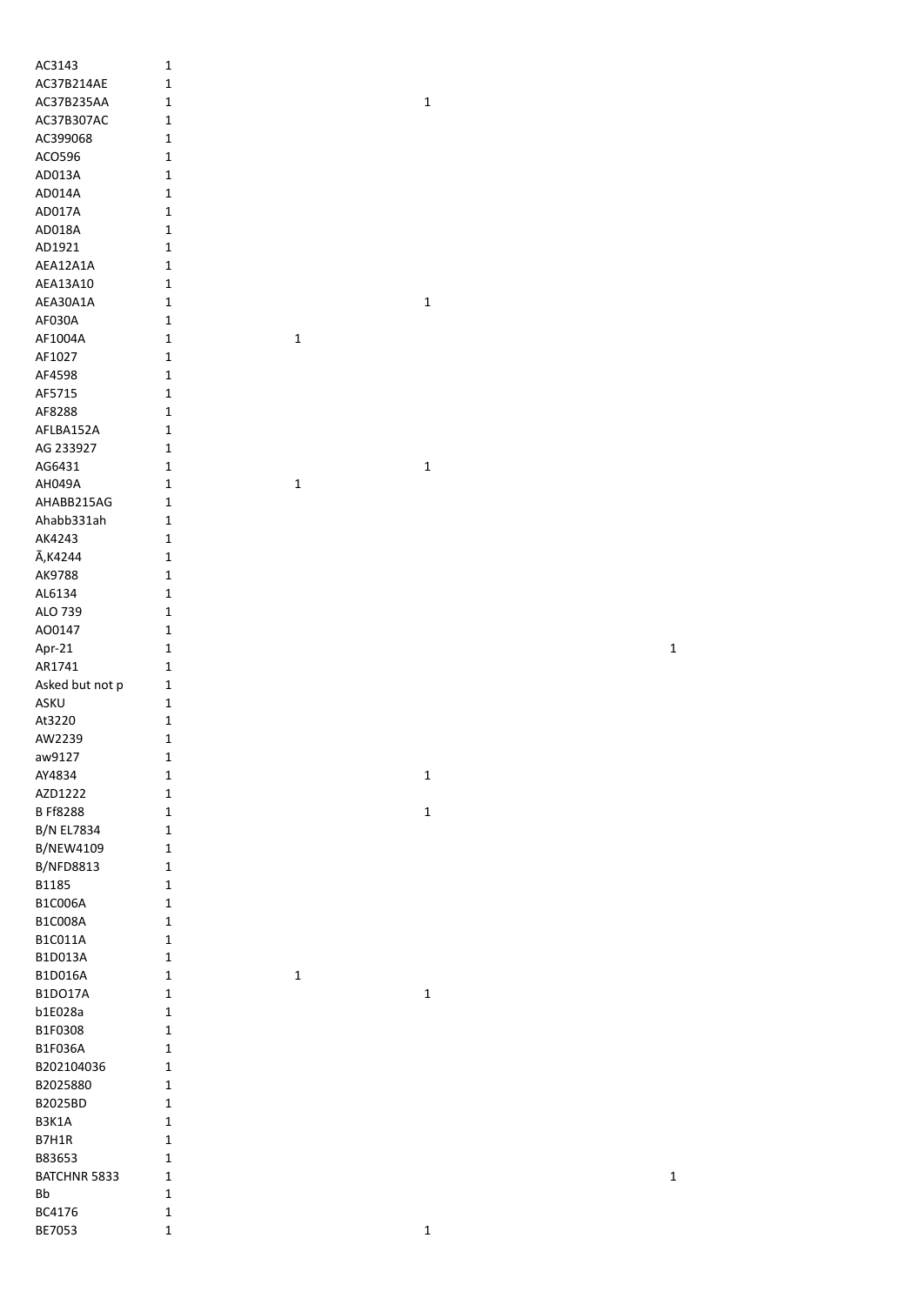| BE8405                               | 1                           |             |             |
|--------------------------------------|-----------------------------|-------------|-------------|
| <b>BEM4965</b>                       | $\mathbf 1$                 |             |             |
| <b>BFC8889</b>                       | $\mathbf 1$                 |             |             |
| BFE7011                              | $\mathbf 1$                 |             |             |
| Bh3320                               | 1                           |             |             |
| BH8469                               | 1                           |             |             |
| Biotech                              | $\mathbf 1$                 |             |             |
| BJ0553                               | $\mathbf 1$                 |             |             |
| BJ6795                               | $\mathbf 1$                 | 1           |             |
|                                      |                             |             |             |
| <b>BK011A</b>                        | $\mathbf 1$                 |             | $\mathbf 1$ |
| <b>BLN4109</b>                       | 1                           |             |             |
| <b>BLO141</b>                        | $\mathbf 1$                 |             |             |
| BM0477                               | $\mathbf 1$                 |             |             |
| BM19117                              | $\mathbf{1}$                |             |             |
| BN 0110386                           | $\mathbf 1$                 |             |             |
| BN 1234567                           | $\mathbf 1$                 |             | $\mathbf 1$ |
| <b>BN EM4965</b>                     | $\mathbf 1$                 |             |             |
| <b>BN EN 1185</b>                    | $\mathbf{1}$                |             |             |
| <b>BN FD8813</b>                     | $\mathbf 1$                 |             |             |
| bn ff331191                          | $\mathbf{1}$                |             |             |
| <b>BN FH8469</b>                     | $\mathbf 1$                 |             |             |
| BN V36891V                           | $\mathbf 1$                 |             |             |
| <b>BN/EL8713</b>                     | $\mathbf{1}$                |             |             |
| <b>BN: FA1027</b>                    | $\mathbf{1}$                |             |             |
| <b>BN:EJ1688</b>                     | $\mathbf{1}$                |             |             |
| <b>BN:EJ790</b>                      | $\mathbf{1}$                |             |             |
| <b>BN:EJI688</b>                     |                             |             |             |
|                                      | $\mathbf{1}$                |             |             |
| <b>BN:ER1741</b><br><b>BN:ER1749</b> | $\mathbf 1$                 | $\mathbf 1$ |             |
| <b>BN:ER7934</b>                     | $\mathbf{1}$                | $\mathbf 1$ |             |
| <b>BN:FF8222</b>                     | $\mathbf{1}$                |             |             |
| <b>BN:FG3712</b>                     | $\mathbf{1}$<br>$\mathbf 1$ |             |             |
| <b>BN:FH4751</b>                     | $\mathbf 1$                 |             |             |
| BN0739                               | $\mathbf 1$                 | $\mathbf 1$ |             |
| <b>Bn1185</b>                        |                             |             |             |
|                                      | $\mathbf 1$                 |             |             |
| <b>BN3220</b>                        | $\mathbf 1$                 |             |             |
| <b>BN3724</b>                        | 1                           |             |             |
| BN3924                               | 1                           |             |             |
| <b>BNER1749</b>                      | $\mathbf{1}$                |             |             |
| bnet8885                             | $\mathbf 1$                 |             |             |
| <b>BNEW4109</b>                      | $\mathbf{1}$                |             |             |
| <b>BNFA1027</b>                      | $\mathbf{1}$                | $\mathbf 1$ |             |
| <b>BN-FF2153</b>                     | $\mathbf{1}$                |             |             |
| <b>BNFF3319</b>                      | $\mathbf{1}$                |             |             |
| <b>BNff8222</b>                      | 1                           |             |             |
| <b>BNFH0114</b>                      | 1                           |             | $\mathbf 1$ |
| BNL-L6X-PON                          | $\mathbf 1$                 |             |             |
| <b>BNP166B2</b>                      | 1                           | $\mathbf 1$ |             |
| BNT 162 B2/ EK4                      | 1                           |             |             |
| BNT 162b2 EK42                       | 1                           |             |             |
| <b>BNT03 EM0477</b>                  | $\mathbf{1}$<br>$\mathbf 1$ |             |             |
| BNT14202                             | $\mathbf{1}$                | $\mathbf 1$ |             |
| <b>BNT16</b>                         | 1                           |             |             |
| <b>BNT160B2</b>                      | 1                           | $\mathbf 1$ |             |
| BNT1617/8/21 -                       | 1                           | $\mathbf 1$ |             |
| <b>BNT162</b>                        | 1                           |             |             |
| BNT16242                             | $\mathbf 1$                 |             |             |
| <b>BNT162B2P</b>                     | $\mathbf{1}$                |             |             |
| BO14A                                | 1                           |             |             |
| Bob-12QB9P6UJ                        | $\mathbf{1}$                |             |             |
| Booster FF8288                       | $\mathbf{1}$                |             |             |
| Booster FH3220                       | $\mathbf 1$                 | $\mathbf 1$ |             |
| BR 1741                              | $\mathbf 1$                 |             |             |
| Br1741                               | $\mathbf 1$                 |             |             |
| BR1749                               | $\mathbf{1}$                |             |             |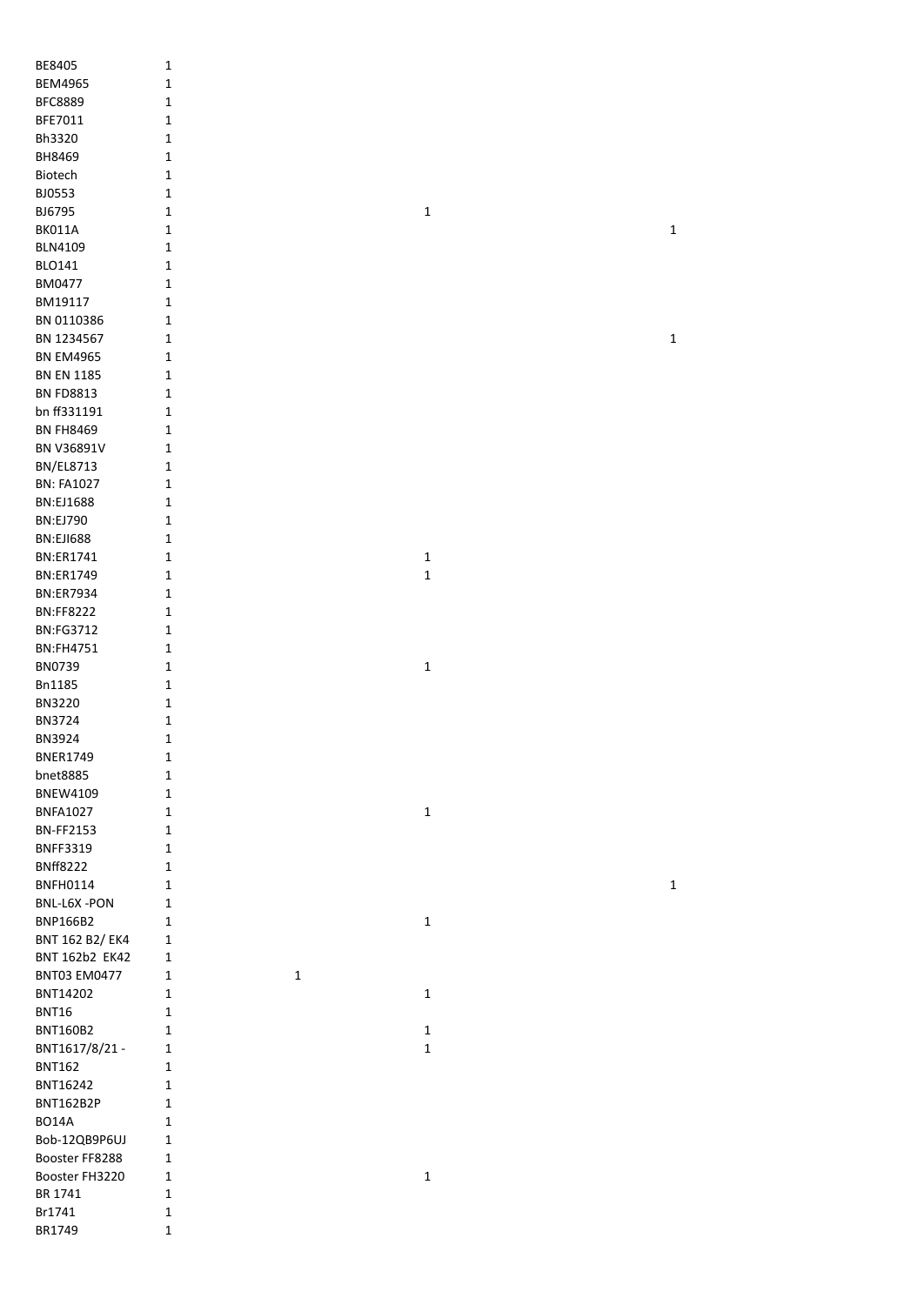| BR6166             | $\mathbf 1$                |             |             |
|--------------------|----------------------------|-------------|-------------|
| BR7934             | 1                          | $\mathbf 1$ |             |
| BR9480             | 1                          |             |             |
| BSCKX7             | $\mathbf 1$                |             |             |
| <b>BSCR118</b>     | $\mathbf 1$<br>$\mathbf 1$ |             | $\mathbf 1$ |
| BSCRM8             | 1                          |             | $\mathbf 1$ |
| bt885              | 1                          |             |             |
| BX3599             | 1                          |             |             |
| BX7823             | 1                          |             |             |
| BY4834             | 1                          |             |             |
| BYT9RN             | 1                          |             |             |
| C007A              | 1                          |             | $\mathbf 1$ |
| C00RD              | 1                          |             |             |
| C017-51956         | 1                          |             |             |
| C0681              | $\mathbf 1$                |             |             |
| C1007A             | $\mathbf 1$                |             |             |
| C17934             | 1                          |             |             |
| C19                | 1                          | $\mathbf 1$ |             |
| $C-19$             | 1                          |             |             |
| C19PF              | $\mathbf 1$                |             |             |
| C-1C1768           | $\mathbf 1$                |             |             |
| C202109179         | $\mathbf 1$                |             |             |
| C203143            | $\mathbf 1$                |             |             |
| C36788             | 1                          |             |             |
| C3AU3FAXPPUW       | $\mathbf{1}$               | $\mathbf 1$ |             |
| C3HJPFYV9HRR       | 1                          |             |             |
| C50724             | 1                          |             |             |
| CA4AW7RYHNTM       | 1                          | 1           |             |
| Ca7812             | 1                          | $\mathbf 1$ |             |
| CC8492             | 1                          |             |             |
| CD 6840            | 1                          |             | $\mathbf 1$ |
| Cd7220             | 1                          |             |             |
| CE6792             | 1                          |             |             |
| CE8087             | $\mathbf 1$                |             |             |
| CEKFYU3E3MKE       | $\mathbf{1}$               | $\mathbf 1$ |             |
| Cf 6997            | 1                          |             |             |
| CF1526             | 1                          |             |             |
| CH 8723            | $\mathbf 1$                |             |             |
| Ch b 1e029a        | 1                          |             |             |
| Ch. - B 1D017A     | $\mathbf 1$                |             |             |
| ch. B:FF0900       | $\mathbf 1$                |             |             |
| Ch-B.:1D020A       | $\mathbf 1$                |             |             |
| Ch.-B 1C010A       | $\mathbf{1}$               |             |             |
| Ch.B ET1831        | 1                          |             |             |
| Ch.-B FF3318       | $\mathbf 1$                | $\mathbf 1$ |             |
| Ch.-B. ET3674      | $\mathbf 1$                |             |             |
| Ch.-B. EX8680      | $\mathbf 1$                |             |             |
| Ch.-B.: 1C011A     | $\mathbf{1}$               |             |             |
| Ch.-B.: ER7812     | $\mathbf{1}$               |             |             |
| Ch.-B.: EX7823     | $\mathbf{1}$               |             |             |
| Ch.-B.: FA4598     | $\mathbf{1}$               |             |             |
| Ch.-B.: FC8889     | $\mathbf{1}$               |             |             |
| Ch.-B.: FD7958     | $\mathbf{1}$               |             |             |
| Ch.-B.: FF3318     | $\mathbf{1}$               |             |             |
| Ch.-B.: SDCN1      | 1                          |             |             |
| Ch.-B.:1C006A      | 1                          |             |             |
| Ch.-B.:1D014A      | $\mathbf{1}$               |             |             |
| Ch.-B.:FC3095      | $\mathbf{1}$               |             |             |
| ch.B.1C011A        | $\mathbf{1}$               |             |             |
| ch.-b: ew8904      | $\mathbf{1}$               |             |             |
| Ch.-BEX7823        | $\mathbf{1}$               |             |             |
| CH.EW8904          | 1                          |             |             |
| CH1D016A           | 1                          |             |             |
|                    |                            |             |             |
|                    |                            |             |             |
| CH1E026A<br>CH3220 | $\mathbf 1$<br>$\mathbf 1$ | $\mathbf 1$ | $\mathbf 1$ |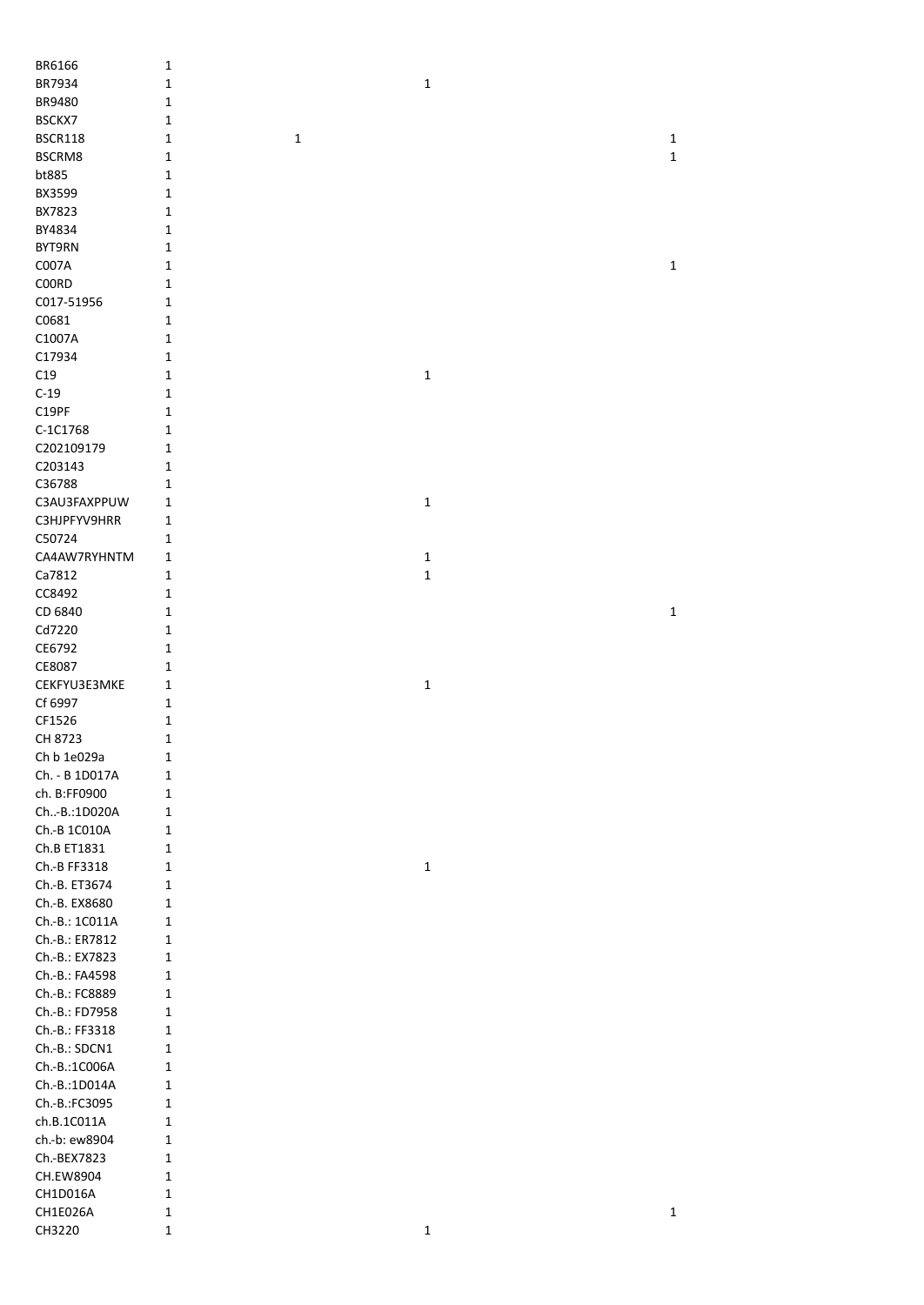| CH4752                 | 1           |   |   |
|------------------------|-------------|---|---|
| CHADOX1                | 1           |   |   |
| Ch-B ER7812            | $\mathbf 1$ |   |   |
| ChB. SCJU6             | 1           |   |   |
| Ch-B.: 1E029A          | 1           |   |   |
| Ch-B: ET3045           | 1           |   | 1 |
| CH-B: SCPT7            | 1           |   |   |
| Ch-b:1d014a            | 1           |   |   |
| CH-B1DO12A             | 1           |   |   |
| Ch-B7812               | 1           |   |   |
| <b>CH-BEW 8904</b>     | 1           |   |   |
| CHI2805831152          | 1           |   | 1 |
| CJ1688                 | 1           |   | 1 |
| CJ6788                 | 1           |   |   |
| CJ6790                 | 1           |   |   |
|                        |             |   |   |
| Cjos53                 | 1           |   |   |
| CK or EK1768           | 1           |   | 1 |
| CK1768                 | 1           |   |   |
| c-k4243                | 1           |   |   |
| <b>CKY243</b>          | 1           |   |   |
| CL0141                 | $\mathbf 1$ |   |   |
| CL1441                 | $\mathbf 1$ | 1 |   |
| <b>CLO141 OR ELO14</b> | 1           |   |   |
| CM3H3                  | 1           | 1 |   |
| CM4965                 | 1           |   |   |
| CMBSCHL2               | 1           |   |   |
| CN:EX8679              | 1           | 1 |   |
| CN=SCKX7               | 1           |   |   |
| CN3JEKJMWP7N           | 1           |   | 1 |
| CN3JRACKXVN3           | 1           |   | 1 |
| CNK429254              | 1           |   |   |
| CNK-4293254            | 1           |   |   |
| CNSCKT8                | 1           |   |   |
|                        |             |   |   |
| Comirnaty 1c010        | 1           |   |   |
| <b>COMIRNATY CH.-B</b> | 1           |   |   |
| <b>COMIRNATY FF822</b> | 1           |   |   |
| Comirnaty FJ578        | 1           |   |   |
| Comirnaty-EU/1/        | 1           |   |   |
| COV2020211             | 1           |   |   |
| COVID 19 pfizer        | 1           |   | 1 |
| covid-19 BNT162        | 1           |   |   |
| Covid-19 vaccin        | 1           |   |   |
| CR1471                 | 1           |   |   |
| C-r1741                | 1           |   |   |
| CR67XR7M6RN9           | 1           |   | 1 |
| CR9570                 | 1           | 1 |   |
| CRNAFEEF7HTH           | 1           |   |   |
| CT4TEPAKXEH            | 1           |   | 1 |
| Ct6790                 | 1           |   |   |
| CT885                  | 1           |   |   |
| CUPKMMCF4TJ4           | 1           | 1 |   |
|                        | 1           |   |   |
| CV695096               |             |   |   |
| Cvv9xcr7lmy9           | 1           |   | 1 |
| CW4019                 | 1           |   | 1 |
| Cw4143                 | 1           |   |   |
| CW8904                 | 1           |   |   |
| CW9127                 | 1           |   |   |
| Cwmbran MVC            | 1           |   |   |
| CWO199                 | 1           |   |   |
| CX0893                 | 1           |   |   |
| cy1496                 | 1           |   |   |
| CY9AELJN35MC           | 1           |   | 1 |
| D015A                  | 1           |   |   |
| D020A                  | 1           |   | 1 |
| D4V3B                  | 1           |   |   |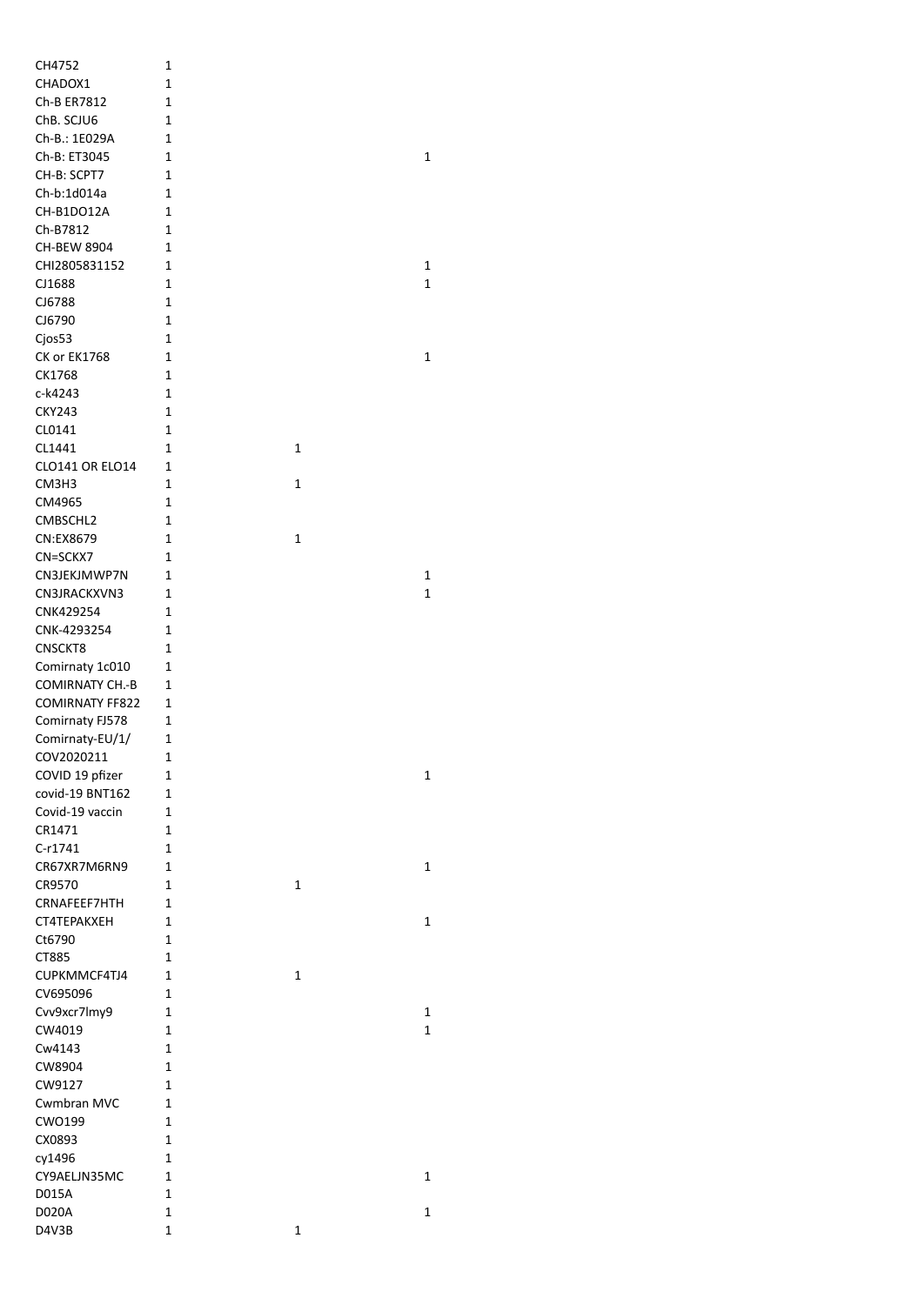| D907EK4244        | $\mathbf 1$                |             |             |
|-------------------|----------------------------|-------------|-------------|
| DA1027            | $\mathbf 1$                |             |             |
| DC3098            | $\mathbf 1$                |             |             |
| DF0785            | $\mathbf 1$                |             | $\mathbf 1$ |
| DF8813            | $\mathbf 1$                |             |             |
| DFE2083           | $\mathbf 1$                | $\mathbf 1$ |             |
| DN9324            | $\mathbf 1$                |             |             |
| Dnk4293254        | $\mathbf 1$                | $\mathbf 1$ |             |
| Do 4244           | $\mathbf 1$                |             |             |
| DR2659            | $\mathbf 1$                |             |             |
| ds8813            | $\mathbf 1$                |             |             |
| DT1908            | $\mathbf 1$                |             |             |
| DVWF7             | $\mathbf 1$                |             |             |
| DX0908            |                            |             |             |
|                   | $\mathbf 1$<br>$\mathbf 1$ |             |             |
| DX985             |                            |             |             |
| E 1484            | $\mathbf 1$                |             |             |
| E E1741           | $\mathbf 1$                |             |             |
| E J6795           | $\mathbf 1$                |             |             |
| E L0141           | $\mathbf 1$                |             |             |
| E L0203 CC02      | $\mathbf 1$                |             |             |
| E LO739           | $\mathbf 1$                | $\mathbf 1$ |             |
| E R 1749          | $\mathbf 1$                |             |             |
| E T8885           | $\mathbf 1$                |             |             |
| E/C 1768          | $\mathbf 1$                |             |             |
| E/C/768           | $\mathbf 1$                |             |             |
| E/C1768           | $\mathbf 1$                |             |             |
| E/c4243           | $\mathbf 1$                |             |             |
| E/L4243           | $\mathbf 1$                |             |             |
| E;FC1526          | $\mathbf 1$                | $\mathbf 1$ |             |
| E;FC2336          | $\mathbf 1$                | $\mathbf 1$ |             |
| E?1741            | $\mathbf 1$                |             |             |
| E?E4243           | $\mathbf 1$                |             |             |
|                   |                            |             |             |
| E003143           | $\mathbf 1$                |             |             |
| E021A             | $\mathbf 1$                |             |             |
| e03143            | $\mathbf 1$                |             | $\mathbf 1$ |
|                   |                            |             |             |
| E0581             | $\mathbf 1$                |             |             |
| E0739             | $\mathbf 1$                |             |             |
| E0739L            | $\mathbf 1$                |             |             |
| E1026A            | 1                          |             |             |
| E10579            | $\mathbf{1}$               |             |             |
| E10585            | $\mathbf 1$                |             |             |
| E110477           | $\mathbf 1$                |             |             |
| E11688            | $\mathbf 1$                |             |             |
| E11688/V1007      | $\mathbf 1$                |             |             |
| E120739           | $\mathbf 1$                | $\mathbf 1$ |             |
| E12172            | $\mathbf 1$                |             |             |
| E1217U1           | $\mathbf 1$                |             |             |
| E124244           | $\mathbf 1$                |             |             |
| E127934           | $\mathbf 1$                |             |             |
| E140477           | $\mathbf{1}$               |             |             |
| E144243           | $\mathbf 1$                |             |             |
| E14834            | $\mathbf 1$<br>$\mathbf 1$ |             |             |
| E1484             | $\mathbf 1$                |             |             |
| E1510             | $\mathbf{1}$               | $\mathbf 1$ |             |
| E15456            | $\mathbf{1}$               |             |             |
| E15688            | $\mathbf 1$                |             |             |
| E16126            | $\mathbf{1}$               |             |             |
| E16134            | $\mathbf 1$                |             |             |
| E16136-63-007     | $\mathbf 1$                |             |             |
| E1618             | $\mathbf{1}$               |             |             |
| E16789            | $\mathbf{1}$               |             |             |
| E16797            | $\mathbf 1$                |             |             |
| E1741             | $\mathbf 1$                |             |             |
| E174965<br>E17534 | $\mathbf 1$<br>$\mathbf 1$ |             |             |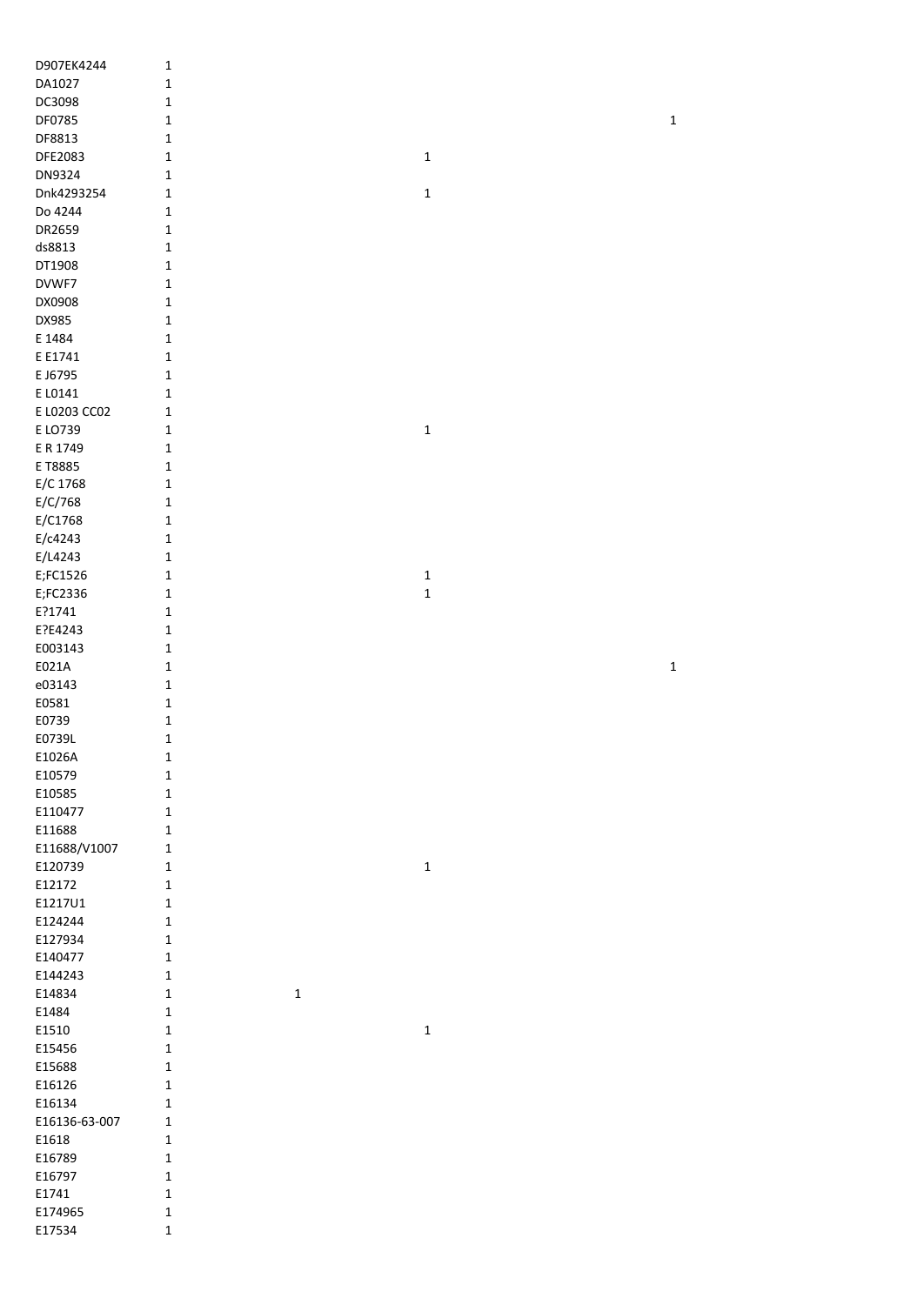| E18713           | $\mathbf 1$                  |              |
|------------------|------------------------------|--------------|
| E18713           | $\mathbf 1$                  |              |
| E1888            | $\mathbf{1}$                 |              |
| E1c1768          | $\mathbf{1}$                 |              |
| E1V1185          | $\mathbf{1}$                 |              |
| E20141           | $\mathbf{1}$                 |              |
| E21742           | $\mathbf 1$                  |              |
| E21748           | $\mathbf 1$                  |              |
| E21749           | $\mathbf 1$                  |              |
| E21768           | $\mathbf 1$                  |              |
| E3 6788          | $\mathbf{1}$                 |              |
| E3/688           | $\mathbf{1}$                 | $\mathbf{1}$ |
| E3072y           | $\mathbf{1}$                 |              |
| E31688           | $\mathbf{1}$                 |              |
| E31688 L460      | $\mathbf 1$                  | $\mathbf 1$  |
| E3674            | $\mathbf{1}$<br>$\mathbf 1$  |              |
| E36788           | $\mathbf{1}$                 |              |
| E36797           | $\mathbf{1}$                 |              |
| E4 2172          | $\mathbf{1}$                 | $\mathbf 1$  |
| E4 7015          | $\mathbf{1}$                 |              |
| E40477           | $\mathbf{1}$                 |              |
| E40578           | $\mathbf{1}$                 |              |
| E40579           | $\mathbf{1}$                 |              |
| E4057S           | $\mathbf{1}$                 |              |
| E40586           | $\mathbf{1}$                 |              |
| E414109          | $\mathbf{1}$                 |              |
| E41768           | $\mathbf{1}$                 | $\mathbf 1$  |
| E4237            | $\mathbf{1}$                 |              |
| E4243            | $\mathbf{1}$                 |              |
| E44176           | $\mathbf 1$                  |              |
| E44245           | $\mathbf 1$                  |              |
|                  |                              |              |
| E44834/EY4834    | $\mathbf 1$                  |              |
| E454656          | $\mathbf{1}$                 |              |
| E4739            | $\mathbf{1}$                 | $\mathbf{1}$ |
| E4Y4834          | $\mathbf{1}$                 | $\mathbf 1$  |
| E50533           | $\mathbf{1}$                 | $\mathbf 1$  |
| E50724           | $\mathbf{1}$                 |              |
| E50724-L456      | $\mathbf 1$                  |              |
| E50788           | $\mathbf 1$                  |              |
| E56134?          | $\mathbf{1}$                 |              |
| E56750           | $\mathbf{1}$                 |              |
| E5678            | $\mathbf{1}$                 |              |
| E56795           | $\mathbf{1}$                 |              |
| E58885           | $\mathbf{1}$                 |              |
| E59795           | $\mathbf{1}$                 |              |
| E60141           | $\mathbf{1}$                 |              |
| E6788            | $\mathbf{1}$                 |              |
| E6789            | $\mathbf{1}$                 |              |
| E6795            | $\mathbf{1}$                 |              |
| E68439           | $\mathbf{1}$                 |              |
| E70141           | $\mathbf{1}$<br>$\mathbf{1}$ |              |
| E70553-L454      | 1                            |              |
| E70739           | $\mathbf{1}$                 |              |
| E7205            | $\mathbf{1}$                 |              |
| E73820           | $\mathbf 1$                  |              |
| E75456           | $\mathbf 1$<br>$\mathbf{1}$  |              |
| E76134           | $\mathbf{1}$                 |              |
| E774965          | $\mathbf{1}$                 |              |
| E7q2t<br>E7u4965 | $\mathbf{1}$                 |              |
|                  | $\mathbf{1}$                 | 1            |
| E82163           | $\mathbf{1}$                 |              |
| E8493            | $\mathbf{1}$                 |              |
| E8713<br>E88493  | $\mathbf{1}$                 | $\mathbf{1}$ |

 $\overline{1}$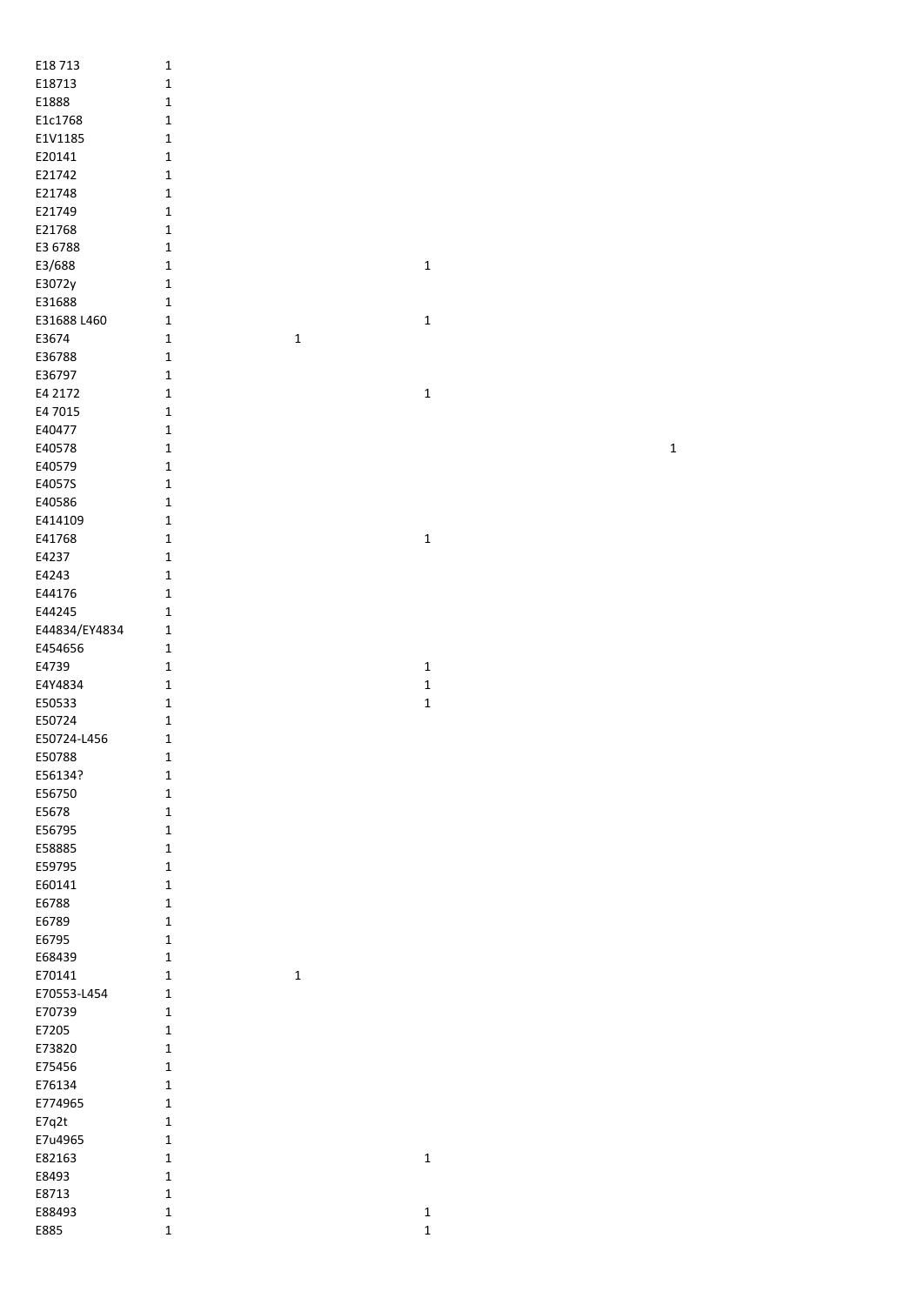| E8882           | 1              |
|-----------------|----------------|
| E891741         | $\mathbf{1}$   |
| E9598           | 1              |
|                 |                |
| EA1749          | 1              |
| EA1768          | 1              |
| EA3599          | 1              |
| EA5829          | 1              |
| EA5843          | 1              |
|                 |                |
| EA8016          | 1              |
| EaY5456         | 1              |
| EB1741          | 1              |
| EB2163          | 1              |
|                 |                |
| EB2166          | 1              |
| EB2659          | 1              |
| Eb553           | 1              |
| EB7812          | 1              |
| Eb8492          | 1              |
|                 |                |
| EB8493          | 1              |
| EB9470          | 1              |
| EB9598/EP9598   | $\overline{1}$ |
| EBW4815         | 1              |
|                 |                |
| EC0681          | 1              |
| EC0725          | 1              |
| EC1484          | 1              |
| EC1741          | 1              |
|                 | 1              |
| EC1749 not sure |                |
| EC4213          | 1              |
| EC4243          | 1              |
| EC7823          | 1              |
| EC7934          | 1              |
|                 |                |
| ec8289          | 1              |
| Ec8493          | 1              |
| EC8679          | 1              |
| EC8731 / EL8731 | 1              |
| EC88805         | 1              |
|                 |                |
| <b>ECF8493</b>  | 1              |
| <b>ECFR1746</b> | 1              |
| ECO 739         | $\mathbf 1$    |
| ECO141-L476     | 1              |
| ECO2245         | 1              |
|                 |                |
| ECO4109         | 1              |
| ECO4109/ELO4109 | 1              |
| ECU4105         | 1              |
| <b>ECU9127</b>  | 1              |
| <b>ECY0477</b>  | 1              |
|                 |                |
| ED0553/ED1688   | 1              |
| ED1688          | $\mathbf 1$    |
| ED1749          | $\mathbf 1$    |
| ED2163          | $\mathbf 1$    |
|                 |                |
| ED2166          | 1              |
| ED4342          | 1              |
| ED6775          | 1              |
| ED7209          | 1              |
| ed7222          | 1              |
|                 |                |
| ED9234          | 1              |
| ED9605          | 1              |
| EE 4893         | 1              |
| EE 84 93        | 1              |
| EE 8493 359267  | 1              |
|                 |                |
| EE0141;El0141   | 1              |
| EE0216          | 1              |
| EE0493          | 1              |
| EE2243          | 1              |
| EE2245          | 1              |
|                 | 1              |
| EE3193          |                |

1

1

1

1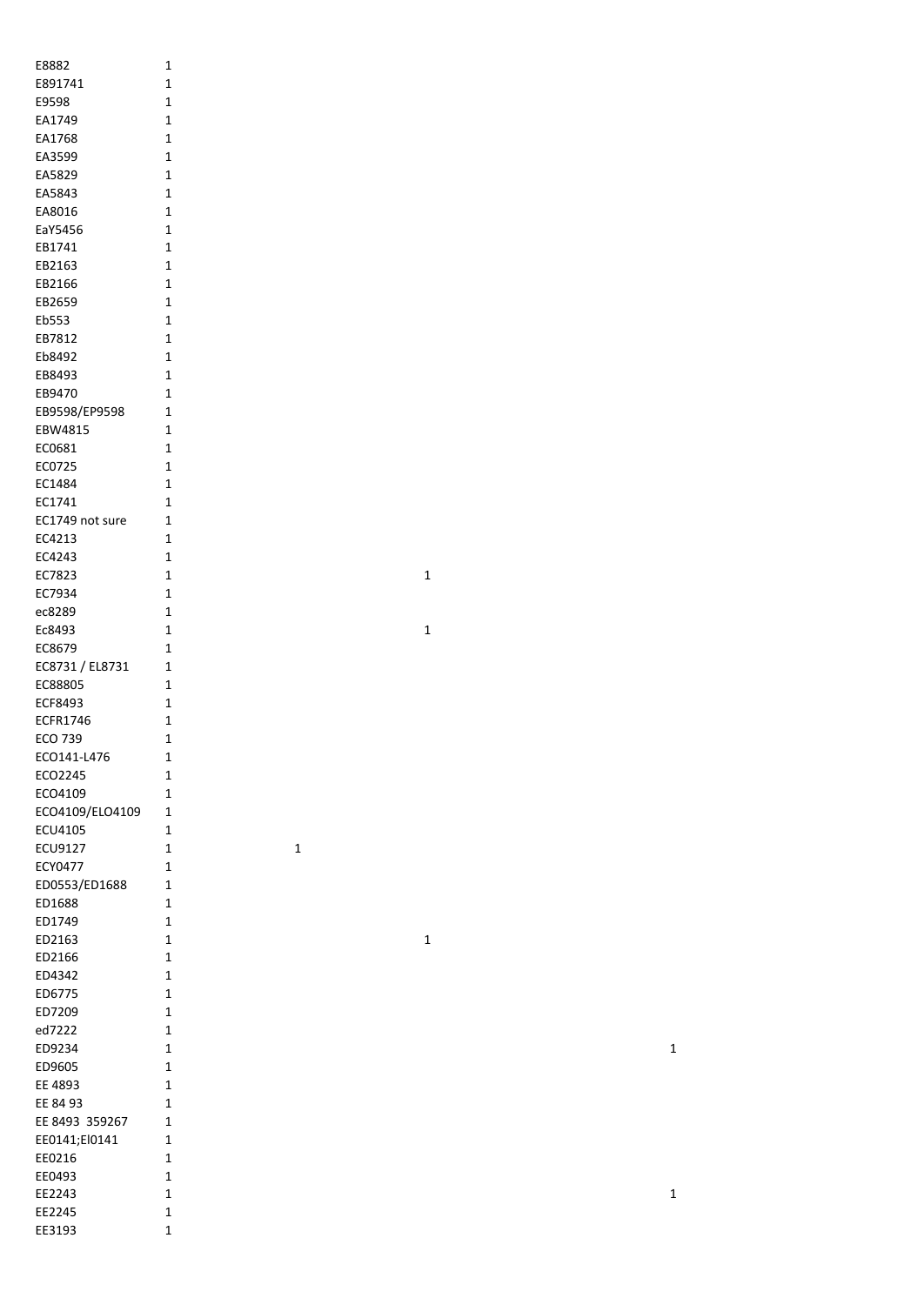|                  | 1                |
|------------------|------------------|
| EE3493           | 1                |
| EE4237           | 1                |
| Ee4243           | 1                |
| EE4893           | 1                |
| EE492            | 1                |
| EE5492 or EE849  | 1                |
| EE7449           | 1                |
| Ee7934           | 1                |
| EE8 492          | 1                |
| EE8 493          | 1                |
| EE8192           | 1                |
| EE8222           | 1                |
| EE82A2           | 1                |
| EE8394           | 1                |
| EE8413           | 1                |
| EE8429           | 1                |
| Ee8439           | 1                |
| EE84493          | 1                |
|                  |                  |
| EE8472           | 1<br>$\mathbf 1$ |
| EE8482           |                  |
| EE8483           | $\mathbf 1$      |
| Ee84902          | 1                |
| EE8492/ER1741    | 1                |
| EE849201/2021    | 1                |
| EE8493 and ER17  | 1                |
| EE8493 OR 99849  | 1                |
| EE849341         | 1                |
| ee8498           | 1                |
| EE84992          | 1                |
| EE849n           | 1                |
| EE84G2           | 1                |
| <b>EE84Z</b>     | 1                |
| EE8713           | 1                |
| EE8885           | 1                |
| EE8L193          | 1                |
| <b>EE8U92</b>    |                  |
|                  | 1                |
| <b>EE8X93</b>    | 1                |
| EE8Y92           | $\mathbf 1$      |
| EE8YG3           | 1                |
| EE9493           | $\mathbf 1$      |
| EEC327AB-7CFO-4  | 1                |
| <b>EEG993</b>    | 1                |
| EEL1491          | 1                |
| EEW0913          | 1                |
| EEW6326          | 1                |
| EF038A           | $\mathbf 1$      |
| EF0541           | 1<br>1           |
| EF0900           | 1                |
| EF1714           | 1                |
| EF1749           | 1                |
|                  | 1                |
| EF1768           | 1                |
| EF1830           | 1                |
| EF2090           |                  |
| EF2625           | 1<br>1           |
| EF3125<br>EF3308 | 1                |
|                  |                  |
| Ef3319           | 1                |
| EF3380           | 1                |
| EF3832           | 1                |
| EF4834           | 1                |
| EF5993           | 1                |
| EF6789           | $\mathbf 1$      |
| EF6797<br>EF8206 | $\mathbf 1$<br>1 |

1

1

1

1

1

1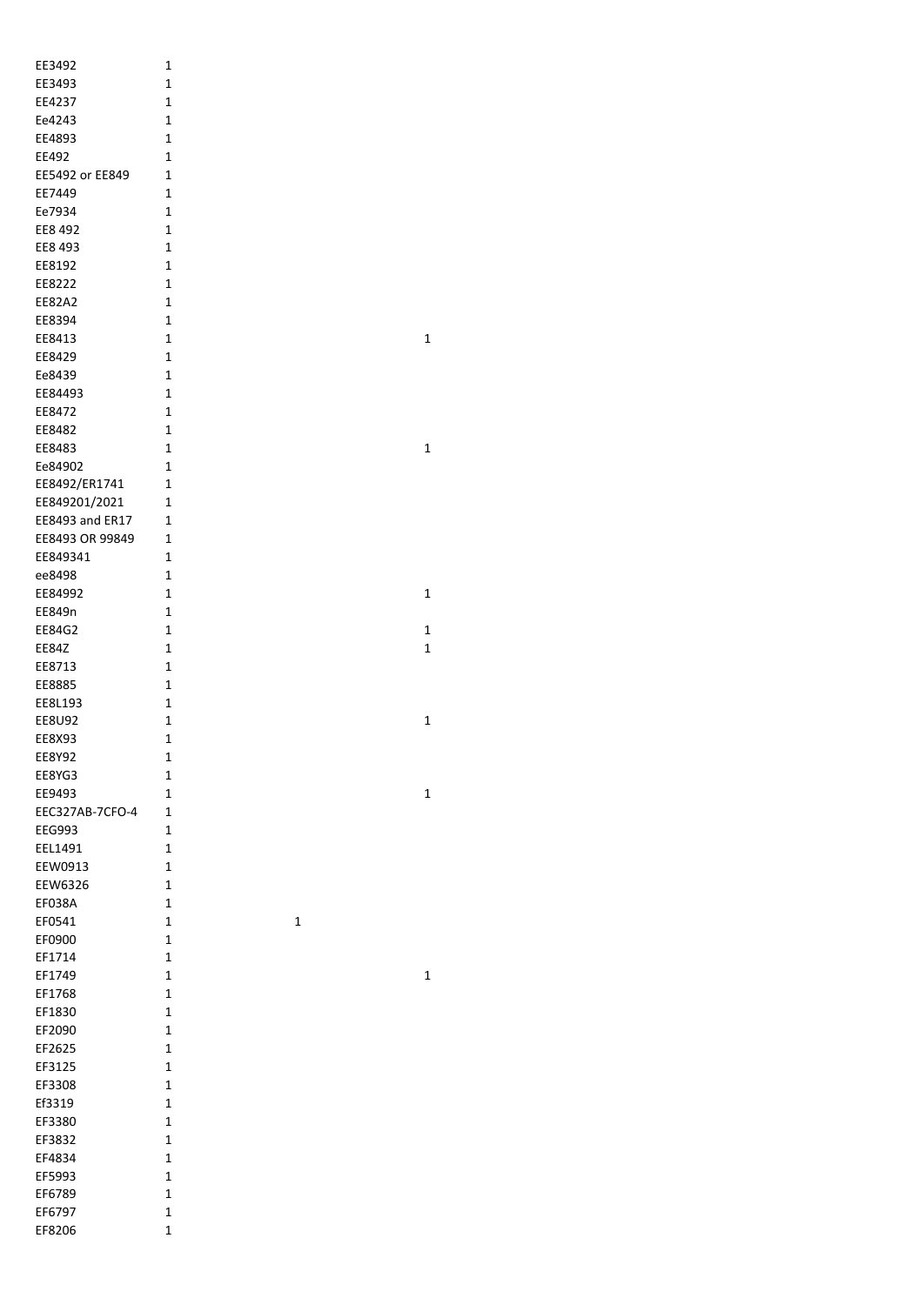| EF8492          | $\mathbf 1$                  |             |
|-----------------|------------------------------|-------------|
| Ef8885          | $\mathbf{1}$                 |             |
| EF9449          | $\mathbf{1}$                 |             |
|                 | $\mathbf{1}$                 |             |
| EFC3143         |                              |             |
| EG 8235         | 1                            | $\mathbf 1$ |
| eg0584          | 1                            |             |
| EG2163          | $\mathbf{1}$                 |             |
| EG2346          | $\mathbf{1}$                 |             |
| EG3319          | $\mathbf{1}$                 |             |
| EG3712          | $\mathbf{1}$                 |             |
| EG6537          | $\mathbf{1}$                 |             |
| EG6789          | $\mathbf{1}$<br>$\mathbf 1$  |             |
| EG6797-02-0004  | $\mathbf 1$                  |             |
| EG7900          | 1                            |             |
| EG9788          | $\mathbf{1}$                 |             |
| EH0739          | $\mathbf{1}$                 |             |
| EH1741          | $\mathbf{1}$                 |             |
| EH3220          | $\mathbf{1}$                 |             |
| EH3220/V1452    | 1                            | $\mathbf 1$ |
| EH3924          | $\mathbf{1}$                 |             |
| Eh4234          | 1                            |             |
| EH4243          | 1                            |             |
| EH4465          | 1                            |             |
| Eh4693          | 1                            |             |
| EH4955          | 1                            |             |
| EH6789          | $\mathbf{1}$                 |             |
| Eh6790          | $\mathbf{1}$                 | $\mathbf 1$ |
| EH9605          | 1                            |             |
| EHO477          | 1                            |             |
| EI 2172         | 1                            |             |
| EI 6797         | 1                            |             |
| EI0141          | $\mathbf 1$                  | $\mathbf 1$ |
| EI0553          | $\mathbf{1}$<br>$\mathbf{1}$ |             |
| EI0579          | $\mathbf{1}$                 |             |
|                 | 1                            |             |
| EI0739 (T162b2) | $\mathbf{1}$                 |             |
| EI1484          |                              |             |
| EI16136         | $\mathbf{1}$                 | $\mathbf 1$ |
| EI2163          | 1                            |             |
| EI3620          | $\mathbf 1$                  |             |
| EI4768          | 1                            |             |
| Ei6134          | $\mathbf{1}$                 | $\mathbf 1$ |
| EI-6136-66-004  | $\mathbf 1$                  |             |
| EI6786          | 1                            |             |
| E16795          | 1                            |             |
| E16796          | $\mathbf{1}$                 |             |
| EI7834          | $\mathbf{1}$                 |             |
| EI-8713         | 1                            |             |
| E18723          | 1                            |             |
| EI9269          | 1                            |             |
| Eic 1768        | 1                            |             |
| EIC4143         | 1                            |             |
| EIC4243         | 1                            |             |
| Eic768          | 1                            |             |
| EID2245         | 1                            |             |
| EIL4176         | 1                            |             |
| EIL4243         | $\mathbf{1}$                 |             |
| EIL4244         | $\mathbf{1}$                 |             |
| EIN4811         | $\mathbf{1}$                 | $\mathbf 1$ |
| EIV2245         | 1                            |             |
| EJ - 6136       | $\mathbf{1}$                 |             |
| EJ / 6790       | $\mathbf{1}$                 |             |
| EJ 0553-L449    | $\mathbf 1$                  |             |
| EJ 0593         | $\mathbf{1}$                 |             |
| EJ 1484         | $\mathbf{1}$                 |             |
| EJ 3007         | $\mathbf{1}$                 |             |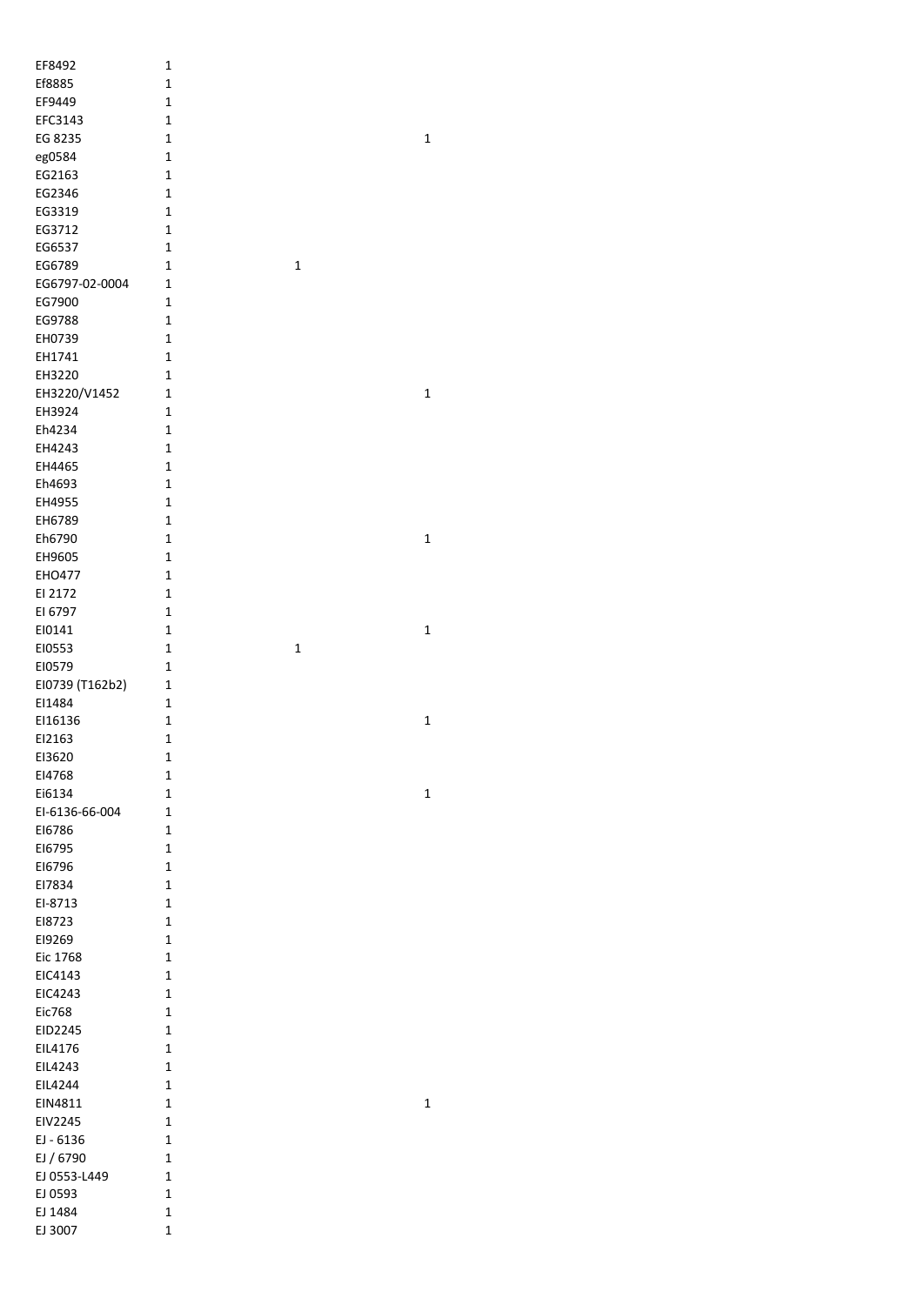| EJ 679              | $\mathbf{1}$                |             |              |             |
|---------------------|-----------------------------|-------------|--------------|-------------|
| EJ 6793             | $\mathbf 1$                 |             |              |             |
| EJ!1688.            | $\mathbf 1$                 |             |              |             |
| EJ0053              | $\mathbf{1}$                |             |              |             |
| EJ0053/V0004 an     | $\mathbf 1$                 |             |              |             |
| EJ0053U0004         | $\mathbf 1$                 |             |              |             |
| EJ00553             | $\mathbf{1}$                |             |              | $\mathbf 1$ |
| EJ0141              | $\mathbf{1}$                |             |              |             |
| EJ0477              | $\mathbf{1}$                |             |              | $\mathbf 1$ |
| EJ053               | $\mathbf{1}$                |             |              |             |
| EJ055               | $\mathbf{1}$                |             |              |             |
| EJ0552              | $\mathbf{1}$                |             |              |             |
| EJ0553/i/452        | $\mathbf 1$                 |             | $\mathbf{1}$ |             |
| ej0553/v00002       | $\mathbf 1$                 |             |              |             |
| EJ0553/V001         | $\mathbf 1$                 |             | $\mathbf{1}$ |             |
| EJ0553/V002         | $\mathbf 1$                 |             |              |             |
| EJ0553/V006         | $\mathbf 1$                 |             |              |             |
| EJ0553-1449         | $\mathbf 1$                 |             |              |             |
| EJ0553-1450         | $\mathbf 1$                 |             |              |             |
| EJ05533             | $\mathbf{1}$                |             |              |             |
| EJ05536450          | $\mathbf 1$                 | $\mathbf 1$ |              |             |
| EJ0553FOB21         | $\mathbf{1}$                |             | $\mathbf{1}$ |             |
| EJ0553-1454         | $\mathbf 1$                 |             | $\mathbf 1$  |             |
| EJ0553-L451         | $\mathbf 1$                 |             |              |             |
| EJ0553-L453 22/     | $\mathbf 1$                 |             | $\mathbf{1}$ |             |
| EJ0553-L454         | $\mathbf 1$                 |             |              |             |
| EJ0553-LY52         | $\mathbf 1$                 |             |              |             |
| Ej0553v0002         | 1                           |             |              |             |
| EJ0553-v0003        | $\mathbf 1$                 | $\mathbf 1$ |              |             |
| EJ0555              | $\mathbf{1}$                |             |              |             |
| EJ0558              | $\mathbf{1}$                |             |              |             |
| EJ05S3-V0001        | $\mathbf 1$                 |             |              |             |
| ej0668              | 1                           | $\mathbf 1$ |              |             |
| EJ0721              | 1                           |             |              |             |
| EJ0724/L460         | $\mathbf 1$                 |             |              |             |
| EJ0724-L2460        | $\mathbf 1$                 |             | $\mathbf{1}$ |             |
| EJ0724-L426         | $\mathbf 1$                 |             |              |             |
| EJ0724-L459         | $\mathbf 1$                 |             |              |             |
| EJ0724w55<br>EJ072Y | 1                           |             |              |             |
| Ej0770              | $\mathbf 1$<br>$\mathbf{1}$ |             | 1            |             |
| EJ0784              | $\mathbf{1}$                |             |              |             |
| EJ0790              | $\mathbf 1$                 |             |              |             |
| EJ10688             | $\mathbf{1}$                |             |              |             |
| EJ10789             | $\mathbf{1}$                |             |              |             |
| EJ1088              | $\mathbf{1}$                |             | $\mathbf 1$  |             |
| EJ1491              | $\mathbf 1$                 |             |              | $\mathbf 1$ |
| EJ16188             | $\mathbf 1$                 |             |              |             |
| EJ1633              | $\mathbf 1$                 |             |              |             |
| EJ1636              | $\mathbf{1}$                |             |              |             |
| EJ16668             | 1                           | $\mathbf 1$ |              |             |
| EJ1677              | $\mathbf{1}$                | $\mathbf 1$ |              |             |
| EJ168 ER1741        | $\mathbf 1$                 |             |              |             |
| EJ1688 B/n V100     | 1                           |             |              |             |
| EJ1688 L-470        | $\mathbf 1$                 |             |              |             |
| EJ1688/V1001        | $\mathbf 1$                 |             |              |             |
| EJ1688/V1003        | 1                           |             |              |             |
| EJ1688L 470         | 1                           |             |              |             |
| EJ1688L468          | $\mathbf 1$                 |             |              |             |
| ej1688l46z          | $\mathbf 1$                 |             | $\mathbf 1$  | $\mathbf 1$ |
| EJ1688-LA72         | $\mathbf 1$                 |             |              |             |
| EJ1689              | $\mathbf{1}$                |             |              |             |
| Ej1749              | 1                           |             |              |             |
| EJ1768              | $\mathbf 1$                 |             |              |             |
| EJ1831              | $\mathbf 1$                 |             |              |             |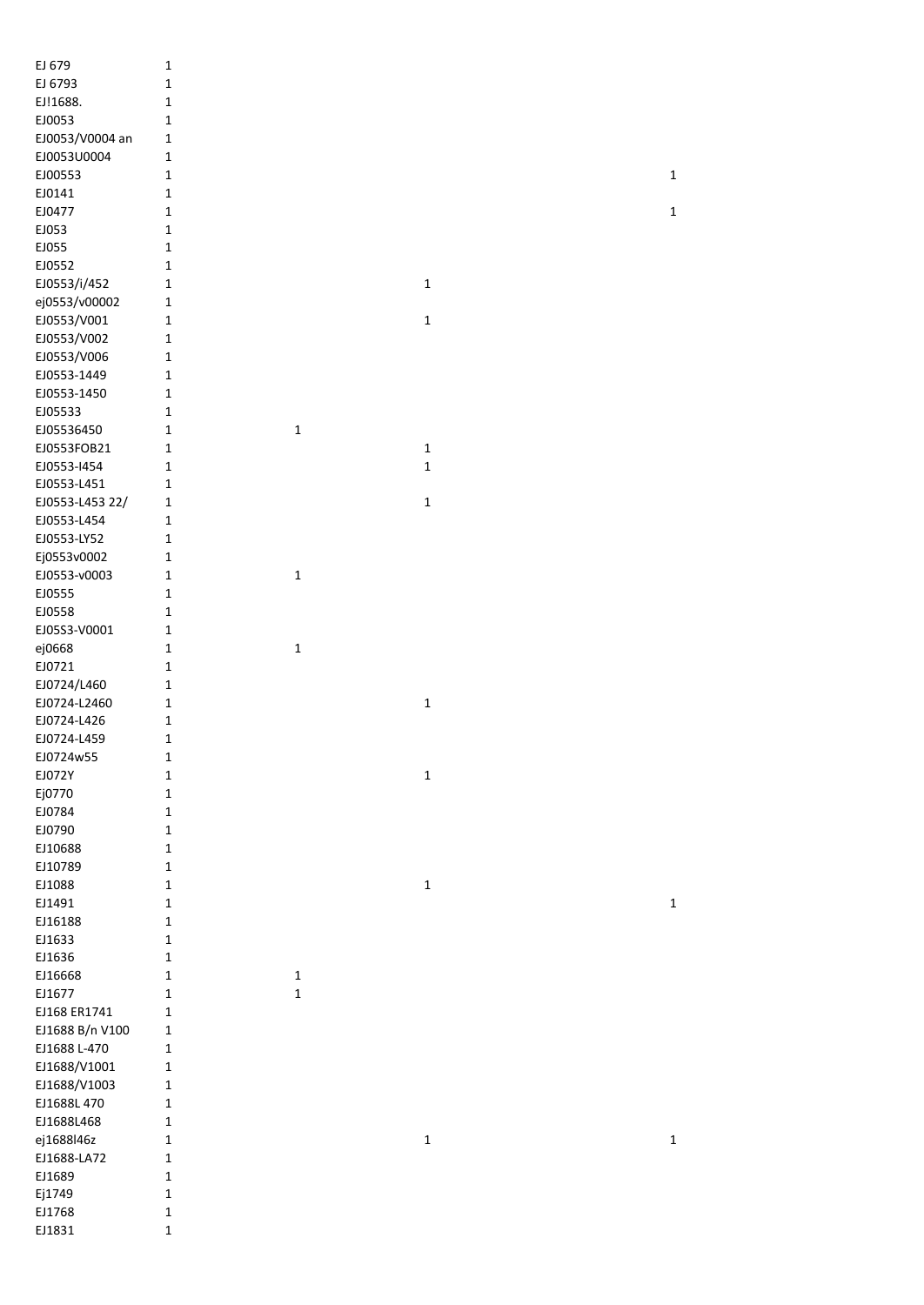| EJ1831-30-019  | $\mathbf 1$  |              |             |             |
|----------------|--------------|--------------|-------------|-------------|
| EJ1866         | $\mathbf 1$  |              | $\mathbf 1$ |             |
| EJ188          | $\mathbf 1$  |              |             |             |
| EJ2003         | $\mathbf 1$  |              |             |             |
| EJ2166         | 1            |              |             |             |
| EJ2172         | $\mathbf 1$  |              |             |             |
| EJ2788         | $\mathbf 1$  |              | $\mathbf 1$ |             |
|                |              |              |             |             |
| EJ30002        | $\mathbf 1$  |              |             |             |
| EJ3001         | $\mathbf 1$  |              |             |             |
| EJ30-02        | $\mathbf 1$  |              |             |             |
| EJ3002042021   | $\mathbf{1}$ |              |             |             |
| EJ30021        | $\mathbf 1$  |              |             |             |
| EJ3014         | $\mathbf 1$  |              |             |             |
| ej3136         | $\mathbf 1$  |              |             |             |
| EJ3166         | $\mathbf 1$  | $\mathbf{1}$ |             |             |
| EJ32002        | $\mathbf 1$  |              |             |             |
| EJ36134        | $\mathbf 1$  |              |             |             |
| EJ4109         | $\mathbf 1$  |              |             |             |
|                |              |              |             |             |
| EJ4244         | $\mathbf 1$  |              |             |             |
| EJ4983         | $\mathbf 1$  |              |             |             |
| EJ5033         | $\mathbf 1$  |              |             |             |
| EJ5136         | $\mathbf 1$  |              |             |             |
| EJ533          | $\mathbf 1$  |              |             |             |
| EJ559          | $\mathbf 1$  |              |             |             |
| EJ5797         | $\mathbf 1$  |              |             |             |
| EJ60136        | $\mathbf 1$  |              |             |             |
| EJ6036         | $\mathbf 1$  |              |             |             |
| EJ6132         | $\mathbf 1$  | $\mathbf 1$  |             |             |
| EJ6135-05-006  | $\mathbf 1$  |              |             |             |
|                |              |              |             |             |
| EJ6136-05-006  | $\mathbf 1$  |              |             |             |
| EJ6136-14      | $\mathbf{1}$ |              |             |             |
| EJ6136-14-004  | $\mathbf{1}$ |              |             |             |
| EJ-6136-16-014 | $\mathbf 1$  |              |             |             |
| EJ61362        | $\mathbf 1$  |              |             |             |
| EJ6136-28-02   | $\mathbf{1}$ |              |             |             |
| EJ613642004    | $\mathbf{1}$ |              |             |             |
| EJ-6136-66-004 | $\mathbf{1}$ |              |             |             |
| EJ6136E        | $\mathbf 1$  |              |             |             |
| EJ6137         | 1            |              |             |             |
| EJ6139         |              |              |             |             |
|                | $\mathbf 1$  |              |             |             |
| Ej613y         | $\mathbf 1$  |              | $\mathbf 1$ |             |
| EJ6164         | $\mathbf 1$  |              |             |             |
| EJ6194         | $\mathbf 1$  |              |             | $\mathbf 1$ |
| EJ6290         | $\mathbf 1$  |              |             |             |
| EJ6314         | $\mathbf 1$  |              |             |             |
| EJ6488         | $\mathbf 1$  |              |             |             |
| EJ6553         | $\mathbf 1$  |              |             |             |
| EJ6595         | $\mathbf 1$  |              |             |             |
| EJ6597         | $\mathbf 1$  |              |             |             |
| EJ6678         | $\mathbf 1$  | $\mathbf 1$  |             |             |
| EJ67           | $\mathbf 1$  |              |             |             |
| EJ670          |              |              |             |             |
|                | $\mathbf 1$  |              |             |             |
| EJ6707         | $\mathbf 1$  |              |             |             |
| EJ6767         | $\mathbf 1$  |              |             | $\mathbf 1$ |
| EJ678          | $\mathbf 1$  |              |             |             |
| EJ6787         | $\mathbf 1$  |              |             |             |
| EJ6788, EJ6789 | $\mathbf 1$  | $\mathbf 1$  |             |             |
| EJ67888        | $\mathbf 1$  |              |             |             |
| EJ6790 +ER1749 | $\mathbf 1$  |              |             |             |
| Ej6790+em4965  | 1            |              | $\mathbf 1$ |             |
| EJ6790-07-016  | 1            |              |             |             |
| EJ6790-09-007  | $\mathbf 1$  |              |             |             |
| EJ6790-42-009  | $\mathbf 1$  |              |             |             |
| EJ6790-55-154  |              |              |             |             |
|                | $\mathbf{1}$ |              |             |             |
| ej6790-65-010  | $\mathbf 1$  |              |             |             |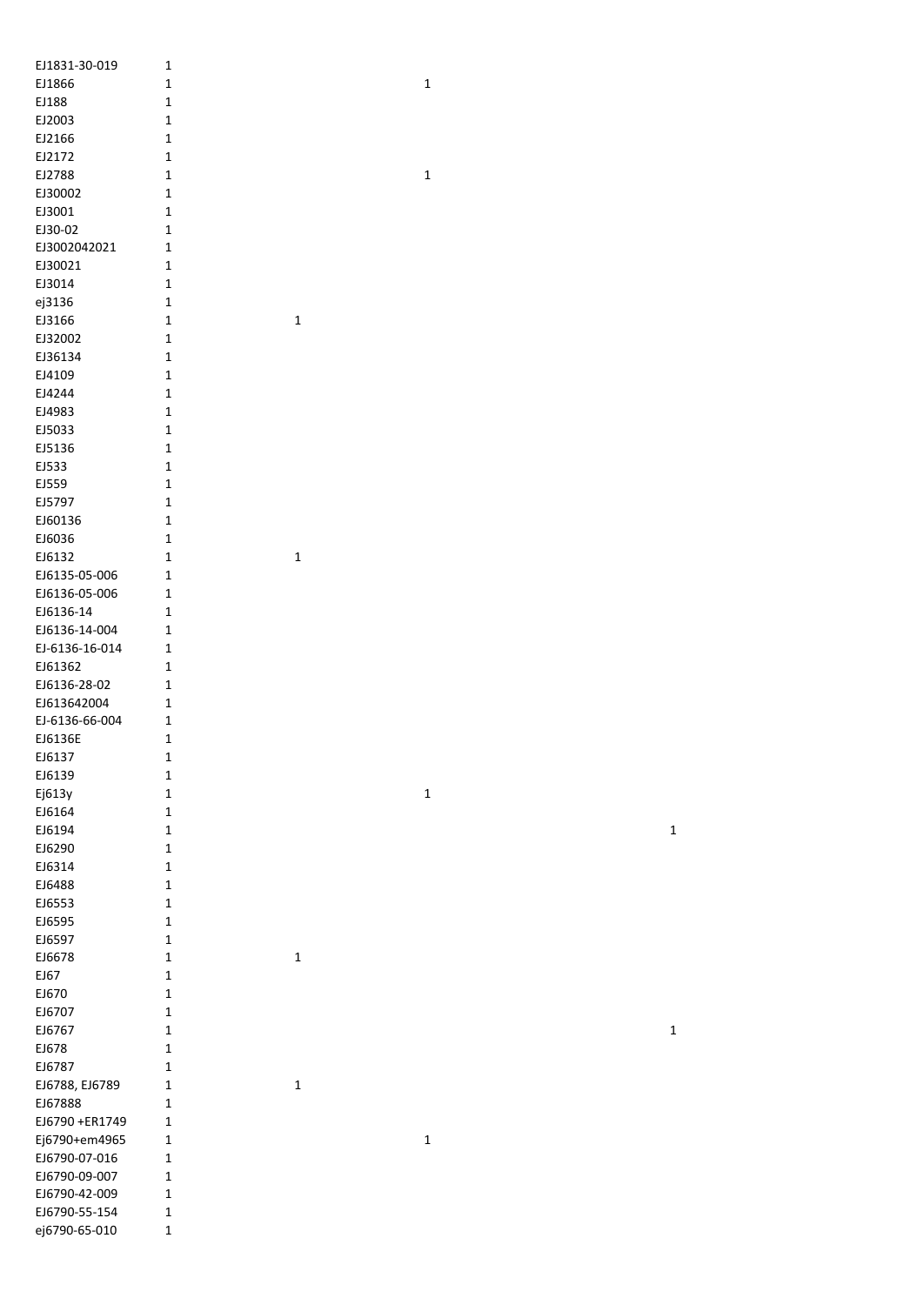| EJ6790-66008    | $\mathbf{1}$ | $\mathbf 1$ |             |             |
|-----------------|--------------|-------------|-------------|-------------|
| EJ6790-66-008   | $\mathbf 1$  |             |             |             |
| EJ6790-L515     | 1            |             |             |             |
| EJ6792          | $\mathbf{1}$ |             |             |             |
| EJ6795 / EM6950 | 1            |             |             |             |
| EJ6795, EJ6790  | $\mathbf{1}$ |             |             |             |
|                 |              |             |             |             |
| EJ6795,I        | 1            |             |             |             |
| EJ6795/EK9788   | 1            | $\mathbf 1$ |             |             |
| EJ6795042021    | 1            |             |             |             |
| EJ6796 1,2      | 1            |             |             |             |
| EJ6796 and/or E | $\mathbf{1}$ |             |             |             |
| EJ6796X         | $\mathbf{1}$ |             |             | $\mathbf 1$ |
| EJ6797, EM0477  | 1            |             |             | $\mathbf 1$ |
| EJ6797/EL1491   | 1            |             | $\mathbf 1$ |             |
| EJ6797-0026-009 | $\mathbf{1}$ |             |             |             |
|                 |              |             |             |             |
| EJ6797-01-010   | $\mathbf{1}$ |             |             |             |
| EJ6797-01-011   | 1            |             |             |             |
| EJ6797-02-003   | 1            |             |             |             |
| EJ6797-12-09-S2 | 1            |             |             |             |
| EJ6797-12-10-S3 | $\mathbf{1}$ |             |             |             |
| EJ6797-12-11-S1 | $\mathbf 1$  |             |             |             |
| EJ6797-14-003   | $\mathbf{1}$ |             |             |             |
| EJ6797-16-012   | $\mathbf 1$  |             |             |             |
| EJ6797-28-01    | 1            |             |             |             |
|                 |              |             |             |             |
| EJ6797-30-006   | 1            |             |             |             |
| EJ6797-30-007   | 1            |             |             |             |
| EJ679730-30-006 | $\mathbf{1}$ |             |             |             |
| EJ6797-50-003   | $\mathbf{1}$ |             |             |             |
| EJ6797-63-006   | 1            |             |             |             |
| EJ679G          | 1            |             |             |             |
| EJ679T          | $\mathbf{1}$ |             |             |             |
| EJ6950          | $\mathbf{1}$ |             |             |             |
| EJ6975          | $\mathbf{1}$ |             |             |             |
| EJ7015          | $\mathbf{1}$ |             |             |             |
|                 |              |             |             |             |
| EJ7075          | $\mathbf{1}$ |             |             |             |
| EJ7133          | $\mathbf{1}$ |             |             |             |
| EJ7205          | $\mathbf 1$  |             |             |             |
| EJ723           | $\mathbf 1$  | $\mathbf 1$ |             |             |
| EJ7688          | 1            |             |             |             |
| EJ7689          | $\mathbf 1$  |             |             |             |
| EJ795_19.01-19  | $\mathbf 1$  |             |             |             |
| EJ8516          | $1\,$        |             |             |             |
| EJ8789          | $1\,$        | $\mathbf 1$ |             |             |
| EJ8790          | $\mathbf 1$  |             |             |             |
|                 |              |             |             |             |
| EJ9470          | $\mathbf 1$  |             |             |             |
| EJ9605          | $\mathbf 1$  |             |             |             |
| EJ9795          | $\mathbf 1$  | $\mathbf 1$ |             |             |
| EJ9796          | $\mathbf 1$  |             |             |             |
| EJGT96          | $\mathbf 1$  |             |             |             |
| EJI6881         | $\mathbf 1$  |             |             |             |
| EJ1686          | $\mathbf 1$  |             |             |             |
| EJM4965         | $\mathbf 1$  |             |             |             |
| EJO124          | $\mathbf 1$  |             |             |             |
| Ejo141          | $\mathbf 1$  |             | $\mathbf 1$ |             |
|                 | $1\,$        |             |             |             |
| EJO3553         |              |             |             |             |
| EJO553 L450     | $\mathbf{1}$ |             |             |             |
| EJO553-L449     | $\mathbf{1}$ |             |             |             |
| Ejo553l450      | $\mathbf 1$  |             |             |             |
| EJO553-L452     | $\mathbf 1$  |             |             |             |
| EJO553V0001     | $\mathbf{1}$ |             |             |             |
| Ejo553-vooo2 /  | $\mathbf 1$  |             |             |             |
| EJO55J          | $\mathbf 1$  | $\mathbf 1$ |             |             |
| EJOJS3          | $\mathbf 1$  |             |             |             |
| EJOSSÃ, £       | $\mathbf 1$  |             | $\mathbf 1$ |             |
|                 |              |             |             |             |
| EJQ553          | $\mathbf 1$  |             |             | $\mathbf 1$ |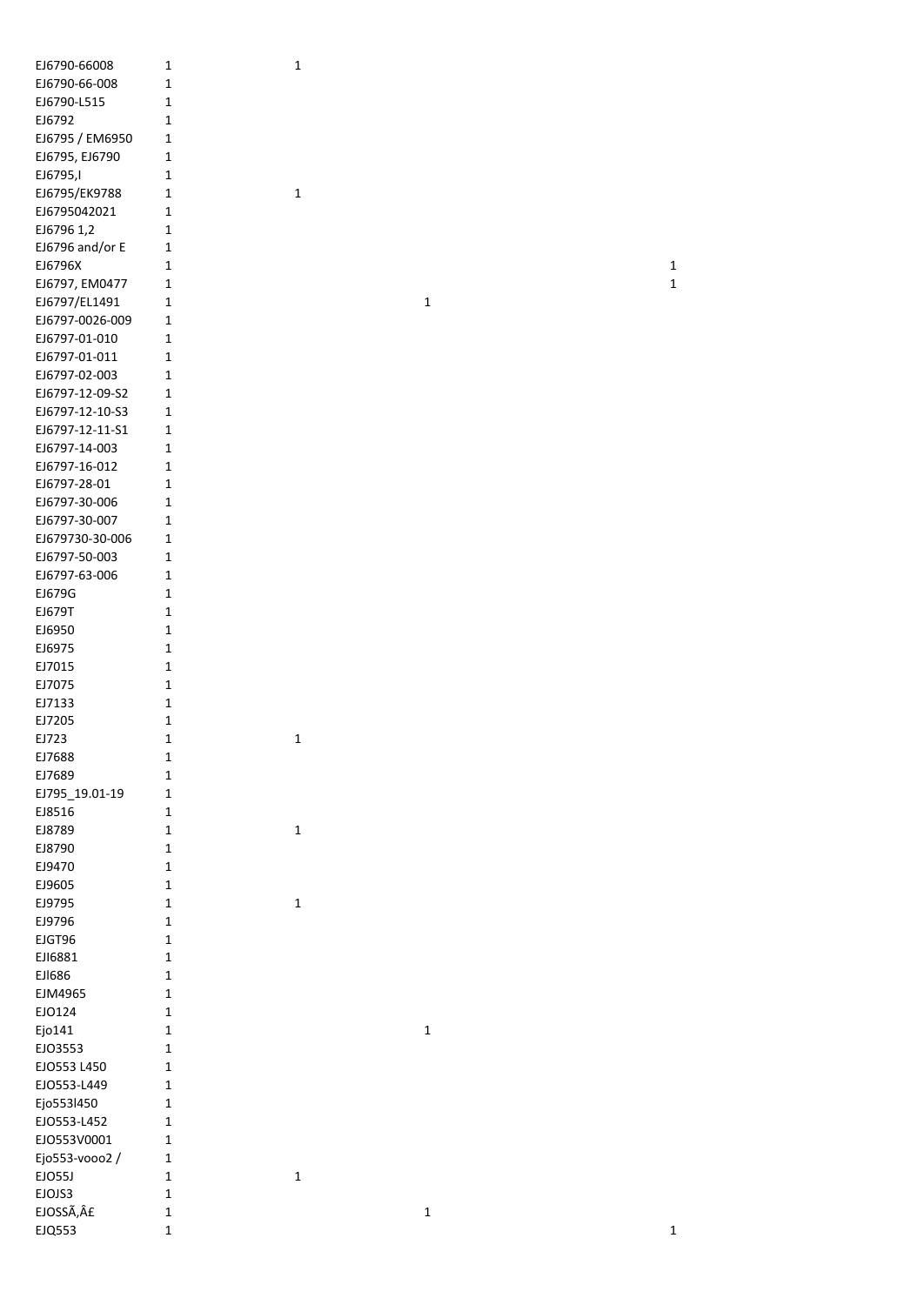| <b>EJU553</b>                      | $\mathbf 1$                 | $\mathbf 1$ |             |
|------------------------------------|-----------------------------|-------------|-------------|
| Ek (or Elc) 17                     | $\mathbf 1$                 |             |             |
| EK 1768-L480                       | $\mathbf 1$                 |             |             |
| EK 4170 (or 417                    | $\mathbf 1$                 |             |             |
| EK 4257                            | $\mathbf 1$                 |             |             |
| <b>EK 978</b>                      | $\mathbf 1$                 |             |             |
| EK 97885121                        | $\mathbf 1$                 |             |             |
| <b>EK A68</b>                      | $\mathbf 1$                 | $\mathbf 1$ |             |
| EK0112                             | $\mathbf 1$                 | $\mathbf 1$ |             |
| EK1768                             |                             | $\mathbf 1$ |             |
|                                    | $\mathbf 1$                 |             |             |
| EK1168                             | $\mathbf 1$                 |             |             |
| EK1185                             | $\mathbf 1$                 |             |             |
| EK12143                            | $\mathbf 1$                 |             |             |
| EK12245                            | $\mathbf{1}$                |             |             |
| Ek14109                            | $\mathbf{1}$                |             |             |
| EK1468                             | $\mathbf{1}$                |             |             |
| EK1476                             | $\mathbf 1$                 |             |             |
| EK1678                             | $\mathbf{1}$                |             |             |
| EK1738                             | $\mathbf 1$                 |             |             |
| Ek1748                             | $\mathbf{1}$                |             |             |
| EK176/V1016                        | $\mathbf 1$                 |             |             |
| EK1763                             | $\mathbf 1$                 |             |             |
| EK1765                             | $\mathbf 1$                 |             |             |
| EK1768 C267                        | $\mathbf 1$                 |             |             |
| EK1768/V/015                       | $\mathbf 1$                 |             |             |
| EK17683R1                          | $\mathbf 1$                 |             |             |
| EK1768-C1015                       | $\mathbf 1$                 |             |             |
| EK1768D159                         | $\mathbf 1$                 |             |             |
| EK1768I                            | $\mathbf 1$                 |             |             |
| Ek1768-L477                        | $\mathbf 1$                 |             |             |
| EK1768-L479                        | $\mathbf 1$                 |             |             |
| EK1768-L481                        | $\mathbf 1$                 |             |             |
| EK1768L485                         | $\mathbf 1$                 |             |             |
| Ek1768v1015                        | $\mathbf 1$                 |             |             |
| Ek176b                             | $\mathbf 1$                 |             |             |
| <b>EK176G</b>                      | $\mathbf 1$                 |             |             |
| <b>EK176K</b>                      | $\mathbf{1}$                |             | $\mathbf 1$ |
| EK17868                            | $\mathbf{1}$                |             |             |
| EK17968                            | $\mathbf 1$                 |             |             |
| <b>EK17E8</b>                      | $\mathbf 1$                 |             |             |
| EK17ES                             | $\mathbf 1$                 |             |             |
| <b>EK17L08</b>                     | $\mathbf 1$                 | $\mathbf 1$ |             |
| EK21765                            | $\mathbf{1}$                |             |             |
| EK2422                             | $\mathbf{1}$                |             |             |
| EK2443                             | $\mathbf{1}$                |             |             |
| EK2444                             | $\mathbf{1}$                |             |             |
| EK2659                             | $\mathbf 1$                 | $\mathbf 1$ |             |
| EK3244                             |                             |             |             |
| EK4 244                            |                             |             |             |
|                                    | $\mathbf 1$                 | $\mathbf 1$ |             |
|                                    | $\mathbf 1$                 |             |             |
| EK4143                             | $\mathbf 1$                 |             |             |
| EK4167                             | $\mathbf 1$                 |             |             |
| Ek4176 er1749                      | $\mathbf 1$                 |             |             |
| EK4176/PF                          | $\mathbf 1$<br>$\mathbf 1$  |             |             |
| EK42144                            | $\mathbf 1$                 |             |             |
| EK4224                             | $\mathbf 1$                 |             |             |
| EK42244                            | $\mathbf 1$                 |             | $\mathbf 1$ |
| Ek422-L508                         | $\mathbf 1$                 |             |             |
| Ek4231                             | $\mathbf 1$                 |             |             |
| <b>EK4237 (or EIC4</b>             | $\mathbf 1$                 |             |             |
| EK4237/PF1mrua-                    | $\mathbf{1}$                | $\mathbf 1$ | $\mathbf 1$ |
| EK424240                           | $\mathbf 1$                 | $\mathbf 1$ |             |
| EK4243 16282                       | $\mathbf 1$                 |             |             |
| EK4243 4490                        | $\mathbf 1$                 |             |             |
| EK4243 and ER17<br>EK4243 or ER424 | $\mathbf{1}$<br>$\mathbf 1$ | $\mathbf 1$ |             |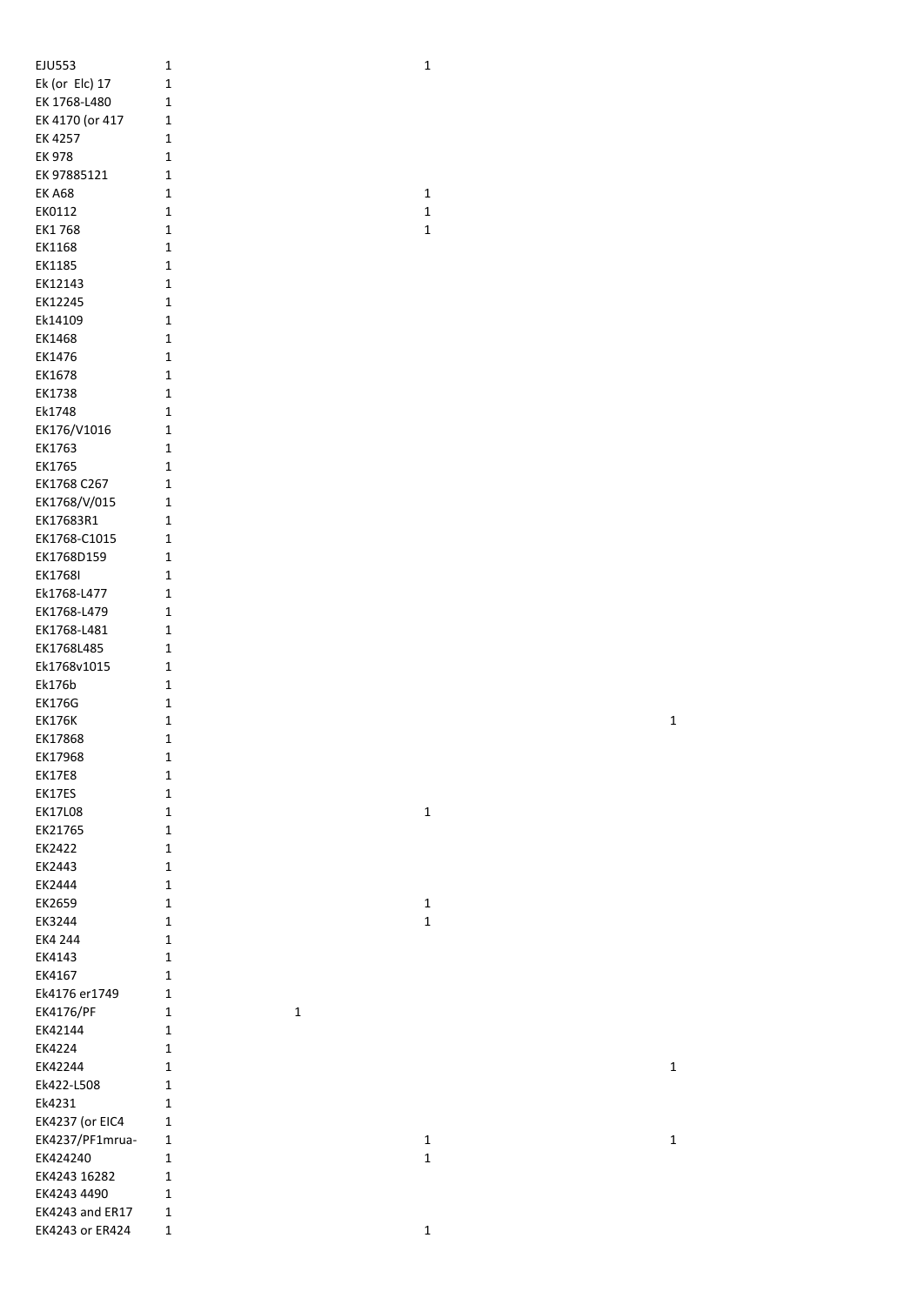| EK4243/V1026    | $\mathbf{1}$ |             |             |  |             |  |
|-----------------|--------------|-------------|-------------|--|-------------|--|
| EK4243/V1032    | $\mathbf 1$  |             |             |  |             |  |
| EK4243/V1033    | $\mathbf 1$  |             |             |  |             |  |
| EK424304/21     | $\mathbf{1}$ |             |             |  |             |  |
| EK4243144414    | $\mathbf 1$  |             |             |  |             |  |
| ek4243-4490     | $\mathbf 1$  |             |             |  |             |  |
| EK4243addER1749 | $\mathbf 1$  |             |             |  |             |  |
| EK4243L487      | $\mathbf 1$  |             |             |  |             |  |
| EK4243-L491     | $\mathbf 1$  |             |             |  |             |  |
| EK4243NEF       | $\mathbf 1$  |             | $\mathbf 1$ |  |             |  |
| EK4244 or ER424 | $\mathbf 1$  |             |             |  |             |  |
| EK4244, EM4965  | $\mathbf 1$  |             |             |  |             |  |
| Ek4244/ER1749   | $\mathbf 1$  |             |             |  | $\mathbf 1$ |  |
| EK4244/ PF/IM/R | $\mathbf 1$  |             | $\mathbf 1$ |  |             |  |
| EK4244/PF/IM/LU | $\mathbf 1$  |             |             |  |             |  |
| EK4244/V1043    | $\mathbf 1$  |             |             |  |             |  |
| ek424404/21     | $\mathbf 1$  |             |             |  |             |  |
| EK4244-L510.    | $\mathbf 1$  |             |             |  |             |  |
| EK4244M652      | $\mathbf 1$  |             |             |  |             |  |
| EK4253          | $\mathbf 1$  |             |             |  |             |  |
| EK4254          | $\mathbf 1$  |             |             |  |             |  |
| EK4257          | $\mathbf 1$  |             |             |  |             |  |
| EK42GY          | $\mathbf 1$  |             |             |  |             |  |
| EK4327          | $\mathbf 1$  |             |             |  |             |  |
| EK4342          | $\mathbf 1$  |             | $\mathbf 1$ |  |             |  |
| Ek4343          | $\mathbf 1$  |             | $\mathbf 1$ |  |             |  |
| Ek4345          | $\mathbf 1$  |             | $\mathbf 1$ |  |             |  |
| EK44176         | $\mathbf 1$  |             |             |  |             |  |
| EK4424          | $\mathbf 1$  |             |             |  |             |  |
| EK4741          | $\mathbf 1$  |             |             |  |             |  |
| EK4744          | $\mathbf 1$  |             |             |  |             |  |
| EK4776          | $\mathbf 1$  |             | $\mathbf 1$ |  |             |  |
| EK7168          | $\mathbf 1$  |             |             |  |             |  |
| EK7659          | $\mathbf 1$  |             |             |  |             |  |
| EK7939          | $\mathbf 1$  |             |             |  |             |  |
| EK831           | $\mathbf 1$  |             |             |  |             |  |
| EK8492          | $\mathbf 1$  |             |             |  |             |  |
| EK89788         | $\mathbf 1$  |             |             |  |             |  |
| Ek9176          | $\mathbf{1}$ |             | $\mathbf 1$ |  |             |  |
| EK9288          | $\mathbf 1$  |             |             |  |             |  |
| EK9598          | $\mathbf 1$  |             |             |  |             |  |
| EK9688          | $\mathbf 1$  |             |             |  |             |  |
| EK9788-54-017   | $\mathbf 1$  |             |             |  |             |  |
| EK9788 M        | $\mathbf 1$  |             |             |  |             |  |
| EK9788/EP2166   | $\mathbf 1$  |             |             |  |             |  |
| EK978805/2021   | $\mathbf 1$  |             |             |  |             |  |
| EK9788-12-14    | $\mathbf{1}$ |             |             |  |             |  |
| EK9788-12-15    | $\mathbf 1$  |             |             |  |             |  |
| EK9788-20-009   | $\mathbf 1$  |             |             |  |             |  |
| EK9788-42-005   | $\mathbf 1$  |             |             |  |             |  |
| EK9788-63-008   | 1            |             |             |  |             |  |
| EK9788-66-006   | $\mathbf 1$  |             |             |  |             |  |
| EK9791          | $\mathbf 1$  |             |             |  |             |  |
| EK9877          | $\mathbf{1}$ | $\mathbf 1$ |             |  |             |  |
| EK9978          | $\mathbf{1}$ |             |             |  |             |  |
| EKA68           | $\mathbf 1$  |             |             |  |             |  |
| <b>EKC/243</b>  | $\mathbf 1$  |             |             |  |             |  |
| <b>EKG176</b>   | $\mathbf 1$  |             |             |  |             |  |
| EKI4176/V1044   | $\mathbf 1$  |             |             |  |             |  |
| EKI768-L479     | $\mathbf 1$  |             |             |  |             |  |
| Ekl12431        | $\mathbf 1$  |             |             |  |             |  |
| <b>EKU237</b>   | $\mathbf 1$  |             |             |  |             |  |
| <b>EKW244</b>   | $\mathbf 1$  |             |             |  |             |  |
| <b>EKY244</b>   | $\mathbf 1$  |             |             |  |             |  |
| EKY2YY          | $\mathbf 1$  |             |             |  |             |  |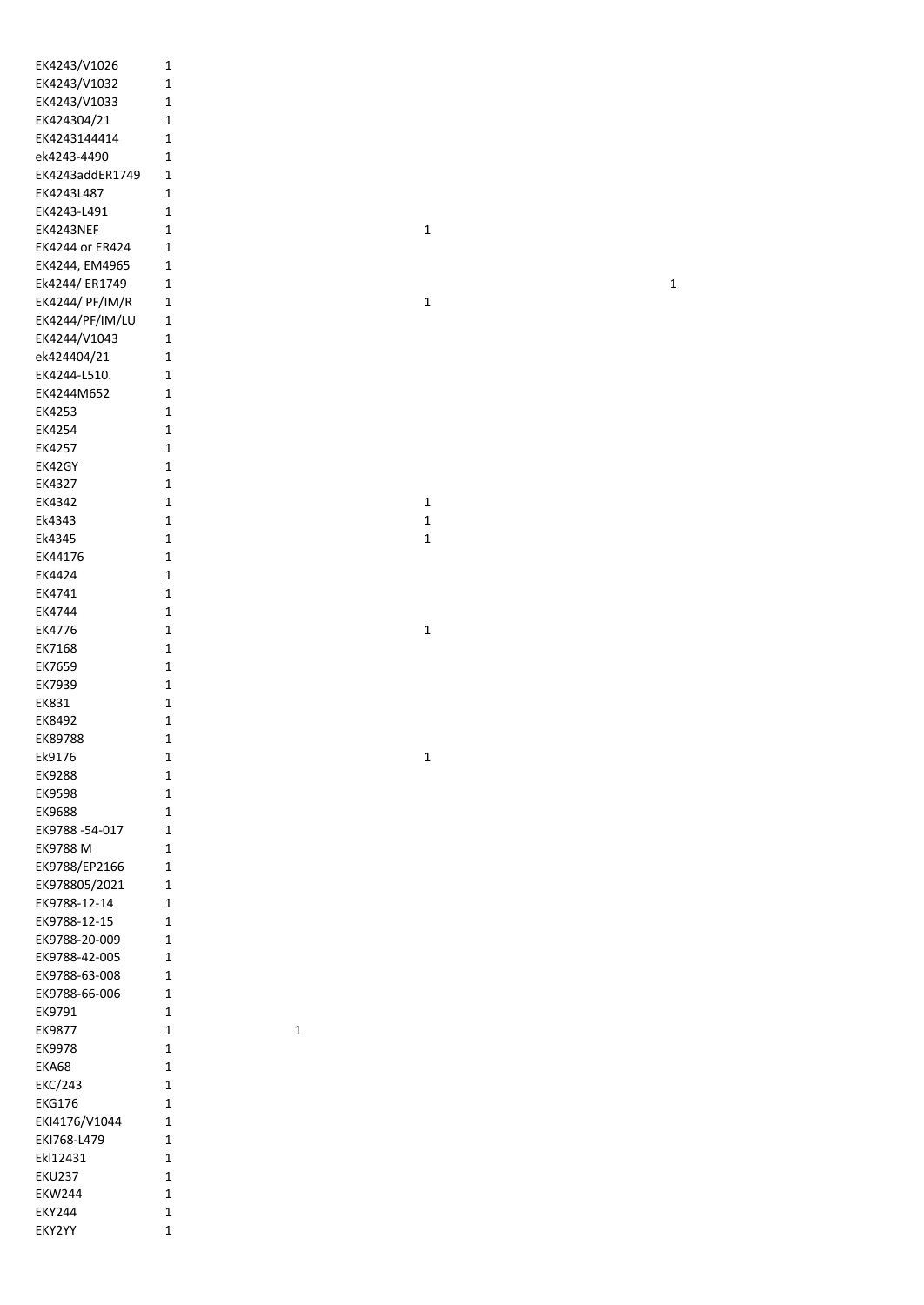| El 0141                | 1              |
|------------------------|----------------|
| EL 0739                | 1              |
| EL 07 39               | 1              |
| EL 0737                | 1              |
| EL 1484- 65-002        |                |
|                        | 1              |
| EL 1884                | 1              |
| EL 3249                | 1              |
| EL 7768                | 1              |
| EL 7874                | 1              |
| EL 9127                | 1              |
| EL 9263                | 1              |
| El)739                 | 1              |
| EL/1491                | 1              |
| ELO                    | 1              |
| ELO 141                | 1              |
|                        | 1              |
| EL0104                 |                |
| EL01241                | 1              |
| EL014                  | 1              |
| EL014/                 | 1              |
| EL0140                 | 1              |
| EL0141 - L476          | $\overline{1}$ |
| EL0141 2/21            | $\overline{1}$ |
| EL0141 3/2021          | 1              |
| EL0141 L476            | 1              |
| EL0141.                | 1              |
|                        |                |
| EL0141/1010            | 1              |
| EL0141/ER1741          | 1              |
| EL0141/V1009           | 1              |
| EL0141/V1013           | 1              |
| EL0141L474             | 1              |
| EL0144                 | 1              |
| EL0149                 | 1              |
| EL014Q                 | 1              |
| ELO14R                 | 1              |
| EL0191                 | 1              |
| EL01U1                 | 1              |
|                        |                |
| EL020                  | $\overline{1}$ |
| EL-0200                | 1              |
| EL02245                | 1              |
| EL023 6C02             | 1              |
| EL0241                 | 1              |
| EL0303                 | 1              |
| El0341                 | 1              |
| el03739                | 1              |
| EL039                  | 1              |
| EL0414                 | 1              |
| ELO7                   | 1              |
|                        |                |
| EL0724                 | 1              |
| EL0725, EP2166         | $\overline{1}$ |
| EL0725_02_001          | 1              |
| EL07251                | 1              |
| EL0725-16-020          | 1              |
| EL0725-26-013          | 1              |
| EL0725-30-012          | 1              |
| EL0725-55-102          | 1              |
| EL0725-65-007          | 1              |
| EL0729                 | 1              |
| ELO73                  | 1              |
|                        |                |
| EL0730                 | 1              |
| EL07339                | 1              |
| EL0736                 | 1              |
| EL0739 4.21            | 1              |
| El0739 and EM49        | 1              |
| <b>EL0739 OR ELO73</b> | 1              |
|                        |                |

 $\mathbf{1}$ 

 $\mathbf{1}$ 

 $\mathbf 1$ 

 $\mathbf 1$ 

 $\mathbf{1}$ 

 $\mathbf 1$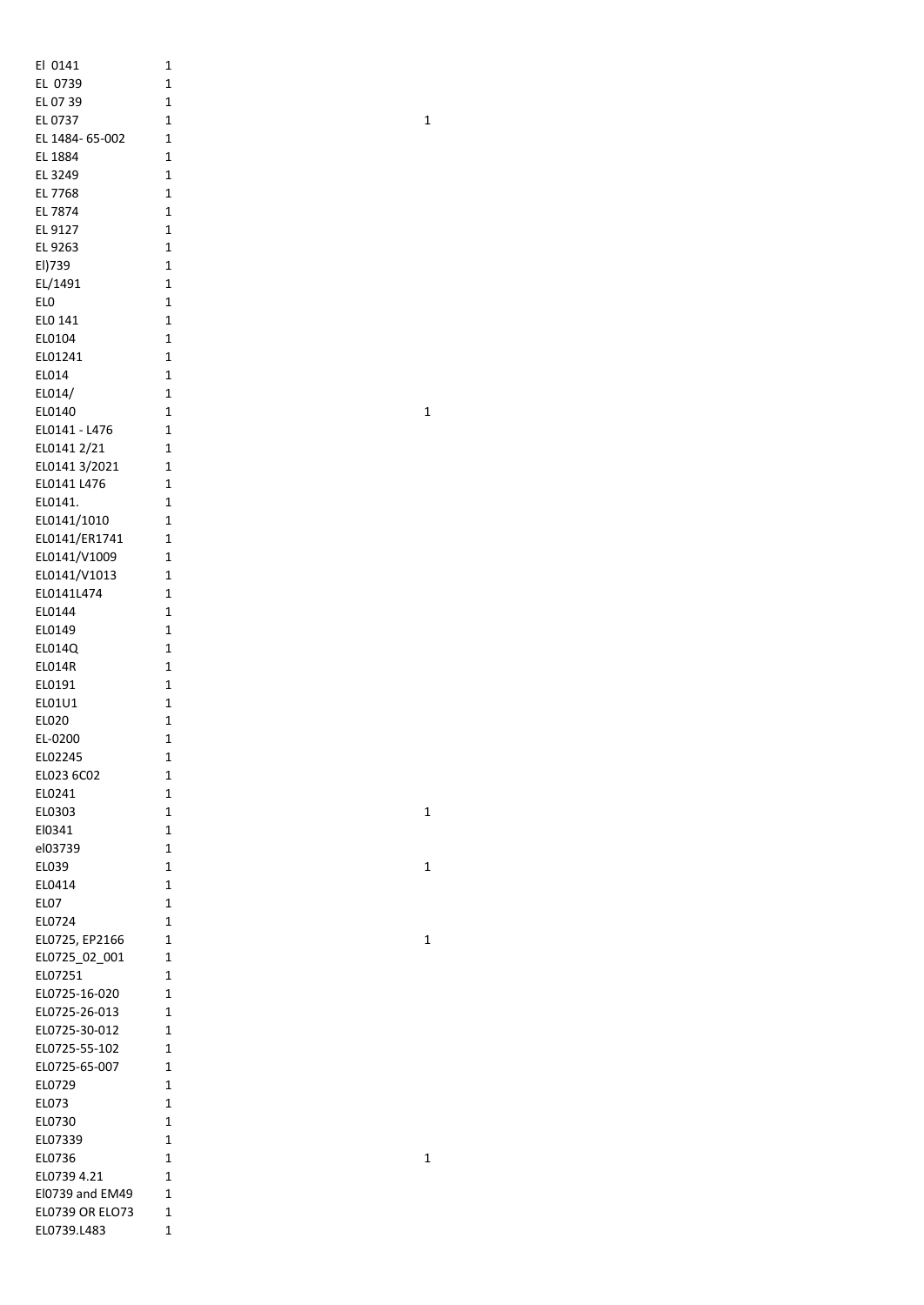| EL0739/ER1741    | 1           |
|------------------|-------------|
| EL0739/ER7934    | 1           |
| EL0739/V1027     | 1           |
| EL0739/V1927     | 1           |
| El073904121      | 1           |
| EL07394/21       | 1           |
| El0739k275       | 1           |
| EL0739-L438      | 1           |
| EL0739L483       | 1           |
| EL0739L-483      | 1           |
| EL0739-V1006     | 1           |
| EL073P           | 1           |
| EL0741           | 1           |
| EL0749           | 1           |
| EL0752           | 1           |
| EL0775           | 1           |
| EL0790           | 1           |
| EL0795           | 1           |
| EL0925           | 1           |
| El0r739          | 1           |
| EL10107          | 1           |
| EL1040           | 1           |
| EL1185           | 1           |
| EL13143          | 1           |
| EL1407           | 1           |
| EL1415           | 1           |
| EL1422           | 1           |
| EL1425           | 1           |
| EL1446           | $\mathbf 1$ |
| EL14484          | 1           |
| EL1484 e EJ6136  | 1           |
| EL1484 SC 04/21  | 1           |
| EL1484-001-005   | 1           |
| EL1484-0026      | 1           |
| EL1484-0026-002  | 1           |
| EL1484-0026-004  | 1           |
| EL1484-0026-005  | 1           |
| EL14840100002    | 1           |
| EL1484-01-004    | 1           |
| EL1484-01-004.   | 1           |
| EL1484-01-006    | 1           |
| EL1484-0421      | 1           |
| EL1484-05-003    | 1           |
| EL1484-054-004   | 1           |
| EL1484-12-02-S1  | 1           |
| EL1484-12-03-S1  | 1           |
| EL1484-28-001    | 1           |
| EL1484-28-005    | 1           |
| EL1484-60-002    | 1           |
| EL1484-60-005    | 1           |
| EL1484-63-004    | 1           |
| EL1484-66-001    | 1           |
| EL1491/EK9788    | 1           |
| EL149104/2021    | 1           |
| EL1492           | 1           |
| EL149X           | 1           |
| EL14B4           | 1           |
| EL1584           | 1           |
| EL1604           | 1           |
| EL1783           | 1           |
| EL1831           | 1           |
|                  |             |
| EL1834           | 1           |
| EL1884           | 1           |
| EL2000<br>EL2075 | 1           |

 $\overline{1}$ 

 $\mathbf{1}$ 

 $\mathbf{1}$ 

 $\mathbf 1$ 

 $\mathbf 1$ 

 $\mathbf{1}$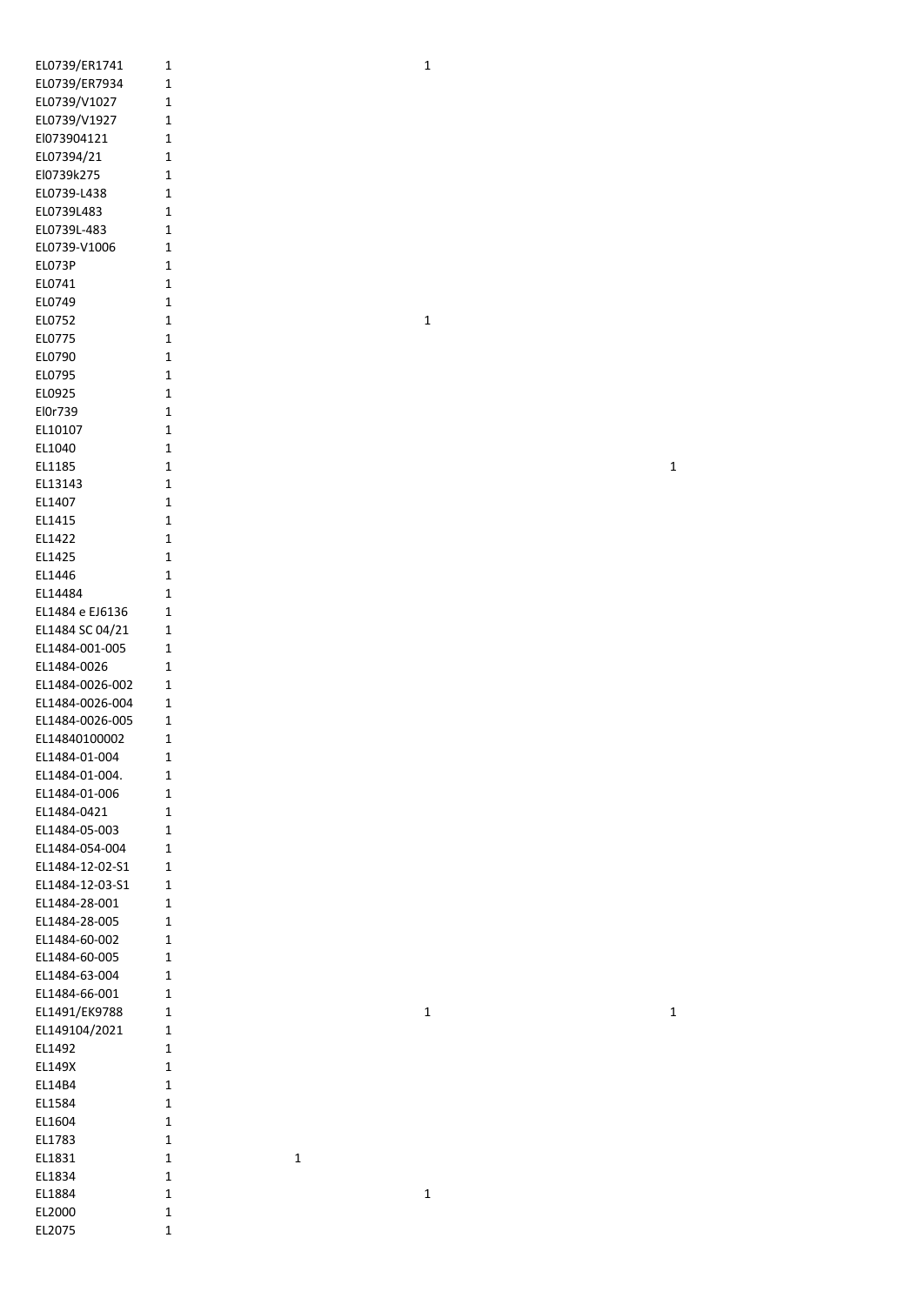| EL2163        | $\mathbf{1}$ |             |             |             |
|---------------|--------------|-------------|-------------|-------------|
| EL2172        | $\mathbf 1$  |             |             |             |
| EL2245        | $\mathbf 1$  |             | $\mathbf 1$ |             |
| EL2405        | $\mathbf 1$  |             | $\mathbf 1$ |             |
| EL2659        | $\mathbf 1$  |             |             |             |
| EL3302        | $\mathbf 1$  |             |             |             |
| EL3599        | $\mathbf 1$  | $\mathbf 1$ |             |             |
|               |              |             |             |             |
| EL3709        | $\mathbf 1$  |             |             |             |
| EL4109        | $\mathbf{1}$ |             |             |             |
| el4749        | $\mathbf 1$  |             | $\mathbf 1$ |             |
| EL4Z43        | $\mathbf 1$  |             |             |             |
| EL5318        | $\mathbf 1$  |             |             | $\mathbf 1$ |
| EL6134        | $\mathbf 1$  |             |             |             |
| EL6141        | $\mathbf 1$  |             |             | $\mathbf 1$ |
| EL6783        | $\mathbf 1$  |             |             |             |
| EL6950        | $\mathbf 1$  |             |             |             |
| EL7 834       | $\mathbf 1$  |             |             |             |
| EL7334        | $\mathbf 1$  |             |             |             |
| EL7484        | $\mathbf 1$  |             |             |             |
| EL7491        | $\mathbf{1}$ | $\mathbf 1$ |             |             |
|               |              |             |             |             |
| EL7804        | $\mathbf{1}$ |             |             |             |
| EL7812        | $\mathbf{1}$ |             |             |             |
| EL7834/1042   | 1            |             |             |             |
| EL7834+ER9449 | $\mathbf 1$  |             |             |             |
| El7834-I505   | $\mathbf 1$  |             | $\mathbf 1$ |             |
| EL7837        | $\mathbf 1$  |             |             |             |
| EL7838        | $\mathbf 1$  |             |             |             |
| <b>EL783K</b> | $\mathbf 1$  |             |             |             |
| EL784         | $\mathbf 1$  |             |             |             |
| EL78434       | $\mathbf 1$  |             |             |             |
| EL7854        | $\mathbf 1$  |             |             |             |
| EL78734       | $\mathbf 1$  |             |             |             |
| EL78e4        | $\mathbf 1$  |             |             |             |
|               |              |             |             |             |
| EL7934        | $\mathbf 1$  |             |             |             |
| EL8113        | $\mathbf 1$  |             |             |             |
| EL81713       | $\mathbf 1$  |             |             |             |
| EL8173        | $\mathbf 1$  |             |             |             |
| EL8184        | $\mathbf 1$  |             |             |             |
| EL8213        | $\mathbf 1$  |             |             |             |
| EL8413        | $\mathbf{1}$ |             |             |             |
| EL8423        | $\mathbf 1$  |             |             |             |
| EL8493        | $\mathbf 1$  |             |             |             |
| EL87.13       | $\mathbf 1$  |             |             |             |
| EL8713 05/21  | $\mathbf 1$  |             |             |             |
| EL8713 ET8885 | $\mathbf 1$  |             |             |             |
| EL8713.       | $\mathbf 1$  |             |             |             |
| EL8713/EL8913 | $\mathbf 1$  |             |             |             |
| EL8713/V1055  | $\mathbf 1$  |             |             |             |
| EL8713/V1068  | $\mathbf 1$  |             |             |             |
| EL8714        |              |             |             |             |
|               | $\mathbf 1$  |             |             |             |
| EL871Z        | $\mathbf 1$  |             |             |             |
| EL872         | $\mathbf 1$  |             |             |             |
| EL8720        | $\mathbf 1$  |             |             |             |
| EL8722        | $\mathbf 1$  |             |             |             |
| EL8724        | $\mathbf 1$  |             |             |             |
| EL8725        | $\mathbf 1$  | $\mathbf 1$ |             |             |
| EL8726        | $\mathbf 1$  |             | $\mathbf 1$ |             |
| EL8728        | $\mathbf 1$  |             |             |             |
| EL8729        | $\mathbf 1$  |             |             |             |
| EL873         | $\mathbf 1$  |             |             |             |
| EL8730        | $\mathbf 1$  |             |             |             |
| EL87313       | $\mathbf 1$  |             |             |             |
| EL8733        | $\mathbf 1$  |             |             |             |
| EL8735        | $\mathbf 1$  |             |             |             |
|               |              |             |             |             |
| EL8736        | $\mathbf{1}$ |             |             |             |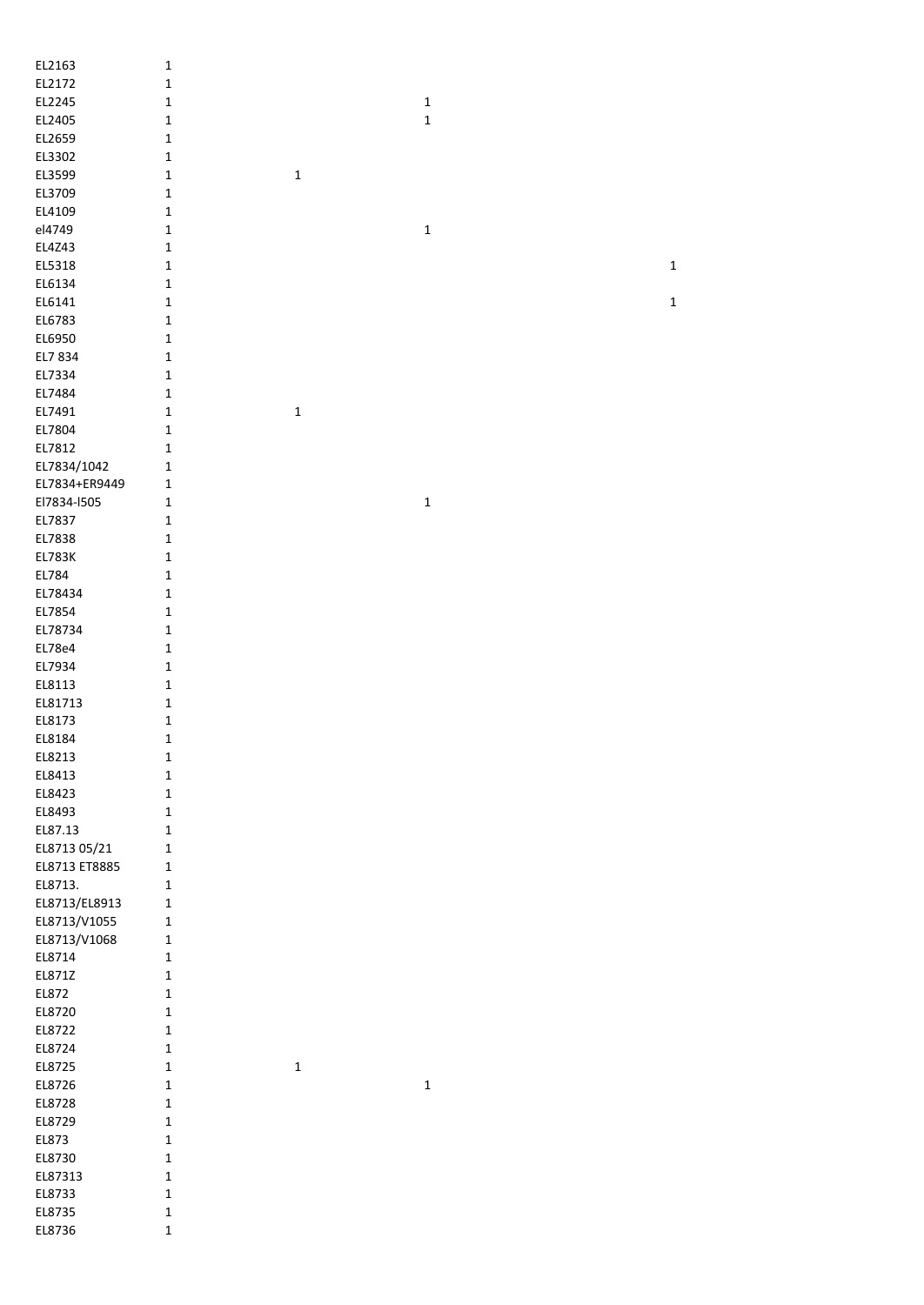| EL8737          | $\mathbf 1$ |             |             |
|-----------------|-------------|-------------|-------------|
| EL8738          | $\mathbf 1$ |             |             |
| EL8739          | $\mathbf 1$ |             |             |
|                 |             |             |             |
| EL8740          | $\mathbf 1$ |             |             |
| EL8741          | $\mathbf 1$ |             |             |
| EL8742          | $\mathbf 1$ |             |             |
| EL8743          | $\mathbf 1$ |             |             |
|                 |             |             |             |
| EL8744          | $\mathbf 1$ |             |             |
| EL8745          | $\mathbf 1$ |             |             |
| EL8746          | $\mathbf 1$ |             |             |
| EL8748          | $\mathbf 1$ |             |             |
|                 |             |             |             |
| EL8749          | $\mathbf 1$ |             |             |
| EL8751          | $\mathbf 1$ |             |             |
| EL8752          | $\mathbf 1$ |             |             |
| EL8799          | $\mathbf 1$ |             |             |
|                 |             |             |             |
| EL87B           | $\mathbf 1$ |             | $\mathbf 1$ |
| EL87113         | $\mathbf 1$ |             |             |
| EL8904          | $\mathbf 1$ |             |             |
| EL8912          | $\mathbf 1$ |             |             |
|                 |             |             |             |
| EL9262          | $\mathbf 1$ |             |             |
| EL9267          | $\mathbf 1$ |             |             |
| EL9713          | $\mathbf 1$ |             |             |
| EL9723          | $\mathbf 1$ |             |             |
|                 |             |             |             |
| ELB713          | $\mathbf 1$ |             |             |
| ELB8723         | $\mathbf 1$ |             |             |
| Elc4176         | $\mathbf 1$ |             |             |
|                 |             |             |             |
| Elc4243         | $\mathbf 1$ |             |             |
| Elc4244         | $\mathbf 1$ |             |             |
| ELD 141         | $\mathbf 1$ |             |             |
| <b>ELD 768</b>  | $\mathbf 1$ |             |             |
|                 |             |             |             |
| Eld141-L473     | $\mathbf 1$ |             |             |
| ELD142          | $\mathbf 1$ | $\mathbf 1$ |             |
| ELD379          | $\mathbf 1$ |             |             |
| Eld41           | $\mathbf 1$ |             |             |
|                 |             |             |             |
| ELD4243         | $\mathbf 1$ | $\mathbf 1$ |             |
| Ele1768         | $\mathbf 1$ |             |             |
| Elh41           | $\mathbf 1$ |             |             |
| ELI1484         | $\mathbf 1$ |             |             |
|                 |             |             |             |
| ELI4109         | $\mathbf 1$ |             |             |
| <b>ELI484</b>   | $\mathbf 1$ |             |             |
| ELI484-12-07-S1 | $\mathbf 1$ |             |             |
| ELI739          | $\mathbf 1$ |             |             |
|                 |             |             |             |
| EIL7834         | $\mathbf 1$ |             |             |
| ELO             | $\mathbf 1$ |             |             |
| ELO 151         | $\mathbf 1$ |             |             |
| <b>ELO 725</b>  | $\mathbf 1$ |             |             |
|                 |             |             |             |
| ELO 736         | $\mathbf 1$ |             |             |
| ELO0141         | $\mathbf 1$ | $\mathbf 1$ |             |
| ELO14           | $\mathbf 1$ |             |             |
| ELO14/V1011     | $\mathbf 1$ |             |             |
|                 |             |             |             |
| ELO140          | $\mathbf 1$ |             |             |
| ELO141 ERI741   | $\mathbf 1$ |             |             |
| ELO141 L474     | $\mathbf 1$ |             |             |
| ELO141 L476     | $\mathbf 1$ |             |             |
|                 |             |             |             |
| ELO141 or EL014 | $\mathbf 1$ |             |             |
| ELO14132021     | $\mathbf 1$ |             |             |
| ELO141L473      | $\mathbf 1$ |             |             |
| ELO141-L476     | $\mathbf 1$ | $\mathbf 1$ |             |
|                 |             |             |             |
| ELO142          | $\mathbf 1$ |             |             |
| Elo239          | $\mathbf 1$ |             |             |
| ELO3143         | $\mathbf 1$ |             |             |
| Elo379          |             |             |             |
|                 | $\mathbf 1$ |             |             |
| ELO414          | $\mathbf 1$ |             |             |
| ELO725-14-005   | $\mathbf 1$ |             |             |
| ELO739 ER1749   | $\mathbf 1$ |             |             |
|                 |             |             |             |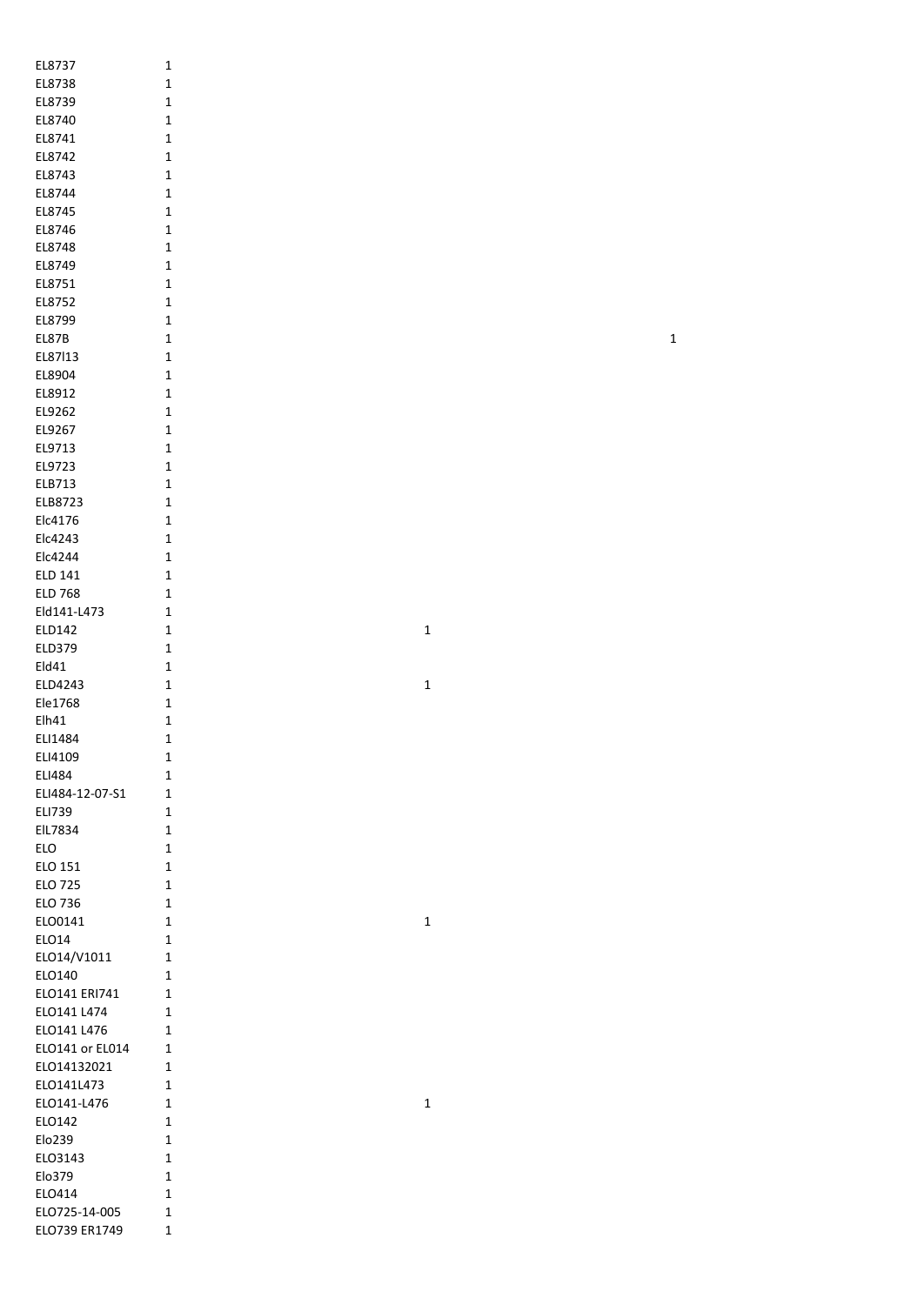| Elo739. Eri749  | 1            |              |
|-----------------|--------------|--------------|
| ELO739/V1017    | 1            |              |
| ELO739-L483     | 1            |              |
| Elo7639         | 1            |              |
| ELO793          | 1            |              |
| ELO939          | $\mathbf{1}$ | 1            |
| <b>ELOI41</b>   | 1            |              |
| <b>ELOKH</b>    | 1            |              |
| ELP713          | 1            |              |
| ELR1741         | $\mathbf{1}$ |              |
| ELS713          | $\mathbf{1}$ |              |
| <b>ELU 379</b>  | $\mathbf{1}$ |              |
| ELU4109         | $\mathbf{1}$ |              |
|                 | $\mathbf{1}$ |              |
| ELU4LOG         |              |              |
| <b>ELU739</b>   | $\mathbf{1}$ |              |
| ELUC217         | $\mathbf{1}$ |              |
| ELV3143         | $\mathbf{1}$ |              |
| ELV6326         | 1            |              |
| EM or EN 4965   | 1            |              |
| EM0047          | 1            |              |
| EM00477         | 1            |              |
| EM00551/EW2243/ | 1            |              |
| EM04477         | 1            | $\mathbf 1$  |
| EM0471          | $\mathbf{1}$ |              |
| EM-0477         | $\mathbf{1}$ |              |
| EM0477 EL8723   | 1            | 1            |
|                 |              |              |
| EM0477, EK9788  | 1            |              |
| EM0477/EJ6788   | 1            |              |
| EM0477/PAA15657 | 1<br>1       |              |
| EM0477;EK9788   | 1            | 1            |
| EM047722121MIC- | 1            |              |
| EM04777         | 1<br>1       |              |
| EM0499          | 1            |              |
| EM0641          | 1            | 1            |
| EM0677          | $\mathbf 1$  |              |
| EM077           | $\mathbf{1}$ |              |
| EM0977          | $\mathbf{1}$ |              |
| EM1477          | $\mathbf{1}$ |              |
| EM1768          | 1            |              |
|                 |              |              |
| EM2172          | $\mathbf{1}$ |              |
| EM3945          | $\mathbf 1$  | $\mathbf 1$  |
| EM4 965         | 1            |              |
| EM4176          | 1            |              |
| EM4244          | 1            | 1            |
| EM4435          | $\mathbf{1}$ |              |
| EM4465          | 1            |              |
| EM44965         | $\mathbf{1}$ | $\mathbf 1$  |
| EM4765          | $\mathbf{1}$ |              |
| <b>EM477</b>    | $\mathbf{1}$ |              |
| EM4915          | 1            |              |
| EM4917          | 1            |              |
| EM4925          | 1            |              |
| EM4936          | $\mathbf{1}$ |              |
| EM4945          | 1            |              |
|                 |              |              |
| EM495           | 1            |              |
| EM496           | 1            | 1            |
| EM4961          | 1            |              |
| EM4965 / PF/IM/ | $\mathbf{1}$ | 1            |
| EM4965 29421    | $\mathbf{1}$ |              |
| EM4965, EK4243  | $\mathbf{1}$ |              |
| EM4965, EW3143  | $\mathbf{1}$ |              |
| Em4965/v1132    | 1            | $\mathbf{1}$ |
| EM49650         | 1            |              |
| EM49654         | 1            |              |
| EM49656121      | $\mathbf{1}$ |              |
|                 |              |              |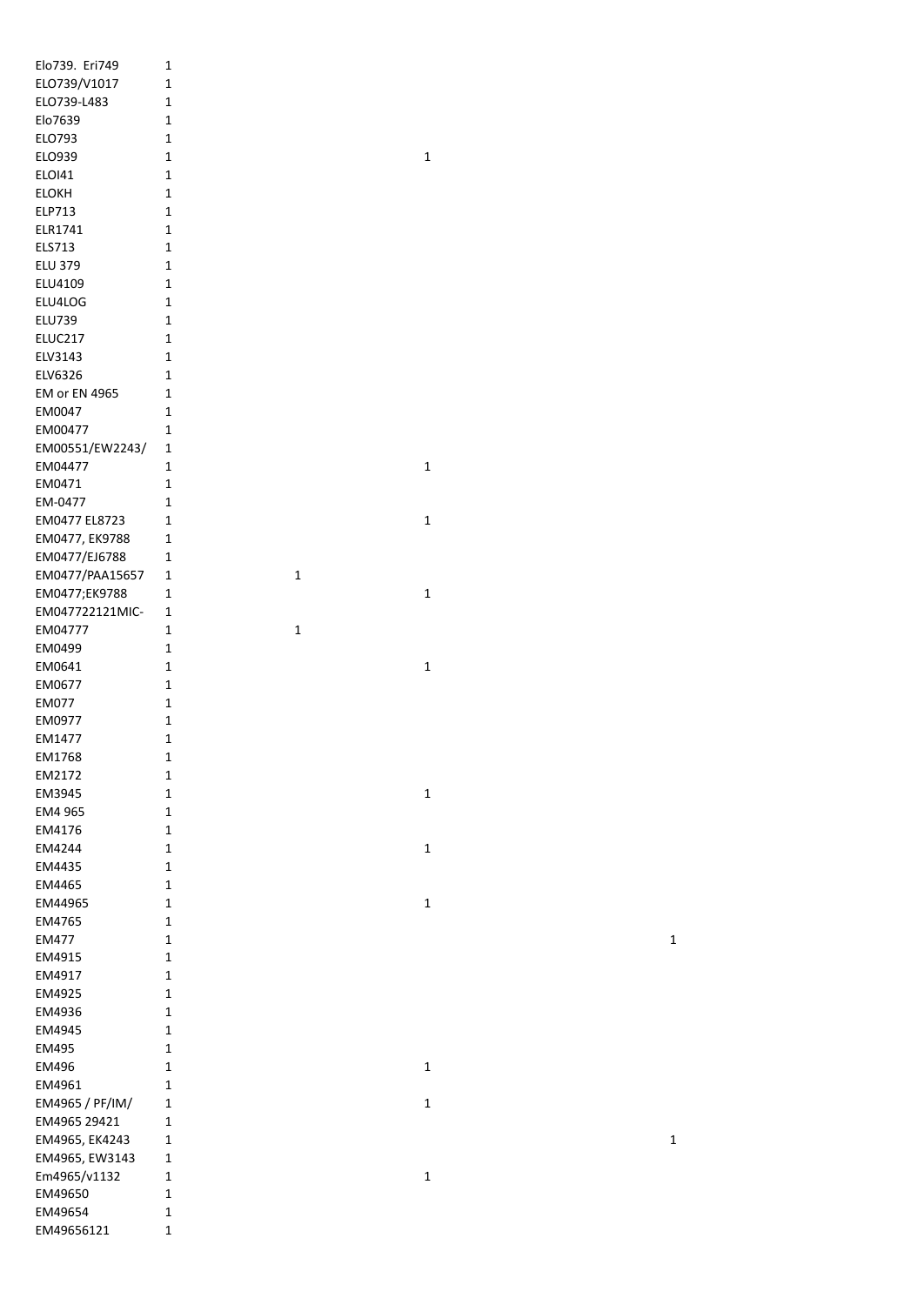| EM4965714       | 1                | $\mathbf 1$ | $\mathbf 1$ |
|-----------------|------------------|-------------|-------------|
| EM4965-L627     | $\mathbf{1}$     |             |             |
| EM4965-L633     | $\mathbf{1}$     |             |             |
| EM4965-L634     | $\mathbf 1$      |             |             |
| EM49660         | $\mathbf{1}$     |             |             |
| EM496r          | $\mathbf{1}$     |             |             |
| EM49965         | $\mathbf 1$      |             |             |
| Em4q65          | $\mathbf 1$      |             |             |
|                 |                  |             |             |
| EM5960          | $\mathbf 1$      |             |             |
| EM6050          | $\mathbf 1$      |             |             |
| EM6134          | $\mathbf 1$      |             |             |
| EM61965         | $\mathbf 1$      |             |             |
| EM6250          | $\mathbf 1$      |             |             |
| EM6477          | $\mathbf 1$      | $\mathbf 1$ |             |
| EM6550          | $\mathbf{1}$     |             |             |
| EM6959          | 1                | $\mathbf 1$ |             |
| EM741           | $\mathbf{1}$     |             |             |
| EM749           | $\mathbf 1$      |             |             |
| EM7834          |                  |             |             |
|                 | $\mathbf{1}$     |             |             |
| EM8723          | 1                |             | $\mathbf 1$ |
| EM8968          | $\mathbf{1}$     |             |             |
| EM9450          | 1                |             |             |
| Em9465          | 1                |             |             |
| EM9598          | $\mathbf 1$<br>1 |             |             |
| EM9788          | 1                |             |             |
| EM9810          | 1                |             |             |
| EMA77           | 1                | $\mathbf 1$ |             |
| Emag65          | 1                |             |             |
| <b>EMD477</b>   | $\mathbf 1$      |             |             |
|                 |                  |             |             |
| <b>EMG965</b>   | $\mathbf{1}$     |             |             |
| EMN1198         | $\mathbf{1}$     |             |             |
| <b>EMN965</b>   | $\mathbf 1$      |             |             |
| <b>EMO 0477</b> | $\mathbf 1$      |             |             |
| EMOM77          | $\mathbf 1$      | $\mathbf 1$ |             |
| EMOU77          | $\mathbf 1$      |             |             |
| <b>EMU4963</b>  | $\mathbf 1$      |             |             |
| EMUG65          | 1                |             |             |
| EN 1185         | 1                |             |             |
| EN 1185 or EH11 | $\mathbf{1}$     |             |             |
| EN 1194         |                  |             |             |
|                 | $\mathbf{1}$     |             |             |
| EN 1196         | $\mathbf 1$      |             |             |
| EN 3/43         | $\mathbf 1$      |             |             |
| EN 3924 or EN 5 | 1                |             |             |
| EN 39240        | $\mathbf 1$      | $\mathbf 1$ | $\mathbf 1$ |
| EN 3924-EM4965  | $\mathbf 1$      |             |             |
| EN 3924-L496    | $\mathbf 1$      |             | $\mathbf 1$ |
| EN 3942         | $\mathbf 1$      |             |             |
| EN 4108         | $\mathbf 1$      |             |             |
| EN 4244         | $\mathbf 1$      |             |             |
| EN 4965         | $\mathbf{1}$     |             |             |
| EN 6203         | $\mathbf 1$      |             |             |
|                 |                  |             |             |
| EN/1185         | $\mathbf 1$      |             |             |
| EN0185          | $\mathbf 1$      | $\mathbf 1$ |             |
| EN0191          | $\mathbf 1$      |             |             |
| en0217          | $\mathbf 1$      |             |             |
| EN0641          | $\mathbf 1$      |             |             |
| EN0924          | $\mathbf 1$      |             |             |
| EN1 185         | $\mathbf 1$      |             |             |
| EN1/85          | $\mathbf 1$      |             |             |
| EN1105          | $\mathbf 1$      | $\mathbf 1$ | $\mathbf 1$ |
| EN1135          | $\mathbf 1$      |             |             |
|                 |                  |             |             |
| EN1145          | $\mathbf{1}$     |             |             |
| en115           | $\mathbf 1$      |             |             |
| EN1155          | $\mathbf 1$      |             |             |
| EN11755         | $\mathbf 1$      |             |             |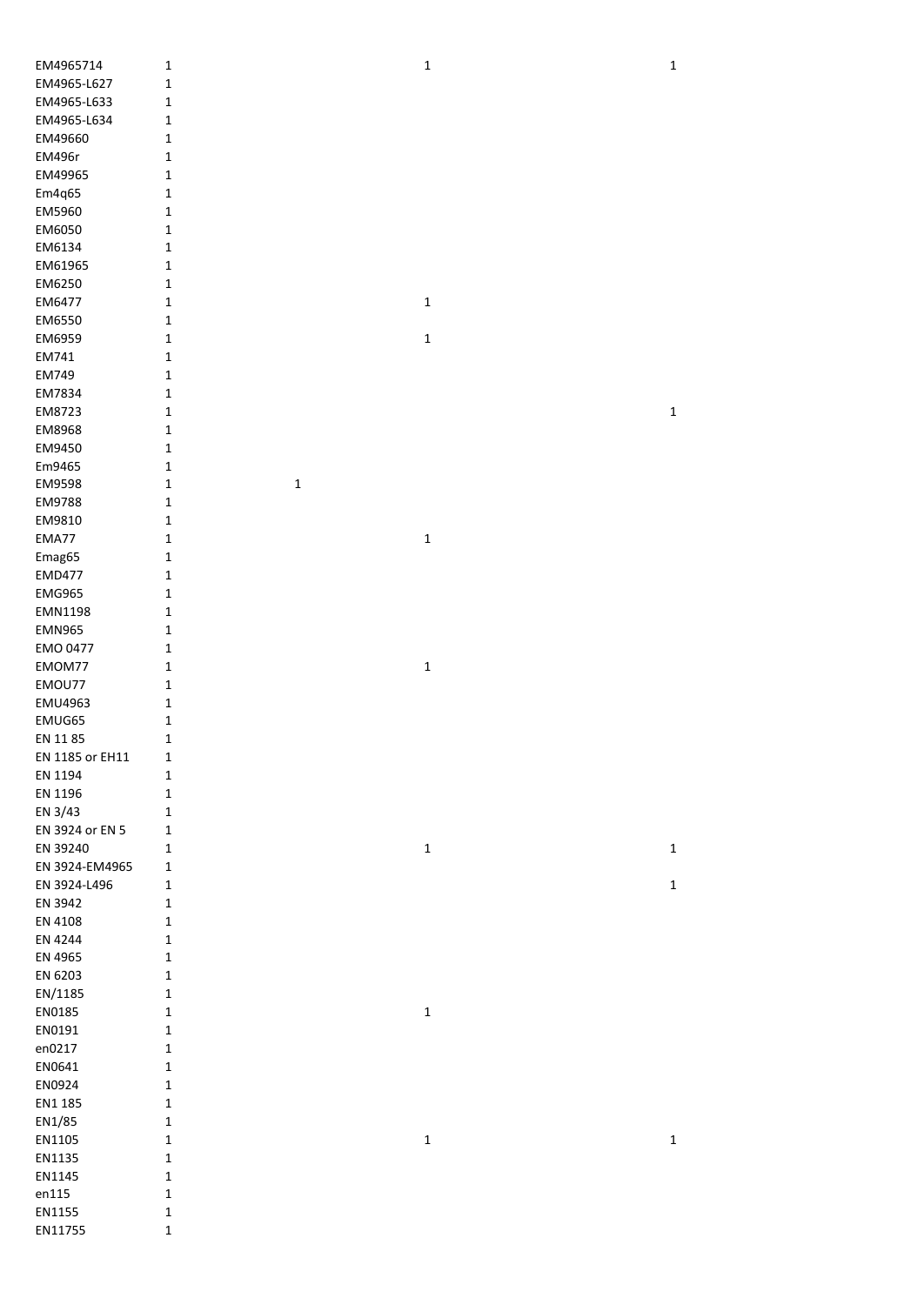| EN1182                 | 1              |
|------------------------|----------------|
|                        |                |
| En11825                | 1              |
| EN1185 5-21            | 1              |
|                        |                |
| EN1185 EM4965          | $\overline{1}$ |
| EN1185 - L513          | 1              |
|                        |                |
| EN1185 & ET8883        | 1              |
| EN11853/2              | 1              |
|                        |                |
| <b>EN1185 and EM49</b> | 1              |
| En1185 er1749          | 1              |
|                        |                |
| EN1185 L501            | 1              |
| EN1185 N451            | 1              |
|                        |                |
| EN1185/ER1749          | $\overline{1}$ |
| en1185/v1048           | $\overline{1}$ |
|                        |                |
| En1185a                | 1              |
| EN1185-L501            | 1              |
|                        |                |
| EN1186                 | 1              |
| En1187                 | 1              |
|                        |                |
| En1188                 | 1              |
| EN1189                 | 1              |
|                        |                |
| EN-1194                | 1              |
| EN1197                 | 1              |
|                        |                |
| EN11980                | 1              |
| <b>EN11C5</b>          | 1              |
|                        |                |
| EN1485.                | 1              |
|                        | $\overline{1}$ |
| EN14965                |                |
| <b>EN15</b>            | 1              |
|                        | 1              |
| EN1688                 |                |
| EN1714                 | 1              |
|                        | 1              |
| EN1749<br>it lo        |                |
| <b>EN174A</b>          | $\mathbf 1$    |
|                        | 1              |
| EN185/V1035            |                |
| EN1926                 | 1              |
| EN198062021            | 1              |
|                        |                |
| EN2239                 | $\mathbf{1}$   |
|                        | 1              |
| EN2243                 |                |
| EN3 924                | 1              |
| EN30/24                | 1              |
|                        |                |
| EN3193                 | 1              |
|                        |                |
| EN32924                | 1              |
| EN3344                 | 1              |
|                        |                |
| EN3524                 | 1              |
| EN3904                 | 1              |
|                        |                |
| EN3914                 | 1              |
| EN392                  | 1              |
|                        | 1              |
| EN3921                 |                |
| EN3924 1440            | 1              |
| En3924 er1749          | 1              |
|                        |                |
| en3924 ew4109          | 1              |
|                        | 1              |
| EN3924 or TW392        |                |
| EN3924, EM4965         | 1              |
| EN3924, ER1741         | 1              |
|                        |                |
| EN3924, ER1749         | 1              |
| EN3924/ER1741          | 1              |
|                        |                |
| EN3924/V1033           | 1              |
| EN3924/v2029           | 1              |
|                        |                |
| EN3924-L495            | 1              |
|                        | 1              |
| EN3924-L498            |                |
| EN3924-L96             |                |
|                        | 1              |
|                        |                |
| EN3924-V1029           | 1              |
| EN3927                 | 1              |
|                        |                |
| EN3929                 | 1              |
| En3934                 | 1              |
|                        |                |
| EN394                  | 1              |
| EN3974                 | 1              |
| EN3A24                 | 1              |

 $\overline{\mathbf{1}}$ 

 $\mathbf{1}$ 

 $\mathbf{1}$ 

 $\mathbf{1}$ 

 $\mathbf{1}$  $\mathbf{1}$ 

 $\mathbf{1}$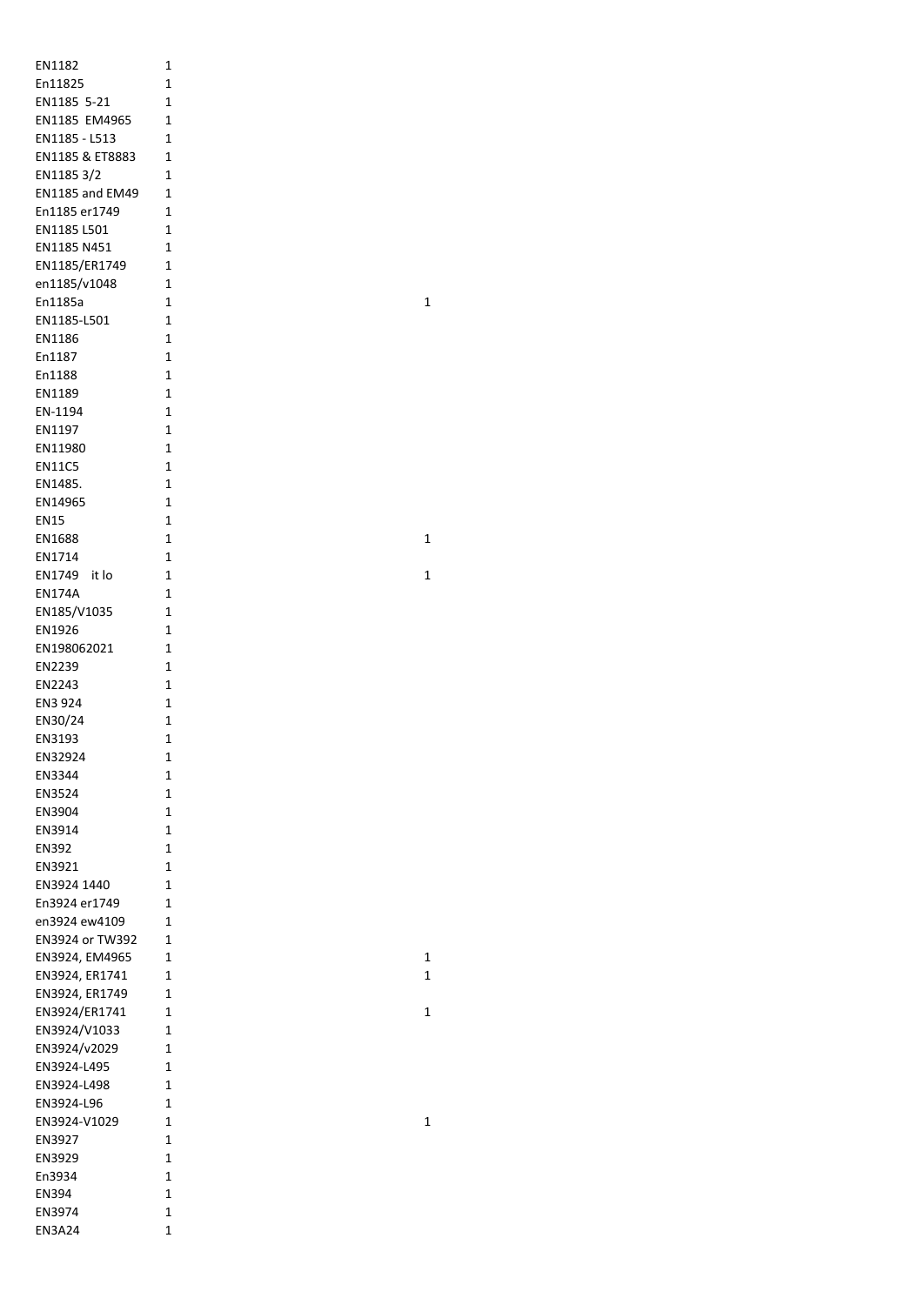| en3u24           | $\mathbf 1$                |             |             |             |
|------------------|----------------------------|-------------|-------------|-------------|
| En4107           | $\mathbf 1$                |             |             |             |
| EN4244           | $\mathbf 1$                |             |             |             |
| EN4815           | $\mathbf 1$                |             |             |             |
| EN6199           | $\mathbf 1$                |             |             |             |
| EN6200           | $\mathbf 1$                | $\mathbf 1$ |             |             |
| EN70477          | $1\,$                      |             | $\mathbf 1$ |             |
| EN74965          | $\mathbf{1}$               |             |             |             |
| EN7934           | $\mathbf{1}$               |             |             |             |
| EN8723           | $\mathbf 1$                |             |             |             |
| EN9324           | $\mathbf 1$                |             |             |             |
| EN9470           | 1                          |             |             |             |
| EN9480           | 1                          |             |             |             |
| <b>ENB924</b>    | $\mathbf{1}$               |             |             |             |
| <b>ENG924</b>    | $\mathbf 1$                |             |             |             |
| <b>ENII96</b>    | $\mathbf 1$                |             |             |             |
| ENR7934          | $\mathbf 1$                |             |             |             |
| <b>ENT185</b>    | $\mathbf{1}$               |             |             |             |
| ENu9bS           | $\mathbf{1}$               |             |             |             |
| ENZ3924          | $\mathbf{1}$               |             |             |             |
| EO1477           | $\mathbf 1$                |             |             |             |
| <b>EO26A</b>     | $\mathbf 1$                |             |             |             |
| EO6788           | $\mathbf 1$                |             |             |             |
| eol739           | $1\,$                      |             |             |             |
| EP 2166-66-009   | $\mathbf 1$                |             |             |             |
| EP 2183          | $\mathbf{1}$               |             |             |             |
| EP 7449          | $\mathbf 1$                |             |             |             |
| EP0725           | $\mathbf 1$                |             |             |             |
| EP1163           | $\mathbf 1$                |             |             | $\mathbf 1$ |
| EP1266           | 1                          |             |             |             |
| EP1266 or EP216  | 1                          |             |             | $\mathbf 1$ |
| EP163            | $\mathbf{1}$               |             |             |             |
|                  |                            |             |             |             |
|                  |                            |             |             |             |
| EP166            | $\mathbf{1}$               |             |             |             |
| ep1741           | $\mathbf{1}$               |             |             | $\mathbf 1$ |
| EP2103           | $\mathbf{1}$               |             |             |             |
| EP2163 IZ65343A  | $\mathbf{1}$               |             |             |             |
| EP2163 serial 1  | $\mathbf{1}$               | $\mathbf 1$ |             |             |
| EP2166, 195FL    | $\mathbf 1$                |             |             |             |
| EP2166;ER7812    | $\mathbf 1$                |             |             |             |
| EP2166-12-026    | $\mathbf 1$                | $\mathbf 1$ |             |             |
| EP2166-14-010    | $\mathbf 1$                |             |             |             |
| EP216654026      | $\mathbf{1}$               |             |             |             |
| EP2173           | $1\,$                      |             |             |             |
| EP2176           | $\mathbf{1}$               |             |             |             |
| EP2183           | $\mathbf 1$                |             |             |             |
| EP2186           | $\mathbf 1$                |             |             | $\mathbf 1$ |
| EP2193           | $\mathbf 1$                |             |             |             |
| EP2216           | $\mathbf 1$                |             |             |             |
| EP2239           | $\mathbf 1$<br>$\mathbf 1$ |             |             |             |
| EP266            | $\mathbf 1$                |             | $\mathbf 1$ |             |
| EP3163<br>EP4605 | $\mathbf 1$                |             |             |             |
|                  | $\mathbf 1$                |             |             |             |
| ep4749<br>EP5166 | $\mathbf{1}$               |             |             |             |
| EP6019           | $\mathbf 1$                |             |             |             |
| EP6095           | $\mathbf 1$                |             |             |             |
| EP6675           | $\mathbf 1$                |             |             |             |
| EP675            | $\mathbf 1$                |             |             |             |
| EP6771           | $\mathbf 1$                |             |             |             |
| EP6796           | $\mathbf{1}$               |             |             |             |
| EP6905           | $\mathbf{1}$               |             |             |             |
| EP6956           | $\mathbf 1$                |             |             |             |
| EP7205           | $\mathbf 1$                |             |             | $\mathbf 1$ |
| EP7598           | $\mathbf 1$                |             |             |             |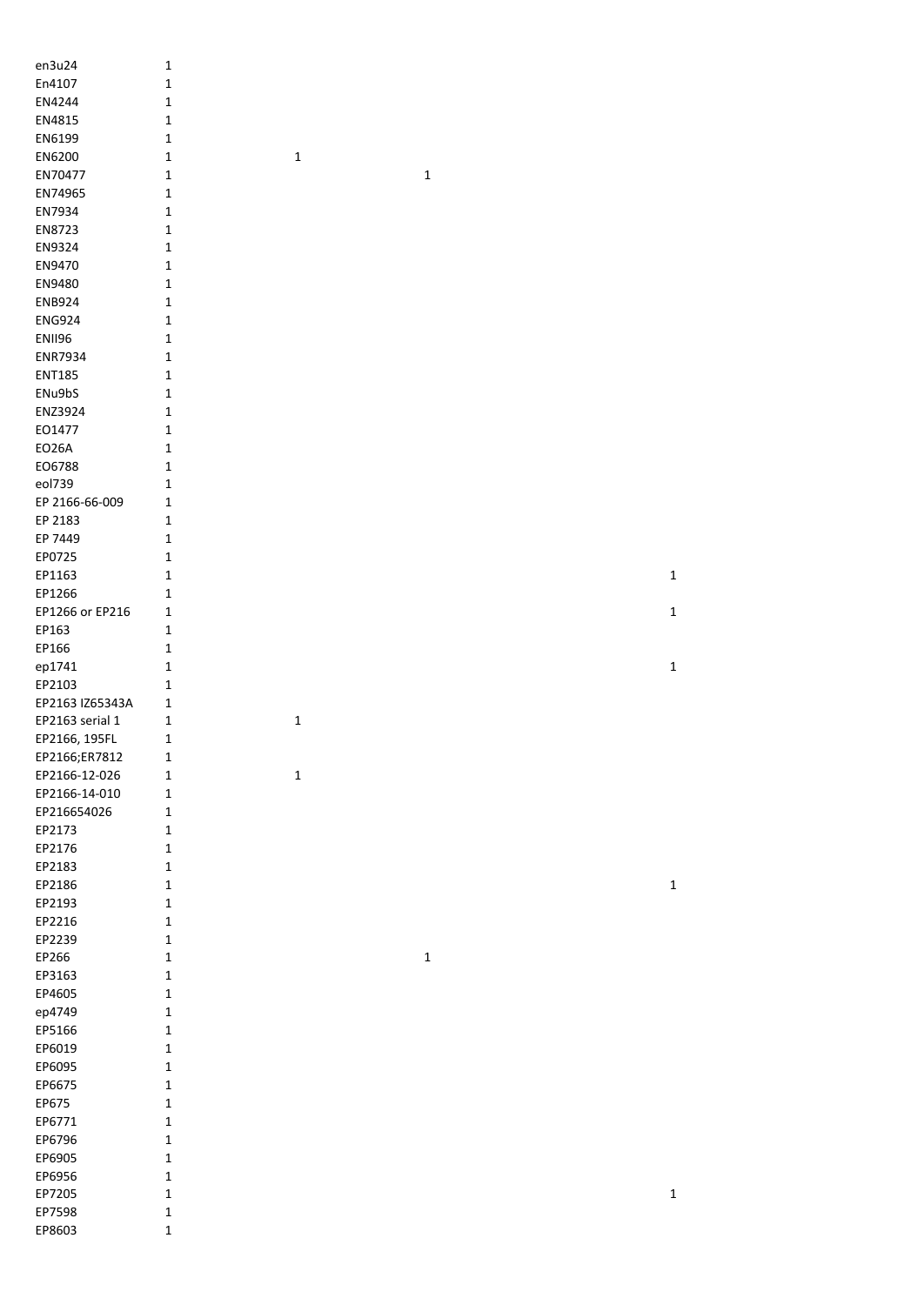| EP905           | $\mathbf 1$  | 1           |                            |             |
|-----------------|--------------|-------------|----------------------------|-------------|
| EP9127          | $\mathbf 1$  |             | $\mathbf 1$                |             |
| EP9398          | $\mathbf 1$  |             |                            |             |
| EP9505          | $\mathbf 1$  |             |                            |             |
| EP9568          | $\mathbf 1$  | $\mathbf 1$ |                            |             |
| EP958           | $\mathbf 1$  |             |                            |             |
| EP9592          | $\mathbf 1$  |             |                            |             |
|                 |              |             |                            |             |
| EP9593          | $\mathbf 1$  |             |                            |             |
| EP9598 EP2659   | $\mathbf 1$  |             |                            |             |
| EP9598-30-018   | $\mathbf{1}$ |             |                            |             |
| EP9598-43-007   | $\mathbf{1}$ |             |                            |             |
| EP9598-63-013   | $\mathbf 1$  |             |                            |             |
| EP96054         | $\mathbf 1$  |             | $\mathbf 1$                |             |
| EP96055         | $\mathbf 1$  |             |                            |             |
| EP9650          | $\mathbf 1$  |             |                            |             |
| EP9695          | $\mathbf 1$  |             |                            |             |
| EP9698          | $\mathbf 1$  |             | $\mathbf{1}$               |             |
| EP9798          | $\mathbf 1$  |             |                            |             |
| EP9898          | $\mathbf 1$  |             |                            |             |
| EPA2163         | $\mathbf 1$  |             |                            |             |
| EPE6775         | $\mathbf 1$  |             |                            | $\mathbf 1$ |
| <b>EPG775</b>   | $\mathbf 1$  |             |                            |             |
| EPL0955         | $\mathbf 1$  |             |                            |             |
| EPP6789         | $\mathbf 1$  |             |                            |             |
| EPV2166         | $\mathbf 1$  |             |                            |             |
| EPZ163          | $\mathbf 1$  |             |                            |             |
| EQ0168          | $\mathbf 1$  |             |                            |             |
| Eq4243          | $\mathbf 1$  |             |                            |             |
| EQ7812          | $\mathbf 1$  |             |                            |             |
| ER              | $\mathbf 1$  |             |                            |             |
| ER 1742         | $\mathbf 1$  |             | $\mathbf 1$                |             |
| ER 0477         | $\mathbf 1$  |             |                            |             |
| ER 1471         | $\mathbf 1$  |             |                            |             |
| ER 1749 6/21    | $\mathbf 1$  |             |                            |             |
| ER 1749-L584    | $\mathbf 1$  |             |                            |             |
| ER 1791 or ER 1 | $\mathbf{1}$ |             |                            |             |
| ER 3924         | $\mathbf 1$  |             |                            |             |
| ER 5234         | $\mathbf 1$  |             |                            |             |
| ER 7141         | $\mathbf 1$  |             |                            |             |
| ER 8712         |              |             |                            |             |
| ER 9480-631     | $\mathbf 1$  |             |                            |             |
|                 | $\mathbf 1$  |             | $\mathbf 1$                |             |
| er.1749         | $\mathbf 1$  |             |                            | $\mathbf 1$ |
| ER/4965         | $\mathbf 1$  |             |                            |             |
| ER/74           | $\mathbf 1$  |             |                            |             |
| ER/741          | $\mathbf 1$  |             |                            |             |
| ER/749          | $\mathbf 1$  |             |                            |             |
| ER'1745         | $\mathbf 1$  |             |                            |             |
| ER0162          | $\mathbf 1$  |             |                            |             |
| ER0449          | $\mathbf 1$  |             |                            |             |
| ER0480          | $\mathbf 1$  |             |                            |             |
| ER0541          | $\mathbf 1$  | $\mathbf 1$ |                            |             |
| ER0553          | $\mathbf 1$  |             |                            |             |
| ER061           | $\mathbf 1$  |             |                            |             |
| ER0641/ET3620   | $\mathbf 1$  |             |                            |             |
| ER0642          | $\mathbf 1$  |             |                            | $\mathbf 1$ |
| ER0643          | $\mathbf 1$  |             | $\mathbf 1$                |             |
| ER06H1          | $\mathbf 1$  |             |                            |             |
| ER0739          | $\mathbf 1$  |             |                            |             |
| ER0900          | $\mathbf 1$  |             |                            |             |
| ER1 749         | $\mathbf 1$  |             |                            |             |
| ER1041          | $\mathbf 1$  |             |                            |             |
| er1141          | $\mathbf 1$  |             |                            |             |
| ER1185          | $\mathbf 1$  |             |                            |             |
| ER1249          | $\mathbf 1$  |             | $\mathbf 1$<br>$\mathbf 1$ |             |
| ER1341          | $\mathbf 1$  |             |                            |             |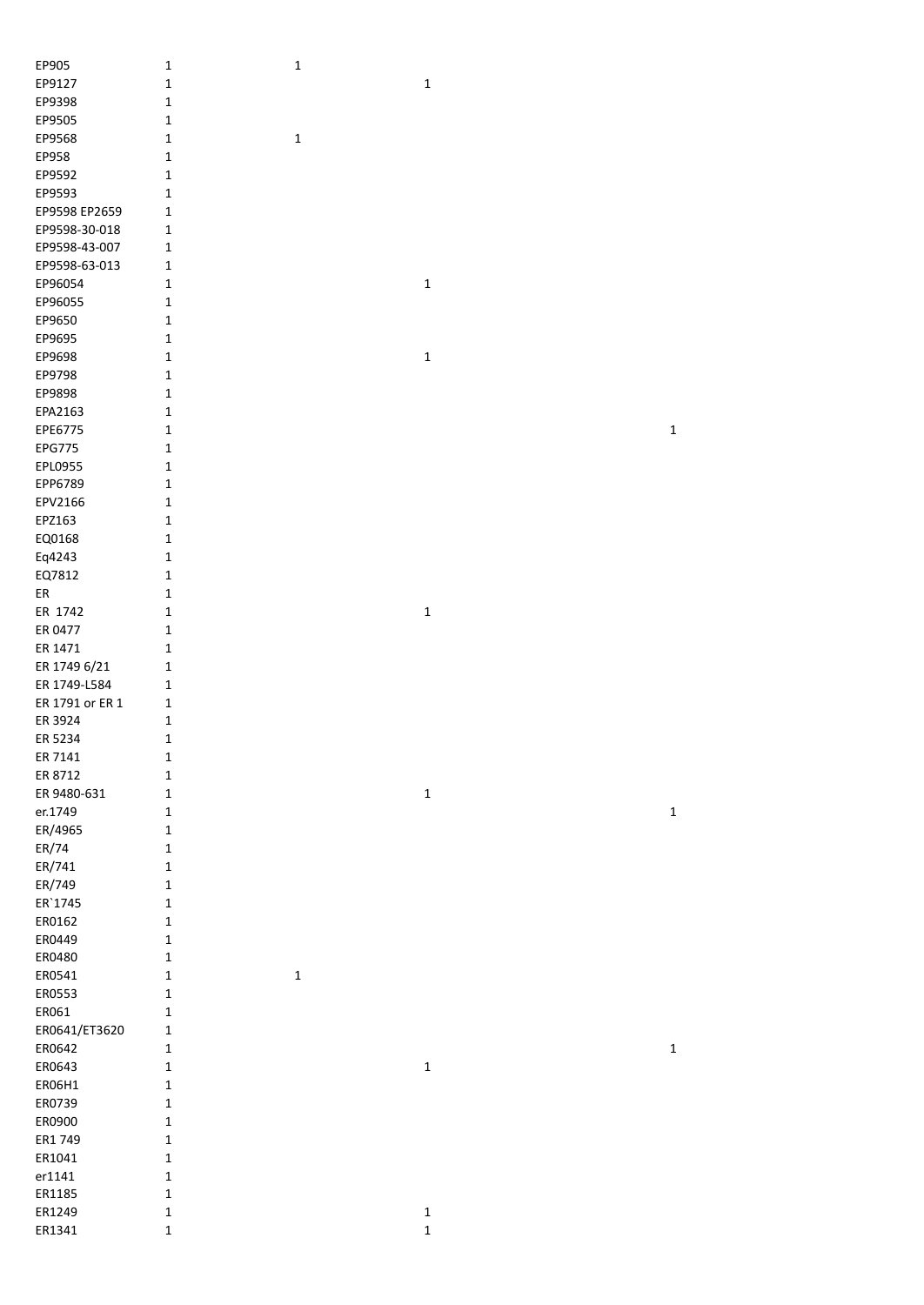| ER141            | 1                           | $\mathbf{1}$ |              |
|------------------|-----------------------------|--------------|--------------|
| Er1714 ex6/12    | $\mathbf 1$                 |              |              |
| ER17141/V1057    | $\mathbf 1$                 |              |              |
| ER17141-L532     | $\mathbf 1$                 |              |              |
| ER1739           | $\mathbf{1}$                |              |              |
| ER174 1          | $\mathbf 1$                 |              |              |
| ER1741 & ER793   | $\mathbf 1$                 |              |              |
|                  |                             |              |              |
| ER1741 / EK4243  | $\mathbf 1$                 |              |              |
| ER1741 / EM4965  | $\mathbf 1$                 |              |              |
| ER1741 06/21     | $\mathbf 1$                 |              |              |
| ER1741-06/21     | $\mathbf 1$                 |              |              |
| ER1741 and EJ16  | 1                           | $\mathbf 1$  |              |
| ER1741 O270      | $\mathbf 1$                 |              |              |
| ER1741/1057      | $\mathbf 1$                 |              |              |
| ER1741/1094      | $\mathbf 1$                 |              |              |
| Er1741/v1059     | $\mathbf 1$                 | $\mathbf 1$  | $\mathbf{1}$ |
|                  | $\mathbf 1$                 |              |              |
| ER1741/V1076     |                             |              |              |
| ER1741/V1077     | $\mathbf 1$                 |              |              |
| ER1741/V1099     | 1                           |              |              |
| ER1741_L532      | 1                           |              |              |
| ER17412576       | $\mathbf 1$                 | $\mathbf 1$  |              |
| ER1741H          | $\mathbf{1}$                |              |              |
| ER1741-1532      | $\mathbf 1$                 |              |              |
| ER1741L532       | 1                           |              |              |
| ER1741-L541      | $\mathbf 1$                 |              | $\mathbf{1}$ |
| ER1741-L544      | $\mathbf 1$                 |              |              |
| ER1741-L547      | $\mathbf 1$                 |              |              |
|                  |                             |              |              |
| ER1741-L571      | $\mathbf 1$                 |              |              |
| ER1741-L576      | $\mathbf 1$                 |              |              |
| ER1741-L578      | $\mathbf 1$                 |              |              |
| ER1741-L580      | $\mathbf 1$                 |              |              |
| ER1741-LS73      | $\mathbf 1$                 |              |              |
|                  |                             |              |              |
| ER1741PF         | $\mathbf 1$                 |              | $\mathbf 1$  |
| ER1741-V1076     | $\mathbf 1$                 | $\mathbf 1$  |              |
| ER1741v1090      | $\mathbf 1$                 |              |              |
| ER1743           | $\mathbf 1$                 |              |              |
|                  |                             | $\mathbf 1$  |              |
| ER17441          | $\mathbf{1}$                |              |              |
| ER17449          | $\mathbf{1}$                |              |              |
| ER1748/V1126     | $\mathbf 1$                 |              |              |
| ER-1749          | $\mathbf{1}$                |              |              |
| ER1749 010421    | $\mathbf 1$                 |              |              |
| Er1749 16421     | $\mathbf 1$                 |              |              |
| ER1749 6.21      | $\mathbf{1}$                |              |              |
| ER1749/V1105     | $\mathbf 1$                 |              |              |
| er1749/v1119     | $\mathbf 1$                 |              |              |
| ER1749/V1121     | $\mathbf 1$                 |              |              |
| ER174906         | $\mathbf 1$                 |              |              |
|                  | $\mathbf{1}$                |              |              |
| ER174906/21      | 1                           |              |              |
| ER17492021       |                             |              |              |
| ER1749E          | $\mathbf{1}$                |              |              |
| ER1749L585       | $\mathbf 1$                 |              |              |
| ER1749-L603      | $\mathbf{1}$                |              |              |
| ER1749-L603-L60  | $\mathbf 1$                 |              |              |
| ER1749NEF        | $\mathbf 1$                 | $\mathbf 1$  |              |
| ER174-L522       | $\mathbf{1}$                |              |              |
| ER174-1571       | $\mathbf 1$                 |              |              |
| ER1751           | $\mathbf 1$                 |              |              |
| ER17611          | $\mathbf 1$                 |              |              |
| ER17749          | $\mathbf 1$                 |              |              |
| ER1779           | $\mathbf 1$                 |              |              |
|                  |                             |              |              |
| er1791           | $\mathbf 1$                 |              |              |
| er1799           | $\mathbf 1$                 |              |              |
| ER17A1           | $\mathbf 1$                 |              |              |
| ER17GI<br>ER17H1 | $\mathbf 1$<br>$\mathbf{1}$ |              |              |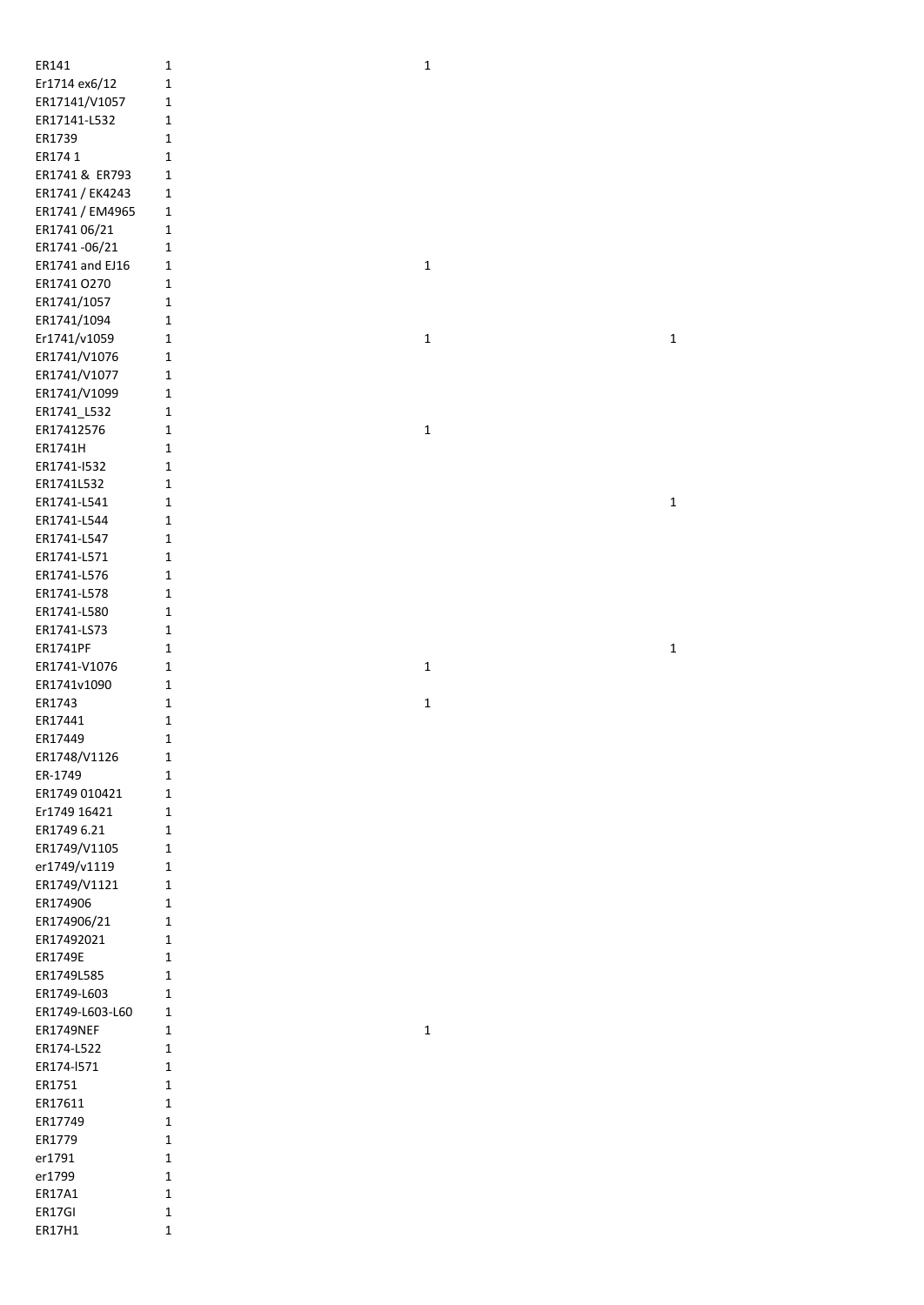| Er17u9          | $\mathbf 1$  |             |              |             |
|-----------------|--------------|-------------|--------------|-------------|
| ER17W           | $\mathbf 1$  |             |              |             |
| Er1941          | $\mathbf 1$  |             |              |             |
| ER1949          | $\mathbf 1$  |             | $\mathbf 1$  |             |
| ER1J41          | $\mathbf 1$  |             |              |             |
| ER1Z41          | $\mathbf 1$  |             | $\mathbf 1$  | $\mathbf 1$ |
| Er2249          | $\mathbf 1$  |             |              |             |
| ER2359          | $\mathbf 1$  |             |              |             |
| ER2653          | 1            |             | $\mathbf 1$  |             |
| ER2654          | $\mathbf 1$  | $\mathbf 1$ |              | $\mathbf 1$ |
| ER2655          | $\mathbf 1$  | $\mathbf 1$ |              |             |
| Er2658          | $\mathbf 1$  |             |              |             |
| ER-2659         | $\mathbf 1$  |             |              |             |
| ER2669          | $\mathbf 1$  |             |              |             |
| ER2699          | $\mathbf 1$  | $\mathbf 1$ |              |             |
| ER26J9          | $\mathbf 1$  |             | 1            |             |
| ER3014          | $\mathbf 1$  |             |              |             |
| ER3045          | $\mathbf 1$  |             |              |             |
| ER3749          | $\mathbf 1$  |             |              |             |
| ER4109          | $\mathbf 1$  |             |              |             |
| ER4243-Er1741   | $\mathbf 1$  |             |              |             |
| ER4779          | $\mathbf 1$  |             |              |             |
| ER4811          | $\mathbf 1$  |             | $\mathbf{1}$ |             |
| eR48Zhop753D    | $\mathbf 1$  |             |              |             |
| ER4994          | $\mathbf 1$  |             |              |             |
| ER5456          | $\mathbf 1$  |             |              |             |
| ER6470          | $\mathbf 1$  |             |              |             |
| ER7141          | $\mathbf 1$  | $\mathbf 1$ |              |             |
| ER7234          | $\mathbf 1$  |             |              |             |
| ER7334          | $\mathbf 1$  |             |              |             |
| ER741           | $\mathbf 1$  |             |              |             |
| ER7440          | $\mathbf 1$  | $\mathbf 1$ |              |             |
| ER74449         | $\mathbf 1$  |             |              |             |
| ER7449?         | $\mathbf 1$  |             |              |             |
| ER749           | $\mathbf 1$  |             |              |             |
| ER7490          | $\mathbf 1$  |             |              |             |
| ER77449         | $\mathbf{1}$ |             | $\mathbf 1$  |             |
| ER-7812         | $\mathbf 1$  |             |              |             |
| ER7834          | 1            |             |              |             |
| ER7934/1345     | $\mathbf 1$  |             |              |             |
| Er7934/v1154    | 1            |             |              |             |
| ER79346/21      | $\mathbf 1$  |             |              |             |
| ER7939          | $\mathbf 1$  |             |              |             |
| ER-7939         | $\mathbf 1$  |             |              |             |
| <b>ER793A</b>   | $\mathbf 1$  |             |              |             |
| ER793X          | $\mathbf 1$  |             |              |             |
| ER7949          | $\mathbf 1$  |             |              |             |
| ER7964          | $\mathbf 1$  |             |              |             |
| ER7984          | $\mathbf 1$  |             |              |             |
| ER7994          | 1            |             | $\mathbf 1$  |             |
| ER7A34-R2OJ19   | $\mathbf{1}$ |             |              |             |
| ER8480          | 1            |             |              |             |
| ER8713          | 1            |             |              |             |
| ER8729          | 1            |             |              |             |
| ER8736 ER40168  | $\mathbf 1$  |             |              | $\mathbf 1$ |
| ER9049          | 1            |             |              |             |
| ER9127          | 1            |             |              |             |
| ER934           | 1            |             |              |             |
| ER9408          | $\mathbf 1$  |             |              |             |
| er9445 or er944 | 1            |             |              |             |
| ER9448          | $\mathbf 1$  |             |              |             |
| ER-9449         | $\mathbf 1$  |             |              |             |
| ER947           | 1            |             | $\mathbf 1$  |             |
| ER9470/65/031   | $\mathbf 1$  |             |              |             |
| ER9470/EX0893   | $\mathbf 1$  |             |              |             |
|                 |              |             |              |             |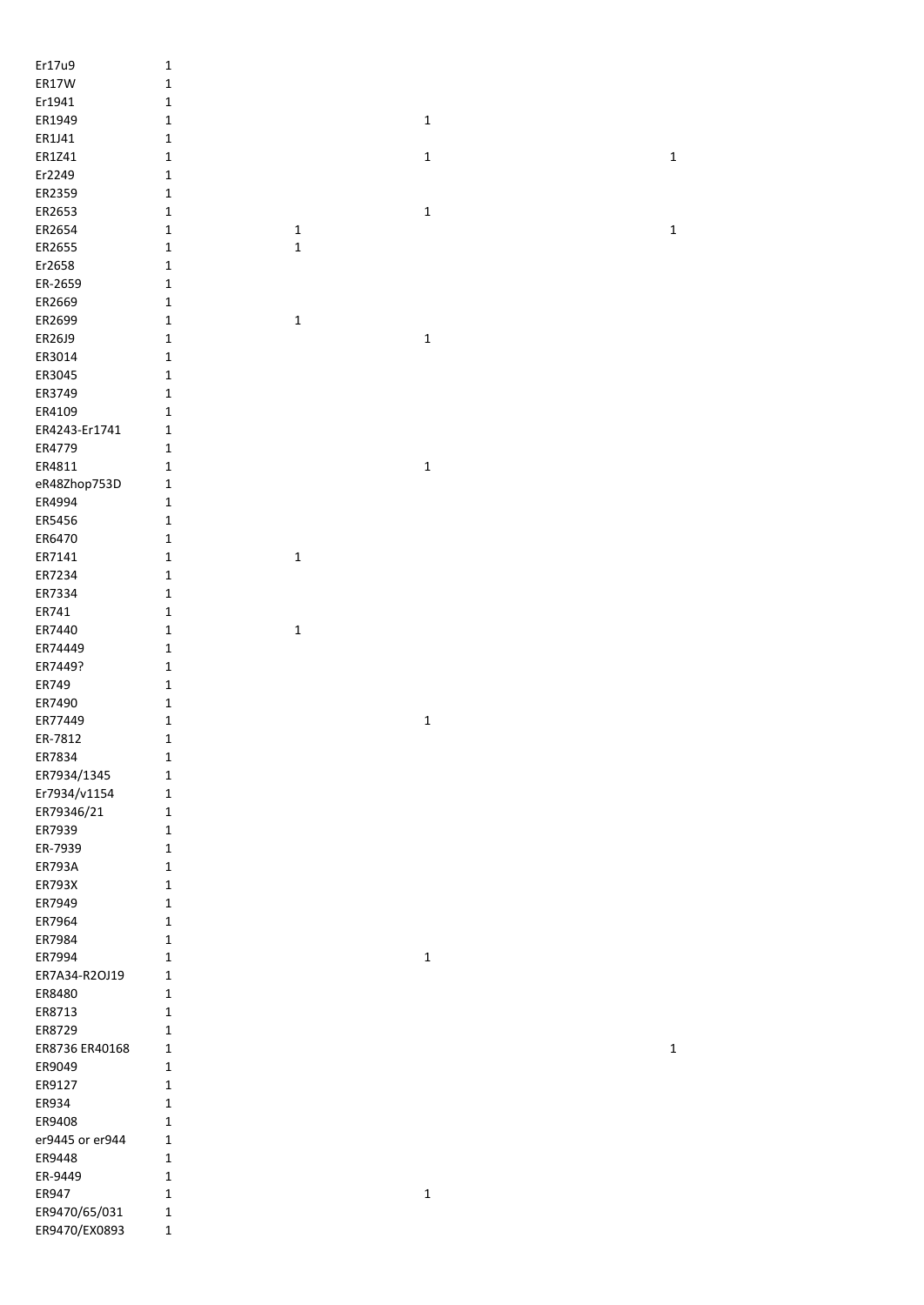| ER9470-12-048   | $\mathbf 1$  |             |              |              |
|-----------------|--------------|-------------|--------------|--------------|
| ER9470-12-052   | $\mathbf 1$  |             |              |              |
| ER947016045     | $\mathbf 1$  |             |              |              |
| ER9470-19-021   | $\mathbf{1}$ |             |              | $\mathbf{1}$ |
|                 |              |             |              |              |
| ER9470-65-032   | 1            |             |              | $\mathbf 1$  |
| ER9470-D1       | 1            |             |              | $\mathbf 1$  |
| ER9471          | $\mathbf 1$  |             |              |              |
| ER-9480         | $\mathbf 1$  |             |              |              |
| ER9480Tech      | $\mathbf 1$  |             | $\mathbf{1}$ |              |
| ER9740          | $\mathbf 1$  |             | $\mathbf 1$  |              |
| ER9840          | 1            |             |              |              |
| ERA41           | $\mathbf 1$  |             |              |              |
| ERA49           | $\mathbf 1$  |             |              |              |
|                 |              |             |              |              |
| Erb8727         | $\mathbf 1$  |             |              |              |
| ERC7934         | $\mathbf 1$  |             |              |              |
| ERD409          | $\mathbf 1$  |             |              |              |
| <b>ERG 449</b>  | $1\,$        |             |              |              |
| <b>ERG449</b>   | $\mathbf 1$  |             |              |              |
| <b>ERG480</b>   | $\mathbf 1$  |             |              |              |
| <b>ERH243</b>   | $\mathbf 1$  |             |              |              |
| ERH49           | $\mathbf{1}$ |             |              |              |
| <b>ERI741</b>   | $\mathbf{1}$ |             |              |              |
| ERIT49          | $\mathbf 1$  |             |              |              |
|                 |              |             |              |              |
| <b>ERK7934</b>  | $\mathbf 1$  |             |              |              |
| <b>ERL749</b>   | $\mathbf 1$  |             |              |              |
| ERM41           | $\mathbf{1}$ |             | $\mathbf 1$  |              |
| ERM49           | $\mathbf{1}$ |             |              | $\mathbf 1$  |
| erp470          | $\mathbf{1}$ |             | $\mathbf 1$  |              |
| ERT741          | 1            |             |              |              |
| ERT934          | $\mathbf{1}$ |             |              |              |
| ERV3924/EW3924  | $\mathbf{1}$ |             |              |              |
| <b>ERV49</b>    | $\mathbf{1}$ |             |              |              |
| ES 6134         | $\mathbf{1}$ |             |              |              |
|                 |              |             |              |              |
| ES0724          | $\mathbf{1}$ |             | $\mathbf{1}$ |              |
| ES168           | $1\,$        |             |              |              |
| ES1768          | $\mathbf 1$  |             |              |              |
| ES6134          | $\mathbf 1$  |             |              |              |
| ES6136          | $\mathbf 1$  |             |              |              |
| ES6788          | 1            |             |              |              |
| ES8492          | $\mathbf 1$  |             |              |              |
| Eso724          | $\mathbf 1$  |             |              |              |
| ET              | $\mathbf 1$  |             |              |              |
|                 |              |             |              |              |
| ET (number unkn | $\mathbf 1$  |             | $\mathbf 1$  |              |
| ET 13620        | $\mathbf 1$  |             |              |              |
| ET 6924         | $\mathbf{1}$ |             |              |              |
| ET 7205-01/055  | $\mathbf 1$  |             |              |              |
| ET 831          | $\mathbf{1}$ |             |              |              |
| ET 9096,9412 -  | $\mathbf 1$  |             | $\mathbf 1$  |              |
| ET0345          | $\mathbf{1}$ |             |              |              |
| ET-0384         | $\mathbf 1$  |             |              |              |
| ET0386          | $\mathbf 1$  | $\mathbf 1$ |              |              |
| ET045           | $\mathbf{1}$ |             |              |              |
| ET0551          | $\mathbf{1}$ |             |              |              |
|                 |              |             |              |              |
| ET0553          | $\mathbf 1$  |             |              |              |
| Et0553/v0002    | $\mathbf 1$  |             |              |              |
| ET13674         | $\mathbf{1}$ |             |              | $\mathbf 1$  |
| ET1714          | $\mathbf{1}$ |             |              |              |
| ET1741          | $\mathbf{1}$ |             | $\mathbf 1$  |              |
| ET1749          | $\mathbf 1$  |             |              |              |
| ET1768          | $\mathbf 1$  |             |              |              |
| ET183           | $\mathbf 1$  |             | $\mathbf 1$  |              |
|                 |              |             |              |              |
| ET1831, CAUL 11 | $\mathbf 1$  |             | $\mathbf 1$  |              |
| ET1831-01-028   | $\mathbf 1$  |             |              |              |
| ET1831-02-002   | $\mathbf 1$  |             |              | $\mathbf 1$  |
| ET183106        | $\mathbf 1$  |             |              |              |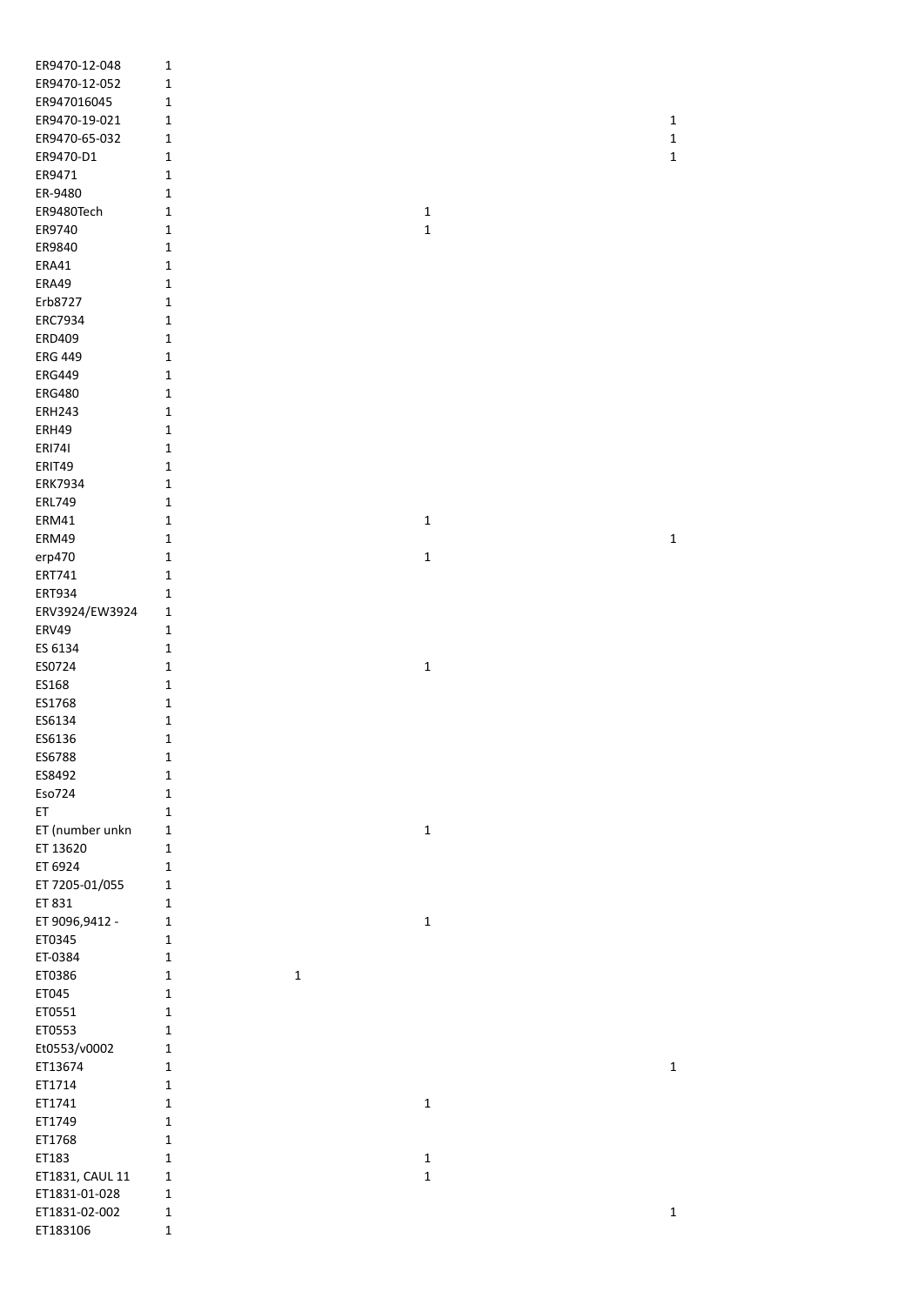| ET1831-12-031   | 1                          |             |             |
|-----------------|----------------------------|-------------|-------------|
| ET1831-16-039   | 1                          |             |             |
| ET1831-28-002   | 1                          |             |             |
|                 |                            |             |             |
| ET1831-30-020   | $\mathbf 1$                |             |             |
| ET1831-30-023   | 1                          |             | $\mathbf 1$ |
| ET1831-65-018   | 1                          |             |             |
| ET1831E         | $\mathbf 1$                |             |             |
| ET1832          | $\mathbf 1$                |             |             |
| ET1833          | $\mathbf 1$                |             |             |
| ET1837          | $\mathbf 1$                |             |             |
| ET1831          | $\mathbf 1$                |             |             |
| ET1983          | $\mathbf 1$                |             |             |
| ET2045          |                            |             |             |
|                 | $\mathbf 1$                |             |             |
| ET205           | $\mathbf 1$                |             |             |
| ET205-12-057    | $\mathbf 1$                |             |             |
| ET2173          | $\mathbf 1$                |             |             |
| ET2246          | 1                          |             |             |
| ET2620          | 1                          |             |             |
| ET2674          | 1                          |             | $\mathbf 1$ |
| ET2838A11       | $\mathbf 1$                |             |             |
| ET3020          | $\mathbf 1$                |             |             |
| ET3046          | $\mathbf 1$                |             |             |
|                 |                            |             |             |
| ET3049          | 1                          |             |             |
| ET3054          | $\mathbf 1$                |             |             |
| ET3220          | $\mathbf 1$                |             |             |
| ET3405          | $\mathbf 1$                |             | $\mathbf 1$ |
| ET3510          | $\mathbf 1$                |             |             |
| ET3540          | $\mathbf 1$                |             |             |
| ET36            | $\mathbf 1$                |             |             |
| ET360           | $\mathbf 1$                |             |             |
|                 |                            |             |             |
| ET3620/EY2172   | 1                          |             |             |
| ET362002001     | $\mathbf 1$                |             |             |
| ET3620-12-041   | $\mathbf 1$<br>$\mathbf 1$ |             |             |
| ET362028001     | 1                          |             |             |
| ET3621          | 1                          |             |             |
| ET3629          | 1                          |             |             |
| ET3630          | 1                          |             |             |
| ET367           | $\mathbf 1$                |             |             |
| ET3670          |                            |             |             |
|                 | 1                          |             |             |
| ET3672          | $\mathbf 1$                |             |             |
| ET3673          | 1                          |             |             |
| ET3674 and EW61 | 1                          |             | $\mathbf 1$ |
| ET3676          | 1                          |             |             |
| ET36774         | $\mathbf 1$                |             |             |
| ET3820          | $\mathbf 1$                |             |             |
| ET3874          | $\mathbf 1$                | $\mathbf 1$ |             |
| ET4109          | 1                          |             |             |
| ET4176          |                            |             |             |
|                 | 1                          | $\mathbf 1$ |             |
| Et4243          | $\mathbf 1$                |             |             |
| ET5456          | $\mathbf 1$                |             |             |
| Et5885          | $\mathbf 1$                |             |             |
| ET6045          | $\mathbf 1$                |             |             |
| ET6126          | $\mathbf 1$                |             |             |
| ET6537          | 1                          | $\mathbf 1$ |             |
| ET6775          | $\mathbf 1$                |             |             |
| ET6789          | $\mathbf 1$                |             |             |
|                 |                            |             |             |
| ET6885          | $\mathbf 1$                |             |             |
| ET6885/V1104    | $\mathbf 1$                |             |             |
| ET-6924         | 1                          |             |             |
| ET6924 or ET692 | 1                          |             |             |
| ET6924/FC2495   | 1                          | $\mathbf 1$ |             |
| ET692Y          | 1                          |             |             |
| ET6936          | $\mathbf 1$                |             |             |
| ET6939          | 1                          |             |             |
|                 |                            |             |             |
| ET6949          | $\mathbf 1$                |             |             |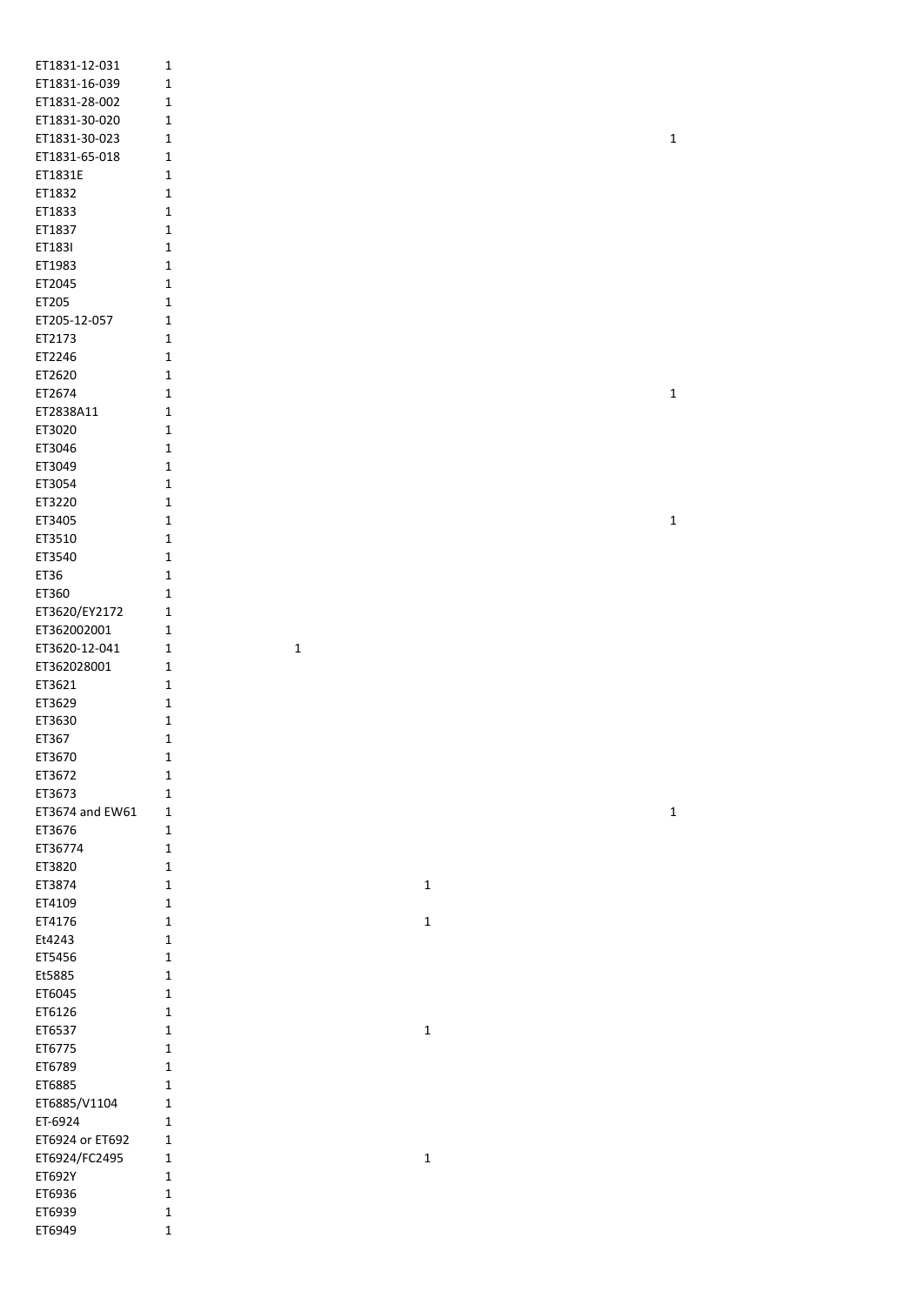| ET6956 / FA4598         | 1                          |             |             |             |
|-------------------------|----------------------------|-------------|-------------|-------------|
| ET7202                  | 1                          |             |             |             |
| ET7205 - EX0893         | 1                          |             |             | $\mathbf 1$ |
| ET7205-01-047           | 1                          |             |             |             |
| ET7205-01-053           | 1                          |             |             |             |
| et7205-01-062           | 1                          |             |             |             |
| ET7205-01-071           | 1                          |             |             |             |
| ET7205-01-083           |                            |             |             |             |
|                         | 1                          |             |             |             |
| ET7205-01-087           | 1                          |             | $\mathbf 1$ |             |
| ET7205-12-053           | 1                          |             |             |             |
| ET7205-12-056           | 1                          |             |             |             |
| ET7205-16-055           | 1                          |             |             |             |
| ET7205-30-033           | 1                          |             |             |             |
| ET7205-30-034           | 1                          |             |             |             |
| ET7205-37-028           | 1                          |             |             |             |
| ET7205-57-034           | 1                          | $\mathbf 1$ |             |             |
| ET7205-65-034           | 1                          |             |             |             |
| ET7205-66-020           | 1                          |             |             | $\mathbf 1$ |
| ET72057                 | 1                          |             |             |             |
| ET72058                 | 1                          |             |             |             |
| ET7206                  | 1                          |             |             |             |
|                         |                            |             |             |             |
| ET72205                 | 1                          |             |             |             |
| ET7389                  | 1                          |             |             |             |
| ET7502                  | 1                          |             |             |             |
| ET788S                  | 1                          |             |             |             |
| ET8085                  | 1                          |             |             |             |
| ET8679                  | 1                          |             |             |             |
| ET8685                  | 1                          |             |             |             |
| ET8805                  | 1                          |             |             |             |
| Et8855                  | 1                          |             |             |             |
| ET885-L654              | 1                          |             |             |             |
| ET885-L662              | 1                          |             |             |             |
|                         |                            |             |             |             |
|                         |                            |             |             |             |
| ET888                   | 1                          |             |             | $\mathbf 1$ |
| ET8882                  | 1                          |             | $\mathbf 1$ |             |
| ET8884                  | 1                          |             |             |             |
| ET8884L664              | 1                          |             |             |             |
| ET8885 L658             | 1                          |             |             |             |
| ET8885/V1182            | 1                          |             |             |             |
| ET8885/V1185            | $\mathbf 1$                |             |             |             |
|                         | 1                          |             |             |             |
| ET8885/V1186            |                            |             |             |             |
| Et8885/V1187            | $\mathbf 1$                |             |             |             |
| ET8885/V1188            | 1                          |             |             |             |
| ET8885-2155             | $\mathbf 1$                |             |             |             |
| ET88855                 | $\mathbf 1$                |             |             |             |
| ET8885-L654             | 1                          |             |             |             |
| ET8885-L656             | $\mathbf 1$                |             |             |             |
| ET8885-L672             | 1                          |             |             |             |
| ET8889                  | 1                          |             |             |             |
| ET888T                  | 1                          |             |             |             |
| ET8904                  | $\mathbf 1$                |             |             |             |
| ET8956                  | $\mathbf 1$                |             |             | $\mathbf 1$ |
| ET8958                  | $\mathbf 1$                | $\mathbf 1$ |             |             |
| ET8985                  | 1                          |             |             |             |
| ET9060                  | 1                          |             |             |             |
|                         | 1                          |             |             |             |
| ET9086                  |                            |             | $\mathbf 1$ |             |
| ET9096 or FT909         | 1                          |             | $\mathbf 1$ |             |
| ET9558                  | $\mathbf 1$                |             |             |             |
| ET9598                  | $\mathbf 1$                |             |             | $\mathbf 1$ |
| ET9606                  | $\mathbf 1$                |             |             |             |
| ET9656                  | $\mathbf 1$                |             |             |             |
| ET9690                  | $\mathbf 1$                |             |             |             |
| ET9895                  | $\mathbf 1$                |             |             |             |
| ET9995                  | $\mathbf 1$                |             |             |             |
| <b>ETDDDS</b><br>ETE956 | $\mathbf 1$<br>$\mathbf 1$ |             |             | $\mathbf 1$ |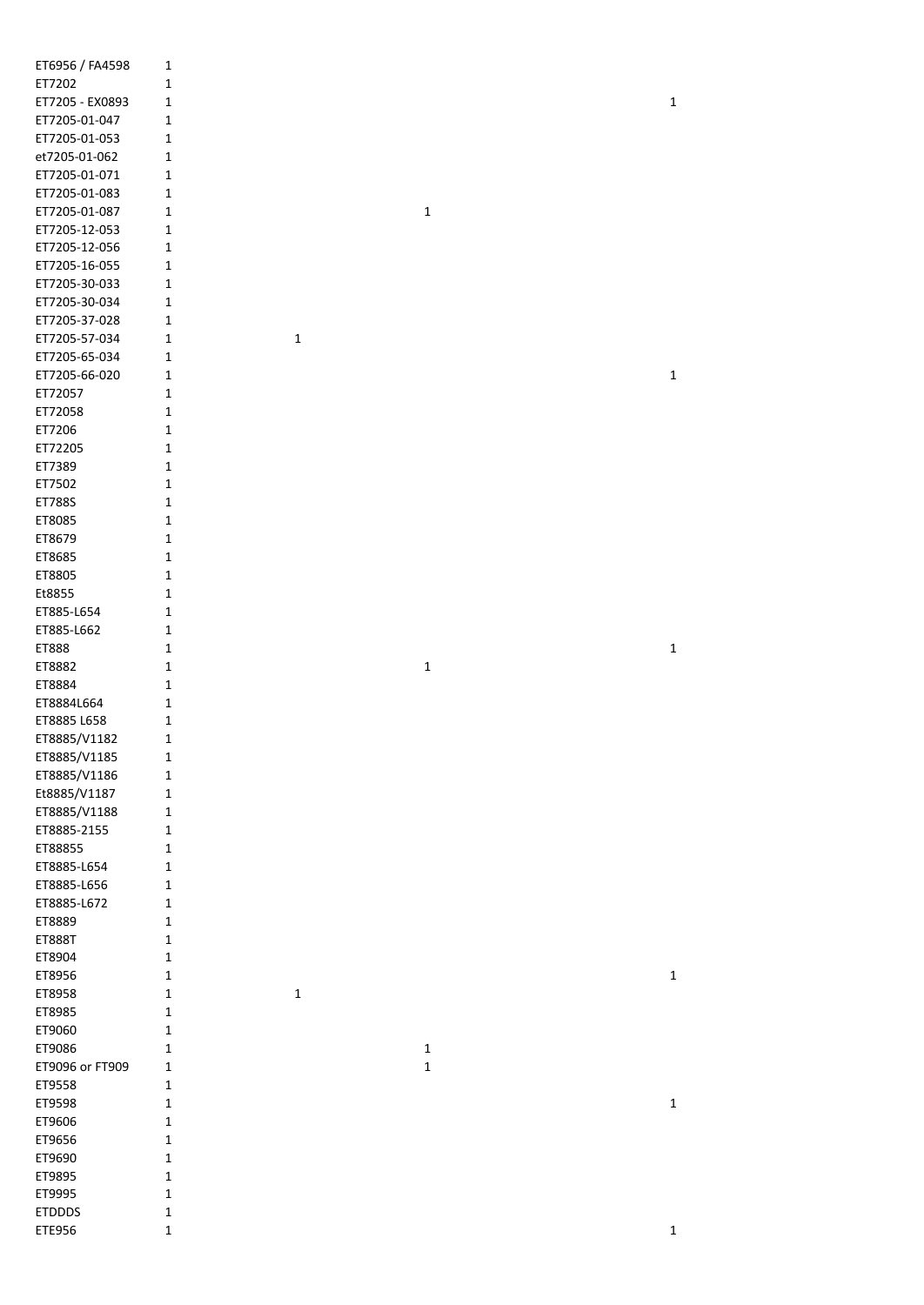| ET1831          | $\mathbf 1$  |  |             |              |
|-----------------|--------------|--|-------------|--------------|
| ETP6924         | $\mathbf 1$  |  |             |              |
| etp885          | $\mathbf 1$  |  |             |              |
| Etp88j          | 1            |  |             |              |
| EU 1 20 15 28   | $\mathbf 1$  |  |             |              |
|                 |              |  |             |              |
| Eu 1/20/1528    | $\mathbf 1$  |  |             |              |
| Eu 4243         | $\mathbf 1$  |  |             |              |
| EU 4965         | $\mathbf{1}$ |  | $\mathbf 1$ |              |
| EU 9788         | $\mathbf{1}$ |  |             |              |
| EU/1/20/1528/00 | $\mathbf 1$  |  |             |              |
| EU/1/201528     | $\mathbf 1$  |  |             |              |
| EU0477          | $\mathbf 1$  |  |             |              |
| EU2243          | $\mathbf 1$  |  |             |              |
| EU2245          | $\mathbf{1}$ |  |             |              |
| EU3002          | $\mathbf 1$  |  |             |              |
|                 |              |  |             |              |
| EU3014          | $\mathbf 1$  |  |             |              |
| EU4019          | $\mathbf 1$  |  | $\mathbf 1$ |              |
| EU4244          | $\mathbf 1$  |  |             |              |
| EU484           | $\mathbf 1$  |  |             |              |
| Eu5u56          | $\mathbf 1$  |  |             |              |
| EU6126          | $\mathbf{1}$ |  |             |              |
| EU7015          | $\mathbf{1}$ |  |             |              |
| Eur2245         | $\mathbf 1$  |  |             |              |
| <b>EUU2246</b>  | $\mathbf 1$  |  | $\mathbf 1$ |              |
| EUY24J          | $\mathbf 1$  |  |             |              |
|                 |              |  |             |              |
| ev 3924         | $\mathbf{1}$ |  |             |              |
| EV 9788         | $\mathbf 1$  |  |             |              |
| EV04109         | 1            |  |             |              |
| EV0579          | $\mathbf{1}$ |  |             |              |
| EV06126         | $\mathbf 1$  |  |             |              |
| EV-1768         | $\mathbf 1$  |  |             |              |
| EV1977          | $\mathbf{1}$ |  |             |              |
| EV2246          | $\mathbf 1$  |  |             | $\mathbf 1$  |
| EV3143          | $\mathbf 1$  |  |             |              |
| EV4834          | $\mathbf 1$  |  |             |              |
| EV5446          | $\mathbf 1$  |  |             |              |
|                 |              |  |             |              |
| EV6327          | $\mathbf 1$  |  |             |              |
| EV6564          | $\mathbf 1$  |  |             |              |
| EV7015          | 1            |  | 1           |              |
| EV8680          | $\mathbf{1}$ |  |             |              |
| EV9598          | $\mathbf 1$  |  |             |              |
| EV9788          | $\mathbf{1}$ |  |             |              |
| EVC1768         | $\mathbf{1}$ |  |             |              |
| EV0586          | $\mathbf{1}$ |  |             |              |
| EVS456          | $\mathbf{1}$ |  |             |              |
| evv4109         | $\mathbf{1}$ |  |             | $\mathbf{1}$ |
|                 |              |  |             |              |
| EVV4815         | $\mathbf 1$  |  |             |              |
| evv6326         | $\mathbf{1}$ |  |             |              |
| EVV6327         | $\mathbf{1}$ |  |             |              |
| EW              | $\mathbf{1}$ |  |             |              |
| EW 0193         | $\mathbf{1}$ |  |             |              |
| EW 22392        | 1            |  |             |              |
| EW 3343         | $\mathbf{1}$ |  |             |              |
| EW 41 09        | 1            |  |             |              |
| EW 4813         | 1            |  |             |              |
| EW 6126 FC8889  | 1            |  |             |              |
|                 |              |  |             |              |
| EW 8904         | 1            |  |             |              |
| EW 9012         | $\mathbf{1}$ |  |             | $\mathbf 1$  |
| EW 9109         | $\mathbf{1}$ |  |             |              |
| EW(or N)4109    | $\mathbf{1}$ |  |             |              |
| EW,109          | $\mathbf{1}$ |  |             |              |
| EW00198         | $\mathbf{1}$ |  |             |              |
| Ew01169         | $\mathbf{1}$ |  |             |              |
| EW0122          | $\mathbf{1}$ |  |             |              |
| EW0159          | $\mathbf 1$  |  |             |              |
|                 |              |  |             |              |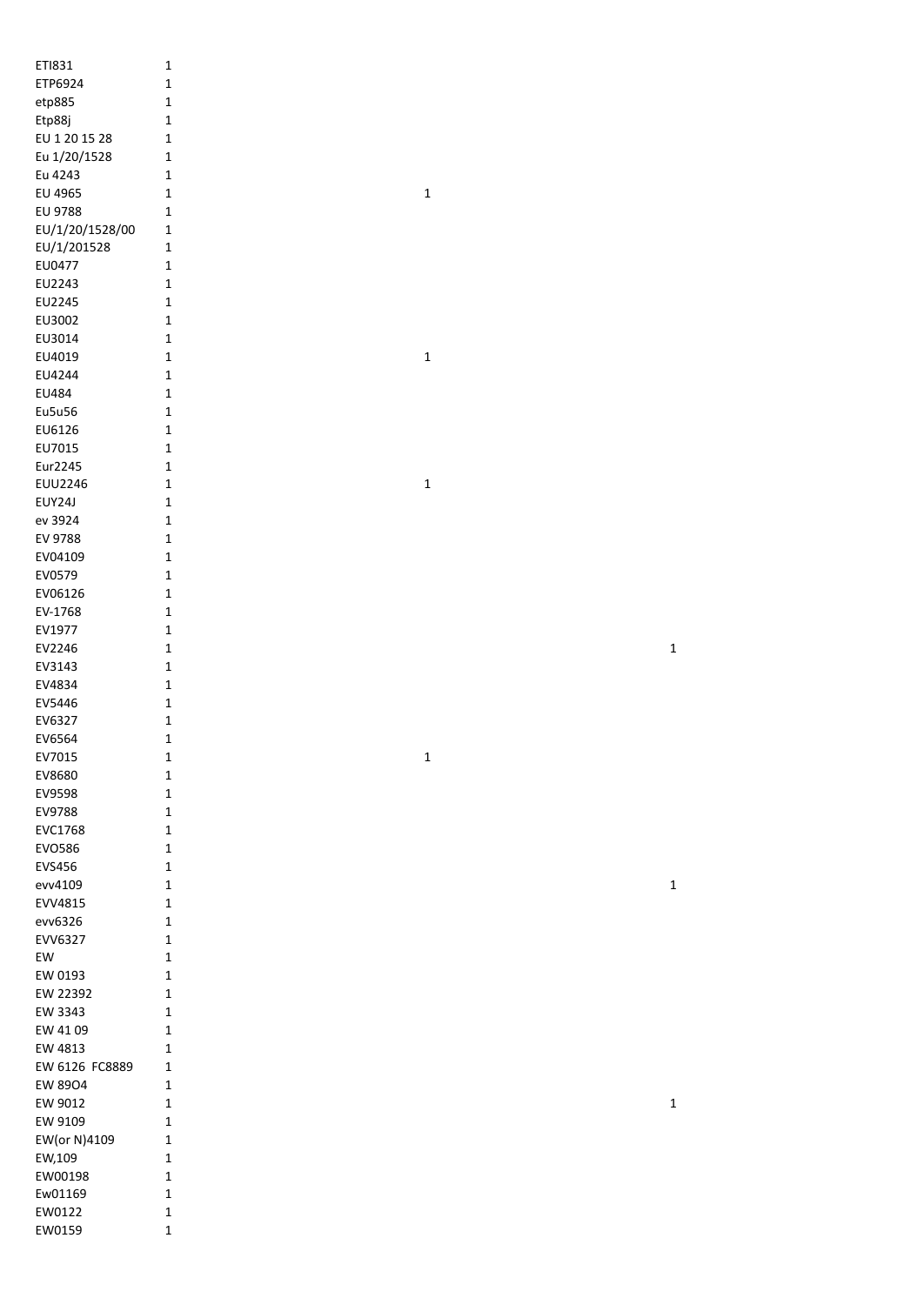| EW0162           | $\mathbf 1$      |             |             |             |
|------------------|------------------|-------------|-------------|-------------|
| EW018            | $\mathbf 1$      |             |             |             |
| EW0183           | $\mathbf 1$      |             |             |             |
| EW-0193          | $\mathbf 1$      |             |             |             |
|                  |                  |             |             |             |
| EW0194           | $\mathbf 1$      |             |             |             |
| EW-0195          | $\mathbf 1$      |             |             |             |
| EW019C           | $\mathbf 1$      |             |             |             |
| Ew0202           | $\mathbf 1$      |             |             |             |
| Ew0211           | $\mathbf 1$      |             |             |             |
| EW-0221          | $\mathbf{1}$     |             |             |             |
| EW0221 or EW022  | $\mathbf{1}$     |             |             |             |
| EW0225           | $\mathbf{1}$     |             |             |             |
| EW0395           | $\mathbf 1$      |             |             |             |
| EW0583           | $\mathbf 1$      |             |             |             |
| EW0739           | $\mathbf 1$      |             | $\mathbf 1$ |             |
| EW0Z16           | $\mathbf 1$      |             |             |             |
| EW1067           | $\mathbf 1$      |             |             |             |
| EW109            | $\mathbf 1$      |             |             |             |
|                  |                  |             |             |             |
| EW1095           | $\mathbf 1$      |             |             |             |
| EW1141           | $\mathbf 1$      |             |             |             |
| EW118S           | $\mathbf 1$      |             |             |             |
| EW1248           | $\mathbf 1$      |             |             |             |
| EW1443           | $\mathbf 1$      |             |             |             |
| EW195            | $\mathbf 1$      |             |             |             |
| EW199            | $\mathbf 1$      |             |             |             |
| EW201            | $\mathbf 1$      |             |             |             |
| EW2104           | $\mathbf 1$      | $\mathbf 1$ |             |             |
| EW2126           | $\mathbf 1$      |             |             |             |
| EW216            | $\mathbf 1$      |             |             |             |
| EW2197           | $\mathbf 1$      | $\mathbf 1$ |             |             |
| <b>EW22</b>      | $\mathbf 1$      |             | $\mathbf 1$ | $\mathbf 1$ |
|                  |                  |             |             |             |
| Ew22045          | $\mathbf 1$      |             |             |             |
| EW2215           | $\mathbf 1$      |             |             |             |
| EW22239          | $\mathbf 1$      |             |             |             |
| EW22245          | $\mathbf 1$      |             |             |             |
| EW2231           | $\mathbf 1$      |             |             |             |
| EW2234           | $\mathbf 1$      |             |             | $\mathbf 1$ |
| EW2236           | 1                |             | 1           |             |
| EW2238           | $\mathbf 1$      |             |             |             |
| EW2241           | 1                | $\mathbf 1$ |             |             |
| EW2242           | 1                |             |             |             |
| EW2243; EAN: 05  | $\mathbf{1}$     |             |             |             |
| EW-2245(8)       | $\mathbf{1}$     |             |             |             |
| EW2245?          | $\mathbf 1$      |             |             |             |
| EW2245CFC        | $\mathbf{1}$     |             |             |             |
| EW2246-07-038    | $\mathbf 1$      | $\mathbf 1$ |             |             |
| EW2246-07-039    | $\mathbf{1}$     |             |             |             |
|                  |                  |             |             |             |
| EW2246-12-062    | $\mathbf 1$      |             |             |             |
| EW2246-12-067    | $\mathbf 1$      |             |             |             |
| EW2246-12-068    | $\mathbf 1$      |             |             |             |
| ew2246-12-069    | $\mathbf 1$      | $\mathbf 1$ |             |             |
| EW2246-16-060    | $\mathbf 1$      |             |             |             |
| EW2246-16-064    | $\mathbf 1$      |             |             |             |
| EW2246-16-066    |                  |             |             |             |
|                  | $\mathbf{1}$     |             |             |             |
| EW2246-35-015    | $\mathbf 1$      |             |             |             |
| EW22465          | $\mathbf 1$      |             |             |             |
| EW224654060      | $\mathbf 1$      | $\mathbf 1$ |             |             |
| ew2246-66-023    | $\mathbf 1$      |             |             |             |
|                  | 1                |             |             |             |
| <b>EW224G</b>    |                  | $\mathbf 1$ |             |             |
| EW224J           | 1                |             | $\mathbf 1$ |             |
| EW2289           | $\mathbf{1}$     |             |             |             |
| EW229            | 1                | $\mathbf 1$ |             |             |
| EW22US           | 1                |             |             |             |
| EW22Y5<br>EW2336 | 1<br>$\mathbf 1$ |             |             |             |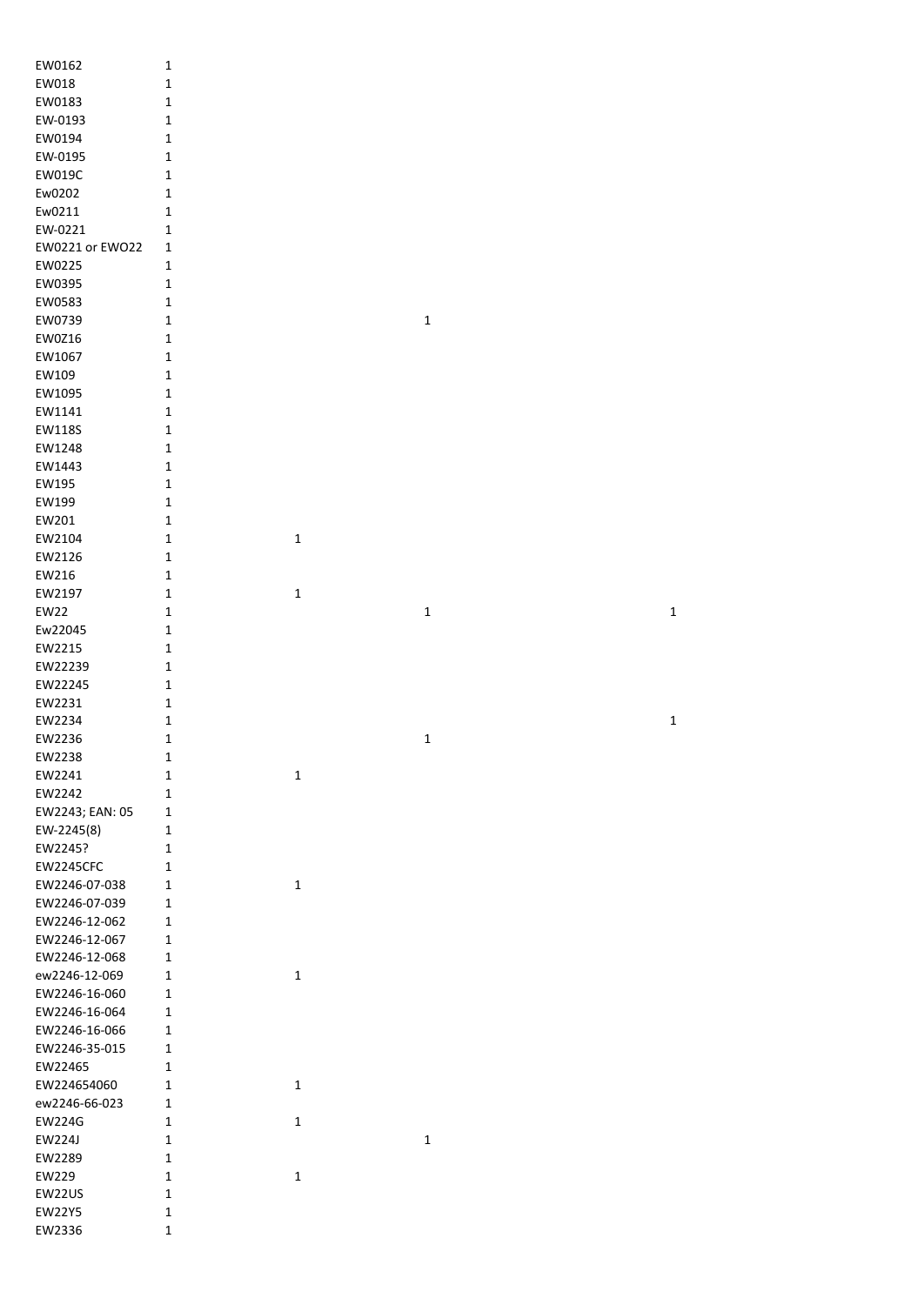| EW2433                       | 1              |
|------------------------------|----------------|
| EW2445/ PF/IM/L              | 1              |
| EW2544                       | 1              |
| EW2L45                       | 1              |
| ew3/143                      | 1              |
| EW3014                       | 1              |
| EW3043                       | 1              |
| EW3134V1209                  | 1              |
| EW3140                       | 1              |
| EW3141                       | $\overline{1}$ |
| EW31413                      | 1              |
| EW3142                       | 1              |
| EW3143 8/21                  | 1              |
| EW3143 or ELJ31              | 1              |
| EW3143/PAA16622              | 1              |
| EW3143/V1201<br>Ew3143/v1208 | 1<br>1         |
| EW3143/V1218                 | 1              |
| EW314308/2021                | 1              |
| EW3143-L639                  | 1              |
| EW3143-L675                  | 1              |
| EW3143-L677                  | 1              |
| EW3143-L684                  | $\overline{1}$ |
| EW3143-L689                  | $\overline{1}$ |
| Ew3143-L696                  | 1              |
| EW31443                      | 1              |
| Ew3145                       | 1              |
| EW3146                       | 1              |
| EW3147                       | 1              |
| EW3149                       | 1              |
| Ew3163                       | 1              |
| Ew31w43                      | 1              |
| Ew32143                      | $\overline{1}$ |
| EW3244                       | 1              |
| EW3343                       | 1              |
| EW3345                       | 1              |
| EW343 (possibly              | 1              |
| Ew361                        | 1              |
| EW3BY                        | 1              |
| EW3143                       | 1              |
| EW3L43                       | $\overline{1}$ |
| Ew4 10 9                     | 1              |
| EW4/99                       | 1              |
| EW400815<br>Ew401            | 1<br>1         |
| EW4015                       | $\overline{1}$ |
| EW4018                       | 1              |
| EW4041                       | 1              |
| Ew409                        | 1              |
| EW410                        | 1              |
| EW41009                      | 1              |
| EW4101                       | 1              |
| EW4103                       | 1              |
| Ew4105                       | 1              |
| EW4106                       | 1              |
| Ew4107                       | 1              |
| EW4109 27521                 | 1              |
| <b>EW4109 and FD88</b>       | 1              |
| EW4109. FD56                 | 1              |
| ew4109/gn4109                | 1              |
| EW4109/PF/IM/LU              | 1              |
| EW4109/V1155                 | 1              |
| EW4109/V1168                 | 1              |
| EW4109/V1169                 | 1              |
| EW4109/V1171                 | 1              |

1

1

1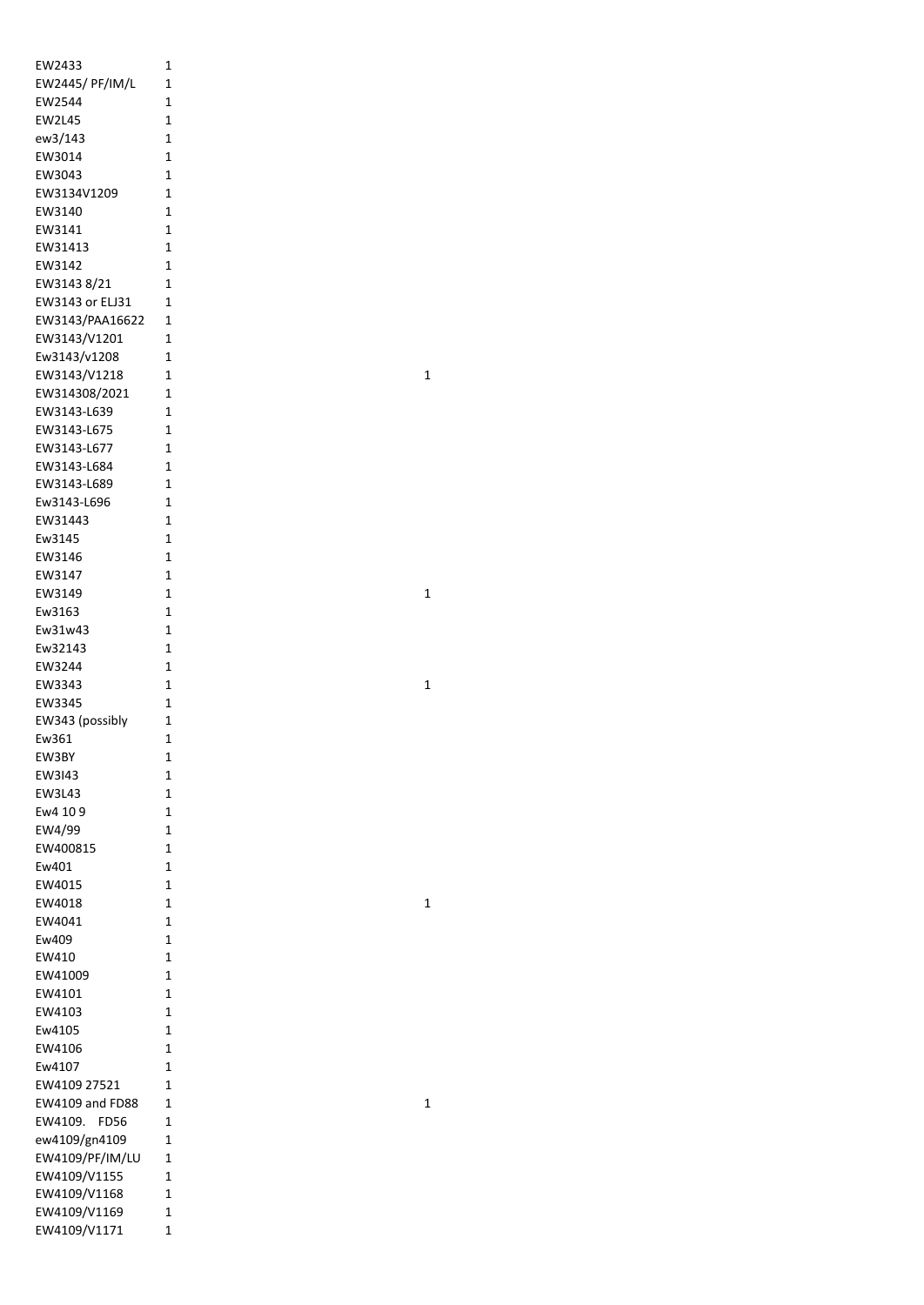| EW4109/V1172    | $\mathbf 1$                 |             |             |             |
|-----------------|-----------------------------|-------------|-------------|-------------|
| Ew41092660      | $\mathbf 1$                 |             |             |             |
| EW41098660      | $\mathbf 1$                 |             |             |             |
| EW4109-L649     | $\mathbf 1$                 |             |             |             |
| EW4109-L660     | $\mathbf 1$                 |             |             |             |
| EW4109-L671     | $\mathbf 1$                 |             |             |             |
| EW4109V1155     | $\mathbf 1$                 |             |             |             |
| Ew4109x         | $\mathbf{1}$                |             | $\mathbf 1$ |             |
| EW4113          |                             |             |             |             |
| Ew4169          | $\mathbf{1}$<br>$\mathbf 1$ |             |             |             |
|                 |                             |             |             |             |
| EW419           | $\mathbf 1$                 |             |             |             |
| EW41C9          | $\mathbf 1$                 |             |             |             |
| EW4615          | $\mathbf 1$                 |             |             |             |
| EW4804          | $\mathbf 1$                 |             |             |             |
| EW4810          | $\mathbf 1$                 |             |             |             |
| EW4811?         | 1                           |             |             |             |
| EW4814          | $\mathbf 1$                 |             |             |             |
| EW4815, FA8016  | $\mathbf{1}$                |             | $\mathbf 1$ |             |
| EW4818          | $\mathbf 1$                 | $\mathbf 1$ |             |             |
| EW4819          | $\mathbf 1$                 |             |             |             |
| EW4825          | 1                           |             |             | 1           |
| EW4911          | $\mathbf 1$                 |             | $\mathbf 1$ |             |
| EW4965          | $\mathbf 1$                 |             |             |             |
| EW4109          | $\mathbf 1$                 |             |             |             |
| EW5143          | $\mathbf 1$                 |             |             |             |
| EW5479          | $\mathbf 1$                 |             |             |             |
| EW57143         | $\mathbf 1$                 |             |             |             |
| EW6109          | $\mathbf 1$                 |             |             |             |
| EW612           | $\mathbf 1$                 |             | $\mathbf 1$ |             |
| EW6120          | $\mathbf 1$                 |             |             |             |
|                 |                             |             |             |             |
| EW6125          | $\mathbf 1$                 |             |             |             |
| EW6126 + FC1526 | $\mathbf{1}$                |             |             |             |
| EW6126/ ew 6126 | $\mathbf{1}$                |             |             |             |
| EW6127          | $\mathbf 1$                 | $\mathbf 1$ |             |             |
| EW6146          | $\mathbf 1$                 |             |             |             |
| EW6237          | $\mathbf 1$                 |             |             |             |
| EW625           | $\mathbf 1$                 |             | $\mathbf 1$ |             |
| EW6326-16-086   | $\mathbf{1}$                |             |             |             |
| EW6326-65-063   | 1                           |             |             | 1           |
| EW6326-65-064   | $\mathbf{1}$                |             |             |             |
| EW6327-22-003   | $\mathbf{1}$                |             |             |             |
| EW6327-28-003   | $\mathbf{1}$                |             |             |             |
| EW6B26          | $\mathbf{1}$                |             |             |             |
| EW7015          | $\mathbf{1}$                |             |             |             |
| EW7823          | 1                           |             |             |             |
| EW7941          | 1                           |             |             |             |
| EW8143          | $\mathbf{1}$                |             | $\mathbf 1$ |             |
| EW8804          | $\mathbf 1$                 |             |             |             |
| EW8889          | $\mathbf{1}$                |             |             |             |
| EW890           | $\mathbf 1$                 |             |             |             |
| <b>EW890P</b>   | $\mathbf{1}$                |             |             |             |
| EW894           | $\mathbf 1$                 |             |             |             |
| EW8940          | $\mathbf 1$                 |             |             |             |
| EW8994          | $\mathbf 1$                 |             |             |             |
|                 |                             |             |             |             |
| EW904           | $\mathbf 1$                 |             |             |             |
| EW9121          | $\mathbf{1}$                |             |             | $\mathbf 1$ |
| EW912707        | 1                           | $\mathbf 1$ |             |             |
| EW9129          | $\mathbf 1$                 |             |             |             |
| EW9217          | $\mathbf{1}$                | $\mathbf 1$ |             |             |
| EW9480          | $\mathbf 1$                 |             |             | 1           |
| EW9598          | $\mathbf{1}$                |             |             |             |
| EW9604          | $\mathbf{1}$                |             |             |             |
| EW9804          | $\mathbf 1$                 |             |             |             |
| <b>EW9N27</b>   | 1                           |             |             |             |
| EWA815          | $\mathbf 1$                 |             | 1           |             |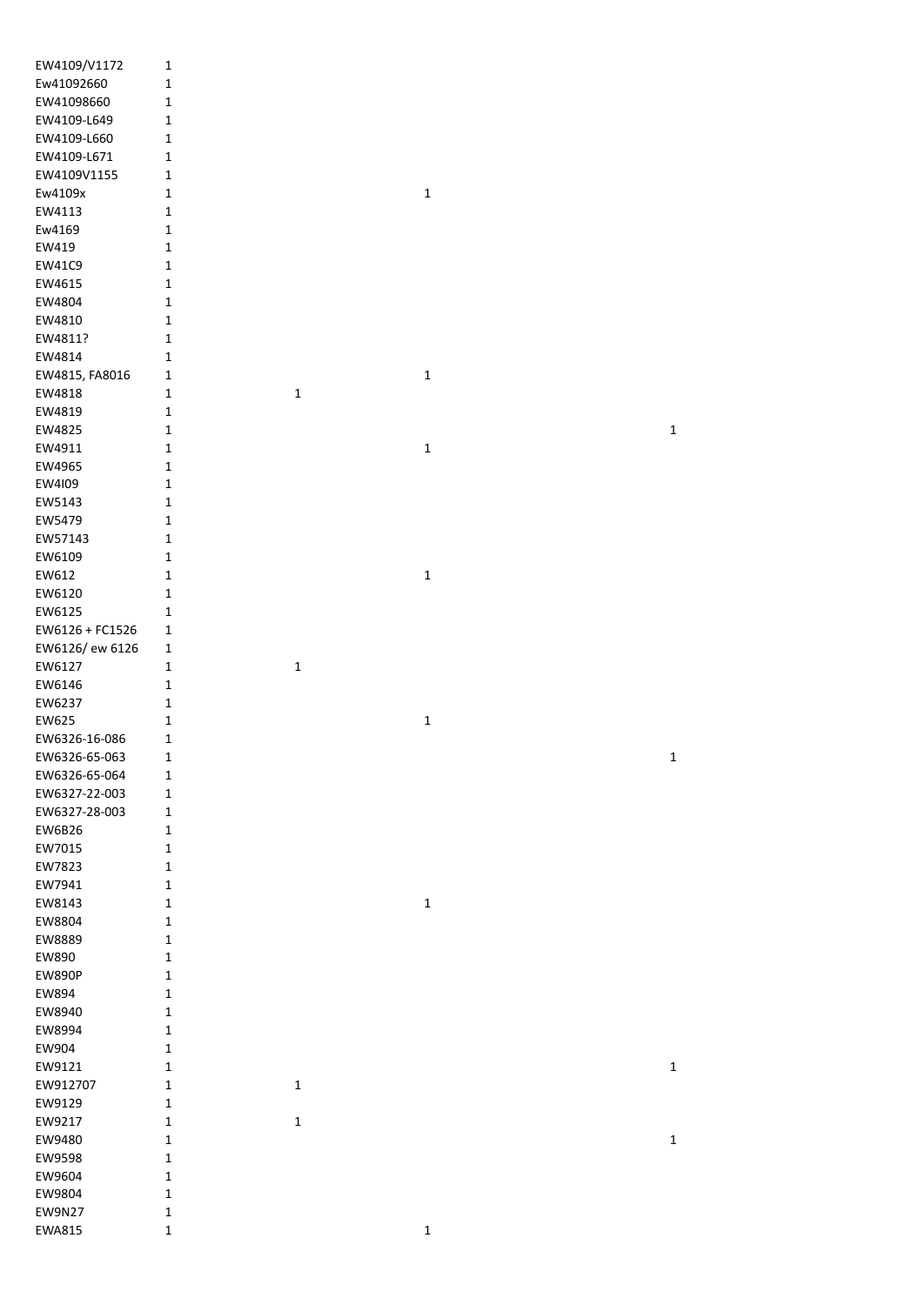| Ewb143          | $\mathbf 1$  |             |             |  |             |
|-----------------|--------------|-------------|-------------|--|-------------|
| <b>EWE126</b>   | $\mathbf 1$  |             | $\mathbf 1$ |  |             |
| Ewg109          | $\mathbf 1$  |             |             |  |             |
|                 |              |             |             |  |             |
| <b>EWG126</b>   | $\mathbf 1$  |             | $\mathbf 1$ |  |             |
| EWG126-61       | $\mathbf 1$  |             | $\mathbf 1$ |  |             |
| <b>EWH019</b>   | $\mathbf 1$  |             |             |  |             |
| <b>EWJ 145</b>  | $\mathbf 1$  |             |             |  |             |
| EWJ143/V1205    | $\mathbf 1$  |             |             |  |             |
| EWL1109         | $\mathbf 1$  |             |             |  |             |
| EW0169/EW0177   | $\mathbf 1$  |             |             |  |             |
|                 |              |             |             |  |             |
| EW0175          | $\mathbf 1$  |             |             |  |             |
| EW0180          | $\mathbf 1$  |             |             |  |             |
| EW0181          | $\mathbf 1$  |             |             |  | $\mathbf 1$ |
| EW0206          | $\mathbf 1$  |             |             |  |             |
| EW0221          | $\mathbf 1$  |             | $\mathbf 1$ |  |             |
| EW0581          | $\mathbf 1$  |             |             |  |             |
|                 |              |             |             |  |             |
| EWS3143         | $\mathbf 1$  |             |             |  |             |
| EWW2246         | $\mathbf 1$  |             |             |  |             |
| EWW4109         | $\mathbf 1$  |             |             |  |             |
| EWY4815         | $\mathbf 1$  |             | $\mathbf 1$ |  |             |
| EWZZ43          | $\mathbf 1$  |             | $\mathbf 1$ |  | $\mathbf 1$ |
| EX 2294         | $\mathbf 1$  |             |             |  |             |
|                 |              |             |             |  |             |
| EX 3546         | $\mathbf 1$  |             |             |  |             |
| EX 4243         | $\mathbf 1$  |             |             |  |             |
| EX 6357         | $\mathbf 1$  |             |             |  |             |
| EX 6564         | $\mathbf 1$  | $\mathbf 1$ |             |  |             |
| EX 8630         | $\mathbf 1$  |             |             |  |             |
| EX 8679_2021050 | $\mathbf 1$  |             |             |  |             |
| 'EX' or 'EL' 87 | $\mathbf 1$  |             |             |  |             |
|                 | $\mathbf 1$  |             |             |  |             |
| $ex(& =$        |              |             |             |  |             |
| EX(K)6537       | $\mathbf 1$  |             |             |  |             |
| EX0004          | $\mathbf 1$  |             |             |  |             |
| EX0393          | $\mathbf 1$  |             |             |  |             |
| EX0574          | $\mathbf 1$  |             |             |  |             |
| EX0575          | $\mathbf 1$  |             |             |  |             |
| Ex0593          | $\mathbf 1$  |             |             |  |             |
|                 |              |             |             |  |             |
| EX0723          | $\mathbf 1$  |             |             |  |             |
| EX083           | $\mathbf{1}$ |             |             |  |             |
| EX08893         | 1            |             |             |  |             |
| EX0892          | $\mathbf 1$  |             |             |  |             |
| EX0893, ET7205  | $\mathbf 1$  |             |             |  |             |
| EX0893-01-114   | $\mathbf 1$  |             |             |  |             |
| EX0893-01-116   | $\mathbf 1$  |             |             |  |             |
|                 |              |             |             |  |             |
| EX0893-12-074   | $\mathbf 1$  |             |             |  |             |
| EX0893-16-068   | $\mathbf 1$  |             |             |  |             |
| EX0893-28-001   | $\mathbf 1$  |             |             |  |             |
| EX0893-65-053   | $\mathbf 1$  |             | $\mathbf 1$ |  |             |
| EX0903          | 1            |             |             |  |             |
| EX0983          | $\mathbf 1$  |             |             |  |             |
| EX1389          | $\mathbf 1$  |             |             |  | $\mathbf 1$ |
| EX1395          | $\mathbf 1$  |             |             |  |             |
|                 |              |             |             |  |             |
| EX14965         | $\mathbf 1$  |             |             |  |             |
| EX16126         | $\mathbf 1$  |             |             |  |             |
| EX1741          | $\mathbf 1$  |             |             |  |             |
| EX20508_21      | $\mathbf 1$  |             |             |  |             |
| EX2172          | $\mathbf 1$  |             |             |  |             |
| EX2243          | $\mathbf 1$  |             |             |  |             |
| EX2425          | $\mathbf 1$  | $\mathbf 1$ |             |  |             |
|                 |              |             |             |  |             |
| EX24505         | $\mathbf 1$  |             |             |  |             |
| EX2659          | $\mathbf 1$  |             |             |  |             |
| Ex3143          | $\mathbf 1$  |             |             |  |             |
| EX335           | $\mathbf 1$  |             |             |  |             |
| EX3399          | $\mathbf 1$  |             |             |  |             |
| EX34599         | $\mathbf 1$  |             |             |  |             |
| EX3500          | $\mathbf 1$  |             |             |  |             |
|                 |              |             |             |  |             |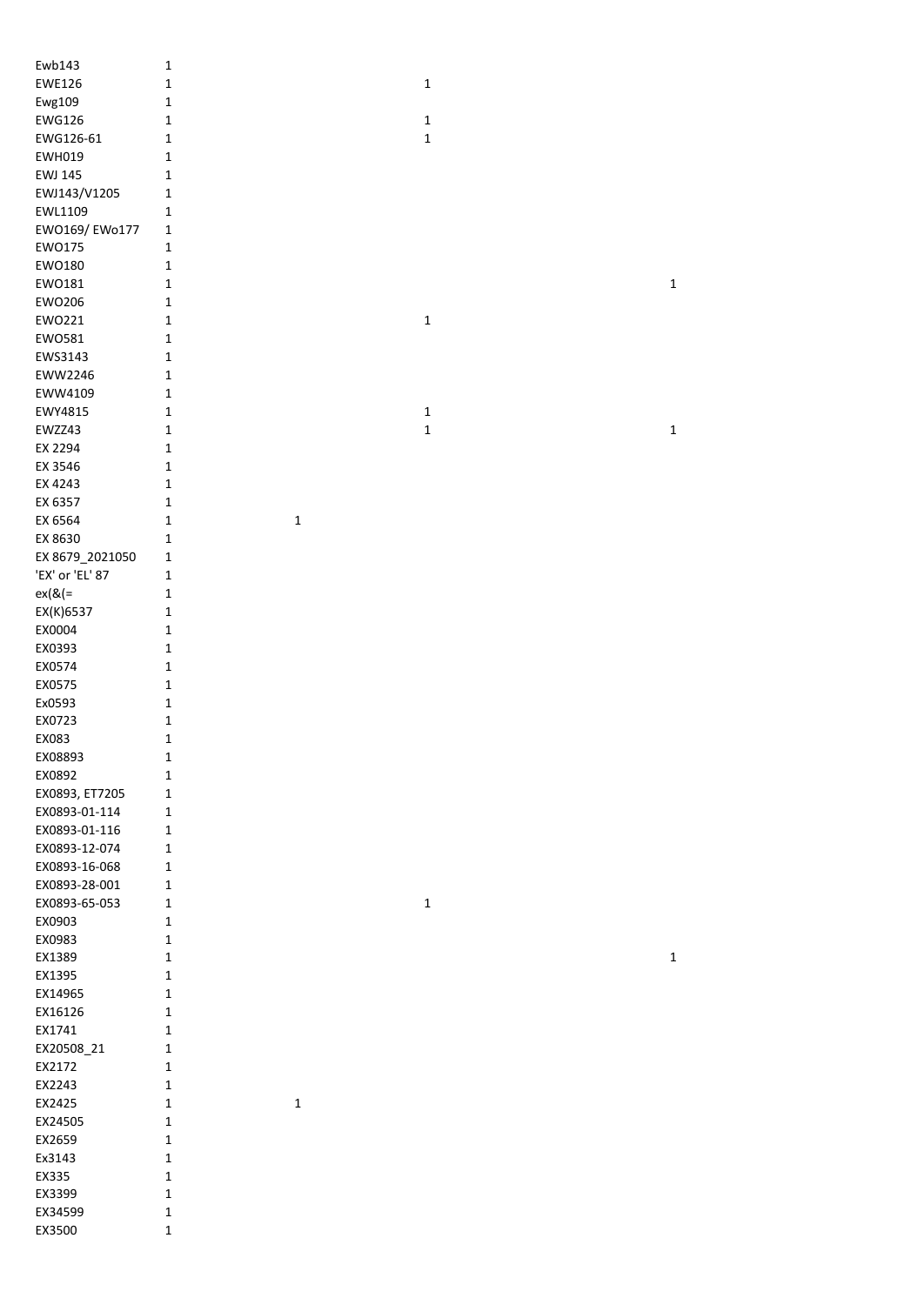| EX3509          | $\mathbf 1$                |             |              |              |
|-----------------|----------------------------|-------------|--------------|--------------|
| EX3510-43-014   | $\mathbf{1}$               |             |              |              |
| EX3546          | $\mathbf{1}$               |             |              |              |
| EX3567          | $\mathbf{1}$               |             |              |              |
| EX359           | $\mathbf 1$                |             | $\mathbf 1$  |              |
| EX3590          | $\mathbf 1$                |             |              |              |
| EX3595          | $\mathbf 1$                |             |              |              |
| EX3598          | $\mathbf 1$                |             |              |              |
| EX-3599         | $\mathbf 1$                |             |              |              |
| EX3619          | $\mathbf 1$                |             |              |              |
| EX389-12-094    | $\mathbf{1}$               |             |              |              |
| EX405           | $\mathbf{1}$               |             |              |              |
| EX4815          | $\mathbf{1}$               |             |              |              |
| EX5310          | $\mathbf{1}$               |             |              |              |
| EX5420          | 1                          | $\mathbf 1$ |              |              |
| EX6126          | 1                          |             | $\mathbf 1$  |              |
| EX653           | 1                          |             | $\mathbf 1$  |              |
| EX6530          | 1                          |             |              |              |
| EX6534          | 1                          | $\mathbf 1$ |              |              |
| EX6680          | 1                          |             |              |              |
| EX6737          | 1                          |             |              |              |
| EX6880          | 1                          |             |              |              |
| EX6893          | 1                          |             |              |              |
| EX6956          | $\mathbf 1$                |             | $\mathbf 1$  |              |
| EX6J37          | $\mathbf 1$                |             |              |              |
| EX7015          | $\mathbf 1$                |             |              |              |
| EX7205-01-047   | $\mathbf{1}$               |             |              |              |
| EX724           | $\mathbf 1$                |             | $\mathbf 1$  |              |
| EX7329          | $\mathbf 1$                |             |              |              |
| EX735<br>EX7359 | $\mathbf 1$                |             |              |              |
| EX7369          | $\mathbf{1}$               |             |              | $\mathbf 1$  |
| EX7381          | $\mathbf 1$<br>$\mathbf 1$ |             |              |              |
| EX-7389         | $\mathbf 1$                |             |              |              |
| ex7389-12-094   | $\mathbf{1}$               |             |              |              |
| EX7389-12-102   | $\mathbf{1}$               |             |              |              |
| EX7389-16-096   | $\mathbf{1}$               |             |              |              |
| ex7389-28-001   | $\mathbf{1}$               |             |              |              |
| ex7389-66-047   | $\mathbf{1}$               |             |              |              |
| EX7390          | 1                          |             |              |              |
| EX7679          | 1                          |             |              |              |
| EX782           | 1                          |             |              |              |
| EX7820          | 1                          |             |              |              |
| EX7823/FD5996   | $\mathbf{1}$               |             |              |              |
| EX7828          | 1                          |             |              |              |
| EX7829          | $\mathbf{1}$               |             |              |              |
| EX7839          | $\mathbf{1}$               |             |              | $\mathbf{1}$ |
| EX7873          | $\mathbf{1}$               |             |              |              |
| EX8079          | $\mathbf{1}$               |             |              |              |
| EX823           | $\mathbf{1}$               |             | $\mathbf 1$  |              |
| EX8579          | $\mathbf{1}$               |             | $\mathbf 1$  |              |
| EX8660          | $\mathbf{1}$               |             | $\mathbf{1}$ | $\mathbf 1$  |
| EX8678          | $\mathbf 1$                |             |              |              |
| ex8679v266      | $\mathbf 1$                |             |              |              |
| EX868?          | $\mathbf{1}$               |             |              |              |
| EX8680, FD4555  | $\mathbf{1}$               |             |              |              |
| EX8699          | $\mathbf{1}$               |             |              |              |
| EX8769          | $\mathbf 1$                |             |              |              |
| EX8779          | $\mathbf{1}$               |             |              |              |
| EX888D (ID: 1-2 | $\mathbf 1$                |             |              |              |
| EX9127          | $\mathbf{1}$               |             |              |              |
| EX9470          | $\mathbf{1}$               |             |              |              |
| EX9893          | $\mathbf{1}$               | $\mathbf 1$ |              |              |
| Exb679          | 1                          |             |              |              |
| EXFC3095        | $\mathbf 1$                |             |              |              |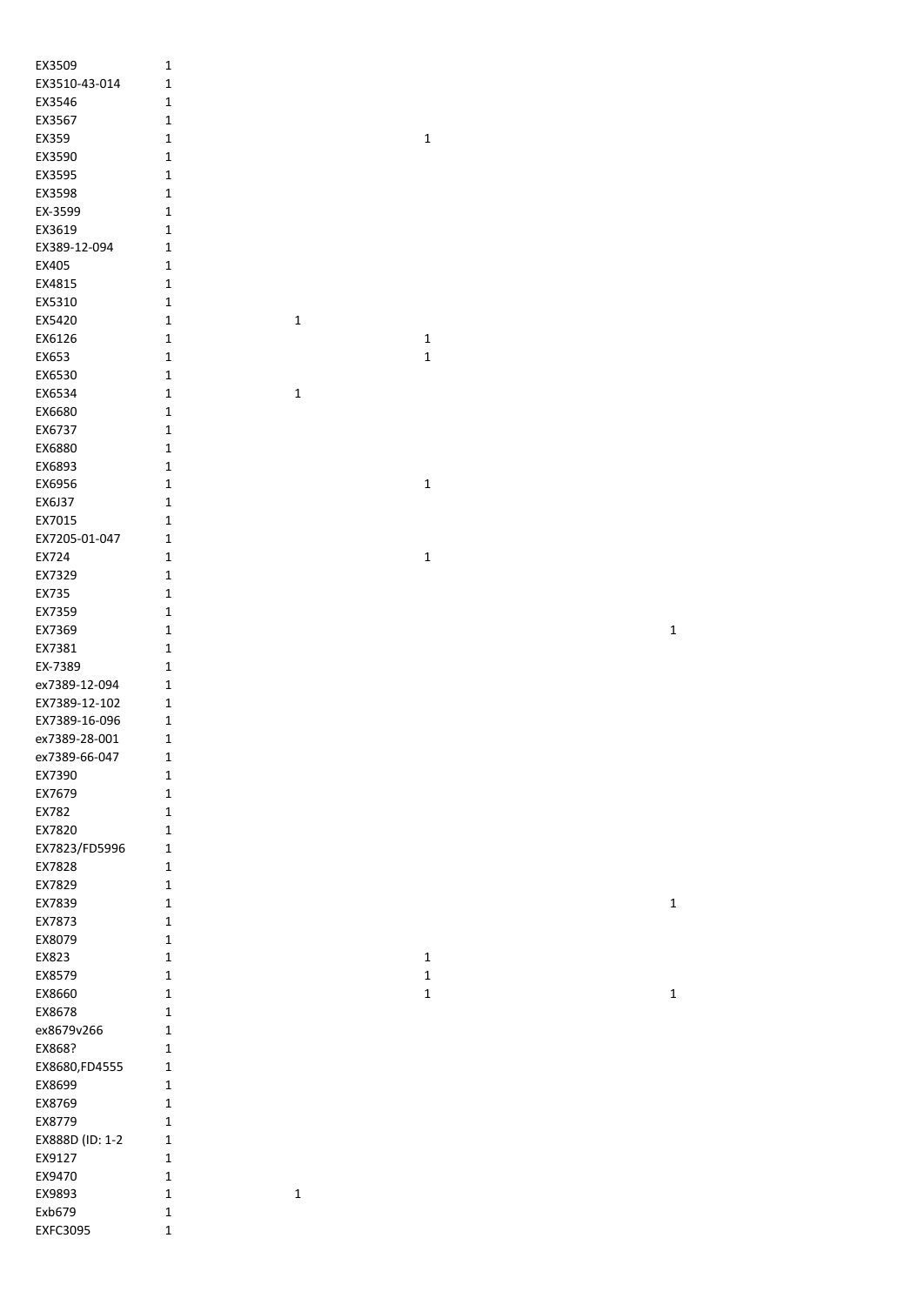| EXO904                    | $\mathbf 1$                 |              |             |
|---------------------------|-----------------------------|--------------|-------------|
| Exp2131                   | $\mathbf 1$                 |              |             |
| EXT7823                   | $\mathbf 1$                 | $\mathbf 1$  |             |
| EXX8904                   | $\mathbf 1$                 |              |             |
| EXY7065                   | $\mathbf 1$                 |              |             |
| EXZ389                    | $\mathbf 1$                 |              |             |
| EXZ405                    | $\mathbf 1$                 | $\mathbf 1$  |             |
| EY 05 85                  | $\mathbf 1$                 |              |             |
| EY 0574                   | $\mathbf 1$                 |              |             |
| EY 3010                   | 1                           |              |             |
| EY 3012                   | 1                           |              |             |
| EY 4834                   | $\mathbf{1}$                |              |             |
| EY 5456                   | 1                           |              |             |
| EY 7065                   | $\mathbf 1$                 |              | $\mathbf 1$ |
| EY00586                   | $\mathbf 1$<br>$\mathbf 1$  |              |             |
| EY0079                    | $\mathbf 1$                 |              |             |
| EY0571                    | $\mathbf 1$                 |              |             |
| EY0578.                   | $\mathbf 1$                 |              |             |
| EY-0579                   | $\mathbf 1$                 |              |             |
| <b>EY057A</b><br>EY0852   | $\mathbf 1$<br>$\mathbf 1$  |              | $\mathbf 1$ |
|                           |                             |              |             |
| Ey086<br>EY0881           | $\mathbf 1$<br>$\mathbf 1$  |              |             |
| EY1668                    | $\mathbf 1$                 | $\mathbf 1$  |             |
| EY1688                    | $\mathbf 1$                 | $\mathbf 1$  |             |
| EY1688 OR EJ168           | $\mathbf 1$                 |              |             |
| EY17065                   | $\mathbf 1$                 | $\mathbf 1$  |             |
| EY2                       | $\mathbf 1$                 |              |             |
| EY2072                    | $\mathbf 1$                 |              |             |
| EY21172                   | $\mathbf 1$                 | $\mathbf 1$  |             |
| EY2123                    | $\mathbf 1$                 |              |             |
| EY217                     | $\mathbf 1$                 |              |             |
| EY2172                    | $\mathbf 1$                 |              |             |
| EY2172, FAH632            |                             |              |             |
|                           |                             |              |             |
|                           | 1<br>$\mathbf 1$            |              | $\mathbf 1$ |
| Ey21741<br>EY2579         | $\mathbf 1$                 |              |             |
| EY2713                    | 1                           |              |             |
| EY3040                    | $\mathbf 1$                 |              |             |
| EY3104                    | 1                           |              |             |
| EY3173                    | $\mathbf 1$                 |              |             |
| EY3435                    | $\mathbf 1$                 |              |             |
| EY3510                    | $\mathbf 1$                 |              |             |
| EY3599                    | $\mathbf 1$                 |              |             |
| Ey39449                   | $\mathbf 1$                 |              |             |
| EY3C14                    | $\mathbf 1$                 |              |             |
| EY4034                    | $\mathbf 1$                 |              |             |
| EY4225                    | $\mathbf 1$                 |              |             |
| EY4237                    | $\mathbf 1$                 |              |             |
| EY4522                    | $\mathbf{1}$                |              |             |
| EY454                     | $\mathbf 1$                 | $\mathbf 1$  |             |
| EY4556                    | $\mathbf 1$                 |              |             |
| EY4814                    | $\mathbf 1$                 |              |             |
| EY4815                    | $\mathbf 1$                 |              |             |
| EY4832                    | 1                           |              |             |
| EY4834/PAAW599            | 1<br>$\mathbf 1$            |              |             |
| Ey4854                    | $\mathbf 1$                 | $\mathbf{1}$ |             |
| EY4884                    | $\mathbf 1$                 |              |             |
| EY4965<br>EY5156          | $\mathbf 1$<br>$\mathbf{1}$ |              |             |
| EY5220                    | $\mathbf{1}$                |              |             |
| EY5432                    | $\mathbf{1}$                |              |             |
| Ey5436                    | $\mathbf 1$                 |              |             |
| EY5454                    | $\mathbf 1$                 |              |             |
| EY5456-686<br>EY5456-L686 | $\mathbf 1$<br>$\mathbf 1$  | $\mathbf 1$  | $\mathbf 1$ |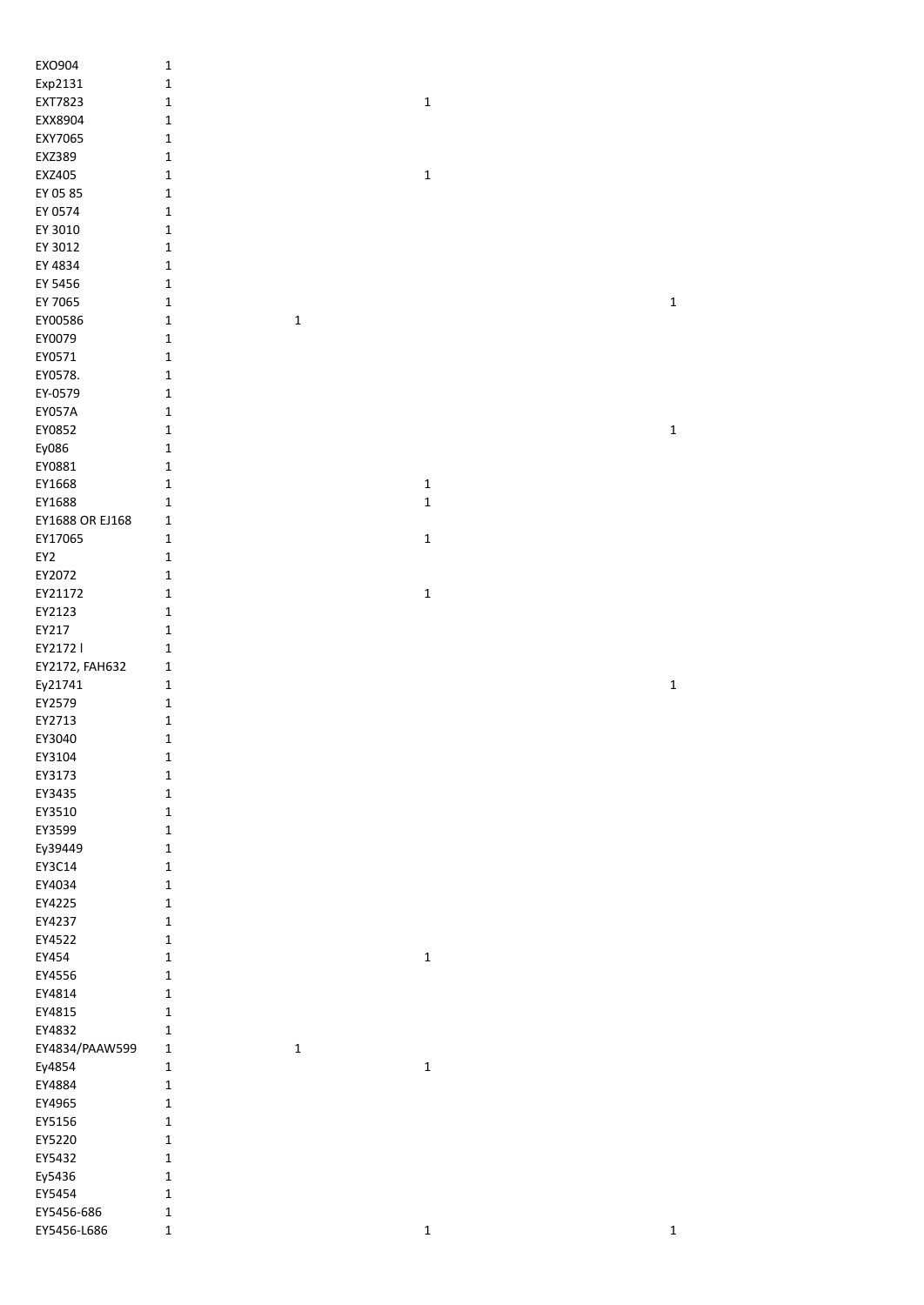| EY5456-L693                  | 1           |   |
|------------------------------|-------------|---|
| EY5466                       | 1           |   |
| Ey5546                       | 1           |   |
| EY578                        | 1           |   |
| Ey5a56                       | 1           |   |
| <b>EY5U56</b>                | 1           |   |
| Ey6136                       | 1           |   |
| EY6537                       | 1           |   |
| EY6793                       | 1           |   |
| EY6796                       | 1           |   |
| EY7014                       | 1           |   |
| EY7015/PAA16599              | 1           |   |
| EY7025                       | 1           | 1 |
| EY7051                       | 1           |   |
| EY7056                       | 1           | 1 |
| EY7062                       | 1           |   |
| EY7065-30-000                | 1           |   |
| EY7065-53-101                | $\mathbf 1$ |   |
| EY7065-60-052                | 1           |   |
| EY7065-66-065                | 1           |   |
| EY7065-66-073                | 1           |   |
| <b>EY706S</b>                | 1           |   |
| EY765                        | 1           |   |
| EY834                        | 1           | 1 |
| EY9860                       | 1           | 1 |
| <b>EYO</b>                   | 1           |   |
| EYO5780-3                    | 1           |   |
| EYO585-R21M43                | 1           |   |
| EYO586                       | 1           |   |
| EYO5E6                       | 1           |   |
| EYSUS6                       | 1           |   |
| <b>EYU578</b>                | 1           |   |
| Eyu834                       | 1           |   |
| EYY5456                      | 1           |   |
| EYY834                       | 1           |   |
| EYZ172                       | 1           |   |
| EZ0142                       | 1           |   |
| EZ1484                       | 1           | 1 |
| EZ1491                       | 1           |   |
| EZ1749                       | 1           |   |
| ez1m84                       | 1           |   |
| EZ6285                       | 1           |   |
| EZ6783                       | 1           |   |
| EZ8713                       | 1           |   |
| EZ8944                       | 1           |   |
| EZI6788                      | 1           |   |
| EZI749                       | 1           |   |
| F 15782                      | 1           |   |
| F E 1510                     | 1           |   |
| F(900)                       | 1<br>1      |   |
| F(D or O)8813<br>F(or K)4z43 | 1           |   |
| F(P or R)A9094               | 1           |   |
| F.F2153                      | 1           |   |
| F_K4243                      | 1           |   |
| F01921                       | 1           |   |
| F02336                       | 1           |   |
| F05996                       | 1           |   |
| F06613-1747                  | $\mathbf 1$ |   |
| F0680                        | 1           |   |
| F06840                       | 1           |   |
| F070221                      | 1           |   |
| F07204                       | 1           |   |
| F07207                       | 1           |   |
| F07221                       | 1           |   |
|                              |             |   |

 $\overline{\mathbf{1}}$ 

 $\mathbf{1}$ 

 $\mathbf{1}$ 

 $\mathbf 1$ 

 $\mathbf{1}$ 

 $\mathbf{1}$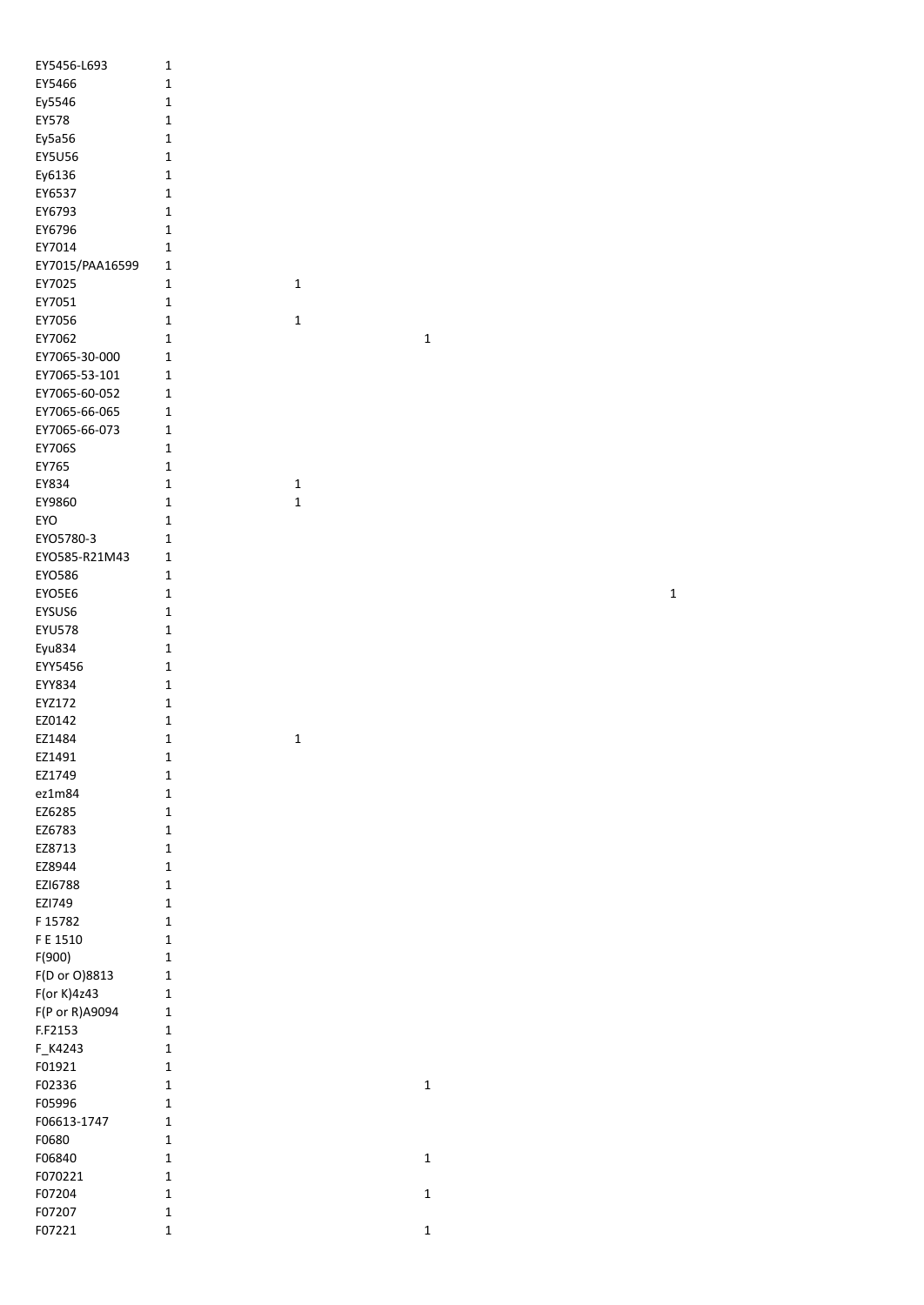| F07222          | $\mathbf{1}$                |             |             |
|-----------------|-----------------------------|-------------|-------------|
| F08289          | $\mathbf 1$                 |             | $\mathbf 1$ |
| F0900           | 1                           |             |             |
| F09001          | 1                           |             |             |
| F09234          | 1                           |             |             |
| F1006A          | 1                           |             |             |
| F1008A          | 1                           |             |             |
| F1010A          | $\mathbf{1}$                |             |             |
| F101921         | $\mathbf{1}$                |             |             |
| F1027           | $\mathbf{1}$                |             |             |
| F105613         | 1                           |             |             |
| F110114         | $\mathbf{1}$                |             |             |
| F11060          | $\mathbf{1}$                |             |             |
| F113220         | 1                           |             |             |
| F1-14751        |                             |             |             |
|                 | 1                           |             |             |
| F116408A13      | 1                           |             |             |
| F118026         | $\mathbf{1}$                |             |             |
| F120596         | $\mathbf{1}$                |             |             |
| F144751         | $\mathbf{1}$                |             |             |
| F145475         | $\mathbf{1}$                |             |             |
| F1573           | $\mathbf{1}$                |             |             |
| F15782          | $\mathbf{1}$                |             |             |
| F17010          | 1                           |             |             |
| F174632         | 1                           |             |             |
| F1c9413         | 1                           | $\mathbf 1$ |             |
| F1CO596         | 1                           |             |             |
| F1T0596         | 1                           |             |             |
| F2296           | 1                           | $\mathbf 1$ |             |
| F2382           | $\mathbf{1}$                |             |             |
| F25782          | 1                           |             |             |
| F2707           | 1                           |             |             |
| F2752           | $\mathbf{1}$                |             |             |
| F28282          | $\mathbf{1}$<br>$\mathbf 1$ |             |             |
| f28289          | $\mathbf{1}$                | $\mathbf 1$ |             |
| F38889          | $\mathbf 1$                 |             |             |
| F410            | $\mathbf{1}$                |             |             |
| F4220           | $\mathbf 1$                 |             |             |
| F43712          | 1                           |             |             |
| F444            | 1                           |             |             |
| F44728          | 1                           |             | $\mathbf 1$ |
| F44751          | 1                           |             |             |
| F45543          | $\mathbf{1}$                |             |             |
| F4632           | $\mathbf{1}$                |             |             |
| F46780          | $\mathbf{1}$                |             |             |
| F46790          | $\mathbf{1}$                | $\mathbf 1$ |             |
| F48489          | 1                           | $\mathbf 1$ |             |
| F48721          | 1                           |             |             |
| F55782 (V3G892V | $\mathbf 1$                 |             |             |
| F5831           | 1                           |             |             |
| F61510          |                             |             |             |
|                 | 1                           |             |             |
| F6208           | 1                           |             |             |
| F63172          | 1                           |             |             |
| F63739          | 1                           |             |             |
| F6421           | $\mathbf{1}$                |             |             |
| F64493          | 1                           |             |             |
| F6643           | $\mathbf{1}$                |             |             |
| F67010          | $\mathbf{1}$                |             |             |
| F6765           | $\mathbf{1}$                |             |             |
| F68087          | 1                           |             |             |
| F6975           | $\mathbf{1}$                |             | $\mathbf 1$ |
| F7208           | 1                           |             |             |
| f7481           | 1                           |             |             |
| f82153          | 1                           |             |             |
| F8222           | 1                           |             |             |
| F8288           | $\mathbf 1$                 |             |             |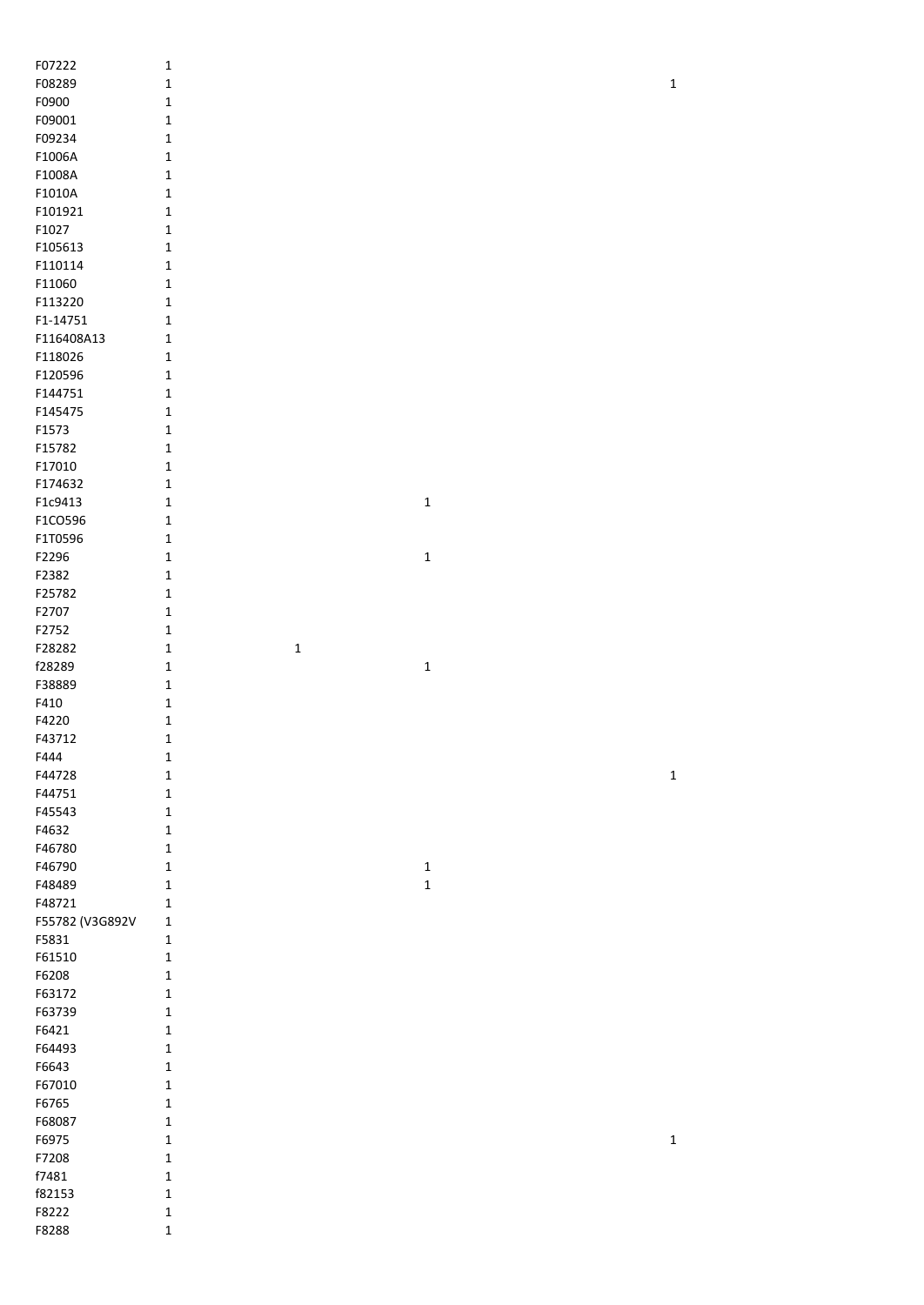| F83320                           | $\mathbf{1}$                |             |             |  |             |
|----------------------------------|-----------------------------|-------------|-------------|--|-------------|
| F8871                            | $\mathbf{1}$                |             |             |  |             |
| F93531                           | $\mathbf{1}$                |             |             |  |             |
| F93716                           | $\mathbf{1}$                |             | $\mathbf 1$ |  |             |
| F94421                           | $\mathbf 1$                 |             |             |  |             |
| F94442                           | $\mathbf 1$                 |             | 1           |  |             |
| f95613                           | $\mathbf 1$                 |             |             |  |             |
| F97898                           | $\mathbf 1$                 |             |             |  |             |
| FA                               | $1\,$                       |             |             |  |             |
| FA 1027/V1216                    | $\mathbf 1$                 |             |             |  |             |
| FA 459                           | $\mathbf 1$                 |             |             |  |             |
| FA 4595                          | $\mathbf 1$                 |             |             |  |             |
| FA 4597                          | $\mathbf 1$                 |             |             |  |             |
| FA 5715                          | $1\,$                       |             |             |  |             |
| FA 5829                          | $\mathbf{1}$                |             |             |  |             |
| FA 7042                          | $\mathbf{1}$                |             |             |  |             |
| FA 7478                          | $\mathbf{1}$                |             |             |  |             |
| FA 7812/2025101                  | $\mathbf{1}$                |             |             |  |             |
| FA 7821                          | $\mathbf{1}$                |             |             |  |             |
| FA 8142                          | 1                           |             |             |  |             |
| FA 8721                          | $\mathbf{1}$                |             |             |  |             |
| FA 90 95                         | $\mathbf{1}$                |             | 1           |  | $\mathbf 1$ |
| FA 9094                          | $\mathbf 1$                 |             |             |  |             |
| FA 9099                          | $\mathbf 1$                 |             |             |  |             |
| FA 9100                          | $\mathbf 1$                 |             | 1           |  |             |
| <b>FA A812</b>                   | $\mathbf{1}$                |             | 1           |  |             |
| FA/842                           | $\mathbf{1}$                |             |             |  |             |
| FA0579                           | $\mathbf{1}$                |             |             |  | $\mathbf 1$ |
| FA0680                           | $\mathbf 1$                 |             |             |  | $\mathbf 1$ |
| FA1.27                           | $\mathbf 1$                 |             |             |  | $\mathbf 1$ |
| FA10 27                          | $\mathbf 1$                 |             |             |  |             |
| FA10/7                           | $\mathbf 1$                 |             |             |  |             |
| FA1007                           | $\mathbf 1$                 |             |             |  |             |
| FA102<br>FA1026                  | $\mathbf 1$                 |             |             |  |             |
|                                  | $\mathbf 1$<br>$\mathbf{1}$ |             |             |  |             |
| FA1027 / 620692<br>FA1027 FF3319 | $\mathbf{1}$                |             |             |  |             |
| Fa1027-l726                      | $\mathbf{1}$                |             |             |  |             |
| FA1027 L728                      | $\mathbf{1}$                |             |             |  |             |
| FA1027/FE8087                    | $\mathbf 1$                 |             |             |  |             |
| FA1027/V1120                     | $\mathbf 1$                 |             |             |  |             |
| FA1027/V1219                     | $\mathbf 1$                 |             |             |  |             |
| Fa1027/v1223                     | $\mathbf 1$                 |             |             |  |             |
| FA1027/V1225                     | $\mathbf{1}$                |             |             |  |             |
| FA1027?PF/IM/LV                  | $\mathbf 1$                 |             |             |  |             |
| FA10270921                       | $\mathbf 1$                 |             | $\mathbf 1$ |  |             |
| FA10279/21                       | $\mathbf 1$                 |             |             |  |             |
| FA1027-L723                      | $\mathbf 1$                 |             |             |  |             |
| FA1027L724                       | $\mathbf 1$                 |             |             |  |             |
| FA-1027-L724                     | $\mathbf{1}$                |             |             |  |             |
| FA1027-L729                      | $\mathbf{1}$                |             |             |  |             |
| FA1028                           | $\mathbf{1}$                |             |             |  |             |
| FA1029                           | $\mathbf 1$                 |             |             |  |             |
| Fa1067                           | $\mathbf 1$                 |             |             |  |             |
| Fa107                            | $\mathbf 1$                 |             |             |  |             |
| <b>FA10R7</b>                    | $\mathbf{1}$                |             |             |  |             |
| FA10Z7                           | $\mathbf 1$                 |             |             |  |             |
| FA1439                           | $\mathbf{1}$                |             |             |  | $\mathbf 1$ |
| FA1478                           | $\mathbf 1$                 |             |             |  |             |
| FA1921                           | $\mathbf 1$                 |             |             |  | $\mathbf 1$ |
| FA1927                           | $\mathbf 1$                 |             |             |  |             |
| <b>FA1G27</b>                    | $\mathbf{1}$                |             |             |  |             |
| FA2017                           | $\mathbf{1}$                |             |             |  |             |
| FA2625                           | $\mathbf{1}$                |             |             |  |             |
| FA3082                           | $\mathbf 1$                 | $\mathbf 1$ |             |  |             |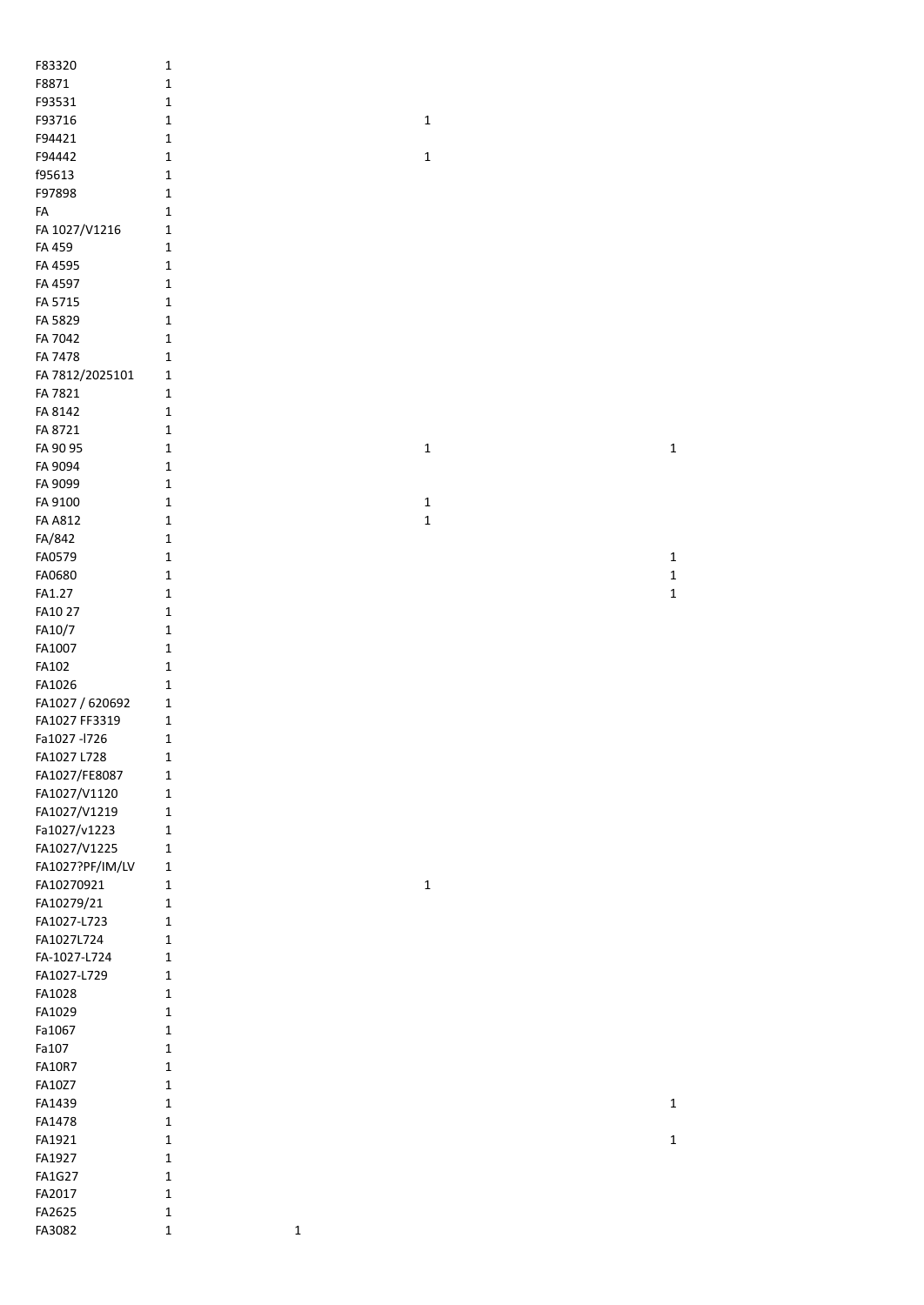| FA3220                   | $\mathbf 1$                |                            |             |
|--------------------------|----------------------------|----------------------------|-------------|
| FA3319                   | $\mathbf 1$                |                            |             |
| FA3739                   | $\mathbf 1$                |                            |             |
| fa3762                   | $\mathbf 1$                |                            |             |
| Fa436                    | $\mathbf 1$                | $\mathbf 1$                |             |
| FA4421                   | $\mathbf 1$                |                            |             |
| FA454598                 | $\mathbf 1$                |                            |             |
| FA4558                   | $\mathbf 1$                |                            |             |
| FA459                    | $\mathbf 1$                |                            |             |
| FA4597 - FC5089          | $\mathbf 1$                | $\mathbf 1$                |             |
| FA4597-16-130            | $\mathbf 1$                |                            |             |
| FA4597-16-142            | 1                          |                            | $\mathbf 1$ |
| FA4597-65-116            | $\mathbf 1$                |                            |             |
| FA4598 05/2021           | $\mathbf 1$                |                            |             |
| FA4599                   | $\mathbf 1$                |                            |             |
| FA4683                   | $\mathbf 1$                |                            |             |
| FA4698                   | 1                          |                            |             |
| FA4728                   | 1                          |                            |             |
| FA4998                   | $\mathbf{1}$               |                            |             |
| FA5033                   | 1                          |                            |             |
| FA5131                   | $\mathbf{1}$               |                            |             |
| FA5138                   | $\mathbf{1}$               |                            |             |
| FA5422                   | $\mathbf 1$                |                            | $\mathbf 1$ |
| FA5497                   | $\mathbf 1$                | $\mathbf 1$                |             |
| FA5531                   | $\mathbf 1$                |                            |             |
| FA5613                   | $\mathbf 1$                |                            |             |
| FA5631                   | $\mathbf 1$                |                            | $\mathbf 1$ |
| FA5714                   | $\mathbf 1$                | $\mathbf 1$                |             |
| fa5717                   | $\mathbf 1$                |                            |             |
| FA571S/FA5715            | 1                          |                            |             |
| fa-5742<br>FA5762        | $\mathbf 1$                |                            |             |
| FA58.1                   | 1<br>$\mathbf 1$           |                            |             |
|                          |                            |                            |             |
|                          |                            |                            |             |
| FA581                    | $\mathbf{1}$               |                            | $\mathbf 1$ |
| FA5831-01-143            | $\mathbf 1$                |                            |             |
| FA5831-02-001            | 1                          |                            |             |
| FA5831-30-067            | 1                          |                            |             |
| FA5831-66-054            | $\mathbf 1$                |                            | 1           |
| fa5831-fc5089            | 1                          |                            |             |
| FA5833q                  | 1                          |                            |             |
| <b>FA583I</b>            | 1                          |                            |             |
| <b>FA5842 NPT</b>        | $\mathbf{1}$               |                            |             |
| Fa5843/fe3380            | $\mathbf 1$                |                            |             |
| FA5843-L700              | 1                          | $\mathbf{1}$               |             |
| FA5843-L701              | $\mathbf{1}$               |                            |             |
| FA5845                   | $\mathbf{1}$               | $\mathbf 1$                |             |
| FA58543                  | $\mathbf{1}$               |                            |             |
| FA5883                   | $\mathbf{1}$               |                            |             |
| FA5891                   | $\mathbf{1}$               |                            |             |
| FA5893                   | $\mathbf 1$<br>$\mathbf 1$ |                            |             |
| <b>FA598</b>             | $\mathbf 1$                |                            |             |
| Fa6431<br>FA6432         | $\mathbf 1$                |                            |             |
| FA7033                   | $\mathbf 1$                |                            |             |
| <b>FA708</b>             | $\mathbf 1$                |                            |             |
| FA7080                   | $\mathbf{1}$               |                            |             |
| FA7087                   | $\mathbf 1$                |                            |             |
| FA7091                   | $\mathbf{1}$               |                            |             |
| FA7182                   | $\mathbf{1}$               |                            |             |
| FA7219                   | $\mathbf{1}$               |                            |             |
| FA7448                   | $\mathbf{1}$               |                            |             |
| FA7811                   | 1                          |                            |             |
| FA78122                  | $\mathbf{1}$               | $\mathbf 1$                |             |
| FA781220210601<br>Fa7817 | $\mathbf 1$<br>$\mathbf 1$ | $\mathbf 1$<br>$\mathbf 1$ |             |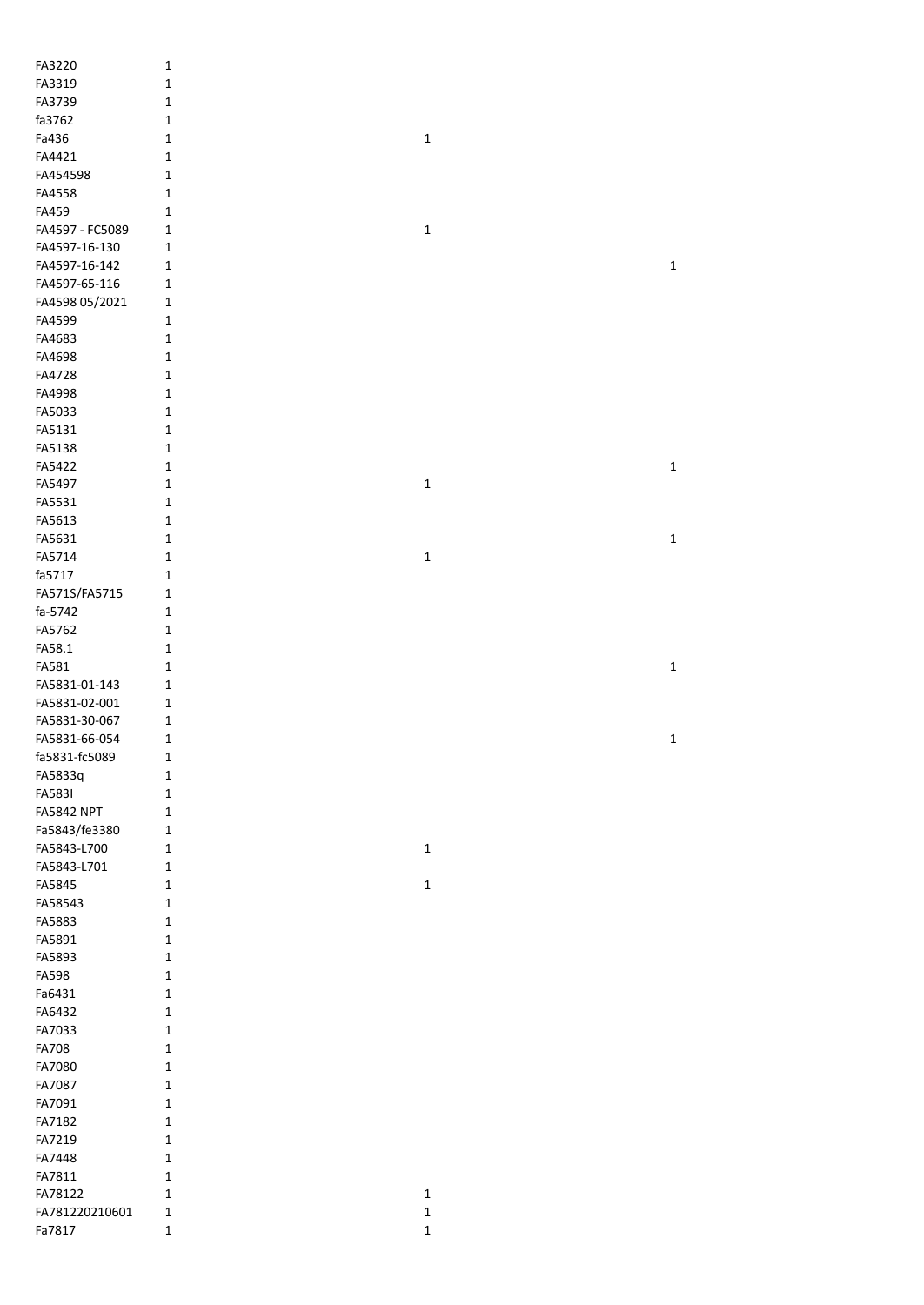| FA782              | $\mathbf 1$  |             |                            |  |             |
|--------------------|--------------|-------------|----------------------------|--|-------------|
| FA7821             | $\mathbf 1$  |             |                            |  | $\mathbf 1$ |
| FA7852             | $\mathbf 1$  |             | $\mathbf 1$                |  |             |
| FA7872             | $\mathbf 1$  |             | $\mathbf 1$                |  |             |
|                    | $\mathbf 1$  |             |                            |  |             |
| FA7874             |              |             |                            |  |             |
| <b>FA7E83</b>      | $\mathbf 1$  |             | $\mathbf 1$                |  |             |
| <b>FA80</b>        | $\mathbf 1$  |             |                            |  |             |
| FA8013             | $\mathbf 1$  |             |                            |  |             |
| FA8016 1           | $\mathbf 1$  |             |                            |  |             |
| FA8016-16-148      | $\mathbf 1$  |             |                            |  |             |
| FA8018             | $\mathbf 1$  |             |                            |  |             |
| FA8046             | $\mathbf 1$  |             |                            |  |             |
| FA8076             | $\mathbf 1$  |             |                            |  |             |
| FA8463             | $\mathbf 1$  |             | $\mathbf 1$                |  |             |
| FA8742             | $\mathbf 1$  |             |                            |  |             |
| FA9089             | $\mathbf 1$  |             |                            |  |             |
| FA-9090            | $\mathbf 1$  |             |                            |  |             |
| FA909010           | $\mathbf{1}$ |             |                            |  |             |
| FA-9094            | $\mathbf 1$  |             |                            |  |             |
| FA9099-CC02        | $\mathbf 1$  |             | $\mathbf 1$                |  |             |
| FA-9100            | $\mathbf 1$  |             |                            |  |             |
| FA9436             | $\mathbf 1$  |             | $\mathbf 1$                |  |             |
| FA9632             | $\mathbf 1$  |             | $\mathbf 1$                |  |             |
| FA9091             | $\mathbf 1$  |             |                            |  |             |
| FAA1027            | $\mathbf 1$  |             |                            |  |             |
| FAB8016            | $\mathbf 1$  |             |                            |  |             |
| FAC5089            | $\mathbf 1$  |             |                            |  |             |
| FAI0Z7             | $\mathbf 1$  |             |                            |  |             |
| FAIU27             | $\mathbf 1$  |             |                            |  |             |
| FAO016             | $\mathbf 1$  |             | $\mathbf 1$                |  |             |
| FAQ9100            | $\mathbf 1$  |             |                            |  |             |
| FATO83             | $\mathbf 1$  |             |                            |  |             |
| <b>FAY812</b>      | $\mathbf 1$  |             | $\mathbf{1}$               |  |             |
|                    | $\mathbf 1$  |             |                            |  |             |
| Faz812             | $\mathbf 1$  |             | $\mathbf 1$<br>$\mathbf 1$ |  |             |
| FB0012             | $\mathbf 1$  |             |                            |  |             |
| FB0785             |              |             |                            |  |             |
| FB0927             | $\mathbf 1$  | $\mathbf 1$ |                            |  |             |
| FB093L             | $\mathbf 1$  |             |                            |  |             |
| FB3380             | $\mathbf 1$  |             |                            |  |             |
| Fb3712             | $\mathbf 1$  |             |                            |  |             |
| FB4342             | $\mathbf 1$  |             |                            |  | $\mathbf 1$ |
| FB4555             | $\mathbf 1$  |             |                            |  |             |
| Fb5994             | $\mathbf 1$  |             |                            |  |             |
| FB5996             | $\mathbf 1$  | $\mathbf 1$ |                            |  |             |
| FB7011             | $\mathbf 1$  |             |                            |  |             |
| Fb7208             | $\mathbf 1$  |             |                            |  |             |
| FB7221             | $\mathbf 1$  |             | $\mathbf 1$                |  |             |
| FB7958             | $\mathbf 1$  |             |                            |  |             |
| FB8289             | $\mathbf 1$  |             |                            |  |             |
| Fb85996            | $\mathbf 1$  |             | $\mathbf 1$                |  |             |
| FB8889             | $\mathbf 1$  |             |                            |  |             |
| fb9309             | $\mathbf 1$  |             |                            |  |             |
| FC 1256            | $\mathbf 1$  |             | $\mathbf 1$                |  |             |
| FC 14 36           | $\mathbf 1$  |             |                            |  |             |
| FC 3045            | $\mathbf 1$  |             |                            |  |             |
| FC 3144            | $\mathbf 1$  |             |                            |  |             |
| <b>FC 3558/UNK</b> | $\mathbf 1$  |             |                            |  |             |
| FC 3716            | $\mathbf 1$  |             |                            |  |             |
| FC 4001            | $\mathbf 1$  |             |                            |  |             |
| FC 5029            | $\mathbf 1$  |             |                            |  |             |
| FC 5295            | $\mathbf 1$  |             |                            |  |             |
| FC 5435            | $\mathbf 1$  |             | $\mathbf 1$                |  |             |
| FC 5436            | $\mathbf 1$  |             |                            |  |             |
| FC 5831            | $\mathbf 1$  |             |                            |  |             |
| FC 6984            | $\mathbf 1$  |             |                            |  |             |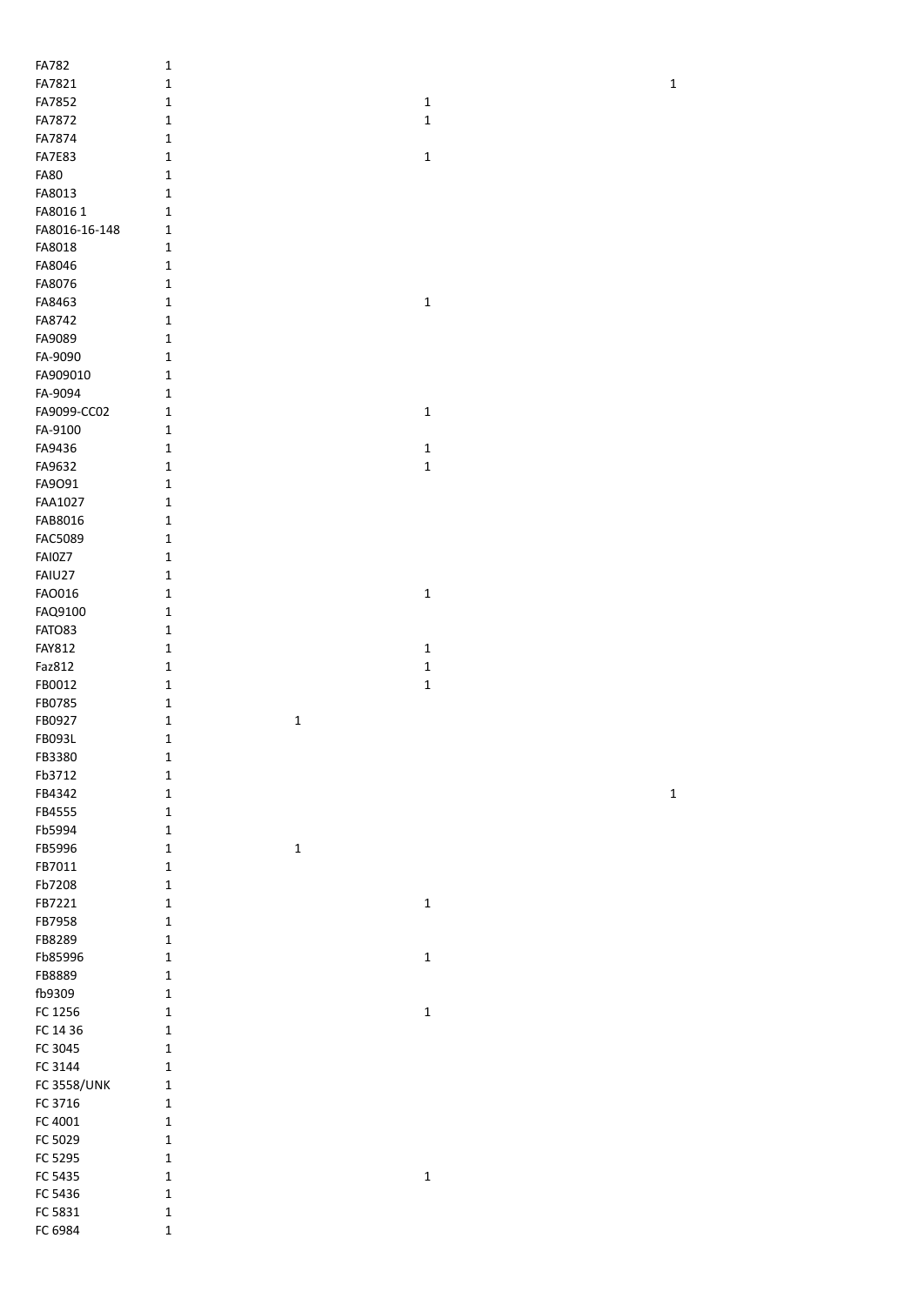| FC 9090           | $\mathbf 1$  |             |             |
|-------------------|--------------|-------------|-------------|
| <b>FC II31</b>    | $\mathbf 1$  |             |             |
| FC001             | $\mathbf 1$  |             |             |
| FC0081            | $\mathbf 1$  |             |             |
| Fc0112            | 1            |             |             |
| <b>FC030A</b>     |              |             |             |
|                   | 1            |             |             |
| FC0572            | 1            |             | $\mathbf 1$ |
| FC061             | $\mathbf 1$  |             |             |
| FC0680            | 1            |             |             |
| FC0681, FE6208    | 1            | $\mathbf 1$ |             |
| FC0689            | 1            |             | $\mathbf 1$ |
| FC1006            | 1            |             |             |
| FC1131-30-000     | $\mathbf 1$  |             |             |
| FC1140            | $\mathbf 1$  |             |             |
| FC1463            | $\mathbf 1$  |             |             |
| FC152             | $\mathbf 1$  |             |             |
| FC1573            | $\mathbf 1$  |             |             |
|                   |              |             |             |
| fc1900            | $\mathbf 1$  |             |             |
| Fc2083            | $\mathbf 1$  |             |             |
| FC2289            | $\mathbf 1$  |             |             |
| FC229             | $\mathbf 1$  |             |             |
| FC2296            | $\mathbf 1$  |             |             |
| FC233             | $\mathbf 1$  |             |             |
| FC2335            | 1            |             |             |
| FC23-36           | 1            | $\mathbf 1$ |             |
| <b>FC2336 MAH</b> | $\mathbf{1}$ |             |             |
| FC2337            | 1            |             |             |
| FC2366            |              |             |             |
|                   | 1            |             |             |
| FC2396a21         | $\mathbf{1}$ |             |             |
| FC2423            | 1            |             |             |
| FC2436            | 1            |             |             |
| FC2437            | $\mathbf 1$  |             |             |
| FC2474            | $\mathbf 1$  |             |             |
| FC2475            | $\mathbf 1$  |             |             |
| FC-2495           | 1            |             |             |
| FC24950921        | 1            |             |             |
| FC24995           | $\mathbf 1$  |             |             |
| FC2595            | $\mathbf 1$  |             |             |
|                   | 1            |             |             |
| FC2707            |              |             |             |
| FC2752            | $\mathbf 1$  |             |             |
| FC28289           | $\mathbf 1$  |             |             |
| fc289             | $\mathbf 1$  |             |             |
| FC3002            | $\mathbf 1$  |             |             |
| FC3019            | $\mathbf 1$  |             |             |
| FC3035            | $\mathbf 1$  |             |             |
| FC3045            | $\mathbf 1$  |             | $\mathbf 1$ |
| FC3065            | $\mathbf 1$  |             |             |
| FC30698           | $\mathbf 1$  |             |             |
| FC3085            | $\mathbf 1$  |             |             |
| FC3090            | $\mathbf 1$  |             |             |
| FC3092            | $\mathbf 1$  |             |             |
|                   |              |             |             |
| FC3098-30-000     | $\mathbf 1$  |             |             |
| FC3134            | $\mathbf 1$  |             |             |
| FC3142            | $\mathbf 1$  |             | $\mathbf 1$ |
| FC3144            | $\mathbf 1$  |             |             |
| FC3145            | $\mathbf 1$  |             |             |
| FC3146            | $\mathbf 1$  |             |             |
| FC3182            | $\mathbf 1$  |             |             |
| Fc3183            | $\mathbf 1$  | $\mathbf 1$ |             |
| FC3184            | $\mathbf 1$  |             |             |
| FC3234            | $\mathbf 1$  |             |             |
| FC3243            | $\mathbf 1$  |             |             |
|                   | $\mathbf 1$  |             |             |
| FC3295            |              |             | $\mathbf 1$ |
| Fc3358            | $\mathbf 1$  | $\mathbf 1$ |             |
| FC3391            | $\mathbf 1$  |             |             |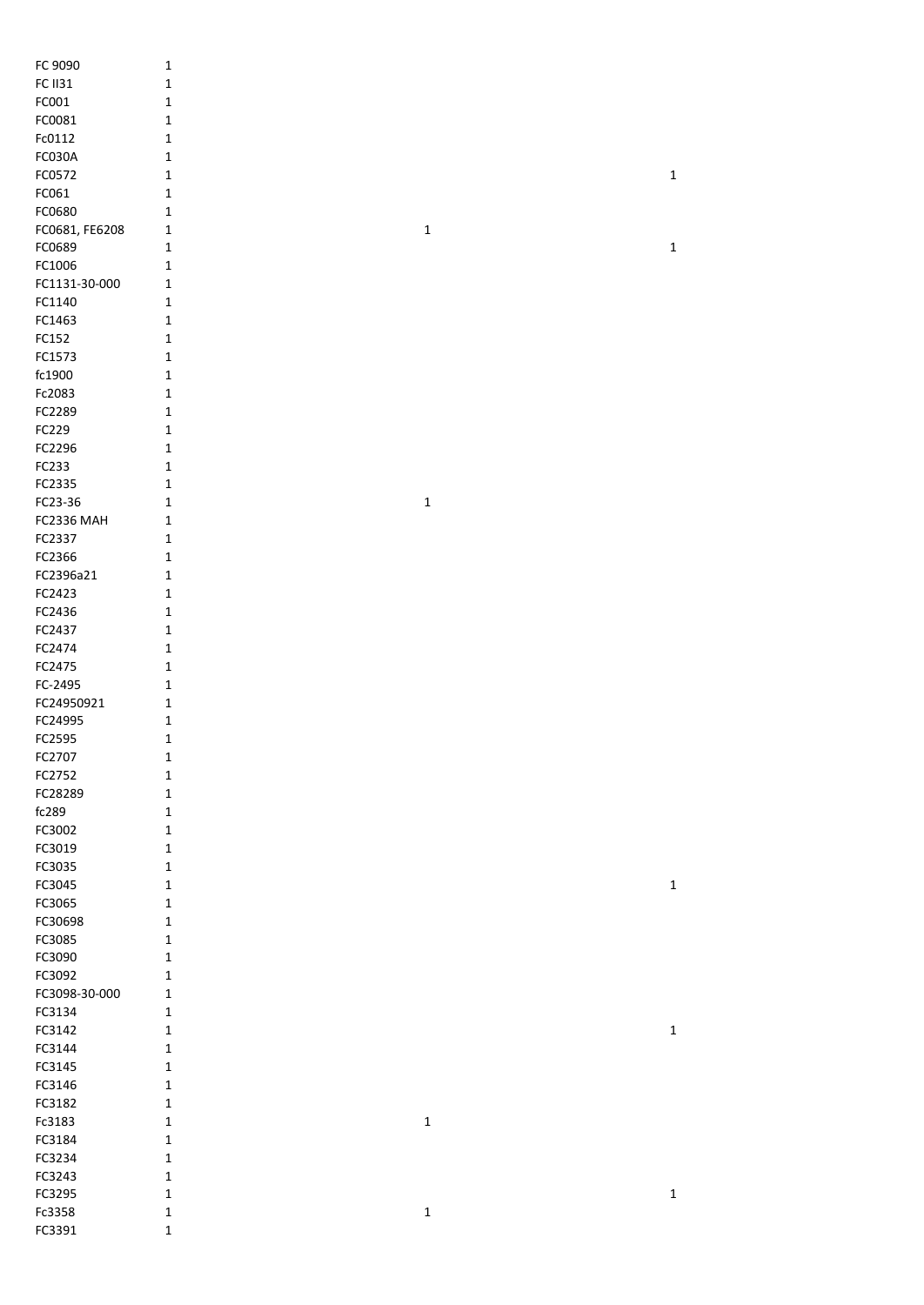| FC35                  | $\mathbf{1}$                |             |  |
|-----------------------|-----------------------------|-------------|--|
| FC3538                | $\mathbf 1$                 |             |  |
| FC3558-003            | $\mathbf{1}$                |             |  |
| FC358                 | $\mathbf{1}$                |             |  |
| FC3611                | $\mathbf{1}$                |             |  |
| FC3905                | $\mathbf 1$                 |             |  |
| FC3995                | $\mathbf 1$                 | $\mathbf 1$ |  |
| FC4133                | $\mathbf{1}$                |             |  |
| FC4213                | $\mathbf 1$                 |             |  |
| FC435                 | $\mathbf 1$                 | $\mathbf 1$ |  |
|                       |                             |             |  |
| FC436                 | $\mathbf 1$                 |             |  |
| FC440                 | $\mathbf 1$                 |             |  |
| FC4721                | $\mathbf 1$                 |             |  |
| FC502                 | $\mathbf 1$                 |             |  |
| FC5025                | $\mathbf 1$                 |             |  |
| FC5029 294p-13        | $\mathbf 1$<br>$\mathbf{1}$ |             |  |
| FC5029-005            | $\mathbf{1}$                |             |  |
| FC5039                | $\mathbf 1$                 |             |  |
| FC5088                | $\mathbf 1$                 |             |  |
| FC5090                | $\mathbf 1$                 |             |  |
| FC5098                | $\mathbf 1$                 |             |  |
| FC5126                | $\mathbf 1$                 |             |  |
| FC5296                | $\mathbf 1$                 |             |  |
| Fc5338                | $\mathbf 1$<br>$\mathbf 1$  |             |  |
| FC5425                | $\mathbf 1$                 |             |  |
| FC5434                | $\mathbf{1}$                |             |  |
| FC543S                | $\mathbf{1}$                | $\mathbf 1$ |  |
| FC5997                | $\mathbf{1}$                |             |  |
| FC-6208               | $\mathbf{1}$                |             |  |
| FC6273                | 1                           |             |  |
| FC6435                | $\mathbf 1$                 |             |  |
| FC6810                | $\mathbf{1}$                | $\mathbf 1$ |  |
| FC6884                | $\mathbf 1$                 |             |  |
| FC6934                | $\mathbf 1$                 |             |  |
| FC6975                | $\mathbf 1$                 |             |  |
| FC699T                | $\mathbf 1$                 |             |  |
| FC7001                | $\mathbf 1$                 |             |  |
| FC7011                | $\mathbf 1$                 |             |  |
| FC7958                |                             |             |  |
|                       |                             |             |  |
|                       | $\mathbf 1$                 |             |  |
| FC7959                | $\mathbf 1$                 |             |  |
| Fc8001                | $\mathbf 1$                 |             |  |
| FC8016                | $\mathbf 1$                 |             |  |
| FC8087                | $\mathbf 1$                 |             |  |
| FC8189                | $\mathbf 1$                 |             |  |
| FC8259                | $\mathbf{1}$                |             |  |
| FC8286                | $\mathbf{1}$<br>$\mathbf 1$ |             |  |
| Fc8287                | $\mathbf{1}$                |             |  |
| FC8289/V1215          | 1                           |             |  |
| FC828s                | 1                           |             |  |
| FC8737                | $\mathbf{1}$                |             |  |
| FC8738                | $\mathbf{1}$                |             |  |
| FC8763                | $\mathbf{1}$                |             |  |
| FC8786                | $\mathbf{1}$<br>$\mathbf 1$ | $\mathbf 1$ |  |
| FC8809                | 1                           |             |  |
| FC8880                | $\mathbf 1$<br>1            |             |  |
| FC8885                | $\mathbf{1}$                |             |  |
| FC8888                | $\mathbf{1}$                |             |  |
| FC8889 / EX2405       | $\mathbf{1}$                |             |  |
| FC8889-228P-170       | $\mathbf{1}$<br>$\mathbf 1$ |             |  |
| <b>FC888X</b>         | $\mathbf{1}$                |             |  |
| FC8899                | $\mathbf 1$                 |             |  |
| FC8984                | $\mathbf 1$                 |             |  |
| FC8Z89                | $\mathbf 1$                 |             |  |
| FC90011<br>Fc9001l734 | $\mathbf 1$                 |             |  |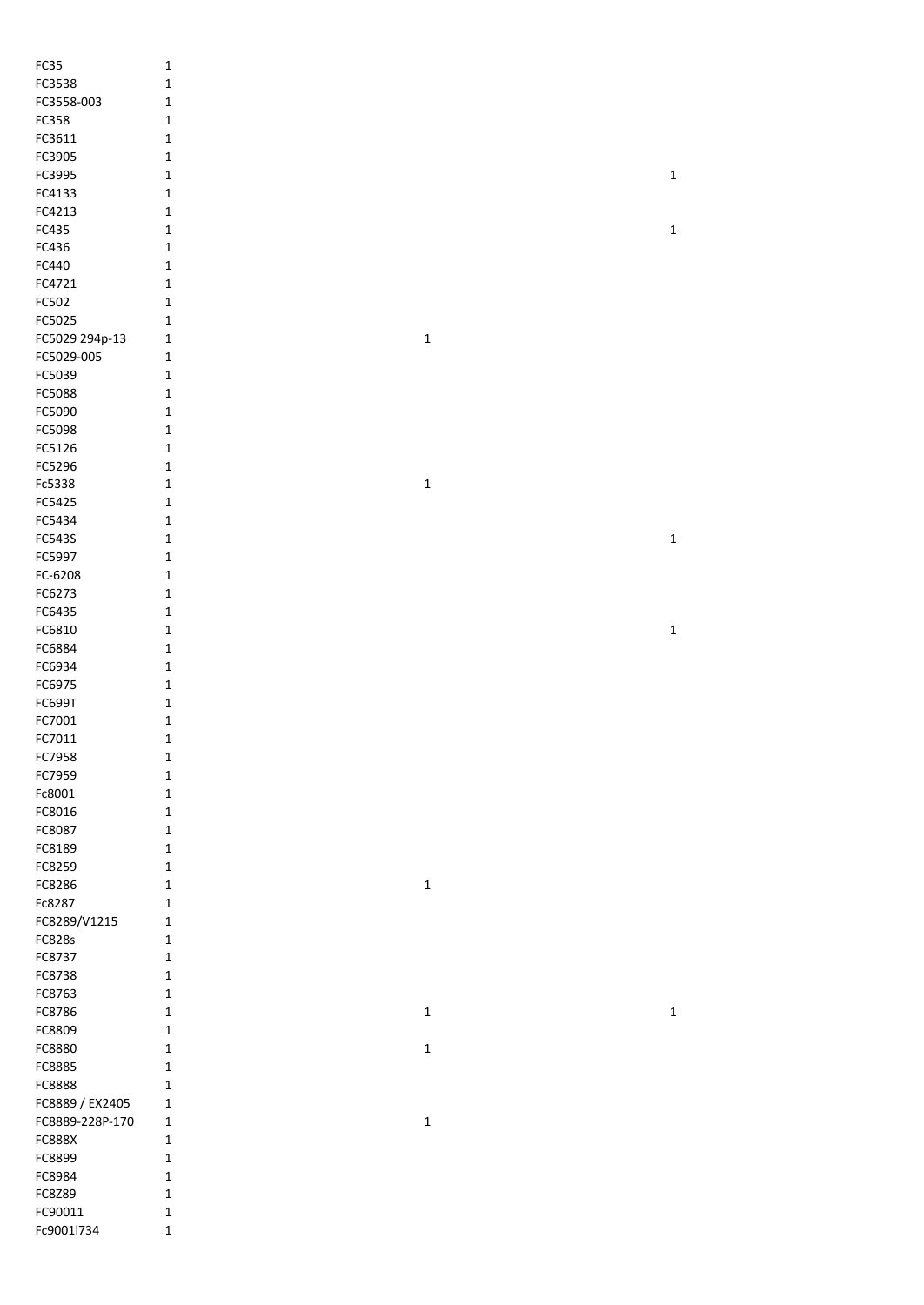| FC9001-L736    | 1            |  |
|----------------|--------------|--|
| Fc9002         | 1            |  |
| FC9004         | 1            |  |
| FC9010         | $\mathbf 1$  |  |
| FC9073         | $\mathbf 1$  |  |
|                |              |  |
| FC9083         | $\mathbf 1$  |  |
| FC9089         | 1            |  |
| Fc909          | 1            |  |
| FC90C1         | 1            |  |
| FC9601         | $\mathbf{1}$ |  |
| FC9OOL         | $\mathbf{1}$ |  |
| FCA9001        | 1            |  |
|                |              |  |
| FCC1001        | 1            |  |
| FCD8813        | 1            |  |
| <b>FCI433</b>  | 1            |  |
| <b>FCI526</b>  | $\mathbf{1}$ |  |
| FCIH33         | $\mathbf 1$  |  |
| FCJ6136        | 1            |  |
| Fco112         | 1            |  |
|                |              |  |
| Fco596         | 1            |  |
| FCP001/V1233   | 1            |  |
| FCP9001        | 1            |  |
| fcq001         | $\mathbf 1$  |  |
| <b>FCS089</b>  | 1            |  |
| Fcszse1        | 1            |  |
| <b>FCT8885</b> | 1            |  |
|                | 1            |  |
| FCZ2495        |              |  |
| FCZ336         | $\mathbf 1$  |  |
| FD /5996       | $\mathbf 1$  |  |
| FD 0785        | 1            |  |
| FD 4500        | 1            |  |
| FD 6208        | 1            |  |
| FD 8274        | 1            |  |
|                | 1            |  |
| FD 8679        |              |  |
| FD 9303        | $\mathbf 1$  |  |
| FD 9309        | 1            |  |
| FD:0785        | 1            |  |
| FD0146         | 1            |  |
| FD-0168        | 1            |  |
| <b>FD0168F</b> | $\mathbf 1$  |  |
| FD0234         | $\mathbf 1$  |  |
| FD030          | 1            |  |
|                |              |  |
| FD0309         | 1            |  |
| FD-0350        | 1            |  |
| FD0358         | 1            |  |
| FD05996        | 1            |  |
| FD06168        | $\mathbf 1$  |  |
| FD0680         | 1            |  |
| FD0681         | 1            |  |
| FD06840        | 1            |  |
|                |              |  |
| FD0688         | 1            |  |
| FD0735         | 1            |  |
| FD078          | 1            |  |
| FD0788         | 1            |  |
| FD07885        | 1            |  |
| FD0795         | 1            |  |
| FD07958        | 1            |  |
| FD0801         | 1            |  |
|                | 1            |  |
| <b>FD085</b>   |              |  |
| FD0926         | 1            |  |
| FD0927-002     | 1            |  |
| FD0927295      | 1            |  |
| FD1204         | $\mathbf 1$  |  |
| FD136          | $\mathbf 1$  |  |
| FD1435         | $\mathbf 1$  |  |
|                |              |  |

1

1

1

1

1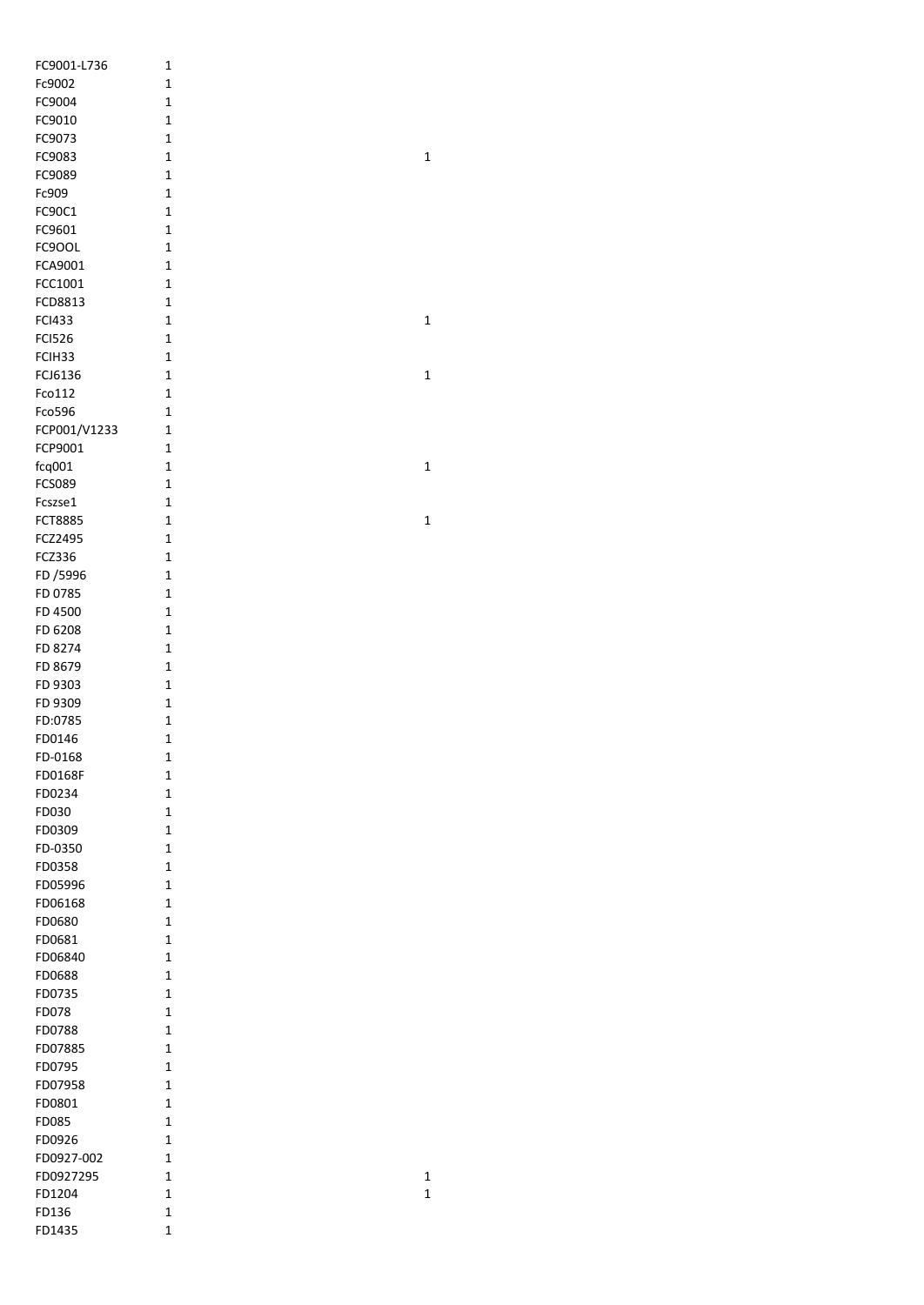| FD1521          | $\mathbf 1$  |             |             |  |             |
|-----------------|--------------|-------------|-------------|--|-------------|
| FD168           | $\mathbf 1$  |             |             |  |             |
| FD192           | $\mathbf 1$  |             |             |  |             |
| FD1921F         | $\mathbf 1$  |             |             |  |             |
| fd1921-fe3065   | $\mathbf 1$  | $\mathbf 1$ |             |  |             |
| FD1929          | $\mathbf 1$  |             |             |  |             |
| Fd2090          | $\mathbf 1$  |             | $\mathbf 1$ |  |             |
| FD2153          |              |             |             |  |             |
|                 | $\mathbf 1$  |             |             |  |             |
| FD220           | $\mathbf 1$  |             |             |  |             |
| FD2555          | $\mathbf 1$  |             |             |  |             |
| FD3095          | $\mathbf 1$  |             |             |  |             |
| FD3318          | $\mathbf 1$  |             |             |  |             |
| FD342           | $\mathbf 1$  |             |             |  | $\mathbf 1$ |
| FD3909          | $\mathbf{1}$ | $\mathbf 1$ |             |  |             |
| FD3990          | $\mathbf 1$  |             |             |  |             |
| FD3996          | $\mathbf 1$  |             |             |  |             |
| FD4309          | $\mathbf 1$  |             |             |  |             |
| FD4335          | $\mathbf{1}$ |             |             |  |             |
| FD4553          | $\mathbf 1$  |             |             |  |             |
| FD4558          | $\mathbf{1}$ |             | $\mathbf 1$ |  |             |
| FD4721          | $\mathbf 1$  |             |             |  |             |
| FD4958          | $\mathbf 1$  | $\mathbf 1$ |             |  |             |
| FD5006          | $\mathbf 1$  | $\mathbf 1$ |             |  |             |
| FD5013          | $\mathbf 1$  |             | $\mathbf 1$ |  |             |
| Fd5213          | $\mathbf 1$  |             |             |  |             |
| FD5513          | $\mathbf 1$  |             |             |  |             |
| FD555           | $\mathbf 1$  |             |             |  |             |
| FD558OA19       | $\mathbf 1$  |             |             |  |             |
| Fd56/3          | $\mathbf 1$  |             |             |  |             |
| FD561           | $\mathbf 1$  |             |             |  |             |
| FD5613 10/12    | $\mathbf 1$  |             |             |  |             |
| FD5613, EN1749  | $\mathbf 1$  |             |             |  |             |
| FD5613/V1241    | $\mathbf 1$  |             |             |  |             |
| fd5613-l745     | $\mathbf 1$  |             |             |  |             |
| FD5613-L748     | $\mathbf 1$  |             |             |  |             |
| FD5613-L750     | $\mathbf 1$  |             |             |  |             |
| FD5615          | $\mathbf 1$  |             |             |  |             |
| Fd561e          | $\mathbf{1}$ |             |             |  |             |
| FD5621          | $\mathbf{1}$ |             |             |  |             |
| FD5669          | $\mathbf 1$  |             |             |  |             |
| FD5613          | $\mathbf 1$  |             |             |  |             |
| FD5816          | $\mathbf 1$  |             |             |  |             |
| FD5993          | $\mathbf 1$  |             |             |  |             |
| FD5996/FC1440   | $\mathbf 1$  |             | $\mathbf 1$ |  |             |
| FD599637        | $\mathbf 1$  |             |             |  |             |
| FD59969         | $\mathbf 1$  |             |             |  |             |
| FD5998          | $\mathbf 1$  |             |             |  |             |
| Fd5c13          | $\mathbf 1$  |             |             |  |             |
| FD6040          | $\mathbf 1$  |             |             |  |             |
| FD620           | $\mathbf 1$  |             |             |  |             |
| FD6513          | $\mathbf 1$  |             |             |  |             |
| FD6613          | $\mathbf 1$  |             |             |  |             |
| FD6640          | $\mathbf 1$  |             |             |  |             |
| FD6802          | $\mathbf 1$  |             |             |  |             |
| FD684           | $\mathbf 1$  |             |             |  |             |
| FD6840 / FE6208 | $\mathbf 1$  |             |             |  |             |
| FD6840F         | $\mathbf 1$  |             |             |  |             |
| FD6849          | $\mathbf 1$  |             |             |  |             |
| FD684D          | $\mathbf 1$  |             |             |  |             |
| FD704           | $\mathbf 1$  |             |             |  |             |
| FD7205          | $\mathbf 1$  |             | $\mathbf 1$ |  |             |
| FD7458          | $\mathbf 1$  |             |             |  |             |
| FD7569          | $\mathbf{1}$ |             |             |  |             |
| Fd7812          | $\mathbf{1}$ |             | $\mathbf 1$ |  |             |
| FD7858          | $\mathbf 1$  |             |             |  |             |
|                 |              |             |             |  |             |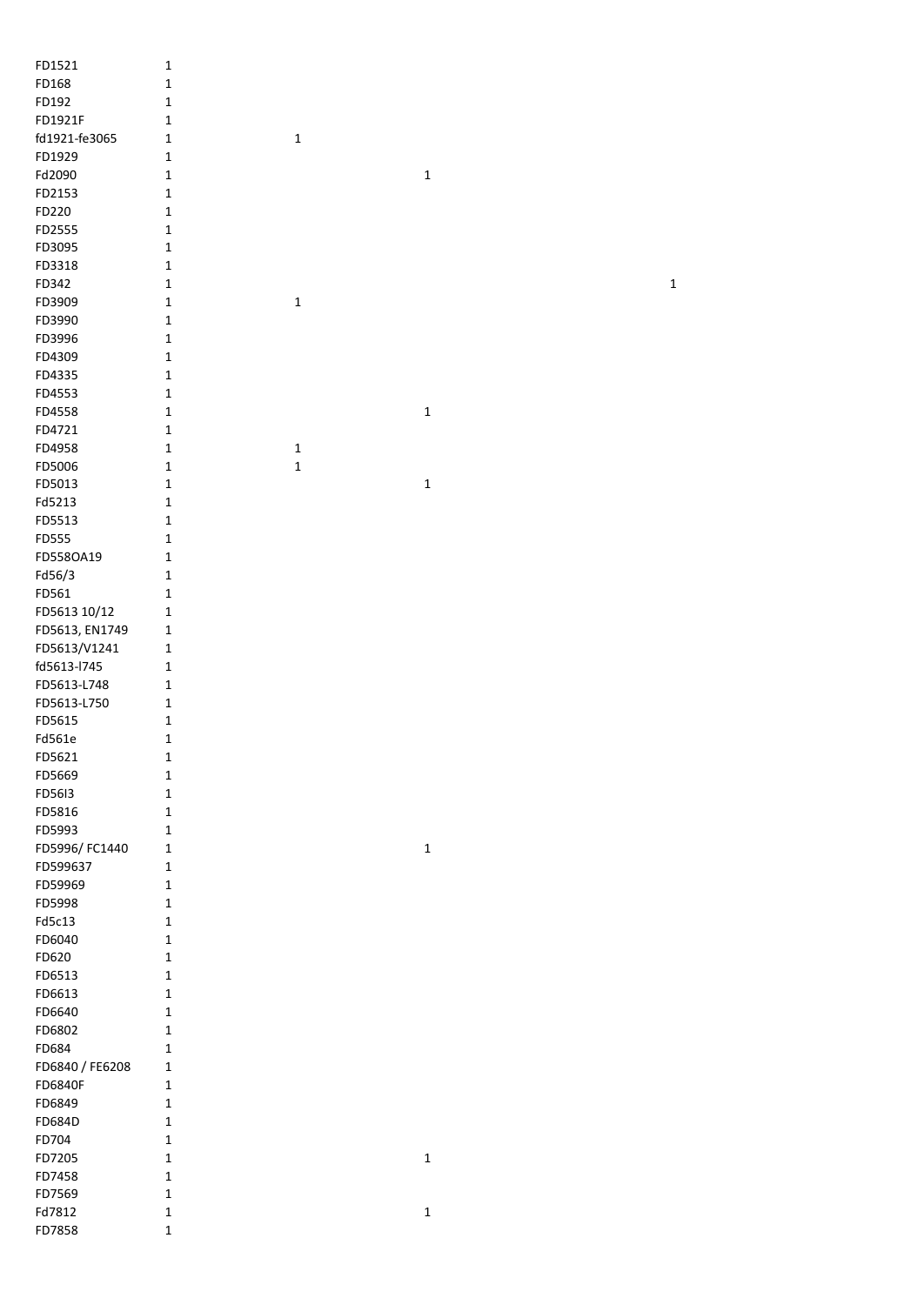| FD7918          | $\mathbf{1}$ |              |             |             |
|-----------------|--------------|--------------|-------------|-------------|
| FD7954          | 1            |              |             |             |
| FD-7958         | 1            |              |             |             |
| FD7959 sc. 10/2 | 1            |              |             |             |
| FD7959-66-182   | 1            |              |             |             |
| FD795D          | $\mathbf{1}$ |              |             |             |
| FD7968          | $\mathbf{1}$ |              |             |             |
| FD7979          |              |              |             |             |
|                 | $\mathbf{1}$ |              |             |             |
| FD8013          | $\mathbf{1}$ |              |             |             |
| FD82784         | $\mathbf{1}$ |              |             |             |
| FD8279          | $\mathbf{1}$ |              |             |             |
| FD840           | $\mathbf{1}$ |              |             | $\mathbf 1$ |
| FD8448          | $\mathbf{1}$ |              |             |             |
| FD8513          | $\mathbf{1}$ |              |             |             |
| FD8810          | $\mathbf 1$  |              |             |             |
| Fd8813@         | 1            |              |             |             |
| FD8813-L773     | 1            |              |             |             |
| FD8813-L774     | 1            |              |             |             |
| FD8840          | $\mathbf{1}$ |              |             |             |
| Fd8b13          | $\mathbf{1}$ |              |             |             |
| FD9134          | 1            |              |             |             |
| FD9174          | 1            |              |             |             |
| FD92234         | 1            |              |             |             |
| FD923           | 1            |              |             |             |
| FD9234A         | 1            |              |             |             |
| FD9235AO6       | 1            |              |             |             |
| FD9301          | 1            |              |             |             |
| FD93039         | 1            |              |             |             |
| FD932           | 1            |              |             |             |
| FD9324          | $\mathbf{1}$ | $\mathbf 1$  |             |             |
| FD9392          | $\mathbf{1}$ |              |             |             |
| fd9690          | $\mathbf{1}$ |              |             |             |
| FD9734          | $\mathbf{1}$ |              |             |             |
|                 |              |              |             |             |
| FD9758          | $\mathbf{1}$ | $\mathbf{1}$ |             |             |
| FD9759          | $\mathbf{1}$ |              |             |             |
| FDA613          | $\mathbf{1}$ |              | $\mathbf 1$ |             |
| FDb8274         | $\mathbf{1}$ |              | $\mathbf 1$ |             |
| <b>FDC785</b>   | $\mathbf{1}$ |              |             |             |
| FDFD7958        | $\mathbf 1$  |              |             |             |
| FDI921          | $\mathbf{1}$ |              |             |             |
| FDO0785         | $\mathbf 1$  |              |             |             |
| FDO0927         | $\mathbf 1$  |              | $\mathbf 1$ | $\mathbf 1$ |
| FDO186          | $\mathbf 1$  |              |             |             |
| FDO30           | $\mathbf 1$  |              |             |             |
| FDO927          | $\mathbf 1$  |              |             |             |
| FDT613          | $\mathbf 1$  |              |             |             |
| fdt8813         | $\mathbf 1$  |              |             |             |
| FE 1248         | $\mathbf{1}$ |              |             |             |
| FE 26 25        | $\mathbf{1}$ |              |             |             |
| FE 3430         | $\mathbf{1}$ |              |             |             |
| FE 3591         | $\mathbf 1$  |              |             |             |
| FE 6029         | $\mathbf 1$  |              |             |             |
| FE 6915         | $\mathbf 1$  |              |             |             |
| FE 6973         | $\mathbf 1$  |              |             |             |
| FE 7051         | $\mathbf 1$  |              |             |             |
| FE 7110         | $\mathbf 1$  |              |             |             |
| FE 8081         | $\mathbf 1$  |              |             |             |
| FE 888.9        | $\mathbf 1$  |              | $\mathbf 1$ |             |
| FE 8889         | $\mathbf 1$  |              |             |             |
| FE/15/0         | $\mathbf 1$  |              |             |             |
| FE/5/0          | $\mathbf 1$  |              |             |             |
| FE/510          | $\mathbf 1$  |              |             |             |
| FE0174          | $\mathbf 1$  | $\mathbf 1$  |             | $\mathbf 1$ |
| FE0681          | $\mathbf 1$  |              | $\mathbf 1$ |             |
| FE0688          | $\mathbf 1$  |              |             |             |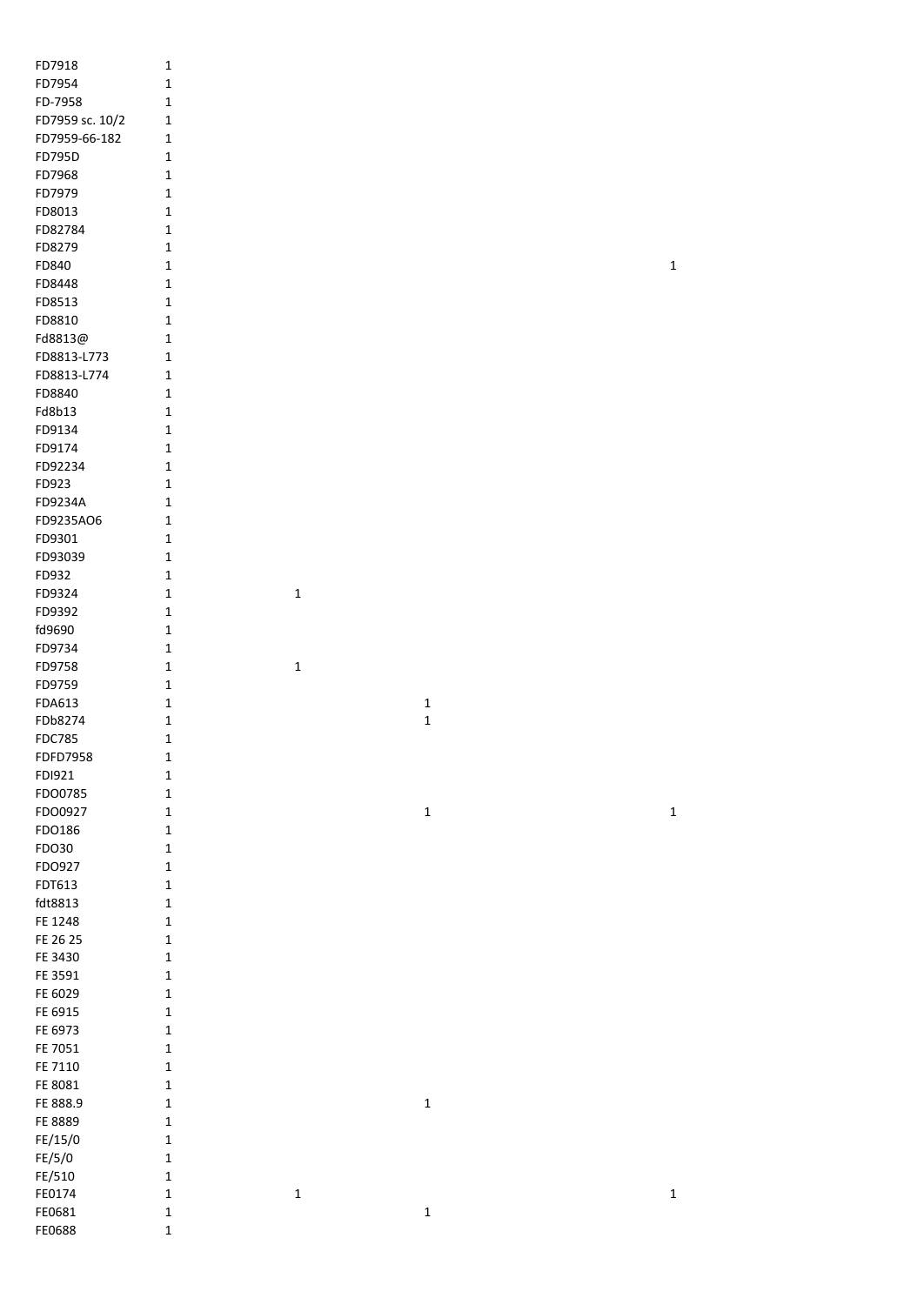| FE0710          | $\mathbf{1}$ |             |             |
|-----------------|--------------|-------------|-------------|
| FE1027          | $\mathbf{1}$ |             |             |
| FE1053          | $\mathbf{1}$ |             |             |
| FE1087          | 1            |             | $\mathbf 1$ |
| FE1218          | 1            |             |             |
| FE1249          | 1            |             |             |
| FE1310          |              |             |             |
|                 | 1            | $\mathbf 1$ |             |
| FE1435          | 1            |             |             |
| FE1501          | 1            |             |             |
| FE15010         | 1            |             |             |
| FE1510PFIZER    | 1            |             |             |
| FE15113         | $\mathbf 1$  |             |             |
| FE1512          | $\mathbf 1$  |             |             |
| FE1513          | $\mathbf 1$  |             |             |
| fe151d          | $\mathbf 1$  |             |             |
| FE1510          | $\mathbf 1$  |             |             |
| FE1570          | $\mathbf{1}$ |             |             |
| FE157312        | $\mathbf 1$  |             |             |
| FE1579          | $\mathbf 1$  |             |             |
|                 |              |             |             |
| FE15KD          | $\mathbf 1$  |             |             |
| FE1673          | $\mathbf{1}$ |             |             |
| FE1773          | 1            |             |             |
| FE1810          | $\mathbf 1$  |             |             |
| FE1973          | 1            |             |             |
| FE1974          | 1            |             |             |
| FE2082          | $\mathbf{1}$ |             |             |
| FE20838H09      | 1            |             |             |
| FE2084          | 1            |             |             |
| Fe2090 414p-17. | 1            | $\mathbf 1$ |             |
| FE2174          | 1            |             |             |
| FE2206          |              |             |             |
|                 | $\mathbf 1$  |             |             |
| FE2266          | $\mathbf 1$  |             | $\mathbf 1$ |
|                 |              |             |             |
| FE2269          | 1            |             |             |
| FE2295          | $\mathbf{1}$ |             |             |
| FE2336          | $\mathbf{1}$ | $\mathbf 1$ |             |
| FE2396          | $\mathbf 1$  |             |             |
| FE2526          | $\mathbf 1$  |             |             |
| FE2595          | $\mathbf 1$  |             |             |
|                 | 1            |             |             |
| FE2606          |              |             |             |
| FE2625_79224551 | 1            |             |             |
| FE2629          | $\mathbf{1}$ | $\mathbf 1$ |             |
| <b>FE262T</b>   | $\mathbf 1$  | $\mathbf 1$ |             |
| FE26525         | $\mathbf 1$  |             |             |
| FE2706          | $\mathbf{1}$ |             |             |
| FE2825          | 1            |             |             |
| FE2832          | 1            |             |             |
| FE2836          | 1            |             |             |
| FE3028          | 1            |             |             |
| FE3063          | 1            | $\mathbf 1$ |             |
| FE3064210722    | $\mathbf 1$  | $\mathbf 1$ |             |
| FE3095          | 1            |             |             |
| FE3098          | $\mathbf{1}$ |             |             |
|                 | 1            |             |             |
| FE3180          |              | $\mathbf 1$ |             |
| Fe330           | 1            |             |             |
| FE3330          | 1            |             |             |
| FE33380         | $\mathbf{1}$ |             |             |
| FE3340          | $\mathbf{1}$ |             |             |
| FE336U          | $\mathbf{1}$ |             |             |
| Fe-3380         | $\mathbf{1}$ |             |             |
| FE3380, FF8222  | $\mathbf 1$  |             |             |
| FE3380/V1328    | $\mathbf 1$  |             |             |
| FE33803         | $\mathbf{1}$ |             |             |
| FE3380-L790     | $\mathbf 1$  |             |             |
| FE3380-L843     | $\mathbf 1$  |             |             |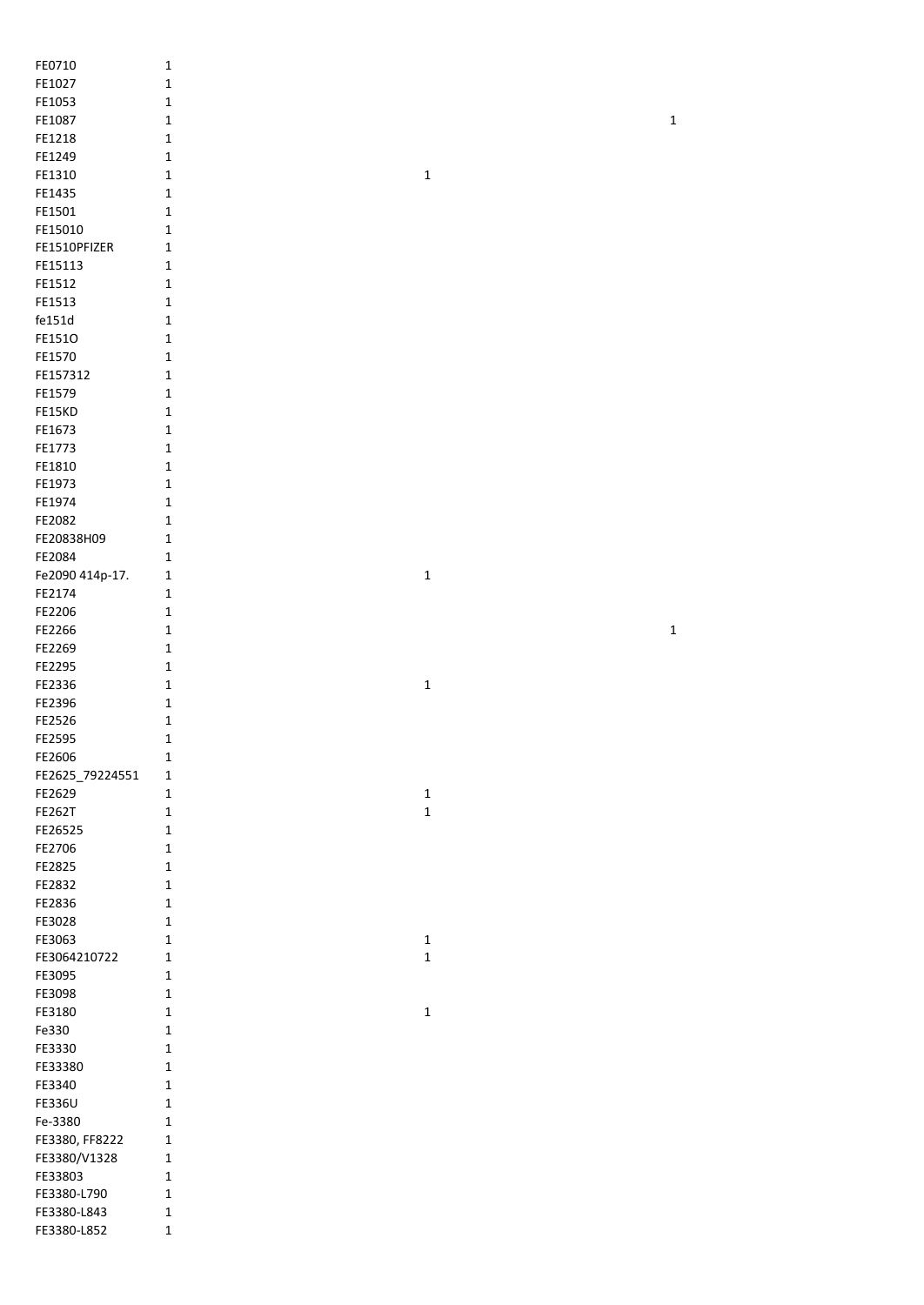| FE3382          | $\mathbf 1$                |             |             |             |
|-----------------|----------------------------|-------------|-------------|-------------|
| FE3388          | $\mathbf 1$                |             |             |             |
| FE338AE         | 1                          |             |             |             |
| <b>FE338C</b>   | $\mathbf 1$                |             |             |             |
| <b>FE338U</b>   | $\mathbf 1$                |             |             |             |
| FE33BO          | $\mathbf 1$                |             |             |             |
| FE3400          | $\mathbf 1$                |             |             |             |
| FE340430        | $\mathbf 1$                |             |             |             |
| FE3405          | $\mathbf 1$                |             |             |             |
| FE3558          | $\mathbf 1$                |             |             |             |
| FE3716          | $\mathbf 1$                |             | $\mathbf 1$ |             |
| FE4006          | $\mathbf 1$                |             |             |             |
| FE4127          | $\mathbf 1$                | $\mathbf 1$ |             |             |
| FE4421          | $\mathbf 1$                |             |             | $\mathbf 1$ |
| FE4442          | $\mathbf 1$                |             |             |             |
| FE4480          | $\mathbf 1$                |             |             |             |
| FE4555          | $\mathbf 1$                |             |             |             |
| FE4597          | $\mathbf 1$                |             |             |             |
| FE4686          | $\mathbf 1$                |             |             |             |
| FE472           | $\mathbf 1$                |             |             |             |
| FE4720          | $\mathbf 1$                |             |             |             |
| FE4729          |                            |             |             |             |
| FE478           | $\mathbf 1$<br>$\mathbf 1$ |             |             |             |
|                 |                            |             |             |             |
| FE5073          | $\mathbf 1$                |             |             |             |
| FE5089          | $\mathbf 1$                |             |             |             |
| FE510           | $\mathbf 1$                |             | $\mathbf 1$ |             |
| FE5295          | $1\,$                      |             |             |             |
| FE5596          | $\mathbf 1$                |             |             |             |
| FE5613          | $\mathbf 1$                |             |             |             |
| Fe5715          | $\mathbf 1$                |             |             |             |
| FE5831          | $\mathbf 1$                |             |             |             |
| FE6014          | $\mathbf 1$                |             |             |             |
| FE6020          | $1\,$                      |             |             |             |
| <b>FE60L9</b>   | $\mathbf 1$                |             |             |             |
| FE620           | $1\,$                      |             |             |             |
| FE6208 and FE47 | $\mathbf{1}$               |             | $\mathbf 1$ |             |
| <b>FE6208F</b>  | $\mathbf 1$                |             |             |             |
| FE6220          | $\mathbf 1$                |             |             |             |
| FE628           | $\mathbf 1$                |             |             | $\mathbf 1$ |
| FE629           | $\mathbf 1$                |             |             |             |
| FE6405          | $\mathbf 1$                |             |             |             |
| FE6413          | $\mathbf 1$                |             |             |             |
| FE6431          | $\mathbf{1}$               |             |             |             |
| FE6475          | $\mathbf 1$                |             |             |             |
| FE675           | $\mathbf 1$                |             |             |             |
| FE6795          | $\mathbf 1$                |             |             |             |
| FE6968          | $\mathbf 1$                |             |             |             |
| FE7015          | $\mathbf 1$                |             |             |             |
| FE7052          | $\mathbf 1$                |             |             |             |
| FE7055          | $\mathbf 1$                |             |             | $\mathbf 1$ |
| FE7056          | $\mathbf 1$                |             |             |             |
| FE7083          | $1\,$                      |             |             |             |
| FE7151          | $\mathbf 1$                |             |             |             |
| FE728           | $\mathbf{1}$               |             |             | $\mathbf 1$ |
| FE7387          | $\mathbf 1$                |             |             |             |
| FE7481          | $\mathbf 1$                |             |             |             |
| FE7570          | $\mathbf 1$                |             |             |             |
| FE7953          | $1\,$                      |             |             |             |
| FE7958          | $\mathbf 1$                |             |             | $\mathbf 1$ |
| FE7C1BSA        | $\mathbf 1$                | $\mathbf 1$ |             |             |
| FE8007          | $\mathbf 1$                |             |             |             |
| FE8037          | $\mathbf 1$                |             |             |             |
| FE8045          | $\mathbf 1$                |             |             |             |
| FE805           | $\mathbf 1$                |             |             |             |

Fe8057 1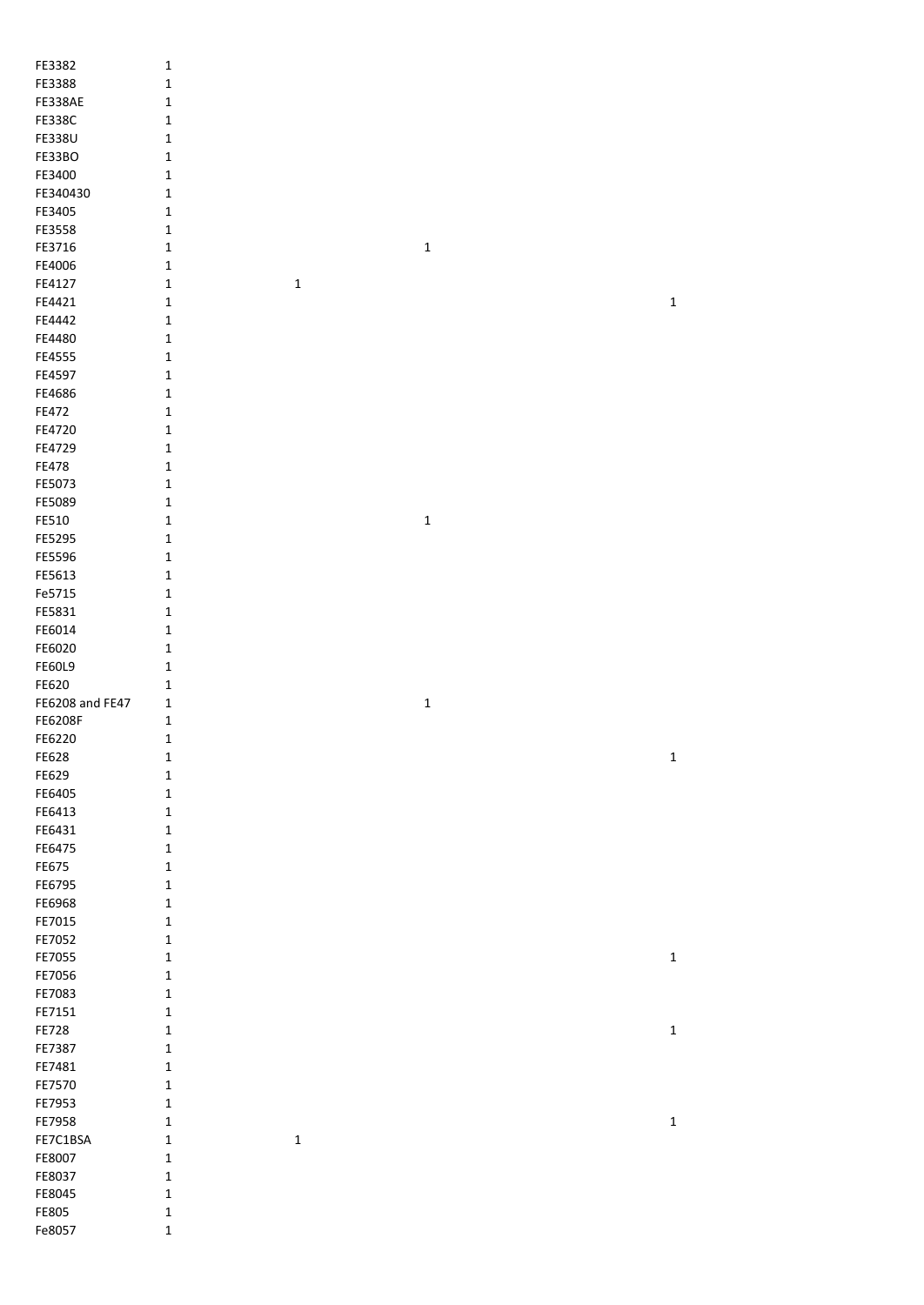| FE8078                        | 1              |
|-------------------------------|----------------|
| FE8082                        | 1              |
| FE8083                        | 1              |
| FE-8087<br>Fe80870            | 1<br>1         |
| FE8087-L867                   | 1              |
| FE8087PONT                    | 1              |
| Fe808f                        | 1              |
| FE8174                        | 1              |
| FE82035                       | 1              |
| FE8236 190821-M               | 1              |
| FE8245                        | 1              |
| FE8389                        | 1              |
| FE8403<br>FE8515              | 1<br>1         |
| FE8640                        | 1              |
| FE8830                        | 1              |
| Fe9076                        | 1              |
| Fe9087                        | 1              |
| FE9090                        | 1              |
| FE9124                        | 1              |
| FE9147                        | 1              |
| FE9174/16<br>FE91741344       | 1<br>1         |
| FE9175                        | 1              |
| FE9178                        | 1              |
| FE9675                        | 1              |
| <b>FEA010</b>                 | 1              |
| FEB: 3380-L844                | 1              |
| <b>FEB208</b>                 | 1              |
| FEGU29                        | 1              |
| <b>FEI573</b>                 | 1              |
| <b>FEIS10</b>                 | 1              |
| <b>FEISB</b><br><b>FEISIO</b> | 1<br>1         |
| FEI2707                       | 1              |
| <b>FEz090</b>                 | 1              |
| FF                            | 1              |
| FF 2752                       | 1              |
| FF 2832                       | 1              |
| FF 3318                       | 1              |
| FF 4213                       | 1              |
| FF 8244<br>FF 88 43           | 1<br>1         |
| FF 9174                       | 1              |
| FF0638                        | 1              |
| FF0668                        | 1              |
| FF068                         | $\overline{1}$ |
| FF0680-6016D                  | 1              |
| FF06881911                    | 1              |
| FF0688-30-000                 | 1              |
| Ff0807                        | 1              |
| FF08222<br>FF0834             | 1<br>1         |
| FF08431                       | 1              |
| FF0860                        | 1              |
| <b>FF0866</b>                 | 1              |
| FF0884002                     | 1              |
| FF0909                        | 1              |
| FF1213                        | 1              |
| FF1248                        | 1              |
| FF13220<br>FF1510             | 1<br>1         |
| FF153                         | 1              |
| FF2133                        | 1              |

 $\mathbf 1$ 

 $\mathbf{1}$ 

 $\mathbf 1$ 

 $\mathbf{1}$ 

 $\mathbf{1}$ 

 $\mathbf 1$ 

 $\mathbf{1}$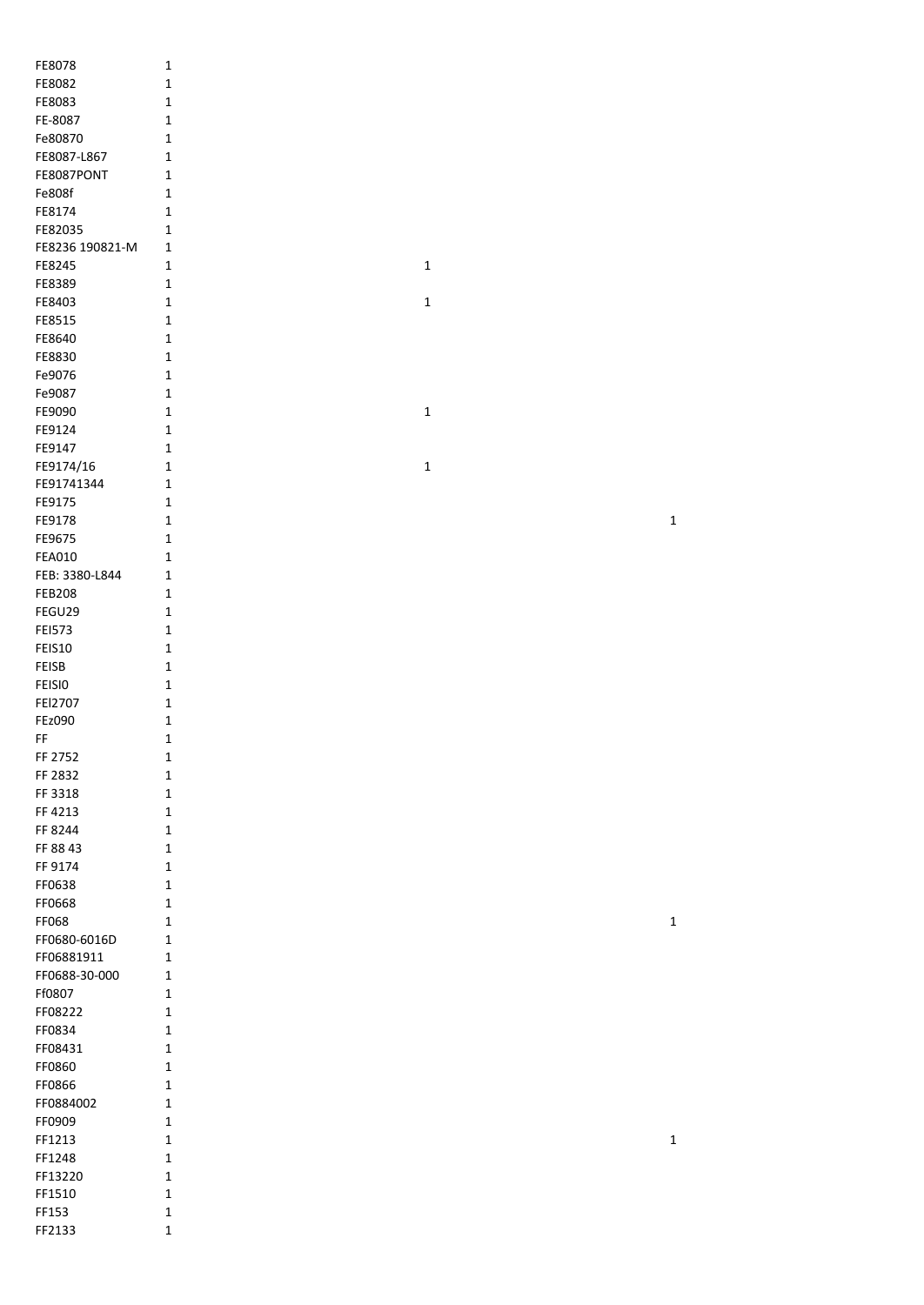| FF-2153           | $\mathbf 1$  |             |             |
|-------------------|--------------|-------------|-------------|
| ff2153-L893       | $\mathbf 1$  |             |             |
| FF2155            | $\mathbf 1$  |             |             |
| Ff2158            | $\mathbf 1$  |             |             |
| FF215B            | $\mathbf 1$  |             |             |
| FF222             | $\mathbf 1$  | $\mathbf 1$ | $\mathbf 1$ |
|                   |              |             |             |
| FF2253            | $\mathbf 1$  |             |             |
| Ff2259            | $\mathbf 1$  |             |             |
| FF2353            | $\mathbf 1$  | $\mathbf 1$ | $\mathbf 1$ |
| FF2382-60         | $\mathbf 1$  |             |             |
| FF2413            | $\mathbf 1$  |             |             |
| FF2513            | $\mathbf 1$  |             |             |
| FF2590            | $\mathbf 1$  |             |             |
| FF2593            | $\mathbf 1$  |             |             |
| FF2762            | $\mathbf 1$  |             |             |
| FF2783            | $\mathbf 1$  |             |             |
| FF2822            | $\mathbf 1$  |             |             |
| FF2835            | $\mathbf 1$  |             |             |
| FF28888           | $\mathbf{1}$ |             |             |
| FF3064 PAA16599   | $\mathbf 1$  |             |             |
| FF3065            | $\mathbf 1$  |             |             |
| FF3118            | $\mathbf 1$  |             |             |
| FF3119            | $\mathbf 1$  |             |             |
| FF318             | $\mathbf{1}$ |             |             |
| FF319/V1288       | $\mathbf 1$  |             |             |
| FF3288            | $\mathbf 1$  |             |             |
| FF33/9            | $\mathbf 1$  | $\mathbf 1$ | $\mathbf 1$ |
| FF33/G            | $\mathbf 1$  |             |             |
| FF3310            | $\mathbf 1$  |             | $\mathbf 1$ |
| FF3313            | $\mathbf{1}$ |             |             |
| FF3315            | $\mathbf{1}$ |             |             |
| FF3318)           | $\mathbf 1$  | $\mathbf 1$ |             |
| Ff3319.L184       | $\mathbf 1$  |             |             |
| FF3319.L814       | $\mathbf 1$  |             |             |
| FF3319/V1272      | $\mathbf 1$  |             |             |
| FF3319/V1277      | $\mathbf 1$  |             |             |
| ff3319-l732       | $\mathbf 1$  |             |             |
| FF3319-L782       | $\mathbf 1$  |             |             |
|                   |              |             |             |
| FF3319-L796       | 1            |             |             |
| Ff3319-L809       | $\mathbf 1$  |             |             |
| FF3319-L810       | $\mathbf{1}$ |             |             |
| FF3319-L812       | $\mathbf{1}$ |             |             |
| FF3319-L819       | $\mathbf{1}$ |             |             |
| Ff331g            | $\mathbf 1$  |             |             |
| FF3321            | $\mathbf 1$  |             |             |
| FF3341            | $\mathbf 1$  |             |             |
| FF3361            | $\mathbf 1$  |             |             |
| FF3379            | $\mathbf{1}$ |             |             |
| FF339PFIZER       | $\mathbf{1}$ |             |             |
| FF33D             | $\mathbf{1}$ |             |             |
| FF3602            | $\mathbf{1}$ |             |             |
| FF3712            | $\mathbf{1}$ |             |             |
| FF3819            |              |             |             |
|                   | $\mathbf{1}$ |             |             |
| FF4123            | $\mathbf{1}$ |             |             |
| FF4206-013        | $\mathbf{1}$ | $\mathbf 1$ |             |
| FF4212            | $\mathbf{1}$ |             |             |
| FF4213-28-001     | $\mathbf{1}$ |             |             |
| FF4222-011   20pg | $\mathbf{1}$ |             |             |
| FF42R13           | $\mathbf{1}$ |             |             |
| FF4442            | $\mathbf{1}$ |             |             |
| FF4721            | $\mathbf{1}$ |             |             |
| FF4728            | $\mathbf{1}$ |             |             |
| <b>FF481</b>      | $\mathbf 1$  |             |             |
| FF5107            | $\mathbf 1$  |             |             |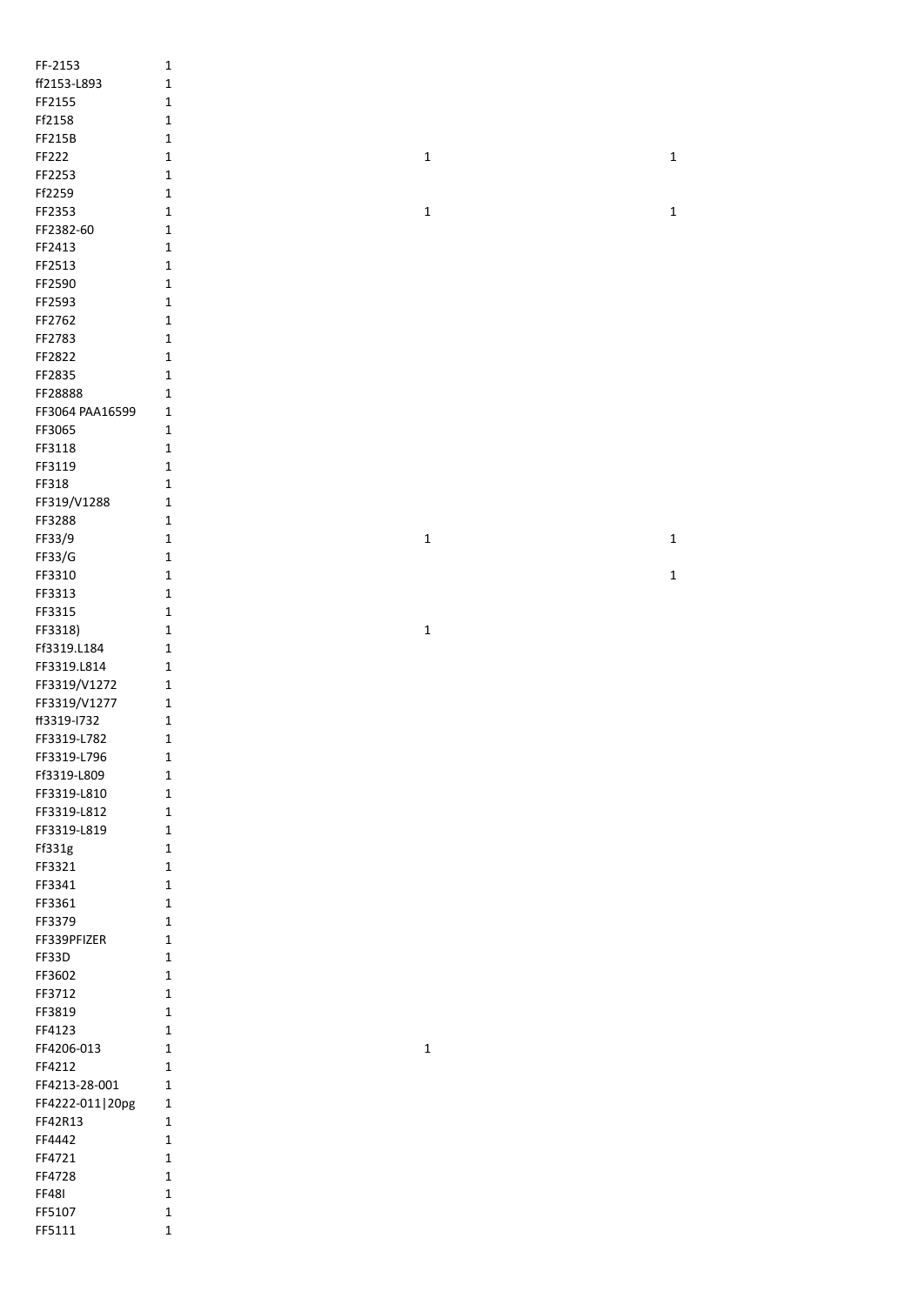| FF51111         | $\mathbf 1$  |             |             |             |
|-----------------|--------------|-------------|-------------|-------------|
| FF5475          | $\mathbf 1$  |             |             |             |
| FF5519          | $\mathbf 1$  |             |             |             |
| FF5613          | 1            |             |             |             |
| FF5790          | 1            |             |             |             |
| FF6029          | $\mathbf 1$  |             | $\mathbf 1$ |             |
| FF680           | $\mathbf{1}$ |             |             |             |
| FF6975          | $\mathbf{1}$ |             |             | $\mathbf 1$ |
|                 |              |             |             |             |
| FF748           | $\mathbf{1}$ |             |             | $\mathbf 1$ |
| FF7481 11/21    | $\mathbf{1}$ |             |             | $\mathbf 1$ |
| FF7481SS11/21   | $\mathbf{1}$ |             | $\mathbf 1$ |             |
| FF8 222         | $\mathbf{1}$ |             |             |             |
| FF8087          | $\mathbf{1}$ |             |             |             |
| FF81111         | $\mathbf{1}$ |             |             |             |
| FF8188          | $\mathbf{1}$ |             |             |             |
| Ff8288          | $\mathbf{1}$ |             |             |             |
| FF8222 / 558222 | $\mathbf 1$  |             |             |             |
| ff8222 I957     | $\mathbf{1}$ |             |             |             |
| FF8222-L904     | $\mathbf 1$  |             |             |             |
| FF8222-L934     | $\mathbf 1$  |             |             |             |
| FF8222L951      | $\mathbf{1}$ |             |             |             |
| FF8222-L951     | $\mathbf{1}$ |             |             |             |
| Ff8222-L953     | $\mathbf 1$  |             | $\mathbf 1$ |             |
| FF8228          | $\mathbf 1$  |             |             |             |
| FF822Z          | $\mathbf 1$  |             |             |             |
|                 |              |             |             |             |
| FF8258          | $\mathbf{1}$ |             |             |             |
| FF8274          | $\mathbf{1}$ |             |             |             |
| FF8279          | $\mathbf{1}$ |             |             |             |
| FF8283          | 1            |             |             |             |
| FF8288/L979     | $\mathbf{1}$ |             |             |             |
| FF82888         | $\mathbf{1}$ |             | $\mathbf 1$ |             |
| FF8288-L973     | $\mathbf{1}$ |             |             |             |
| FF8288-L980     | $\mathbf{1}$ |             |             |             |
| Ff8289          | $\mathbf{1}$ |             |             |             |
| FF8338          | $\mathbf 1$  |             |             |             |
| FF8405          | $\mathbf 1$  |             |             |             |
| FF8488          | $\mathbf{1}$ |             |             |             |
| FF8492 or FE849 | 1            |             | $\mathbf 1$ |             |
| ff8493          | 1            |             |             |             |
| FF8666          | $\mathbf{1}$ |             |             |             |
| FF8752          | $\mathbf 1$  |             | $\mathbf 1$ |             |
| FF8819          | $\mathbf 1$  |             |             |             |
| FF8830          | $\mathbf 1$  | $\mathbf 1$ |             |             |
| FF8835          | $\mathbf 1$  |             |             |             |
| FFA1027         | $\mathbf 1$  |             |             |             |
| <b>FFC222</b>   | $\mathbf 1$  |             |             |             |
| FFD4222         | $\mathbf 1$  |             |             | $\mathbf 1$ |
|                 |              |             |             |             |
| <b>FFD688</b>   | $\mathbf 1$  |             |             |             |
| FFD900          | $\mathbf 1$  |             |             |             |
| FFE3380         | $\mathbf{1}$ |             |             |             |
| FFF8847         | $\mathbf{1}$ |             |             |             |
| <b>FFH222</b>   | $\mathbf{1}$ |             |             |             |
| FFO680          | 1            |             |             |             |
| FFO88X          | $\mathbf 1$  |             |             |             |
| FFO900          | $\mathbf 1$  |             |             |             |
| FG 3716         | $\mathbf{1}$ |             |             |             |
| FG 3712         | $\mathbf{1}$ |             |             |             |
| FG 4493         | $\mathbf{1}$ |             |             |             |
| FG 4686         | $\mathbf 1$  |             |             |             |
| FG 7387         | $\mathbf 1$  |             |             |             |
| fg0050-006      | $\mathbf 1$  |             |             |             |
| FG13712         | $\mathbf{1}$ |             |             |             |
| FG1510          | $\mathbf 1$  |             |             |             |
| FG1807          | $\mathbf 1$  |             |             |             |
| FG2090          | $\mathbf 1$  |             |             |             |
|                 |              |             |             |             |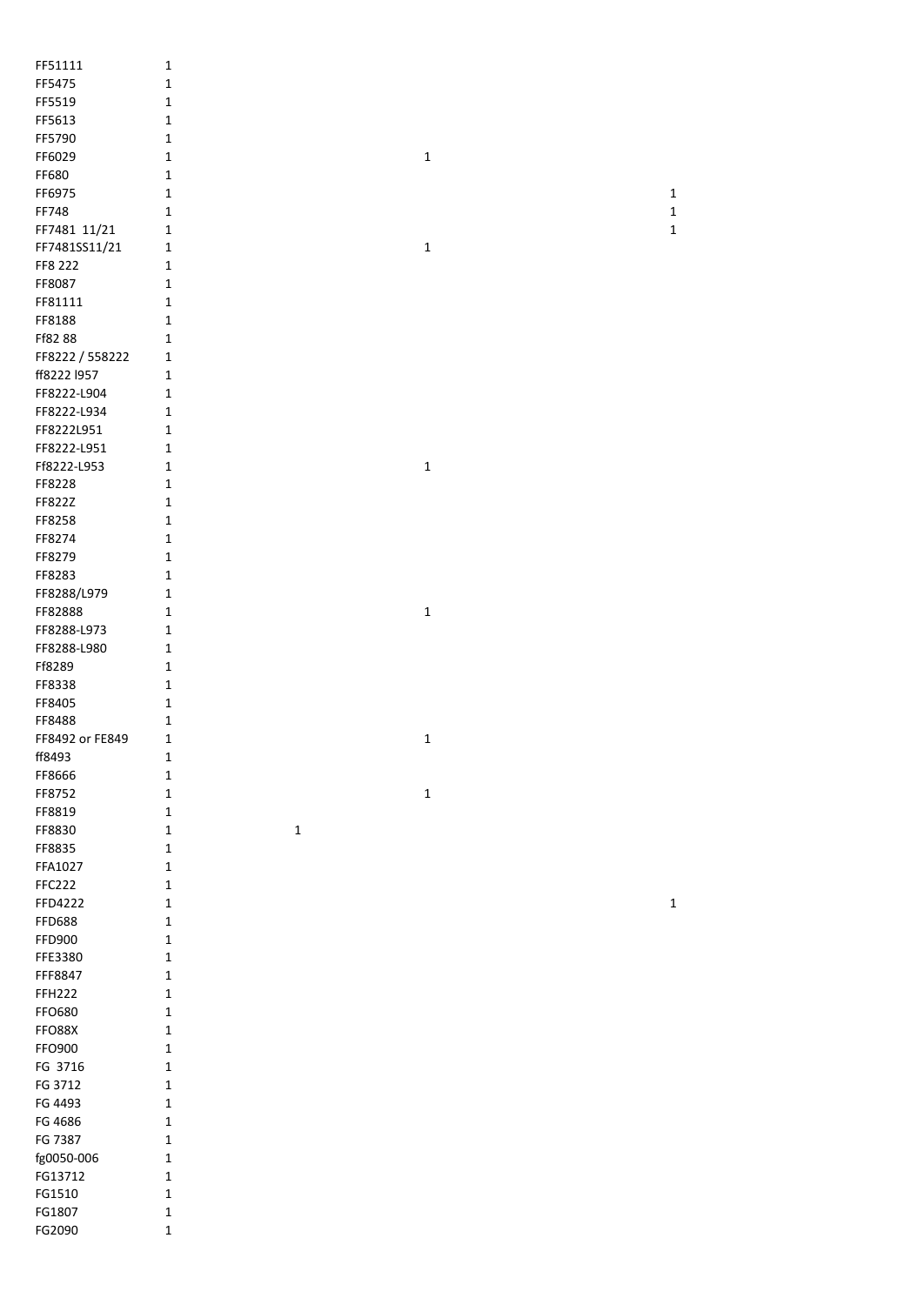| FG2153          | $\mathbf 1$                 |             |             |
|-----------------|-----------------------------|-------------|-------------|
| FG2872          | $\mathbf 1$                 |             |             |
| FG3095          | $\mathbf 1$                 |             | $\mathbf 1$ |
| FG317           | $\mathbf 1$                 |             |             |
| FG3172          | $\mathbf 1$                 | $\mathbf 1$ |             |
| FG3180          | $\mathbf 1$                 |             |             |
| FG3527          | $\mathbf 1$                 |             |             |
| fg3539          | $\mathbf 1$                 |             |             |
|                 |                             |             |             |
| FG37123079261A  | $\mathbf 1$                 |             |             |
| FG3712-l972     | $\mathbf 1$                 | $\mathbf 1$ |             |
| FG3713          | $\mathbf 1$                 |             |             |
| FG3718          | $\mathbf 1$                 |             |             |
| FG3734          | $\mathbf 1$                 |             |             |
| FG37372         | $\mathbf 1$                 |             |             |
| FG3793          | $\mathbf 1$                 |             |             |
| FG3799          | $\mathbf 1$                 |             |             |
| fg3933          | $\mathbf 1$                 |             |             |
| FG3939          | $\mathbf 1$                 |             |             |
| FG4409          | $\mathbf 1$                 |             |             |
| FG4440          | $\mathbf 1$                 |             |             |
| FG444Z          | $\mathbf 1$                 | $\mathbf 1$ |             |
| FG4483          | $\mathbf 1$                 | $\mathbf 1$ |             |
| FG449           | $\mathbf 1$                 |             |             |
| FG4490          | $\mathbf 1$                 |             |             |
| FG4495          | $\mathbf 1$                 |             |             |
| FG4508          | $\mathbf 1$<br>$\mathbf 1$  |             |             |
| FG4586          | $\mathbf 1$                 |             | $\mathbf 1$ |
| FG4606          | $\mathbf 1$                 |             |             |
| FG4658A20       | $\mathbf 1$                 |             |             |
| FG4668          | $\mathbf 1$                 |             |             |
| FG-4686         | $\mathbf 1$                 |             |             |
| FG4689          | $\mathbf 1$                 |             |             |
| FG486           | $\mathbf 1$                 |             |             |
| FG4993          | $\mathbf 1$                 |             |             |
| FG5263          | $\mathbf 1$                 |             | $\mathbf 1$ |
| FG5712          | $\mathbf 1$                 |             |             |
|                 |                             |             |             |
|                 |                             |             |             |
| FG5782          | $\mathbf 1$                 |             |             |
| FG6 431         | $\mathbf 1$                 |             |             |
| FG6208          | $\mathbf 1$                 |             |             |
| FG6237          | $\mathbf 1$                 |             |             |
| FG6273-16-398   | $\mathbf{1}$                |             |             |
| FG6341          | $\mathbf 1$                 |             |             |
| FG6373          | $\mathbf 1$                 |             |             |
| FG-6431         | $\mathbf{1}$                | $\mathbf 1$ |             |
| FG6431 or F9643 | $\mathbf 1$                 |             |             |
| FG6431/V1417    | $\mathbf 1$                 |             |             |
| FG6432          | $\mathbf 1$                 |             |             |
| Fg6439          | $\mathbf 1$                 |             |             |
| FG6451          | $\mathbf 1$                 |             |             |
| FG6531          | $\mathbf 1$                 |             |             |
| fg6686          | $\mathbf 1$                 |             |             |
| FG686           | $\mathbf 1$                 |             |             |
| FG6931          | $\mathbf 1$                 |             |             |
| FG6U31          | $\mathbf 1$                 |             |             |
| FG7011          | $\mathbf 1$                 |             |             |
| FG7373-001      | $\mathbf 1$                 |             |             |
| FG7381          | $\mathbf 1$                 |             |             |
| FG7887          | $\mathbf 1$                 |             |             |
| FG8244          | $\mathbf 1$                 |             |             |
| FG8288          | $\mathbf 1$                 |             |             |
| FG8289          | $\mathbf 1$                 |             |             |
| FG8782          | $\mathbf 1$                 |             |             |
| FG9010          | $\mathbf 1$                 |             |             |
| FG909<br>FG9711 | $\mathbf 1$<br>$\mathbf{1}$ | $\mathbf 1$ |             |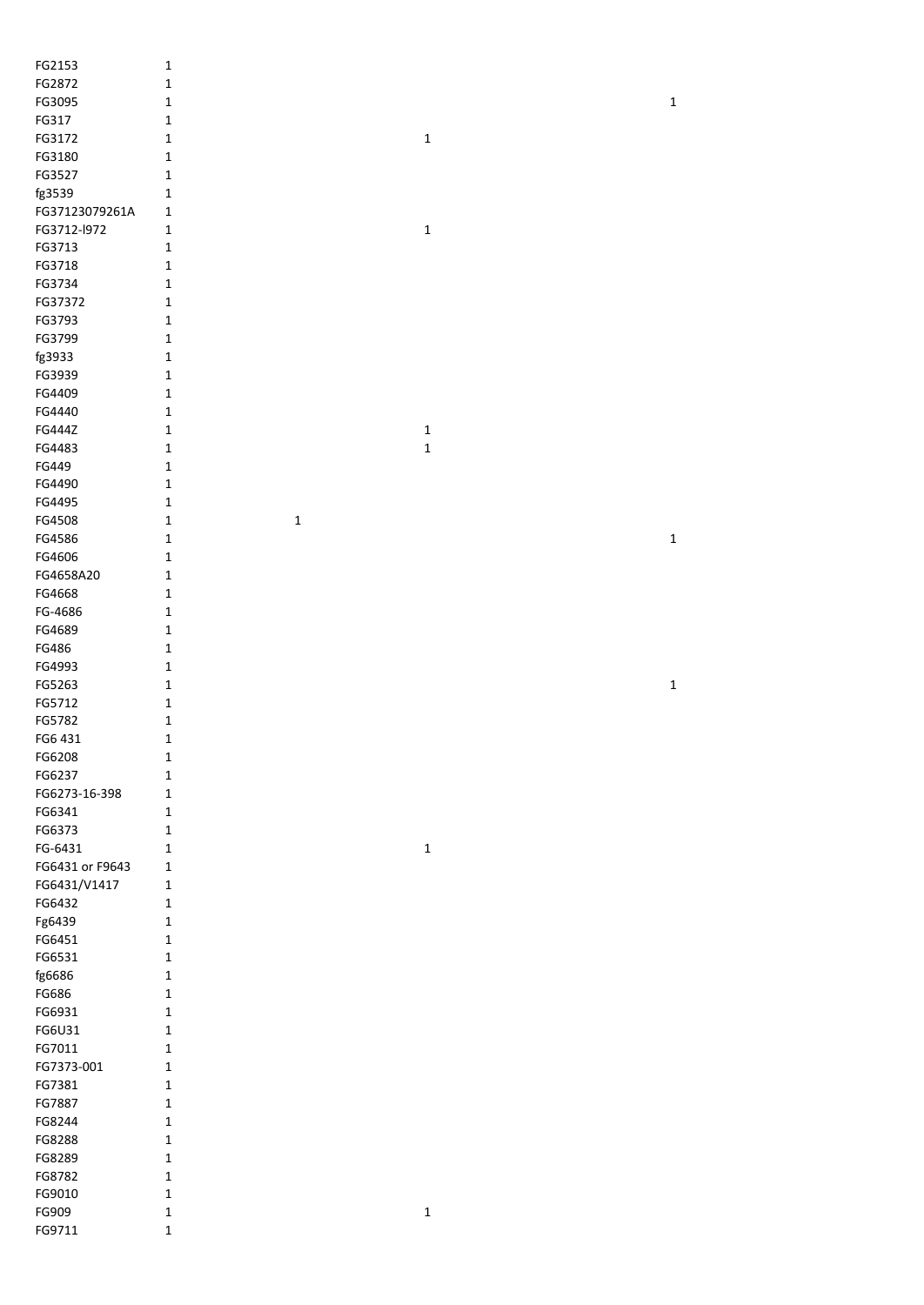| fgb431                | 1                   |
|-----------------------|---------------------|
| FH 016                | 1                   |
| FH 4092               | 1                   |
| FH 4651               | $\overline{1}$      |
| FH 4751               | $\overline{1}$      |
| FH(or M?)4751         | 1                   |
| FH)114<br>FH00161     | 1<br>1              |
| FH01 14               | 1                   |
| FH0105                | 1                   |
| FH011                 | 1                   |
| FH0111                | 1                   |
| FH011412/2021         | 1                   |
| <b>FH011A</b>         | 1                   |
| <b>FH011K</b>         | 1                   |
| <b>FH011Y</b>         | $\overline{1}$      |
| FH0124<br>Fh0144      | $\overline{1}$<br>1 |
| FH0194                | $\overline{1}$      |
| <b>FH0596</b>         | 1                   |
| FH13220               | 1                   |
| Fh21751               | 1                   |
| FH2330                | 1                   |
| FH2496A05             | 1                   |
| FH3 220               | 1                   |
| FH3020                | 1                   |
| FH3022                | 1                   |
| <b>FH3220 PF</b>      | $\overline{1}$      |
| FH3220-L1011          | 1                   |
| FH3220-L1014          | 1                   |
| Fh3220v1452<br>FH3222 | 1<br>1              |
| FH32220               | 1                   |
| FH3223                | 1                   |
| FH3224                | 1                   |
| FH3225                | 1                   |
| FH3229                | 1                   |
| Fh322c                | $\overline{1}$      |
| <b>FH322D</b>         | 1                   |
| <b>FH322G</b>         | 1                   |
| FH3230                | 1                   |
| FH3280                | 1                   |
| FH3712                | 1                   |
| FH3773<br>FH44751     | 1<br>1              |
| Fh451                 | 1                   |
| <b>FH4598</b>         | $\overline{1}$      |
| FH4701                | 1                   |
| FH4741                | 1                   |
| FH4752                | 1                   |
| FH4751 12/21          | 1                   |
| FH4757                | 1                   |
| FH4759                | 1                   |
| FH4869                | 1                   |
| Fh5220                | 1                   |
| FH5829                | 1                   |
| FH6408A13             | 1                   |
| FH6431<br>FH7812      | 1<br>1              |
| FH7842                | 1                   |
| FH8025                | 1                   |
| FH8027                | 1                   |
| FH8409                | 1                   |
| <b>FH8459</b>         | 1                   |
| FH8464                | 1                   |

1

1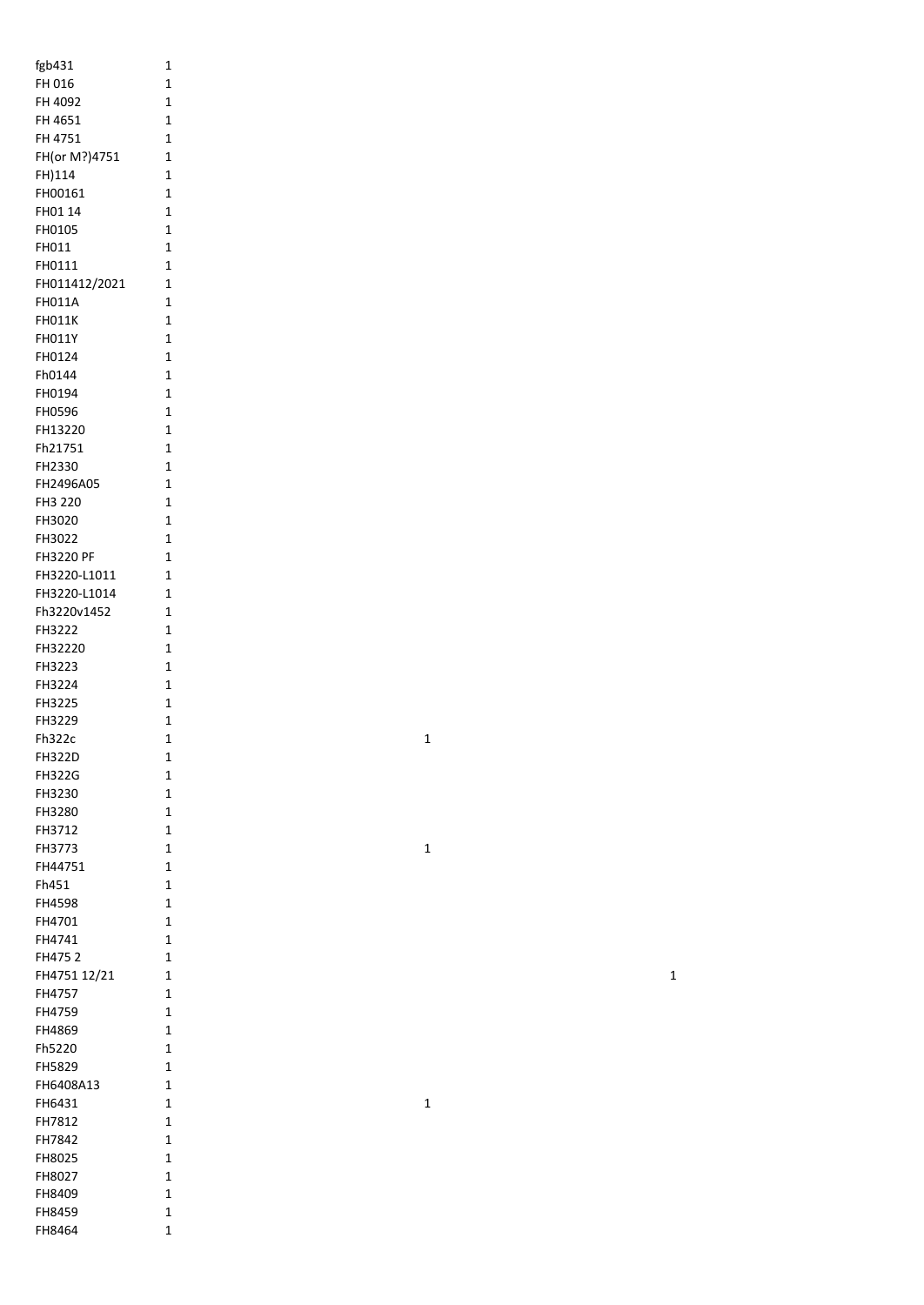| FH8469/V1442            | $\mathbf{1}$               |             |             |
|-------------------------|----------------------------|-------------|-------------|
| FH8469-L1007            | $\mathbf{1}$               |             |             |
| FH84969                 | $\mathbf 1$                |             |             |
| <b>FH84C9</b>           | $\mathbf 1$                |             |             |
| FH8Ykg                  | $\mathbf 1$                |             |             |
| <b>FHg220</b>           | $\mathbf 1$                |             |             |
| FHO 114                 | $\mathbf 1$                | $\mathbf 1$ |             |
| FHO/14                  | $\mathbf 1$                |             |             |
| FHO112                  | $\mathbf 1$                |             |             |
| FHY469                  | $\mathbf 1$                |             |             |
| FHY751                  |                            |             |             |
| FI003A                  | $\mathbf 1$                |             |             |
|                         | $\mathbf 1$                |             |             |
| FI0112                  | $\mathbf 1$                |             |             |
| FI04555                 | $\mathbf{1}$               | $\mathbf 1$ |             |
| FI2153                  | $\mathbf 1$                |             |             |
| F16975                  | $\mathbf 1$                |             |             |
| FI8016                  | $\mathbf 1$                |             |             |
| FIC0096                 | $\mathbf 1$                |             |             |
| <b>FIC0596</b>          | $\mathbf 1$                |             |             |
| fic9413                 | $\mathbf 1$                |             |             |
| fie8469                 | $\mathbf 1$                |             |             |
| FIL0112                 | $\mathbf 1$                |             |             |
| <b>FIL0596</b>          | $\mathbf 1$                | $\mathbf 1$ |             |
| FIT0546                 | $\mathbf 1$                |             |             |
| FJ0596                  | $\mathbf 1$                |             |             |
| FJ1611                  | $\mathbf 1$                |             |             |
| FJ1620                  | $\mathbf 1$                |             | $\mathbf 1$ |
| FJ1926                  | $\mathbf 1$                |             |             |
| FJ2592                  | $\mathbf 1$                |             |             |
| FJ3002                  | $\mathbf 1$                |             |             |
| FJ4184                  | $\mathbf 1$                |             |             |
| Fj5582                  | $\mathbf 1$                |             |             |
| FJ572                   | $\mathbf 1$                |             | $\mathbf 1$ |
| FJ5728                  | $\mathbf 1$                |             |             |
| FJ5782/V1412            | $\mathbf 1$                |             |             |
| FJ5782-L961             | $\mathbf 1$                |             |             |
| <b>FJ578L</b>           | $\mathbf 1$                |             |             |
| FJ6788                  | $\mathbf 1$                |             |             |
| FJ6789                  | 1                          |             |             |
| FJ75D2                  | $\mathbf 1$                | $\mathbf 1$ |             |
| FJ8041                  | $\mathbf 1$                |             |             |
| FJ8372001               | $\mathbf 1$                |             |             |
| <b>FJ837C</b>           | $\mathbf 1$                |             | $\mathbf 1$ |
| FJ8401                  | $\mathbf 1$                |             |             |
| Fj8752                  | $\mathbf 1$                |             |             |
| <b>FJJ782</b>           | $\mathbf 1$                |             |             |
| <b>FJS783</b>           | $\mathbf 1$                |             |             |
| <b>FJS982</b>           | $\mathbf 1$                |             |             |
| FK 0112                 | $\mathbf 1$                |             |             |
| FK 0596 2122            | $\mathbf 1$                |             | $\mathbf 1$ |
| FK 9413                 | $\mathbf 1$                |             |             |
| Fk0                     | $\mathbf 1$                |             |             |
| Fk0.112                 | $\mathbf{1}$               |             |             |
| FK0012                  | $\mathbf{1}$               |             |             |
| FK01/2                  | $\mathbf{1}$               |             |             |
| FK0112 - 211120         | $\mathbf{1}$               |             |             |
| FK0112 / 086533         | $\mathbf{1}$               |             |             |
| FK01R                   | $\mathbf{1}$               |             |             |
|                         |                            |             |             |
|                         |                            |             |             |
| FK0396                  | $\mathbf 1$                |             |             |
| FK0413                  | $\mathbf 1$                |             |             |
| fk056                   | $\mathbf 1$                |             |             |
| FK05696                 | $\mathbf{1}$               |             |             |
| <b>FK059</b>            | $\mathbf 1$                |             |             |
| Fk0594<br><b>FK0595</b> | $\mathbf 1$<br>$\mathbf 1$ |             |             |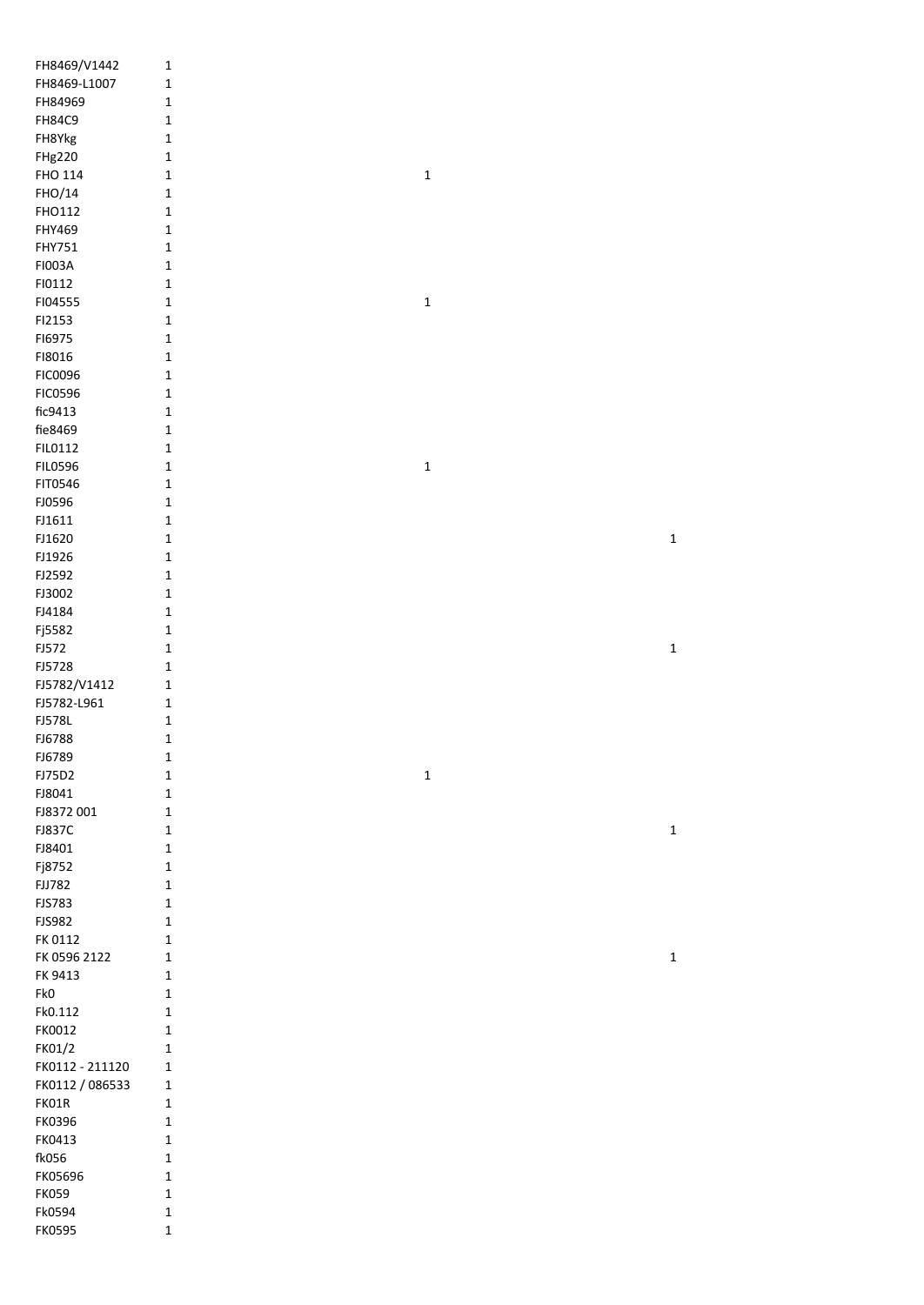| FK0596 2/22     | $\mathbf{1}$ |             |  |
|-----------------|--------------|-------------|--|
| FK0596/FJ5782   | $\mathbf 1$  |             |  |
| FK05962/22      | $\mathbf 1$  |             |  |
| FK0596-L1046    | $\mathbf 1$  |             |  |
| FK0597          | $\mathbf 1$  |             |  |
| <b>FK05G6</b>   | $\mathbf 1$  | $\mathbf 1$ |  |
| <b>FK0696</b>   | $\mathbf 1$  |             |  |
| FK1102          | $\mathbf 1$  |             |  |
|                 |              |             |  |
| FK2596          | $\mathbf 1$  |             |  |
| FK4176          | $\mathbf 1$  |             |  |
| FK4179          | $\mathbf 1$  |             |  |
| FK4193          | $\mathbf 1$  |             |  |
| FK4237          | $\mathbf 1$  | $\mathbf 1$ |  |
| FK4913          | $\mathbf 1$  |             |  |
| <b>FK5096</b>   | $\mathbf 1$  |             |  |
| FK5127          | $\mathbf 1$  |             |  |
| FK54AS          | $\mathbf 1$  |             |  |
| FK5618          | $\mathbf 1$  |             |  |
| <b>FK5745</b>   | $\mathbf 1$  |             |  |
| <b>FK596</b>    | $\mathbf 1$  |             |  |
| Fk5975          | $\mathbf 1$  | $\mathbf 1$ |  |
| <b>FK5U75</b>   | $\mathbf 1$  |             |  |
| FK9237          | $\mathbf 1$  |             |  |
| FK9414          | $\mathbf 1$  |             |  |
|                 |              |             |  |
| fk9479          | $\mathbf 1$  |             |  |
| FK94B           | $\mathbf 1$  |             |  |
| <b>FK94L3</b>   | $\mathbf 1$  |             |  |
| Fkc0596         | $\mathbf 1$  |             |  |
| <b>FKD112</b>   | $\mathbf 1$  |             |  |
| <b>FKD596</b>   | $\mathbf 1$  |             |  |
| <b>FKO115</b>   | $\mathbf 1$  | $\mathbf 1$ |  |
| FKOLL2          | $\mathbf 1$  |             |  |
| FKOS96          | $\mathbf 1$  | $\mathbf 1$ |  |
| <b>FKU596</b>   | $\mathbf 1$  | $\mathbf 1$ |  |
| FKUJ96          | $\mathbf 1$  |             |  |
| FL 8289         | $\mathbf 1$  |             |  |
| FL0007          | $\mathbf 1$  |             |  |
| FL0141          | $\mathbf{1}$ |             |  |
| FL0203          | $\mathbf{1}$ |             |  |
| FL0725          | $\mathbf{1}$ |             |  |
| fl100           | $\mathbf 1$  |             |  |
| FI1436          | $\mathbf 1$  | $\mathbf 1$ |  |
| FL2625          | $\mathbf 1$  |             |  |
| FL3098          | $\mathbf 1$  |             |  |
| FL3220          | $\mathbf 1$  |             |  |
| FL324           | $\mathbf 1$  |             |  |
|                 |              |             |  |
| FL3558          | $\mathbf 1$  |             |  |
| FL4728          | $\mathbf 1$  |             |  |
| FL5 510         | $\mathbf 1$  |             |  |
| FL5089          | $\mathbf 1$  |             |  |
| FL5435          | $\mathbf 1$  | $\mathbf 1$ |  |
| FL7011          | $\mathbf 1$  |             |  |
| FL8736          | $\mathbf 1$  |             |  |
| FL8889          | $\mathbf 1$  |             |  |
| FL941           | $\mathbf 1$  |             |  |
| FIbI89          | $\mathbf 1$  |             |  |
| <b>FLC0596</b>  | $\mathbf 1$  |             |  |
| FII3220         | $\mathbf 1$  |             |  |
| <b>FLN3924</b>  | $\mathbf 1$  | $\mathbf 1$ |  |
| flo596          | $\mathbf 1$  |             |  |
| F-LO739         | $\mathbf 1$  |             |  |
| FLT0106         | $\mathbf 1$  |             |  |
| Flu/adTetra 086 | $\mathbf 1$  |             |  |
| <b>FLY768</b>   | $\mathbf 1$  |             |  |
| FM 3809         | $\mathbf 1$  |             |  |
|                 |              |             |  |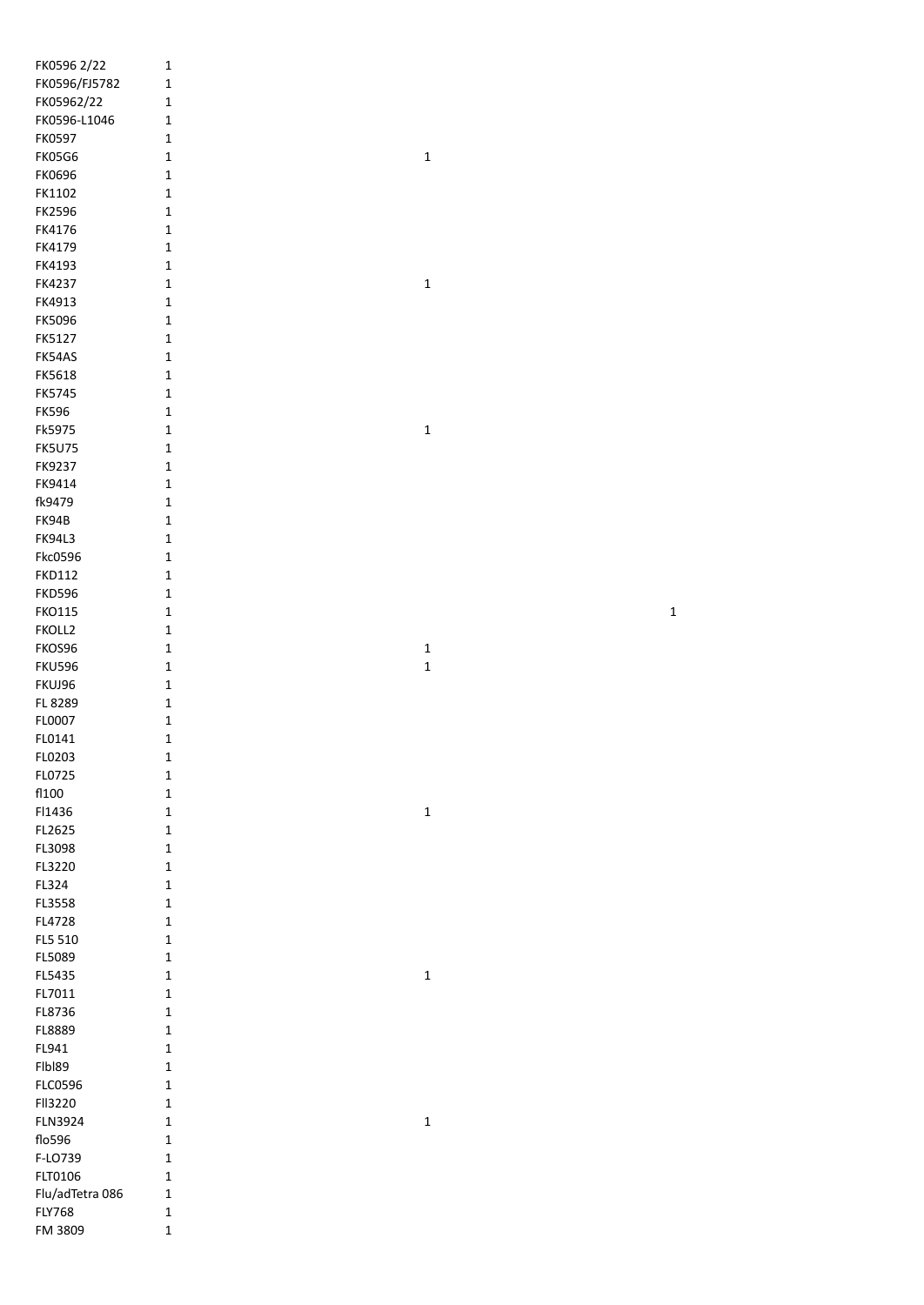| FM0477           | $\mathbf 1$                 | $\mathbf 1$ |             |
|------------------|-----------------------------|-------------|-------------|
| FM4751           | $\mathbf 1$                 |             |             |
| <b>FM496S</b>    | $\mathbf 1$                 |             |             |
| FM6114           | $\mathbf 1$                 |             |             |
| FM6950           | $\mathbf 1$                 | $\mathbf 1$ |             |
| FN14751          | $\mathbf 1$                 |             |             |
| FN4751           | $\mathbf 1$                 |             |             |
| Fng5782          | $\mathbf 1$                 |             |             |
| FO0348           | $\mathbf 1$                 |             |             |
| FO0527           | $\mathbf 1$                 |             |             |
| FO0785           | $\mathbf 1$                 |             |             |
| FO1027           | $\mathbf 1$                 |             |             |
| FO3234           | $\mathbf 1$                 |             | $\mathbf 1$ |
| FO3558           | $\mathbf 1$                 |             |             |
| FO36A            | $\mathbf 1$                 |             |             |
| FO4509           | $\mathbf 1$<br>$\mathbf{1}$ |             |             |
| FO5669           | $\mathbf 1$                 |             |             |
| FO5763           | $\mathbf 1$                 |             |             |
| FO5996           | $\mathbf 1$                 |             |             |
| FO7206           | $\mathbf 1$                 |             |             |
| FO7222           | $\mathbf 1$                 |             |             |
| FO73712          | $\mathbf 1$                 |             |             |
| FO7558           | $\mathbf 1$                 |             |             |
| FO7959<br>FO8817 | $\mathbf 1$                 | $\mathbf 1$ |             |
| FOC927           | $\mathbf 1$<br>$\mathbf 1$  |             |             |
| FOF221           | $\mathbf 1$                 |             |             |
| FOG019           | $\mathbf 1$                 |             |             |
| Fp1027           | $\mathbf 1$                 |             |             |
| FP2153           | $\mathbf 1$                 |             |             |
| FP4213           | $\mathbf 1$                 |             |             |
| FP4555           | $\mathbf 1$                 |             |             |
| FP8142           | $\mathbf 1$                 | $\mathbf 1$ |             |
| FP8222           | $\mathbf 1$                 |             |             |
| <b>FP88B</b>     | $\mathbf 1$                 |             |             |
| Fp9001           | $\mathbf 1$                 |             |             |
| FP9598           | $\mathbf 1$                 |             | $\mathbf 1$ |
| FP9605           | $\mathbf 1$                 |             |             |
| FPL513           | 1                           |             |             |
| FQ1027           | $\mathbf{1}$                |             |             |
| FQ2083           | $\mathbf 1$                 |             |             |
| FQ9428           | $\mathbf 1$                 |             |             |
| FR0576           | $\mathbf 1$                 |             |             |
| FR1510           | 1                           |             |             |
| FR17149          | $\mathbf{1}$                |             |             |
| FR174            | $\mathbf 1$                 |             |             |
| FR2153           | $\mathbf 1$                 |             |             |
| FR2336           | $\mathbf 1$                 | $\mathbf 1$ |             |
| FR2707           | $\mathbf 1$                 |             |             |
| FR3220<br>FR3380 | $\mathbf 1$                 |             |             |
| FR3712           | $\mathbf 1$<br>$\mathbf{1}$ |             |             |
| FR4500           | $\mathbf 1$                 |             |             |
| FR5613           | $\mathbf 1$                 |             |             |
| FR7984           | $\mathbf 1$                 |             |             |
| FR8026           | 1                           |             |             |
| FR9413           | 1                           |             |             |
| Fri027 270621    | 1                           |             |             |
| FRI741           | $\mathbf 1$                 |             |             |
| FRO112           | $\mathbf 1$                 |             |             |
| FS0688           | 1                           |             |             |
| FS1921           | $\mathbf 1$                 |             | $\mathbf 1$ |
| FS2752           | $\mathbf 1$                 |             |             |
| FS4184           | 1                           |             |             |
| FS4555           | $\mathbf 1$                 | $\mathbf 1$ |             |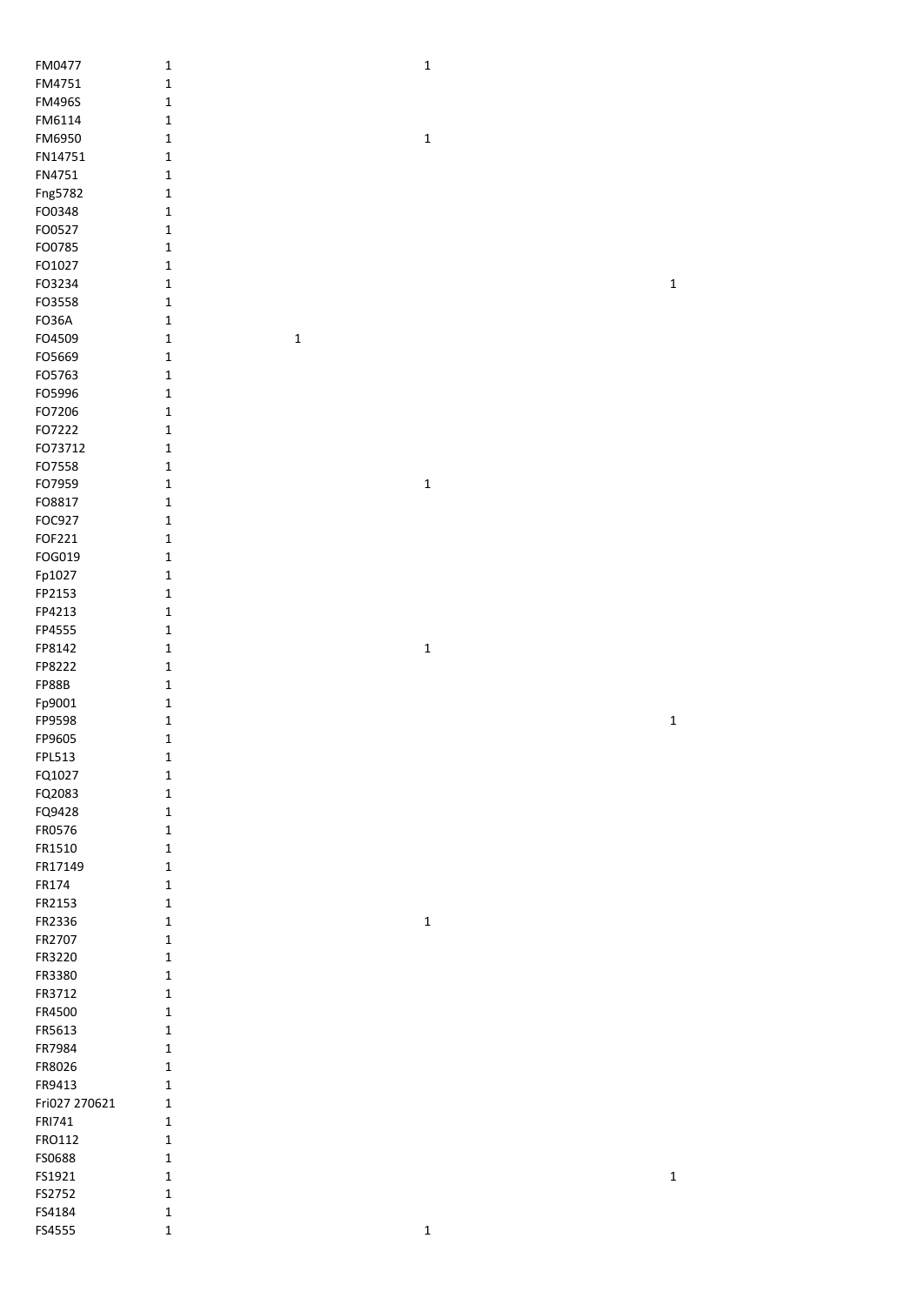| FS5715         | $\mathbf 1$  |              |             |
|----------------|--------------|--------------|-------------|
| FS7481         | $\mathbf 1$  |              |             |
| FS7812         | $\mathbf 1$  | $\mathbf 1$  |             |
| FS8087         | $\mathbf 1$  |              |             |
| FS8222         | $\mathbf 1$  |              |             |
| FS9019         | $\mathbf 1$  |              |             |
| FSC5089        | $\mathbf 1$  |              |             |
| FT 9234        | $\mathbf 1$  |              |             |
| ft0000009      | $\mathbf 1$  |              |             |
| FT13220        | $\mathbf 1$  |              |             |
| FT1831         | $\mathbf 1$  |              | $\mathbf 1$ |
| FT18469        | $\mathbf 1$  | $\mathbf 1$  |             |
| FT3065         | $\mathbf 1$  |              | $\mathbf 1$ |
| FT4728         | $\mathbf 1$  |              |             |
| FT6495         | $\mathbf 1$  |              |             |
| Ft7053         | $\mathbf 1$  | $\mathbf 1$  |             |
| FT8222         | $\mathbf{1}$ | $\mathbf 1$  |             |
| FT8885 L654    | $\mathbf 1$  |              |             |
| FT8889         | $\mathbf 1$  |              |             |
|                |              |              |             |
| Ftr6431        | $\mathbf 1$  |              |             |
| Fts5782        | $\mathbf 1$  |              |             |
| FU0112         | $\mathbf 1$  |              |             |
| FU5475         | $\mathbf 1$  |              |             |
| FU8220         | $\mathbf 1$  |              |             |
| FU8469         | $\mathbf 1$  |              |             |
| <b>FUO112</b>  | $\mathbf 1$  |              |             |
| FV0596         | $\mathbf 1$  |              |             |
| FV1012         | $\mathbf 1$  |              |             |
| FV5295         | $\mathbf 1$  |              |             |
| <b>FVC0596</b> | $\mathbf 1$  |              |             |
| FVE8493        | $\mathbf 1$  |              | $\mathbf 1$ |
| fvo596         | $\mathbf{1}$ |              |             |
| FW 2243        | 1            |              |             |
| FW 9127        | 1            |              |             |
| FW0199         | $\mathbf 1$  |              |             |
| FW2246         | $\mathbf{1}$ |              |             |
| FW3344         | $\mathbf 1$  |              |             |
| FW6327         | 1            |              |             |
| FW8087         | 1            | $\mathbf{1}$ |             |
| FX0112         | $\mathbf 1$  |              |             |
| FX0596         | $\mathbf 1$  |              |             |
| FX3143         | $\mathbf 1$  |              |             |
| FX5096         | $\mathbf 1$  |              |             |
| FX7823         | $\mathbf 1$  |              | $\mathbf 1$ |
| FX9413         | $\mathbf 1$  |              |             |
| FY0575         | $\mathbf 1$  |              |             |
| FY0581         | $\mathbf 1$  |              |             |
| FY7015         | $\mathbf 1$  |              |             |
| FY7083         | $\mathbf 1$  |              |             |
| FY812          | $\mathbf 1$  |              |             |
| FY8813         | $\mathbf 1$  |              |             |
| FZ0681         | $\mathbf 1$  |              | $\mathbf 1$ |
| FZ1248         | $\mathbf 1$  |              |             |
| FZ1435         | $\mathbf 1$  |              | $\mathbf 1$ |
|                |              |              |             |
| FZ1573         | $\mathbf 1$  |              |             |
| FZ8016         | $\mathbf 1$  |              |             |
| FZ8269         | $\mathbf{1}$ |              |             |
| FZ8288         | $\mathbf{1}$ |              |             |
| FZ-EW4109      | $\mathbf 1$  |              |             |
| Fzr7934        | $\mathbf 1$  |              |             |
| FzT8885        | $\mathbf 1$  |              |             |
| FZY5456        | $\mathbf 1$  |              |             |
| G005119        | $\mathbf 1$  |              |             |
| G042A-CDC      | $\mathbf 1$  |              |             |
| G20641         | $\mathbf 1$  |              |             |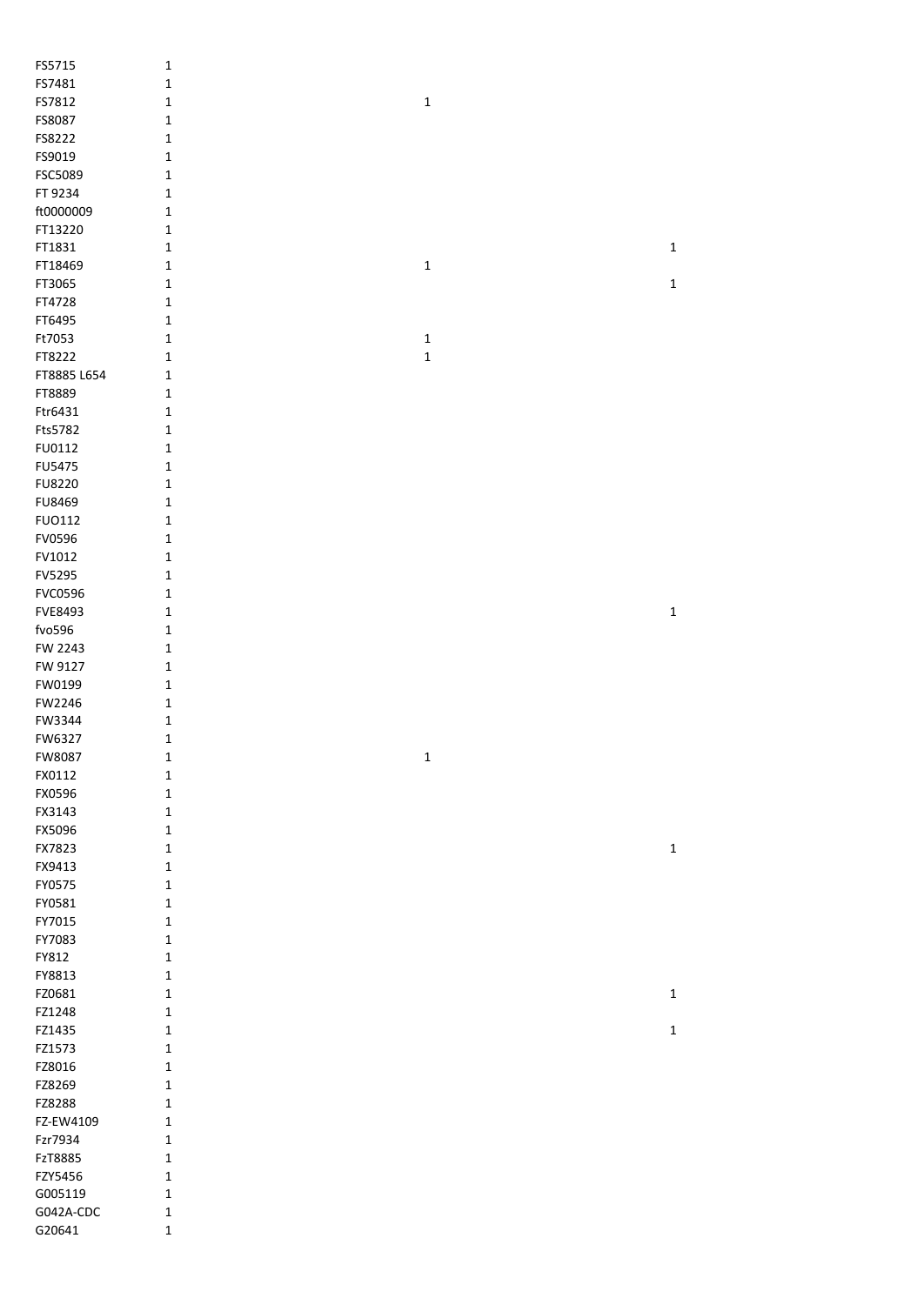| G21741          | $\mathbf 1$  |             |             |              |
|-----------------|--------------|-------------|-------------|--------------|
| G3045           | 1            |             |             | $\mathbf{1}$ |
|                 |              |             |             | $\mathbf 1$  |
| G33hy/Gyb532    | $\mathbf 1$  |             |             |              |
| G3C5E           | $\mathbf 1$  |             |             |              |
| G44825          | $\mathbf{1}$ |             |             |              |
| G6789           | $\mathbf 1$  |             |             |              |
| G888S           | $\mathbf 1$  |             |             |              |
| GC5089          | $\mathbf 1$  |             |             |              |
| Gc8289          | $\mathbf 1$  |             | $\mathbf 1$ |              |
| GE3380          | $\mathbf 1$  |             |             |              |
| GE8492          | $\mathbf 1$  |             |             |              |
| GF1471          | $\mathbf{1}$ |             |             |              |
| GG8288          | $\mathbf 1$  |             |             |              |
| GH3220          | $\mathbf 1$  |             |             |              |
| GJ0724          | $\mathbf 1$  |             | $\mathbf 1$ |              |
| GJ1688          | $\mathbf 1$  |             |             |              |
| GJ6790          | $\mathbf{1}$ |             |             |              |
| GJ6797          | $\mathbf{1}$ |             |             |              |
| GK4244          | $\mathbf 1$  |             | $\mathbf 1$ |              |
| GL014           | $\mathbf 1$  |             |             |              |
| GL0141          | $\mathbf 1$  |             |             |              |
| GL7834          | $\mathbf 1$  |             | $\mathbf 1$ |              |
| GL9598          | $\mathbf 1$  |             |             |              |
| GLD141          | $\mathbf 1$  |             | $\mathbf 1$ |              |
| GLO 739         | $\mathbf 1$  |             |             |              |
| GLO739          | 1            |             |             |              |
| <b>Glu 739</b>  | $\mathbf 1$  |             |             |              |
| GN4109          | $\mathbf 1$  |             |             |              |
| GP9605          | $\mathbf 1$  | $\mathbf 1$ |             |              |
| gr1749 e17834   | $\mathbf 1$  |             |             |              |
| GR17U1          | $\mathbf 1$  |             | $\mathbf 1$ |              |
| GR1F71          | $\mathbf 1$  |             |             |              |
| GR2654          | $\mathbf 1$  |             |             |              |
| GR7812          | $\mathbf 1$  |             |             |              |
| GR9470          | $\mathbf 1$  |             |             |              |
| <b>GRI749</b>   | $\mathbf 1$  |             |             |              |
| GT8.885         | $\mathbf 1$  |             |             |              |
| GT8885          | 1            |             |             |              |
| GU3924          | $\mathbf 1$  |             |             |              |
| GV6203          | $\mathbf 1$  |             |             |              |
| GW0179          | $\mathbf 1$  |             |             |              |
| GW3134          | $\mathbf{1}$ |             | $\mathbf 1$ |              |
| GW4109          | $\mathbf{1}$ |             |             |              |
| GW6327          | $\mathbf 1$  |             |             |              |
| GX3510          | $\mathbf{1}$ |             |             |              |
| GX868           | $\mathbf{1}$ |             |             |              |
| H               | $\mathbf{1}$ |             | $\mathbf 1$ |              |
| H1GOL           | $\mathbf 1$  | $\mathbf 1$ |             |              |
| h44751          | $\mathbf{1}$ |             |             |              |
| H8222           | $\mathbf 1$  |             |             |              |
| H83220          | $\mathbf 1$  |             |             |              |
| Hamilton        | $\mathbf 1$  |             | $\mathbf 1$ |              |
| h-BRX8680       | $\mathbf{1}$ |             |             |              |
| <b>HET3620</b>  | $\mathbf{1}$ |             |             |              |
| HH0114          | $\mathbf{1}$ |             |             |              |
| HIS161523       | $\mathbf 1$  |             |             |              |
| HM0477          | $\mathbf 1$  |             | $\mathbf 1$ |              |
| HR2163          | $\mathbf{1}$ |             |             |              |
| 103592671000013 | $\mathbf{1}$ | $\mathbf 1$ |             |              |
| 1223824         | $\mathbf 1$  |             |             |              |
| I-223824        | $\mathbf 1$  |             |             |              |
| <b>IC0008</b>   | $\mathbf 1$  |             |             |              |
| IC006A          | $\mathbf 1$  |             |             |              |
| IC011A          | $\mathbf 1$  |             |             |              |
| IC11A           | $\mathbf 1$  |             |             |              |
|                 |              |             |             |              |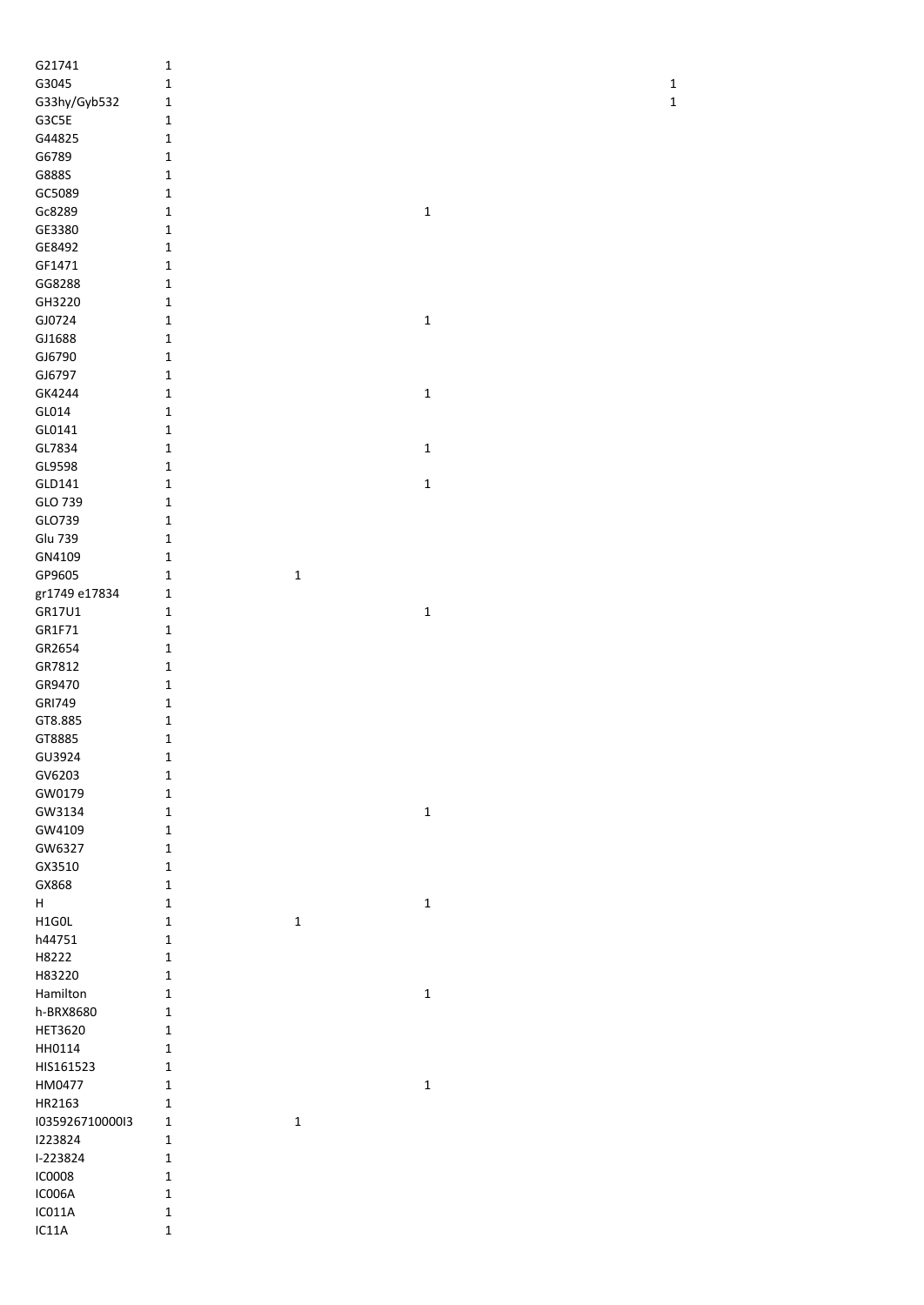| IC3558          | $\mathbf 1$                |             |             |
|-----------------|----------------------------|-------------|-------------|
| ID 1-202912     | $\mathbf 1$                |             |             |
| ID 1-235        | $\mathbf 1$                |             |             |
| $ID 2-1$        | $\mathbf 1$                |             | $\mathbf 1$ |
| ID:4-634535     | $\mathbf{1}$               |             |             |
| ID017A          | $\mathbf 1$                |             |             |
| <b>ID041A</b>   | $\mathbf 1$                |             |             |
| ID336433        | $\mathbf 1$                |             | $\mathbf 1$ |
| ID8679          | $\mathbf 1$                |             |             |
| IDO20A          | $\mathbf 1$                |             |             |
| IE028A          |                            |             |             |
|                 | $\mathbf 1$                |             |             |
| <b>IEW6126</b>  | $\mathbf 1$                |             |             |
| IEWGI26 or IEW6 | $\mathbf 1$                |             |             |
| IF038A          | $\mathbf 1$                |             |             |
| IF10131         | $\mathbf 1$                |             |             |
| IFE3380         | $\mathbf 1$                |             |             |
| <b>IG044A</b>   | $\mathbf 1$                |             |             |
| IG6796          | $\mathbf 1$                | $\mathbf 1$ |             |
| <b>IH0596</b>   | $\mathbf 1$                |             |             |
| IH3220          | $\mathbf 1$                |             |             |
| Ih4751          | $\mathbf 1$                |             |             |
| <b>IK0956</b>   | $\mathbf 1$                |             |             |
| IN07447         | $\mathbf 1$                |             |             |
| IP030A          | $\mathbf 1$                |             | $\mathbf 1$ |
| IR9470          | $\mathbf 1$                |             |             |
| IZ-OBB-M-1      | $\mathbf 1$                |             |             |
| J07BXO3         | $\mathbf 1$                |             |             |
| J078X03         | $\mathbf 1$                |             |             |
| J07BX           | $\mathbf 1$                |             |             |
| J07DX03         | $\mathbf 1$                |             |             |
| JOBX03          | $\mathbf 1$                |             |             |
| J26T            | $\mathbf 1$                |             |             |
| J3032           | $\mathbf 1$                |             |             |
|                 |                            |             |             |
|                 |                            |             |             |
| J4656           | $\mathbf 1$                |             |             |
| J4795           | $\mathbf 1$                |             |             |
| J6797           | $\mathbf 1$                |             | $\mathbf 1$ |
| JE3002          | $\mathbf 1$                |             |             |
| JEJ0553         | $\mathbf 1$                |             |             |
| JG7387          | $\mathbf 1$                |             |             |
| JH0114          | $\mathbf 1$                |             |             |
| <b>JO533</b>    | $\mathbf 1$                |             |             |
| JO7BX           | $\mathbf 1$                |             |             |
| JW3002          | $\mathbf 1$                |             |             |
| K 10739         | $\mathbf 1$                |             |             |
| K202102002      | $\mathbf 1$                |             |             |
| KA5833          | $\mathbf 1$                |             |             |
| KA7842          | $\mathbf 1$                |             |             |
| KDS996          | $\mathbf 1$<br>$\mathbf 1$ |             |             |
| Ke3380          | $\mathbf 1$                |             |             |
| Ke8087          | $\mathbf 1$                |             |             |
| KF0596          | $\mathbf 1$                |             |             |
| kf2588          | $\mathbf 1$                |             |             |
| KH4751          | $\mathbf 1$                | $\mathbf 1$ |             |
| KK0112          | $\mathbf 1$                | $\mathbf 1$ |             |
| KK8871          | $\mathbf 1$                |             |             |
| kL 0739         | $\mathbf 1$                |             |             |
| KL2131          | $\mathbf 1$                |             |             |
| Kp3319          | $\mathbf 1$                |             |             |
| KR1741          | $\mathbf 1$                |             |             |
| KT8736          | $\mathbf 1$                |             |             |
| KW4109          | $\mathbf 1$                |             |             |
| KW6126          | $\mathbf 1$                | $\mathbf 1$ |             |
| L0200           | $\mathbf 1$                |             |             |
| L0739<br>L08723 | $\mathbf 1$                |             |             |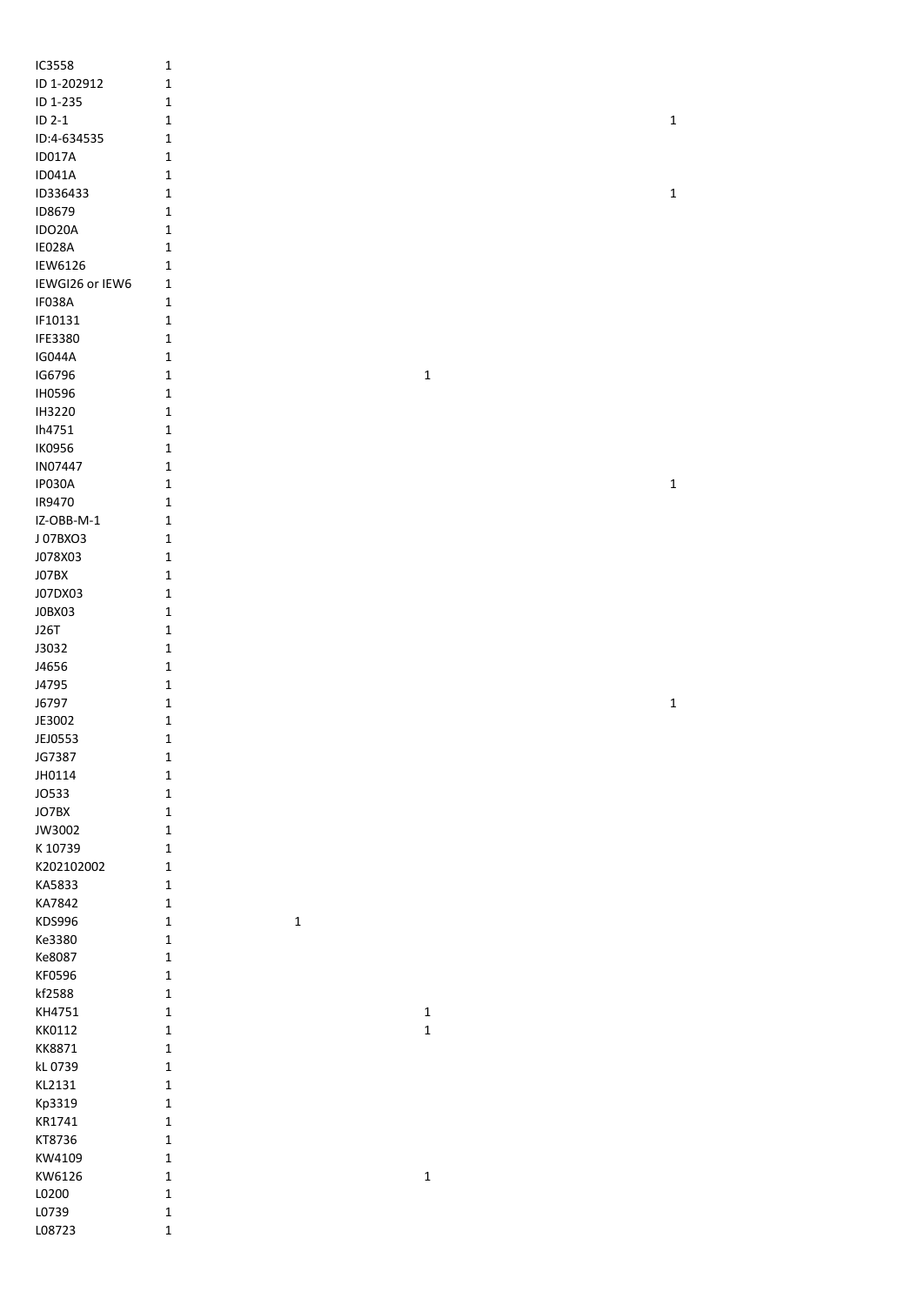| L1491                     | $\mathbf 1$                 |              |              |  |
|---------------------------|-----------------------------|--------------|--------------|--|
| L16797                    | $\mathbf 1$                 |              |              |  |
| L1955c                    | $\mathbf 1$                 |              |              |  |
| L202108103                | $\mathbf 1$                 |              |              |  |
| L2M4965                   | $\mathbf 1$                 |              |              |  |
| L470                      | $\mathbf 1$                 |              |              |  |
| L472                      | $\mathbf 1$                 |              | $\mathbf 1$  |  |
| L564                      | $\mathbf 1$                 |              |              |  |
| L71L82                    | $\mathbf 1$                 |              |              |  |
| L-721741                  | $\mathbf 1$                 |              |              |  |
| L9Z0T                     | $\mathbf 1$                 |              |              |  |
| LC9001                    | $\mathbf 1$                 |              | $\mathbf 1$  |  |
| LD200                     | $\mathbf 1$                 |              | $\mathbf 1$  |  |
| LDH 3824                  | $\mathbf 1$                 |              |              |  |
| LEP6775                   | $\mathbf 1$                 |              |              |  |
| LEP9598                   | $\mathbf 1$                 |              |              |  |
| LEW3143                   | $\mathbf 1$                 |              |              |  |
| LF1012                    | $\mathbf 1$                 |              |              |  |
| LFW2245                   | $\mathbf 1$                 |              |              |  |
| LG7911                    | $\mathbf 1$                 |              |              |  |
| LK4243                    | $\mathbf 1$                 |              |              |  |
| LM0477                    | $\mathbf 1$                 |              |              |  |
| LN1/85                    | $\mathbf 1$                 |              |              |  |
| Ln3924                    | $\mathbf 1$                 |              |              |  |
| LNEW4109                  | $\mathbf 1$                 |              |              |  |
| LOT 1484                  | $\mathbf 1$                 | $\mathbf 1$  |              |  |
| <b>LOT EW 5279</b>        | $1\,$                       |              | $\mathbf 1$  |  |
| Lotto ET7205              | $\mathbf 1$                 |              |              |  |
| LR7812                    | $\mathbf 1$                 |              |              |  |
| LR7934                    | $\mathbf 1$                 |              |              |  |
| Ise8492                   | $\mathbf 1$                 |              | $\mathbf 1$  |  |
| Lsw4105                   | $\mathbf 1$                 |              |              |  |
| Lt8885                    | $\mathbf 1$                 |              | $\mathbf 1$  |  |
| LT8885/6669               | $\mathbf 1$                 |              |              |  |
| LU 31X3                   | $\mathbf 1$                 |              |              |  |
| LW4109                    | $\mathbf 1$                 |              |              |  |
| LX7389                    | $\mathbf 1$                 |              |              |  |
| M H 07 -                  | $\mathbf 1$                 |              |              |  |
| M.6/8                     | $\mathbf{1}$                |              | $\mathbf 1$  |  |
| M74363V                   | $\mathbf 1$                 |              |              |  |
| MJ389                     | $\mathbf 1$                 |              |              |  |
| MK9788                    | $\mathbf 1$                 |              |              |  |
| mRNA 673441               | $\mathbf 1$                 |              |              |  |
| <b>N35N</b>               | $\mathbf{1}$                |              | $\mathbf 1$  |  |
| N8289                     | $\mathbf 1$                 |              |              |  |
| ${\sf NC}$                | $\mathbf 1$                 |              |              |  |
| NE1198                    | $\mathbf 1$                 |              |              |  |
| New4109                   | $\mathbf 1$                 |              |              |  |
| NG190172                  | $\mathbf 1$                 |              |              |  |
| NHS No 44259198           | $\mathbf{1}$                |              |              |  |
| nieznany                  | 1                           |              |              |  |
| Nit known                 | $\mathbf 1$                 |              |              |  |
| ${\sf NN}$                | $\mathbf 1$                 |              |              |  |
| NO DATA                   | $\mathbf 1$                 |              |              |  |
| No t Known                | $\mathbf 1$                 |              |              |  |
| Not applicable            | $\mathbf 1$<br>$\mathbf 1$  |              |              |  |
| Not know.                 |                             |              |              |  |
| Not known'<br>"Not known" | $\mathbf 1$<br>$\mathbf 1$  |              | $\mathbf 1$  |  |
| not known off h           | $\mathbf 1$                 |              |              |  |
|                           |                             |              |              |  |
| Not Inown<br>Not.known    | $\mathbf 1$<br>$\mathbf{1}$ | $\mathbf{1}$ |              |  |
| now known                 | $\mathbf 1$                 |              |              |  |
| <b>NP</b>                 | $\mathbf 1$                 |              |              |  |
| NPA-1-YBAJ9XTU            | $\mathbf 1$                 |              | $\mathbf{1}$ |  |
|                           |                             |              |              |  |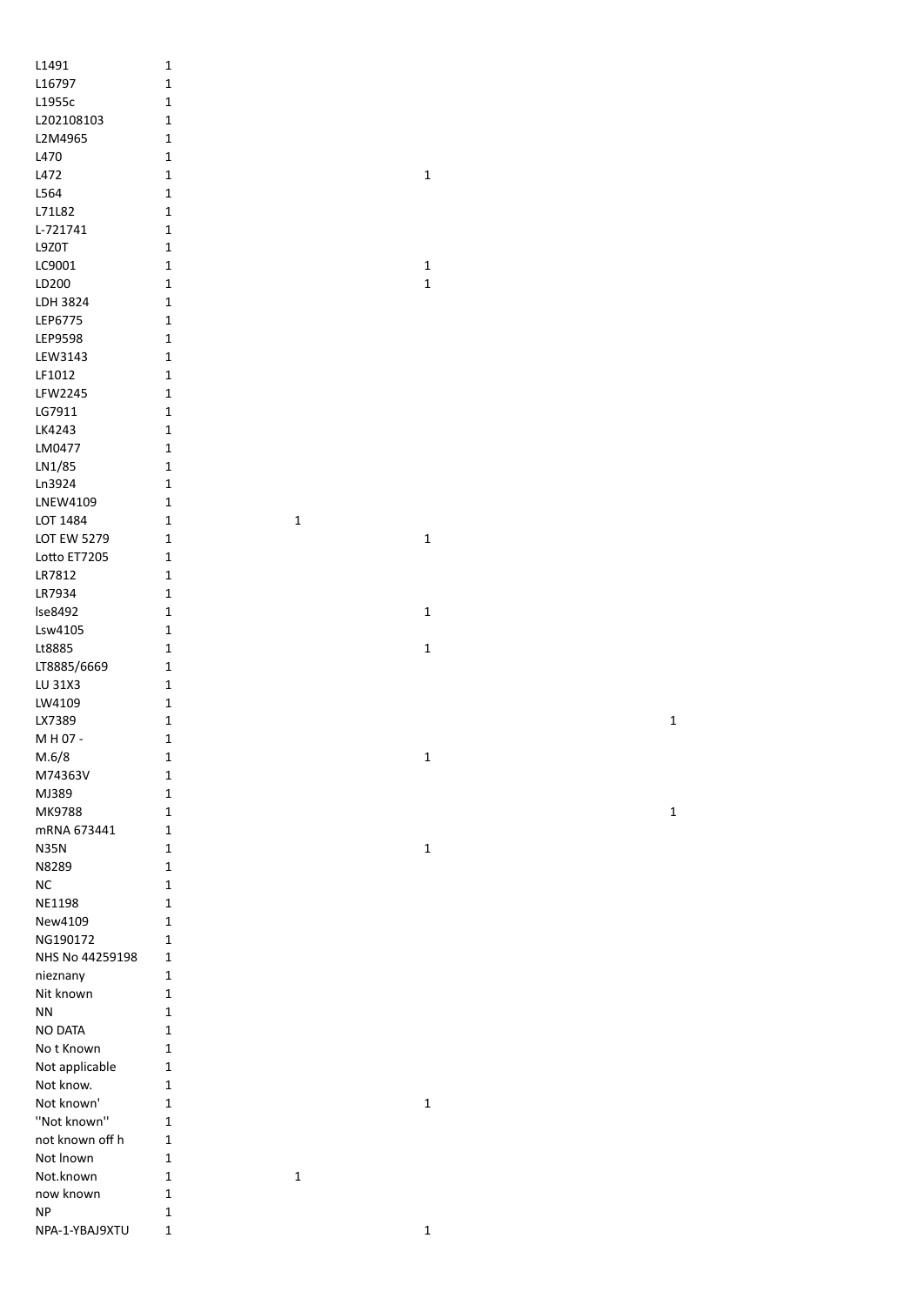| NR24658                         | $\mathbf 1$      |             | $\mathbf 1$ |
|---------------------------------|------------------|-------------|-------------|
| Ntkf                            | 1                | $\mathbf 1$ |             |
| nufit5c                         | 1                |             |             |
| OJ3143                          | 1                |             |             |
| <b>ONER1741</b>                 | 1                |             |             |
| ORG 100030215                   | 1                |             |             |
| Ot known                        | 1                |             |             |
| OU4243                          | 1                |             |             |
|                                 |                  |             |             |
| OW4109                          | 1                |             |             |
| OW6126                          | 1                |             |             |
| OW0206                          | 1                |             |             |
| P.FC2336                        | 1                | $\mathbf 1$ |             |
| P;EX2405/19560P                 | 1                |             |             |
| P;FE2625                        | 1                | $\mathbf 1$ |             |
| P;FE7053                        | 1                | $\mathbf 1$ |             |
| P00927                          | 1                |             |             |
| P0248737231                     | $\mathbf 1$      | $\mathbf 1$ |             |
| P3b142v                         | 1                |             |             |
| P63712                          | 1                |             |             |
| P946685                         | $\mathbf{1}$     |             |             |
| PA 4632                         | 1                | $\mathbf 1$ |             |
| PA17398                         | 1                |             |             |
| PA4632                          | $\mathbf 1$      |             |             |
| PA5833                          | $\mathbf 1$      |             |             |
| PA627                           | $\mathbf 1$      |             |             |
| PA6571                          | 1                |             |             |
| PA7082                          | 1                |             |             |
| PA9090                          | 1                |             |             |
| PA9091                          | 1                | $\mathbf 1$ |             |
| PAA 165994/FA58                 | $\mathbf 1$      |             |             |
| PAA152529                       | $\mathbf 1$      |             |             |
| PAA156051                       | $\mathbf{1}$     |             |             |
| PAA-156571                      | $\mathbf 1$<br>1 |             |             |
|                                 |                  |             |             |
|                                 |                  |             |             |
| PAA156571/EJ679                 | 1                |             |             |
| PAa15671                        | 1                |             |             |
| PAA158324                       | 1                |             |             |
| PAA16484                        | 1                |             | $\mathbf 1$ |
| PAA165394                       | 1                |             |             |
| PAA16599                        | 1                |             |             |
| PAA165994 / EW9                 | $\mathbf 1$      |             |             |
| PAA165994/ EW12                 | $\mathbf 1$      |             |             |
| PAA165994/EW224                 | $\mathbf 1$      |             |             |
| PAA165994/EX738                 | $\mathbf 1$      |             |             |
| PAA169540                       | $\mathbf 1$      |             |             |
| PAA6571                         | 1                |             |             |
| PAA65994                        | $\mathbf{1}$     |             |             |
| PAAI65994                       | 1                |             |             |
| PAco20                          | $\mathbf 1$      |             |             |
| PAP1027                         | 1                |             |             |
| PB46664                         | $\mathbf 1$      | $\mathbf 1$ |             |
| PC 1526                         | 1                |             |             |
| PC2495                          | 1                |             |             |
| PC3095                          | 1                |             |             |
| PC3098                          | 1                |             |             |
| PC3143                          | 1                |             |             |
| PC3145                          | 1                |             |             |
| PC3558                          | 1                |             |             |
| PC4001                          | 1                |             |             |
| PC5029                          | 1                |             |             |
| pc5485                          | 1                |             |             |
| PC7573                          | 1                |             |             |
| PCA0002                         | 1                |             |             |
| PCA0003                         | 1                |             |             |
| <b>PCA003</b><br><b>PCAOOO8</b> | 1<br>1           | $\mathbf 1$ |             |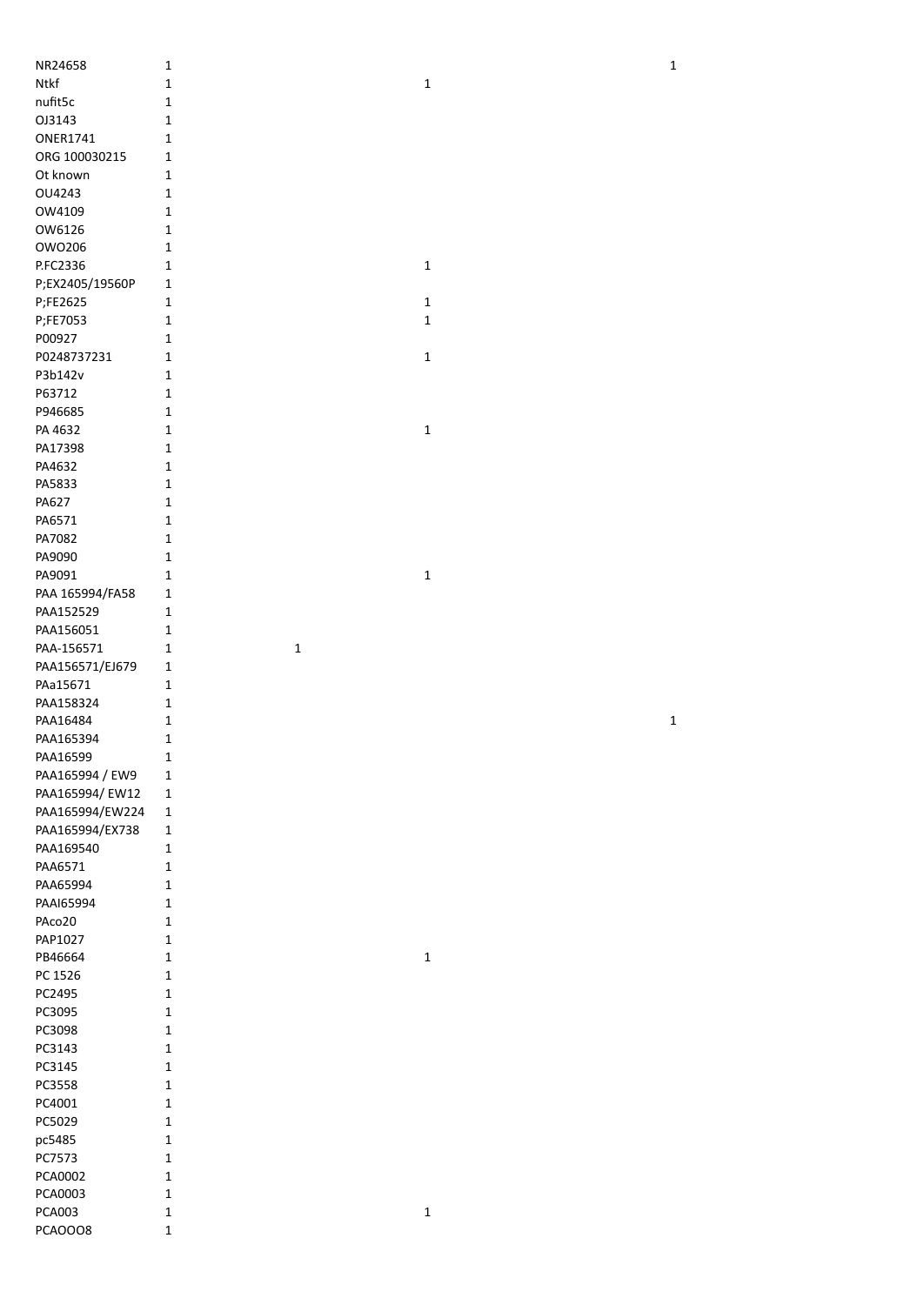| <b>PCB000</b>                    | $\mathbf 1$  |              |
|----------------------------------|--------------|--------------|
| <b>PCB-002</b>                   | 1            |              |
| <b>PCB004</b>                    | $\mathbf{1}$ |              |
| PD0168                           | $\mathbf{1}$ |              |
| PD0359                           | $\mathbf{1}$ |              |
| PD5996                           | $\mathbf{1}$ |              |
| PD6840                           | $\mathbf{1}$ |              |
| Pe1510                           | $\mathbf{1}$ |              |
| PE1573                           | $\mathbf{1}$ |              |
| PE2090                           | $\mathbf{1}$ | $\mathbf 1$  |
| PE3350                           | $\mathbf{1}$ |              |
| PE3591                           | $\mathbf{1}$ |              |
| PE40008                          | $\mathbf{1}$ | $\mathbf 1$  |
| PE6208                           | 1            |              |
| PE7013                           | 1            | 1            |
| PE8087                           | 1            |              |
| Pe9174                           | $\mathbf{1}$ | $\mathbf 1$  |
| PER7449                          | $\mathbf{1}$ | $\mathbf 1$  |
| Per7934                          | $\mathbf{1}$ |              |
| PET2405                          | 1            |              |
| PET3674                          | 1            | 1            |
| PEWG126                          | 1            | $\mathbf{1}$ |
| PEWu4811                         | $\mathbf{1}$ |              |
| pex2405                          | $\mathbf{1}$ | $\mathbf 1$  |
| P-EX2405                         | $\mathbf{1}$ |              |
| Pf 0680                          | $\mathbf{1}$ |              |
| Pf 8288                          | $\mathbf{1}$ |              |
| PF0680                           | $\mathbf{1}$ | $\mathbf 1$  |
| PF0900                           | $\mathbf{1}$ |              |
| Pf12erch4751                     | $\mathbf 1$  |              |
| PF13ev EK1768                    | $\mathbf{1}$ |              |
| Pf2832                           | $\mathbf{1}$ |              |
| PF2888                           | $\mathbf{1}$ |              |
| PF3143                           | $\mathbf{1}$ |              |
| <b>PF808A</b>                    | $\mathbf{1}$ |              |
| Pf92er                           | $\mathbf{1}$ |              |
| PFA5833                          | $\mathbf 1$  |              |
| PFE9174                          | $\mathbf{1}$ | $\mathbf 1$  |
| PFEJ6796                         | 1            |              |
| <b>PFEM4965</b>                  | 1            | 1            |
| PFF0900                          | 1            | 1            |
| pfiser EK 4243                   | 1            | $\mathbf{1}$ |
| PFIZER ER1749                    | 1            | $\mathbf{1}$ |
| Pfizer EE8493                    | 1            |              |
| Pfizer EK4243<br>Pfizer el8713-l | 1            | 1            |
| PFIZER ELO739                    | 1<br>1       |              |
| PFIZER EN1185                    | 1            |              |
| Pfizer EN6206                    | 1            | 1            |
| Pfizer ER 8737                   | $\mathbf 1$  |              |
| pfizer er1749                    | 1            |              |
| PFIZER ET8885                    | 1            |              |
| Pfizer ew4109                    | $\mathbf 1$  | $\mathbf{1}$ |
| PFIZER FD8813                    | 1            |              |
| Pfizer fe3592                    | 1            |              |
| Pfizer FH3220                    | 1            |              |
| PFIZER. EM4985                   | 1            | 1            |
| pfizerek4243                     | 1            |              |
| PFIZEREL7834NEF                  | 1            |              |
| PFIZEREW3143                     | 1            |              |
| Pfizerew4109                     | 1            |              |
| Pfizer-FA1027                    | 1            |              |
| PFRIZER ER7934                   | 1            |              |
| PFZ - FF3319                     | 1            |              |
| <b>PFZ ET8885</b>                | 1            |              |
|                                  |              |              |

 $\mathbf{1}$  $\mathbf{1}$ 

 $\mathbf{1}$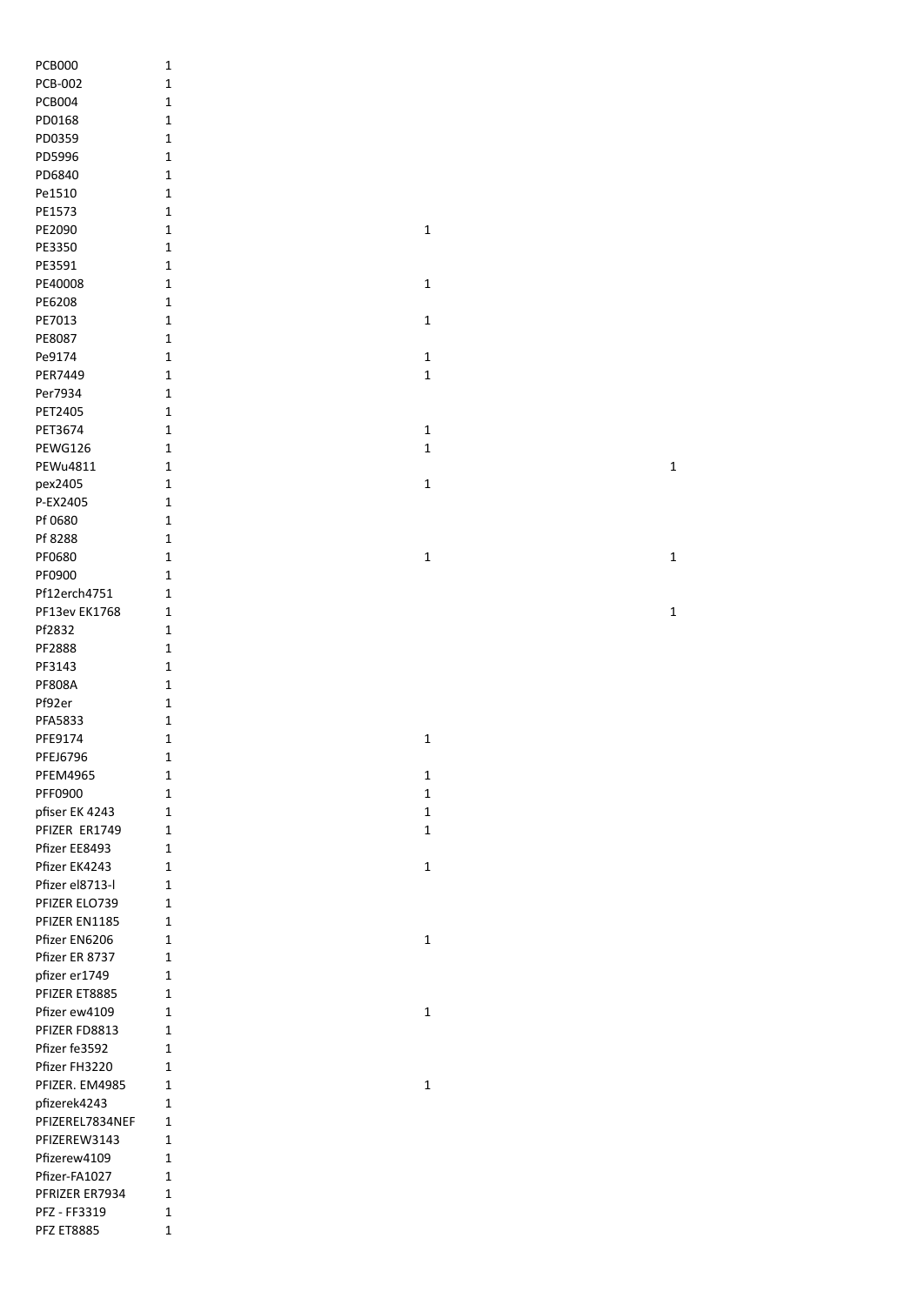| PFZ ET8885/V118       | 1                           |              |              |
|-----------------------|-----------------------------|--------------|--------------|
| <b>PFZ EW2145</b>     | $\mathbf 1$                 |              | 1            |
| <b>PFZ EW3143</b>     | $\mathbf 1$                 |              |              |
| <b>PFZ EW4109</b>     | $\mathbf{1}$                |              |              |
| <b>PFZ EY5456</b>     | 1                           |              |              |
| <b>PFZ FE3380</b>     | 1                           |              |              |
| <b>PFZ FF2153</b>     | $\mathbf 1$                 |              |              |
| <b>PFZ FF3319</b>     | $\mathbf 1$                 |              | $\mathbf{1}$ |
| PFZ FF8222 App        | $\mathbf 1$                 |              |              |
| <b>PFZ FF8288</b>     | $\mathbf{1}$                |              |              |
| PFZEW4109             | $\mathbf{1}$                |              |              |
| PFZFF3319             | 1                           |              |              |
| PFZ-FG3712            | 1<br>$\mathbf 1$            |              |              |
| PFZ-FH0114<br>PG 3712 | 1                           |              |              |
| Pg6431                | 1                           |              |              |
| PG8643                | 1                           |              |              |
| PH0161                | 1                           |              |              |
| ph <sub>2</sub>       | 1                           |              |              |
| PH2528                | 1                           | $\mathbf{1}$ |              |
| PH8026                | 1                           |              |              |
| Ph82169               | 1                           |              |              |
| PIL BNT162 UK7        | 1                           |              |              |
| pil bnt162 uk5_       | 1                           |              |              |
| PJ6790                | 1                           |              |              |
| PjER9480              | $\mathbf 1$                 |              | 1            |
| PL0739                | $\mathbf{1}$                |              |              |
| PM4965                | $\mathbf{1}$                |              |              |
| <b>PMLC</b>           | $\mathbf{1}$                |              |              |
| PMLC 11.07.2021       | $\mathbf 1$                 |              |              |
| PMLC 22/05/21         | $\mathbf 1$                 |              |              |
| Pp3319                | $\mathbf 1$                 |              |              |
| PP-CVV-AUT-0001       | $\mathbf{1}$                |              |              |
| PR0688                | $\mathbf{1}$                |              |              |
| Prg6673               | 1                           |              |              |
| PS.FC.2336<br>PSI1185 | 1<br>$\mathbf{1}$           | 1            | 1            |
| PU4 6669              | $\mathbf 1$                 |              |              |
| PU46678               | $\mathbf 1$                 |              | $\mathbf 1$  |
| PU46688               | $\mathbf{1}$                |              |              |
| PV 46663              | 1                           |              |              |
| PV40010               | 1                           |              | $\mathbf 1$  |
| PV4662                | 1                           |              |              |
| Pv4663                | $\mathbf 1$                 |              |              |
| PV4664                | $\mathbf 1$                 |              |              |
| PV46662               | 1                           |              |              |
| PV466669              | 1                           |              |              |
| PV46674               | 1                           |              |              |
| PV46689               | 1                           |              |              |
| PV46690               | $\mathbf 1$                 |              |              |
| pv46691               | $\mathbf{1}$                |              |              |
| PV46693               | $\mathbf 1$                 |              |              |
| PV46694               | $\mathbf{1}$                |              |              |
| PV46696               | $\mathbf{1}$                |              |              |
| Pv46700               | $\mathbf{1}$                |              |              |
| PW0216<br>PW40011     | $\mathbf 1$<br>$\mathbf{1}$ |              |              |
| PW40037               | $\mathbf 1$                 |              |              |
| PW4009                | $\mathbf 1$                 |              |              |
| PW4109                | $\mathbf{1}$                |              |              |
| PWO40011              | $\mathbf{1}$                |              | $\mathbf 1$  |
| Py46663               | $\mathbf 1$                 |              |              |
| PZ ER1741             | $\mathbf 1$                 |              |              |
| PZ EW4019             | $\mathbf 1$                 |              |              |
| PZ Lot EL7834         | 1                           |              |              |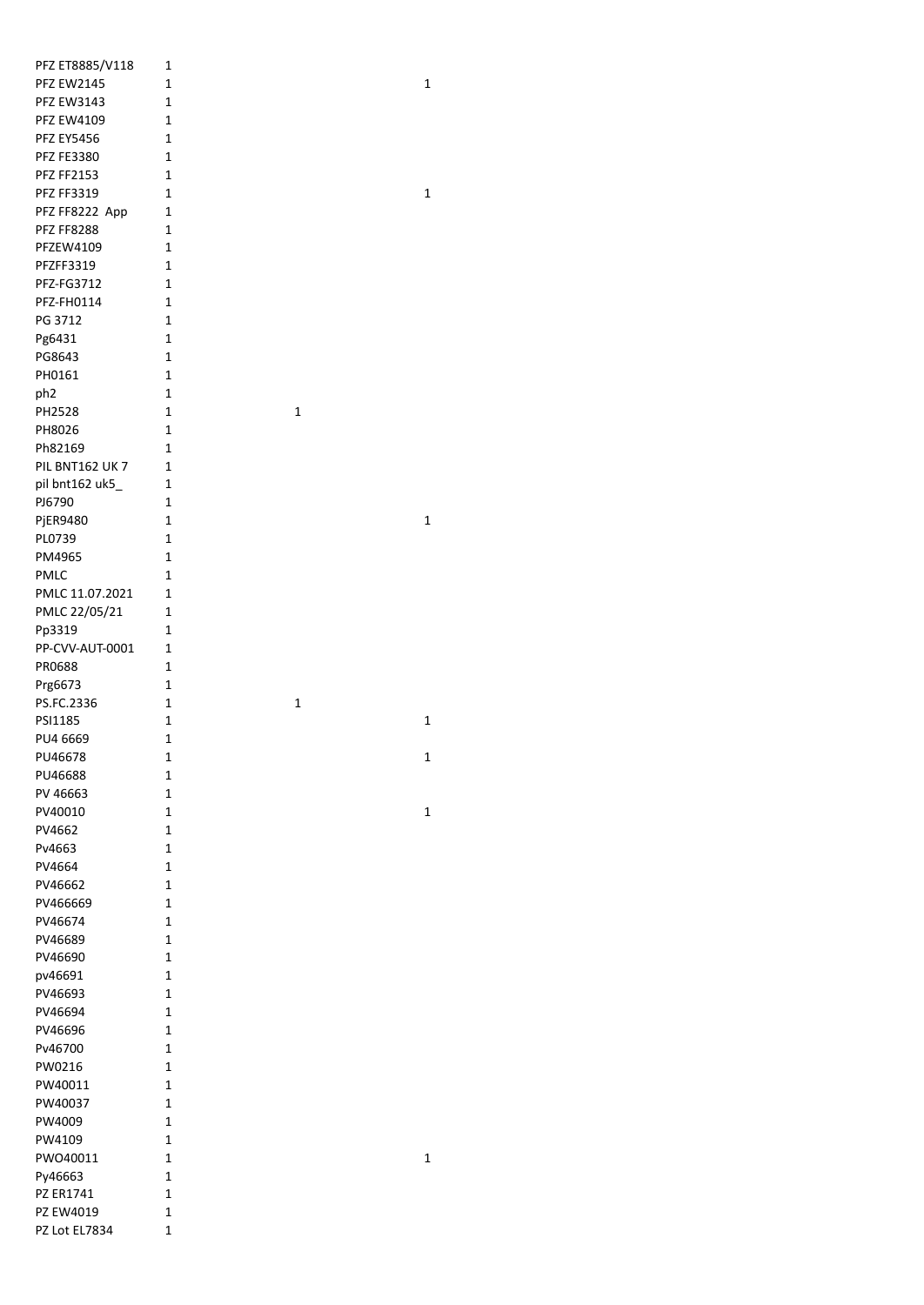| <b>PZR ER7934</b> | $\mathbf{1}$               |             |             |
|-------------------|----------------------------|-------------|-------------|
| PZT8885           | $\mathbf 1$                |             |             |
| Q030296           | $\mathbf 1$                | $\mathbf 1$ |             |
| Q0921             | $\mathbf 1$                |             |             |
| Q1404             | $\mathbf 1$                |             |             |
| QC0739            | $\mathbf 1$                |             |             |
| QR1741            | $\mathbf 1$                |             |             |
| R/F--A1027 isn'   | $\mathbf{1}$               |             |             |
| R1741             | $\mathbf 1$                |             |             |
| R21M41            | $\mathbf 1$                |             |             |
| R2OJ17            | $\mathbf 1$                |             |             |
| r2w3143           | $\mathbf 1$                |             |             |
| R9480             | $\mathbf 1$                |             |             |
| R9598             | $\mathbf 1$                |             |             |
| RA5715            | $\mathbf 1$                |             |             |
| RA5843            | $\mathbf 1$                |             |             |
| RA7338            | $\mathbf 1$                | $\mathbf 1$ |             |
| RC1433            | $\mathbf 1$                |             |             |
| RC9001            | $\mathbf 1$                |             |             |
| RD0927            | $\mathbf 1$                |             |             |
|                   |                            |             |             |
| RE1510            | $\mathbf 1$                |             |             |
| RE4722            | $\mathbf 1$                | $\mathbf 1$ |             |
| RE7011            | $\mathbf 1$                |             |             |
| RE9480            | $\mathbf 1$<br>$\mathbf 1$ |             |             |
| REA49             | $\mathbf 1$                |             |             |
| RH2528            | $\mathbf 1$                |             |             |
| RJ1688            | $\mathbf 1$                |             |             |
| RJ6789            | $\mathbf 1$                | $\mathbf 1$ |             |
| Rk1768            | $\mathbf 1$                |             |             |
| RK4243            | $\mathbf 1$                |             |             |
| RL0141            | $\mathbf 1$                | $\mathbf 1$ |             |
| RL0739            | $\mathbf 1$                |             |             |
| Rm4965            | $\mathbf 1$                |             |             |
|                   |                            |             |             |
| Rn3924            | $\mathbf 1$                |             |             |
| roE8493           | $\mathbf 1$                | $\mathbf 1$ |             |
| RR0866            | $\mathbf 1$                |             |             |
|                   |                            |             | $\mathbf 1$ |
| Rr1749            | $\mathbf 1$                |             |             |
| Rt 8885           | $\mathbf 1$                |             |             |
| RT1831            | $\mathbf 1$                |             |             |
| RT3045            | $\mathbf 1$                |             |             |
| RT8885            | $\mathbf 1$                |             |             |
| Rw 4109           | $\mathbf 1$                | $\mathbf 1$ |             |
| RW0195            | $\mathbf 1$                |             |             |
| RX7823            | $\mathbf 1$                |             |             |
| SOLLE1            | $\mathbf 1$                |             |             |
| SA 5715           | $\mathbf 1$                |             |             |
| SA5715            | $\mathbf 1$                |             |             |
| SA5742            | $\mathbf 1$                |             |             |
| SA7842            | $\mathbf 1$                |             |             |
| SA8016            | $\mathbf 1$<br>$\mathbf 1$ |             |             |
| SA8721            | $\mathbf 1$                |             |             |
| SB0785            | $\mathbf 1$                |             |             |
| SC006             | $\mathbf 1$                |             | $\mathbf 1$ |
| SC1433            | $\mathbf 1$                |             |             |
| SC1436            | $\mathbf 1$                |             |             |
| SC1439            | $\mathbf 1$                |             |             |
| SC5029            | $\mathbf 1$                |             |             |
| Sc5338            | $\mathbf 1$                | $\mathbf 1$ |             |
| SC8289            | $\mathbf 1$                |             |             |
| SC8889            | $\mathbf 1$                |             |             |
| SCBMR8            | $\mathbf 1$                |             |             |
| $SCDN-1$          | $\mathbf 1$                |             |             |
| SCDN10            | $\mathbf 1$                |             |             |
| SCJLI6<br>SCJN6   | $\mathbf 1$                |             |             |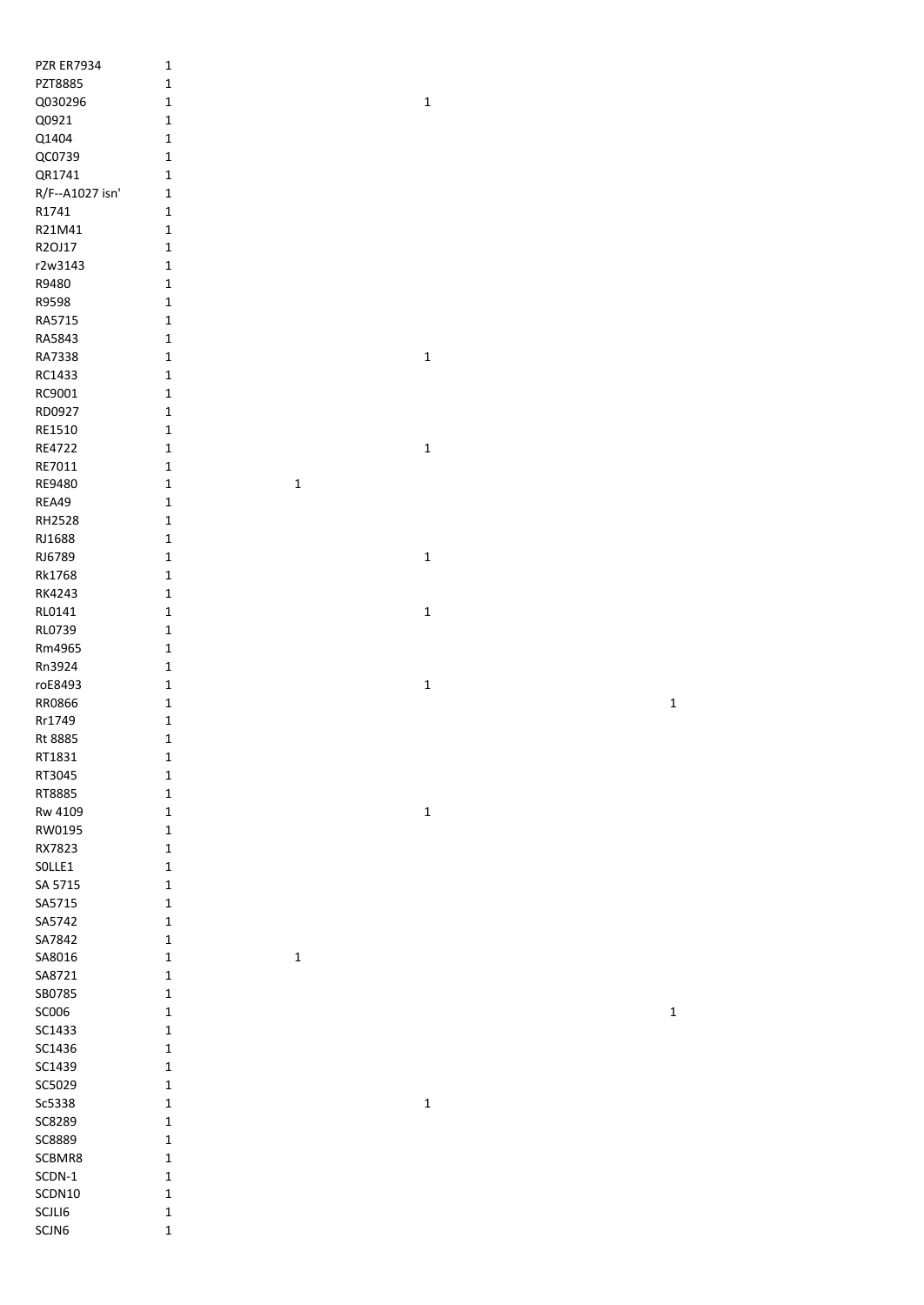| SCKT3             | $\mathbf 1$  |              |             |              |
|-------------------|--------------|--------------|-------------|--------------|
| SCKX7             | $\mathbf 1$  |              |             |              |
| SCLE5             | $\mathbf 1$  |              |             |              |
| SCP17             | $\mathbf 1$  |              |             |              |
| <b>SCR102</b>     | $\mathbf 1$  |              |             | $\mathbf 1$  |
| SCRW9             | $\mathbf 1$  | $\mathbf 1$  |             |              |
| SCRWW2            | $\mathbf 1$  |              |             |              |
| SCTN4 18          | $\mathbf 1$  |              |             |              |
| SCTP7             | $\mathbf 1$  |              |             |              |
| SCUB8             | $\mathbf 1$  |              |             |              |
| SCUD <sub>8</sub> | $\mathbf 1$  |              |             |              |
| SCUD4             | $\mathbf 1$  |              |             |              |
| SCUL              | $\mathbf 1$  |              |             |              |
| SCULZ             | $\mathbf 1$  |              |             |              |
| SCUY8             | $\mathbf 1$  | $\mathbf 1$  |             |              |
| SCVG6             | $\mathbf 1$  | $\mathbf 1$  |             |              |
| SCVL2             | $\mathbf 1$  |              |             |              |
| SCVV2             | $\mathbf 1$  |              |             | $\mathbf{1}$ |
| SCVV8             | $\mathbf 1$  |              |             |              |
| SCVYB             | $\mathbf 1$  |              |             |              |
| SCWR2             | $\mathbf 1$  |              |             |              |
| SD 5996           | $\mathbf 1$  |              |             |              |
| SD0168            | $\mathbf 1$  | 1            |             |              |
| SD0927            | $\mathbf 1$  | $\mathbf 1$  |             |              |
| SD1921            | $\mathbf 1$  |              |             |              |
| SD4542            | $\mathbf 1$  |              |             |              |
| SD4555            | $\mathbf 1$  |              |             | $\mathbf 1$  |
| SD613             | $\mathbf 1$  |              |             |              |
| SD7206            | $\mathbf 1$  |              |             |              |
| SD7959            | $\mathbf 1$  |              |             |              |
| SD9234            | $\mathbf 1$  |              |             |              |
| SDCN3             | $\mathbf 1$  | $\mathbf{1}$ |             |              |
| Se 8493           | $\mathbf 1$  |              |             |              |
| SE1510            | $\mathbf 1$  |              |             |              |
| SE20707           | $\mathbf 1$  |              |             | $\mathbf 1$  |
| SE6029            | $\mathbf 1$  |              |             |              |
| SE6208            | $\mathbf 1$  |              |             |              |
| SE6975            | $\mathbf 1$  |              |             |              |
| SE7010            | $\mathbf 1$  |              |             |              |
| se8087            | $\mathbf 1$  |              |             |              |
| SE8405            | $\mathbf 1$  |              |             |              |
| sea0a1            | $\mathbf 1$  |              |             |              |
| searched          | $\mathbf 1$  | $\mathbf{1}$ |             |              |
| SEFE8163          | $\mathbf 1$  |              |             |              |
| SF0900            | $\mathbf 1$  |              |             |              |
| SF4213            | $\mathbf 1$  |              |             |              |
| SFC8889           | $\mathbf 1$  |              |             |              |
| SG7898            | $\mathbf 1$  | 1            |             |              |
| sh0114            | $\mathbf 1$  |              |             |              |
| SH3220            | $\mathbf 1$  |              |             |              |
| SH8026            | $\mathbf 1$  |              |             |              |
| SL0739            | $\mathbf 1$  |              |             |              |
| SLDD2             | $\mathbf 1$  |              |             |              |
| SLRM8             | $\mathbf 1$  | $\mathbf{1}$ |             |              |
| SN1185            | $\mathbf 1$  |              | $\mathbf 1$ |              |
| SP2166            | $\mathbf 1$  |              |             |              |
| SP5996            | $\mathbf 1$  |              |             |              |
| SPCT7             | $\mathbf 1$  |              |             |              |
| SS2834            | $\mathbf 1$  |              |             |              |
| ss822             | $\mathbf 1$  |              |             |              |
| SS8846            | $\mathbf 1$  |              |             |              |
| ST906838          | $\mathbf{1}$ |              | $\mathbf 1$ |              |
| SUB210693         | $\mathbf 1$  |              |             |              |
| SW4109            | $\mathbf 1$  |              |             |              |
| T10409A           | $\mathbf 1$  |              | $\mathbf 1$ |              |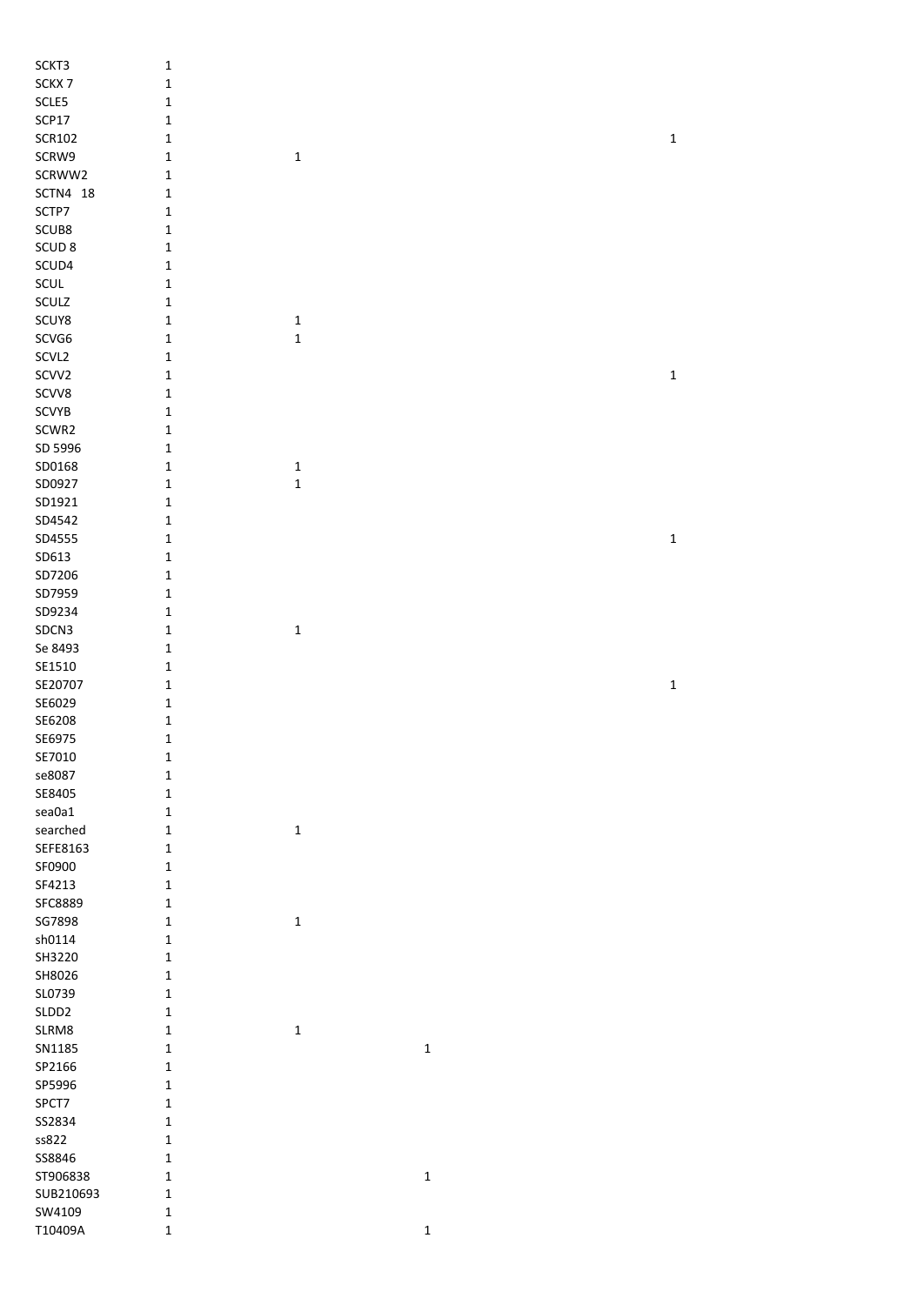| T152b2             | 1            |             |             |             |
|--------------------|--------------|-------------|-------------|-------------|
| T162b2 ER1741      | $\mathbf 1$  |             |             |             |
| T1b2b2             | $\mathbf 1$  |             |             |             |
| T3H077M            | $\mathbf 1$  |             |             | $\mathbf 1$ |
| T3J051V            | 1            |             |             |             |
| T63712             | 1            |             |             |             |
|                    |              |             |             |             |
| T8W4109            | $\mathbf 1$  |             |             |             |
| TA4555             | $\mathbf 1$  |             | $\mathbf 1$ |             |
| TA4632             | $\mathbf 1$  |             |             | $\mathbf 1$ |
| TA6/8              | $\mathbf 1$  |             |             |             |
| TBC                | $\mathbf 1$  |             | $\mathbf 1$ |             |
| TC 3095            | $\mathbf 1$  |             |             |             |
| Tc 3098            | $\mathbf 1$  |             |             |             |
| TC1440             | $\mathbf 1$  |             |             |             |
| TC6956             | $\mathbf 1$  |             |             |             |
|                    |              |             |             |             |
| <b>TC7YPXUPFFW</b> | $\mathbf 1$  |             | $\mathbf 1$ |             |
| TC9001             | 1            |             |             |             |
| TE3712             | $\mathbf 1$  |             |             |             |
| TE4721             | $\mathbf 1$  |             | $\mathbf 1$ |             |
| TE492              | $\mathbf 1$  |             |             |             |
| TE7011             | $\mathbf 1$  |             |             |             |
| TE9174             | 1            |             |             | $\mathbf 1$ |
| TF3319             | 1            |             |             |             |
|                    |              |             |             |             |
| TG2975             | 1            |             |             |             |
| TH0114             | 1            |             |             |             |
| TH0161             | $\mathbf 1$  |             | $\mathbf 1$ |             |
| TH-BFD7958         | $\mathbf 1$  |             |             |             |
| TJ16580321         | $\mathbf 1$  |             |             |             |
| TJ4X3FYW           | 1            |             |             |             |
| tj6790             | $\mathbf 1$  |             |             |             |
|                    |              |             |             |             |
| TJ8041             | $\mathbf 1$  |             |             |             |
| TK4243             | $\mathbf 1$  |             | $\mathbf 1$ |             |
| tL0739             | $\mathbf 1$  |             |             |             |
| TL7834             | $\mathbf 1$  |             |             |             |
| TM4965             | $\mathbf 1$  |             |             |             |
| TN162b2            | $\mathbf 1$  |             |             |             |
| TR1749             | $\mathbf 1$  |             |             |             |
| TU3459             | $\mathbf 1$  |             |             |             |
| Tw3/43             | $\mathbf{1}$ |             |             |             |
|                    |              |             |             |             |
| Tw4105             | $\mathbf 1$  |             |             |             |
| Tw6126             | $\mathbf 1$  |             |             |             |
| TW6326             | $\mathbf 1$  |             | $\mathbf 1$ |             |
| TW8904             | $\mathbf 1$  |             |             |             |
| TX8679             | $\mathbf 1$  |             |             |             |
| tZ7834             | $\mathbf 1$  |             |             |             |
| u1220              | $\mathbf 1$  |             |             |             |
| U3J673V            |              |             |             |             |
|                    | 1            |             |             |             |
| U5RP-N55N-1AEQ     | 1            |             |             |             |
| <b>UEW2239</b>     | 1            | $\mathbf 1$ |             |             |
| Unbekannt          | $\mathbf 1$  |             |             |             |
| UNK/FC6997         | $\mathbf 1$  |             |             |             |
| Unknoiwn           | $\mathbf 1$  |             |             |             |
| Unknow             | $\mathbf 1$  |             |             |             |
| <b>UNKWON</b>      | $\mathbf 1$  |             |             |             |
|                    |              |             |             |             |
| unreachable        | $\mathbf 1$  |             |             |             |
| URN:UCI:01:NL:7    | $\mathbf 1$  |             | $\mathbf 1$ |             |
| URN:UCI:01:NL:V    | $\mathbf 1$  |             |             |             |
| URN:UCI:01:NL:W    | $\mathbf 1$  |             |             |             |
| URN:UVCI:01:GB:    | $\mathbf 1$  |             |             |             |
| URN:UVCI:01:LI:    | $\mathbf 1$  |             |             |             |
| URN:UVCI:01:PL:    | $\mathbf 1$  |             |             |             |
| URN:UVCI:01DE/6    | $\mathbf 1$  |             |             |             |
|                    |              |             |             |             |
| URN:UVCI:01DE/A    | $\mathbf 1$  |             |             |             |
| URN:UVCI:01DE/I    | $\mathbf 1$  |             |             |             |
| V1013              | $\mathbf 1$  |             |             |             |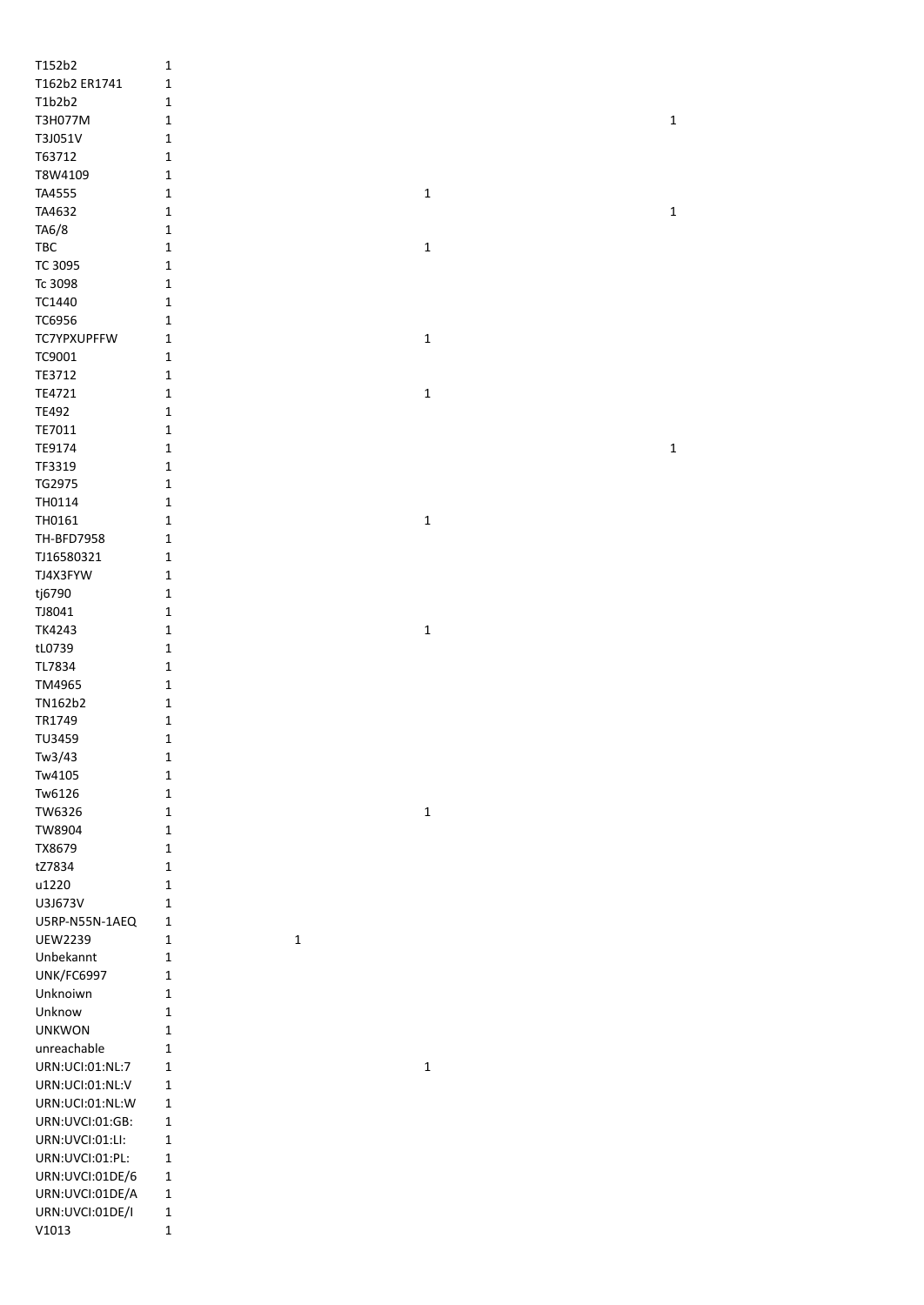| V1023               | 1            |   |   |
|---------------------|--------------|---|---|
| V1026               | $\mathbf 1$  |   |   |
| V1034               | $\mathbf 1$  |   |   |
| V1051               | $\mathbf{1}$ |   | 1 |
| V1166               | 1            |   |   |
| V1169               | 1            |   |   |
| V1185               | 1            |   |   |
| V1187               | 1            |   |   |
| V1274               | 1            |   | 1 |
| V1371               | 1            |   |   |
| v13d616e3ca1d4b     | 1            |   | 1 |
| V1438               | 1            |   | 1 |
| <b>V3HACNTACRLU</b> | 1            |   |   |
| V3J064V             | 1            |   |   |
| v4239aad327847a     | 1            |   | 1 |
| V4RHJJ3T4TWJ        | 1            | 1 | 1 |
| V5553eda3117d43     | 1            |   | 1 |
| V66763c5889b547     | 1            |   | 1 |
| V89f98292958a42     | 1            |   |   |
| VAHKVTLX7JJJ        | 1            |   |   |
| Vakcine 23 Ch-B     | 1            |   |   |
| VARCUNJHJSPY        | $\mathbf{1}$ |   |   |
| Vb438f5245d3e4e     | 1            |   |   |
| Vbbf7ee468c5641     | 1            |   |   |
| VC3095              | 1            |   |   |
| VC5089              | $\mathbf{1}$ |   |   |
|                     | 1            |   | 1 |
| VC5435              |              |   |   |
| VC9001              | 1            |   |   |
| <b>VFLKF4XRTRNU</b> | 1            |   |   |
| VG6431              | 1            |   |   |
| VIS-P6306           | 1            |   |   |
| VKVJV9UL4CWJ        | 1            |   | 1 |
| VNR1RO9C            | 1            |   |   |
| VNR1S09E            | 1            |   |   |
| VPA-1-3HM4DTY5      | 1            |   | 1 |
| VPA-1-EVDBQP2       | 1            |   |   |
| VPA-1-PYMKVJ2T      | 1            |   | 1 |
| VPA2NFGAKCP9        | 1            | 1 |   |
| VPB-1-5MVZ4TXQ      | 1            |   | 1 |
| VPB1CW3YBAUR        | 1            |   |   |
| VPB-1-G3EQHJ5V      | 1            |   | 1 |
| VPB-1MW53SBDN       | 1            |   | 1 |
| VPB-1-SW4JDY2H      | 1            |   | 1 |
| Vrfntfrvucmj        | $\mathbf{1}$ |   |   |
| VrKF7CPGiSzMbDp     | 1            |   |   |
| VTAE15MQMZANPE      | 1            | 1 |   |
| VTHM4PMYWUEY        | 1            |   |   |
| VU4HPLTEK97J        | 1            |   | 1 |
| <b>VUPCRCJWVH9</b>  | 1            | 1 |   |
| VVC7UC39XCVL        | 1            | 1 |   |
| <b>VVVWAJMKHYCL</b> | 1            |   |   |
| VWE4U4AF99WE        | 1            |   |   |
| VX9FVK9JKLEV        | 1            | 1 |   |
| VYJX3Y7L344F        | 1            |   | 1 |
| W2245               | 1            |   |   |
| W2246               | 1            |   |   |
| W5279               | 1            |   | 1 |
| W6126               | 1            | 1 |   |
| We 1749             | 1            |   |   |
| <b>WE0206</b>       | 1            |   |   |
| <b>WE2239</b>       | 1            | 1 |   |
| We4109              | 1            |   |   |
| WE4811              | 1            |   |   |
| We8493              | 1            |   |   |
| WE9127              | 1            |   |   |

 $\overline{\mathbf{1}}$ 

 $\overline{1}$ 

 $\mathbf 1$